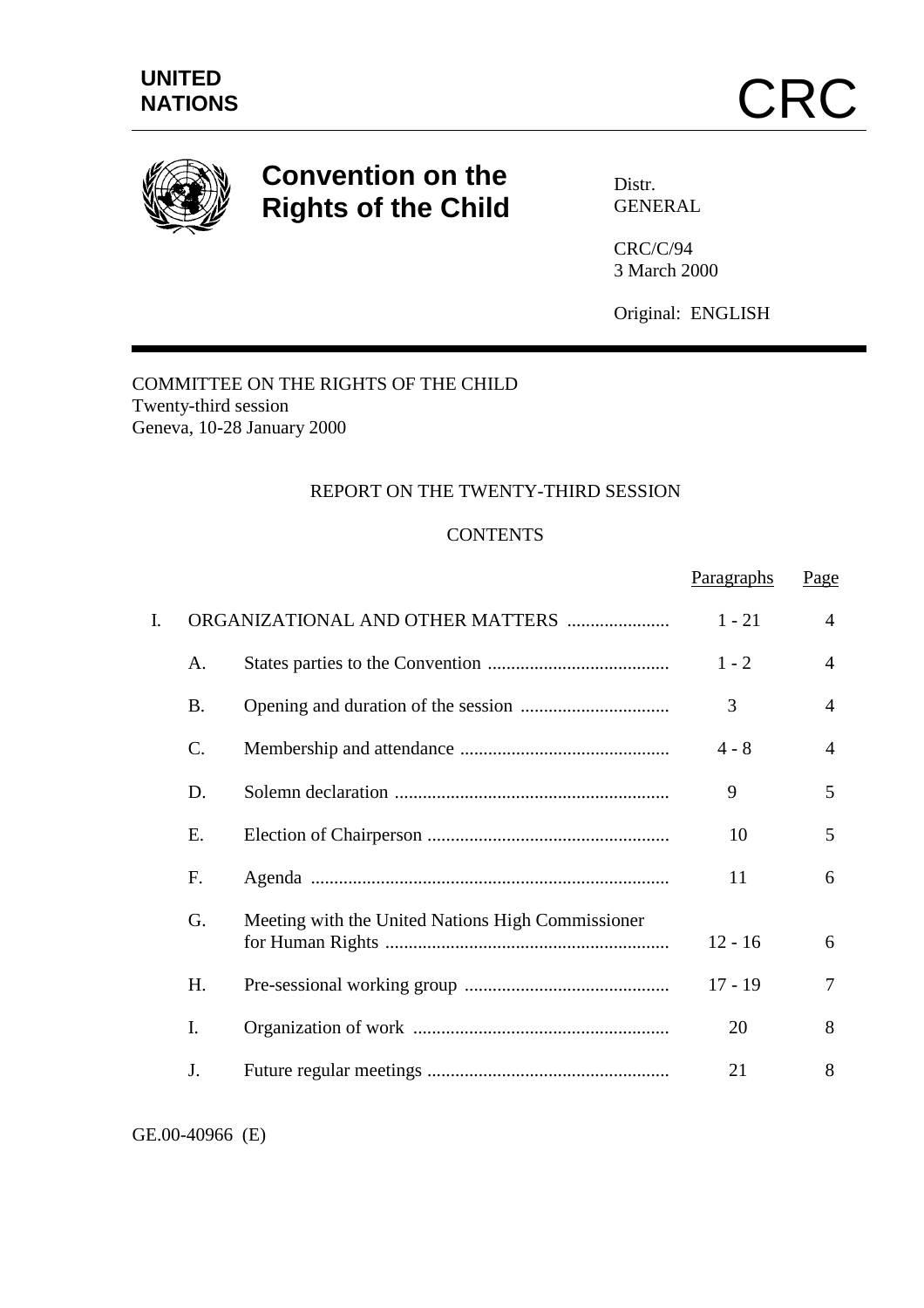# CONTENTS (continued)

|      |           |                                                    | Paragraphs  | Page |
|------|-----------|----------------------------------------------------|-------------|------|
| Π.   |           | REPORTS BY STATES PARTIES UNDER ARTICLE 44         | $22 - 456$  | 8    |
|      | A.        |                                                    | $22 - 32$   | 8    |
|      | <b>B.</b> |                                                    | $33 - 456$  | 10   |
|      |           | 1.                                                 | $33 - 115$  | 10   |
|      |           | 2.                                                 | $116 - 209$ | 24   |
|      |           | 3.                                                 | $210 - 238$ | 37   |
|      |           | Concluding observations: The former Yugoslav<br>4. | 239 - 294   | 45   |
|      |           | 5.                                                 | $295 - 353$ | 53   |
|      |           | 6.                                                 | $354 - 383$ | 64   |
|      |           | 7.                                                 | $384 - 413$ | 72   |
|      |           | 8.                                                 | $414 - 456$ | 81   |
| III. |           | OVERVIEW OF OTHER ACTIVITIES OF THE                | $457 - 482$ | 95   |
|      | A.        | Review of developments relevant to the work of     | $457 - 464$ | 95   |
|      | Β.        | Cooperation with United Nations and other          | $465 - 476$ | 97   |
|      | C.        |                                                    | 477 - 478   | 102  |
|      | D.        |                                                    | 479         | 102  |
|      | E.        |                                                    | 480         | 103  |
|      | F.        | Follow-up to the day of discussion on "The Child   | 481 - 482   | 103  |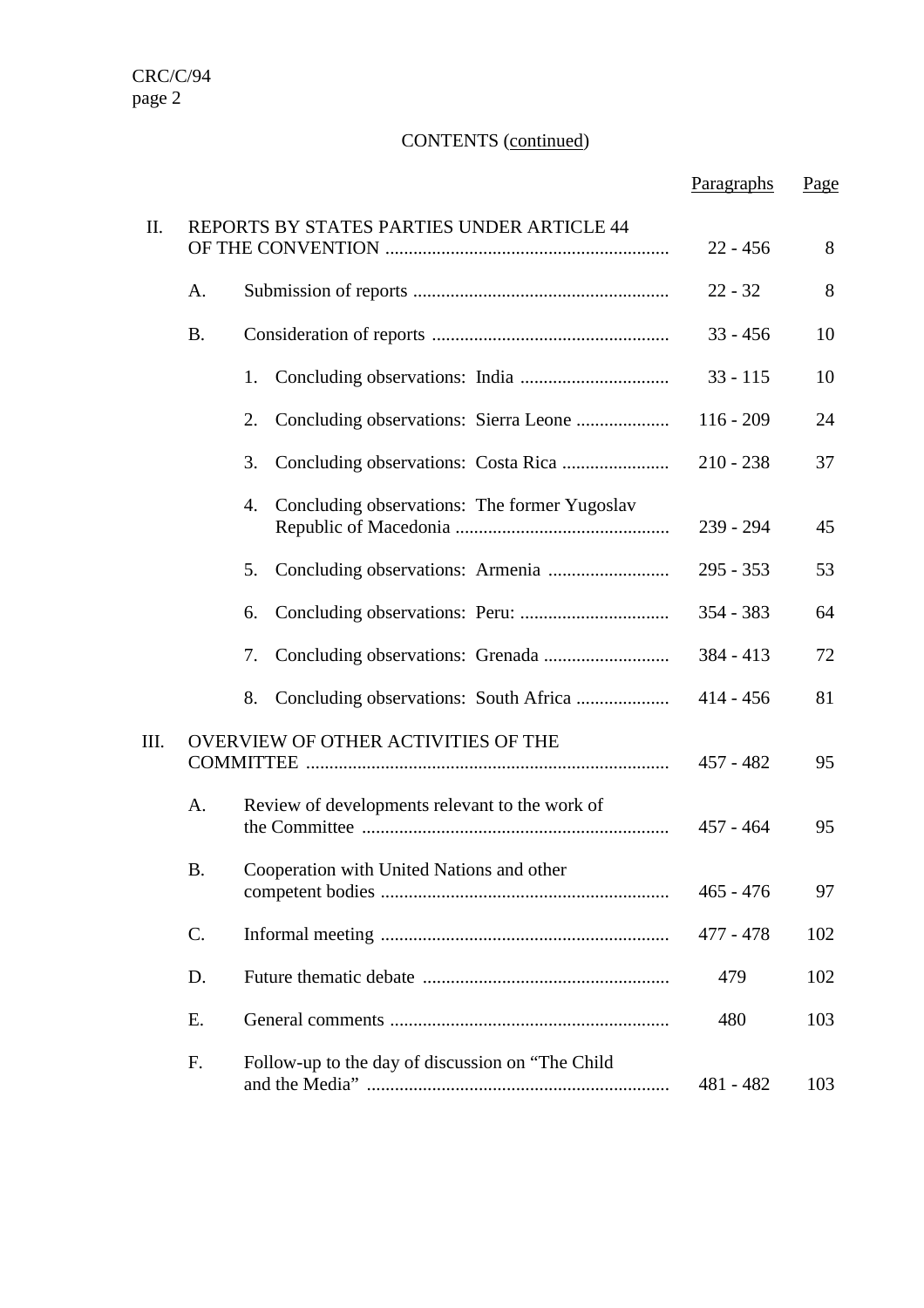# CONTENTS (continued)

|      |                                                                                                                       | Paragraphs | Page |
|------|-----------------------------------------------------------------------------------------------------------------------|------------|------|
| IV.  | DRAFT PROVISIONAL AGENDA FOR THE                                                                                      | 483        | 104  |
| V.   |                                                                                                                       | 484        | 104  |
|      | Annexes                                                                                                               |            |      |
| L.   | States which have ratified or acceded to the Convention on the                                                        |            | 105  |
| II.  |                                                                                                                       |            | 112  |
| III. | Status of submission of reports by States parties under<br>article 44 of the Convention on the Rights of the Child as |            | 113  |
| IV.  | List of initial and second periodic reports considered by<br>the Committee on the Rights of the Child as at           |            | 127  |
| V.   | Provisional list of reports scheduled for consideration at                                                            |            | 133  |
| VI.  | List of documents issued for the twenty-third session                                                                 |            | 134  |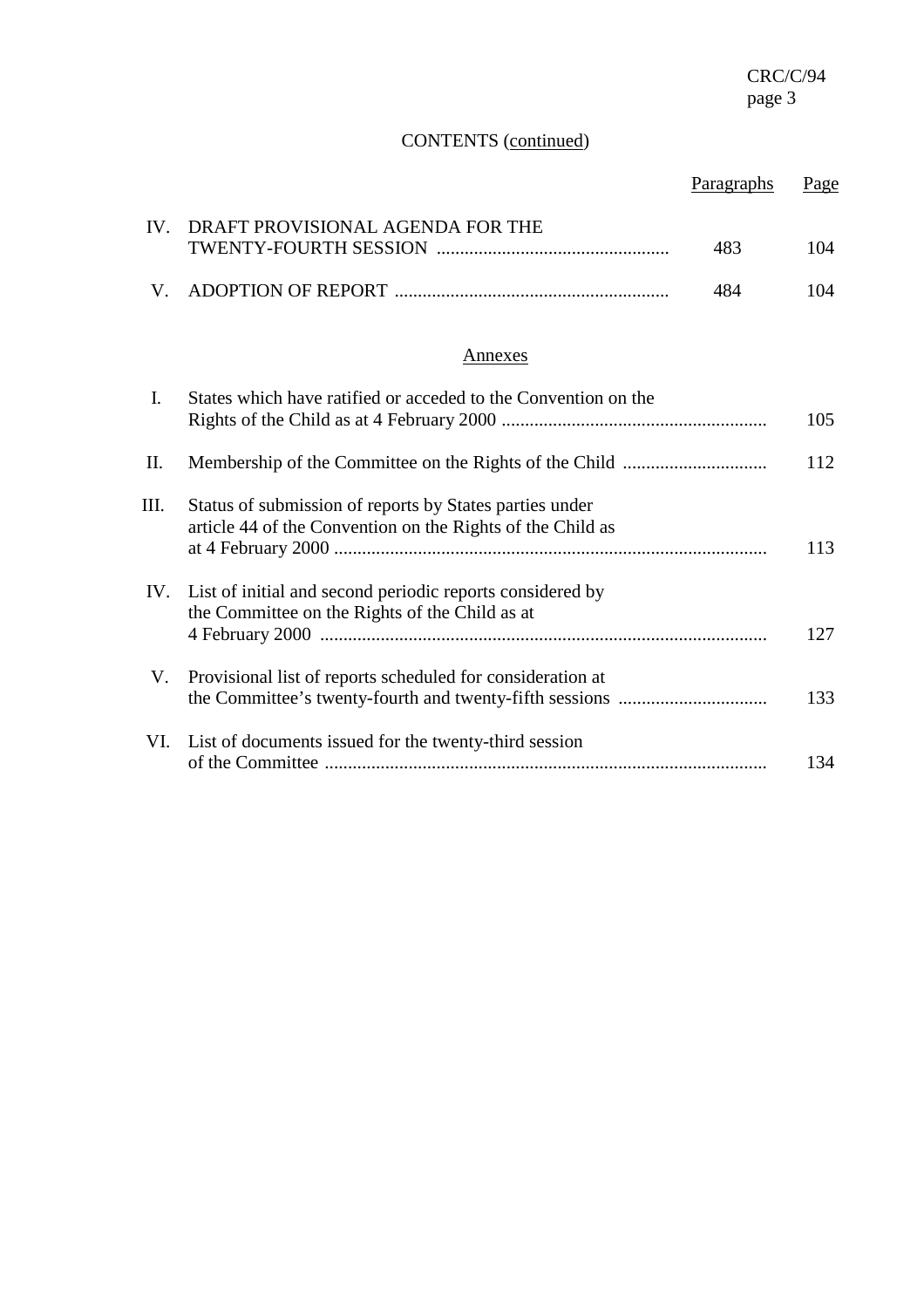#### I. ORGANIZATIONAL AND OTHER MATTERS

#### A. States parties to the Convention

1. As at 28 January 2000, the closing date of the twenty-third session of the Committee on the Rights of the Child, there were 191 States parties to the Convention on the Rights of the Child. The Convention was adopted by the General Assembly in resolution 44/25 of 20 November 1989 and opened for signature and ratification or accession in New York on 26 January 1990. It entered into force on 2 September 1990, in accordance with the provisions of its article 49. A list of States that have signed, ratified or acceded to the Convention is contained in annex I to the present report.

2. The texts of the declarations, reservations or objections made by States parties with respect to the Convention are reproduced in document CRC/C/2/Rev.8.

## B. Opening and duration of the session

3. The Committee on the Rights of the Child held its twenty-third session at the United Nations Office at Geneva from 10 to 28 January 2000. The Committee held 29 meetings (587th-615th). An account of the Committee's deliberations at its twenty-third session is contained in the relevant summary records (CRC/C/SR.587, 589-598, 603-611 and 615).

# C. Membership and attendance

4. All the members of the Committee attended the twenty-third session. A list of the members, together with an indication of the duration of their terms of office, is provided in annex II to the present report. Mr. Francesco Paolo Fulci, Mrs. Marilia Sardenberg and Ms. Amina Hamza El Guindi were not able to attend the session in its entirety.

5. In accordance with article 43, paragraph 7, of the Convention and rule 14 of the Committee's provisional rules of procedure, Mrs. Nafsiah Mboi informed the Committee of her decision to cease to function as a member of the Committee. By note verbale dated 29 October 1999, the Government of Indonesia informed the Secretary-General of the appointment of Mrs. Lily Rilantono as expert member of the Committee for the remainder of Mrs. Mboi's term. At the start of the session, the Committee approved the appointment of Mrs. Rilantono by secret ballot, in accordance with rule 14 of its provisional rules of procedure.

6. The following United Nations bodies were represented at the session: United Nations Children's Fund (UNICEF), Office of the United Nations High Commissioner for Refugees (UNHCR).

7. The following specialized agencies were also represented at the session: International Labour Organization (ILO) , UNAIDS, United Nations Educational, Scientific and Cultural Organization (UNESCO), World Health Organization (WHO).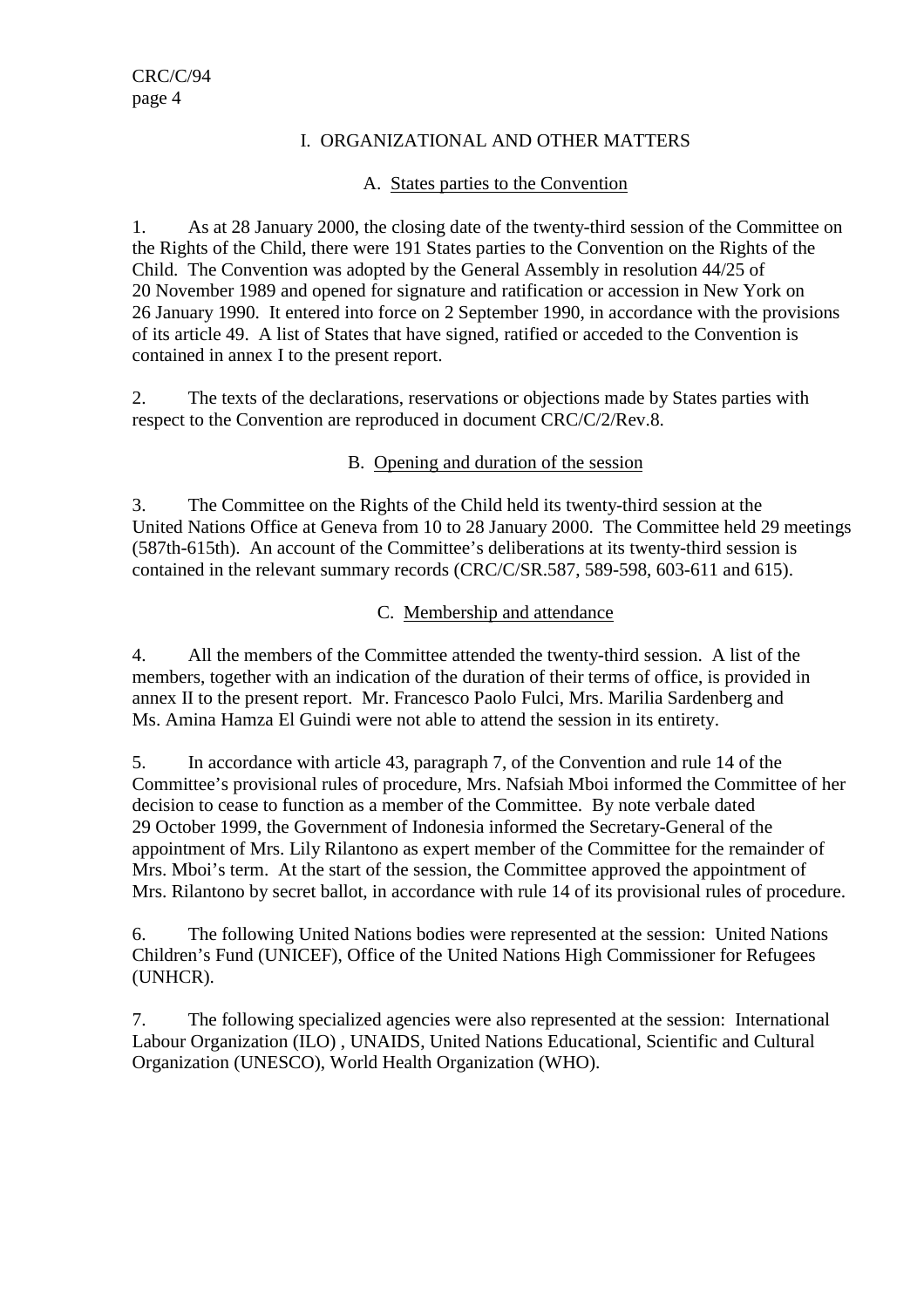CRC/C/94 page 5

8. Representatives of the following non-governmental organizations were also in attendance at the session:

#### General consultative status

International Council of Women, International Movement ATD Fourth World, Zonta International.

#### Special consultative status

Habitat International Coalition, Coalition against Trafficking in Women, Defence for Children International, Amnesty International, International Commission of Jurists, International Confederation of Free Trade Unions, International Federation of Social Workers, International Federation of Women in Legal Careers, International Federation Terre des Hommes, International Service for Human Rights, Rãdda Barnen, World Federation of Methodist and Uniting Church Women, World Organization against Torture.

#### Roster

International Human Rights Association of American Minorities, International Movement Against All Forms of Discrimination and Racism.

#### **Others**

Ambedkar Centre for Justice and Peace, Federation for the Protection of Children's Human Rights, International Baby Food Action Network, National Children's Rights Committee (South Africa), NGO Group for the Convention on the Rights of the Child, NGO Working Group on Nutrition, Youth for Unity and Voluntary Action (India).

#### D. Solemn declaration

9. At the 587th meeting, on 10 January 2000, the newly appointed member, Mrs. Lily Rilantono, made a solemn declaration in accordance with rule 15 of the provisional rules of procedure.

#### E. Election of Chairperson

10. At the 587th meeting, on 10 January 2000, Mrs. Awa N'Deye Ouedraogo was elected Chairperson of the Committee by its members.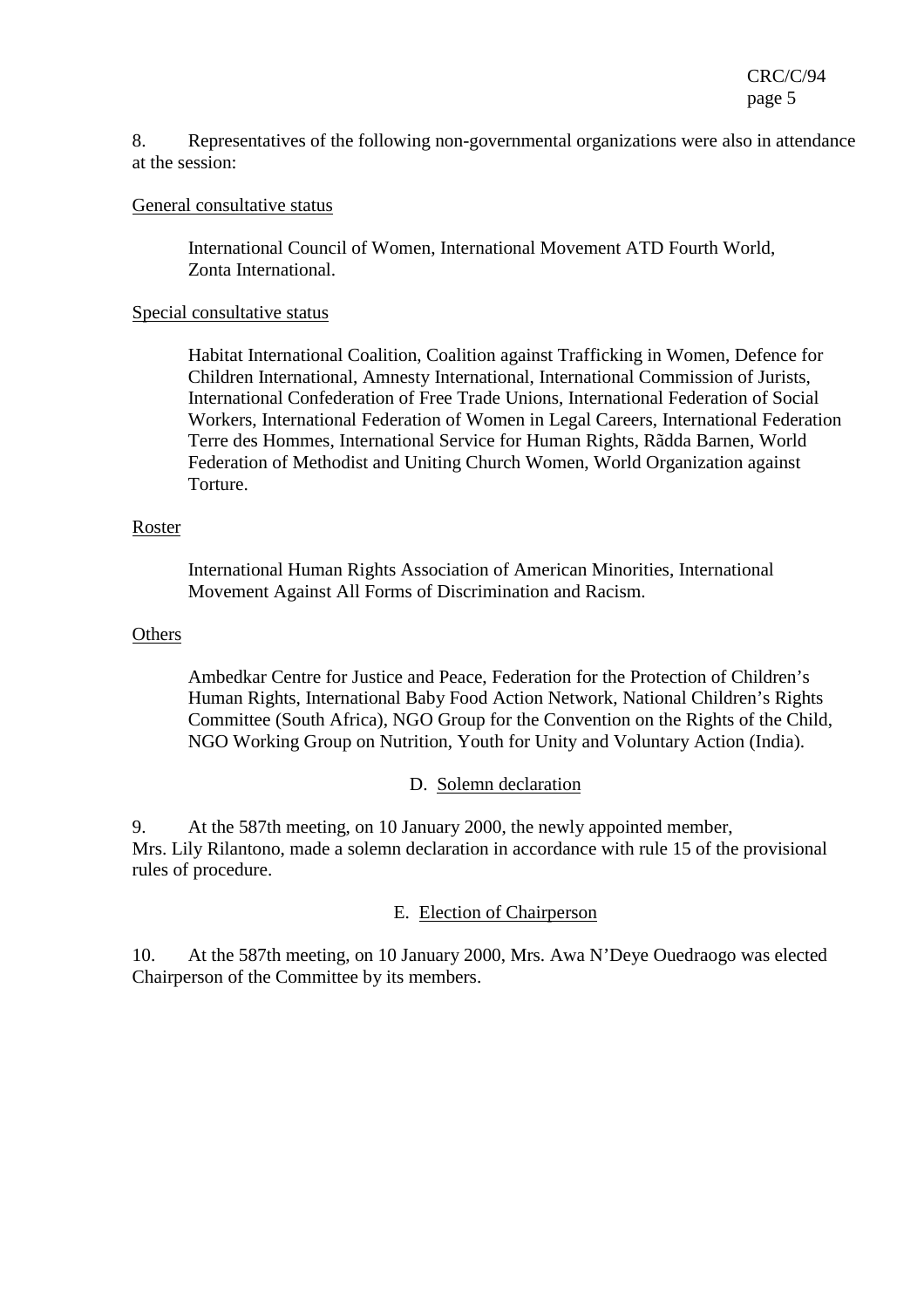## F. Agenda

11. At the 587th meeting, on 10 January 2000, the Committee adopted the following agenda on the basis of the provisional agenda (CRC/C/91):

- 1. Adoption of the agenda.
- 2. Filling of casual vacancy and solemn declaration by the new member of the Committee.
- 3. Election of the Chairperson of the Committee.
- 4. Organizational and other matters.
- 5. Submission of reports by States parties.
- 6. Consideration of reports by States parties.
- 7. Cooperation with other United Nations bodies, specialized agencies and other competent bodies.
- 8. Methods of work of the Committee.
- 9. General comments.
- 10. Future meetings.
- 11. Other matters.
- 12. Biennial report of the Committee on its activities.
	- G. Meeting with the United Nations High Commissioner for Human Rights

12. At the 599th meeting, held on 18 January, the United Nations High Commissioner for Human Rights, Mrs. Mary Robinson, addressed the Committee.

13. Mrs. Robinson congratulated the Committee on its efforts to reduce the backlog of reports waiting to be examined and to give priority to this aspect of its work and offered support for the preparation of general comments by the Committee. She also informed the Committee about her efforts to extend the Plan of Action to strengthen the implementation of the Convention on the Rights of the Child, which allows donors to increase the support that the Office of the High Commissioner for Human Rights (OHCHR) provides to the Committee.

14. Mrs. Robinson then focused on the main theme of her meeting with the Committee, the preparations for the World Conference against Racism, Racial Discrimination, Xenophobia and Related Intolerance, which will take place in South Africa in September 2001. She discussed the key role of efforts to combat racism in preventing human rights violations which are often at the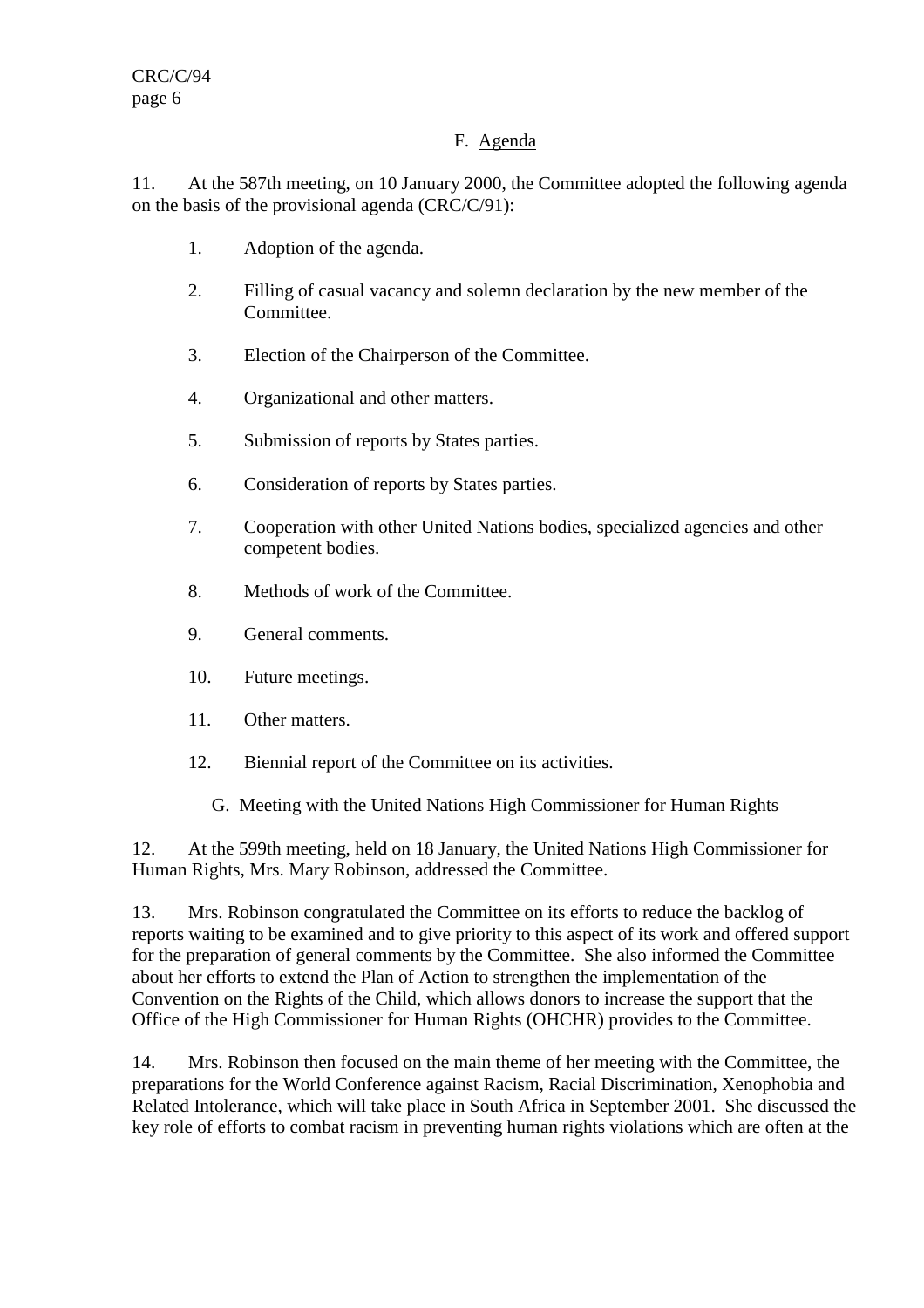root of conflict, and mentioned the direct impact that racism, xenophobia and other forms of intolerance have on the enjoyment by children of their human rights. Mrs. Robinson referred to the resolutions of the General Assembly (most recently its resolution 54/154) and of the Commission on Human Rights (including its resolution 1999/78) in which those bodies called on all human rights mechanisms to participate in the Conference and to contribute actively to the preparatory process.

15. Committee members discussed with Mrs. Robinson the contribution that the Committee could make in the preparatory process and for the World Conference itself. Some members mentioned several areas in which the Committee could have a substantive input, particularly through the preparation of general comments or participation in studies being prepared for the World Conference. During the discussion, issues mentioned as being of particular relevance included children from minorities and indigenous groups, child participation, the role of education and the need for a holistic approach to child rights and development.

16. Mrs. Robinson thanked the Committee for its willingness to contribute to the preparations for the World Conference and asked to be kept informed about the decisions reached by the Committee in this regard.

#### H. Pre-sessional working group

17. In accordance with a decision of the Committee at its first session, a pre-sessional working group met in Geneva from 13 to 17 September 1999. All the members except Mr. Fulci participated in the working group. Representatives of UNICEF, OHCHR, UNHCR, ILO and WHO also participated. A representative of the NGO Group for the Convention on the Rights of the Child, as well as representatives from various national and international non-governmental organizations, also attended.

18. The purpose of the pre-sessional working group is to facilitate the Committee's work under articles 44 and 45 of the Convention, primarily by reviewing State party reports and identifying in advance the main questions that would need to be discussed with the representatives of the reporting States. It also provides an opportunity to consider questions relating to technical assistance and international cooperation.

19. Members of the Committee elected Ms. Mboi, Mrs. Judith Karp and Mrs. Esther Margaret Queen Mokhuane to chair the pre-sessional working group. The latter held nine meetings, at which it examined lists of issues put before it by members of the Committee relating to the initial reports of four countries (The former Yugoslav Republic of Macedonia, Grenada, South Africa and the Islamic Republic of Iran) and the second periodic reports of two countries (Costa Rica and Peru). The lists of issues were transmitted to the Permanent Missions of the States concerned with a note requesting written answers to the issues raised in the list, if possible before 1 December 1999.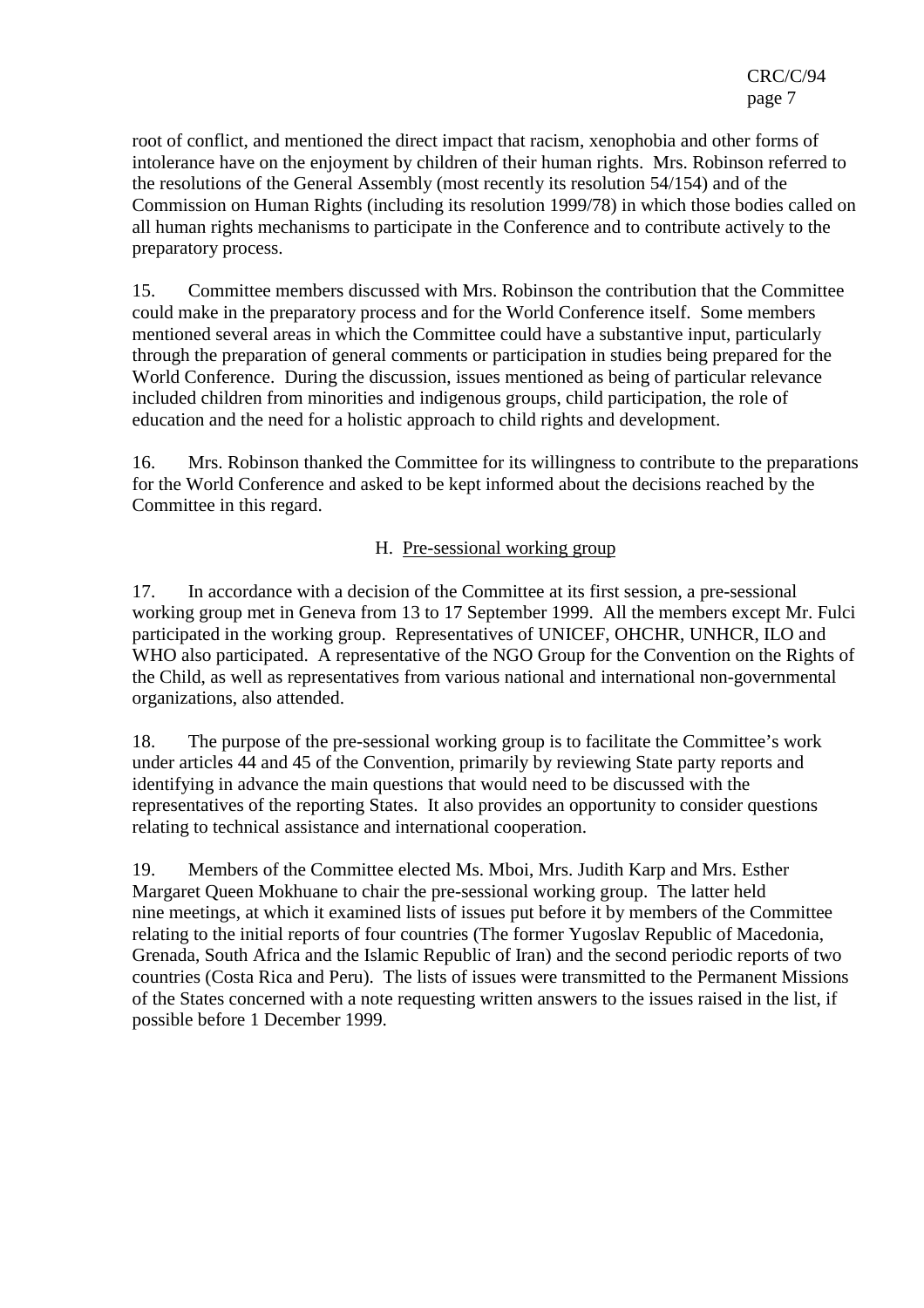#### I. Organization of work

20. The Committee considered the organization of work at its 587th meeting, on 10 January 2000. The Committee had before it the draft programme of work for the twenty-third session, prepared by the Secretary-General in consultation with the Chairperson of the Committee, and the report of the Committee on its twenty-second session (CRC/C/90).

#### J. Future regular meetings

21. The Committee noted that its twenty-fourth session would take place from 15 May to 2 June 2000 and that its pre-sessional working group for the twenty-fifth session would meet from 5 to 9 June 2000.

#### II. REPORTS BY STATES PARTIES UNDER ARTICLE 44 OF THE CONVENTION

#### A. Submission of reports

22. The Committee had before it the following documents:

(a) Notes by the Secretary-General on initial reports by States parties due in 1992 (CRC/C/3), 1993 (CRC/C/8/Rev.3), 1994 (CRC/C/11/Rev.3), 1995 (CRC/C/28), 1996 (CRC/C/41), 1997 (CRC/C/51), 1998 (CRC/C/61) and 1999 (CRC/C/78); and on periodic reports of States parties due in 1997 (CRC/C/65), 1998 (CRC/C/70), 1999 (CRC/C/83) and 2000 (CRC/C/93);

(b) Note by the Secretary-General on the States parties to the Convention and the status of submission of reports (CRC/C/92);

Note by the Secretary-General on the follow-up to the consideration of initial reports by States parties to the Convention (CRC/C/27/Rev.11);

(d) Note by the Secretary-General on areas in which the need for technical advice and advisory services has been identified in the light of the observations adopted by the Committee (CRC/C/40/Rev.14).

23. The Committee was informed that, in addition to the eight reports that were scheduled for consideration by the Committee at its current session and those which had been received prior to the Committee's twenty-second session (see CRC/C/90, para. 21), the Secretary-General had received the initial reports of the United Republic of Tanzania (CRC/C/8/Add.14/Rev.1), Qatar (CRC/C/51/Add.5), Gambia (CRC/C/3/Add.61) and Cape Verde (CRC/C/11/Add.23) and the second periodic report of Poland (CRC/C/70/Add.12). The status of submission of reports by States parties under article 44 of the Convention is given in annex III.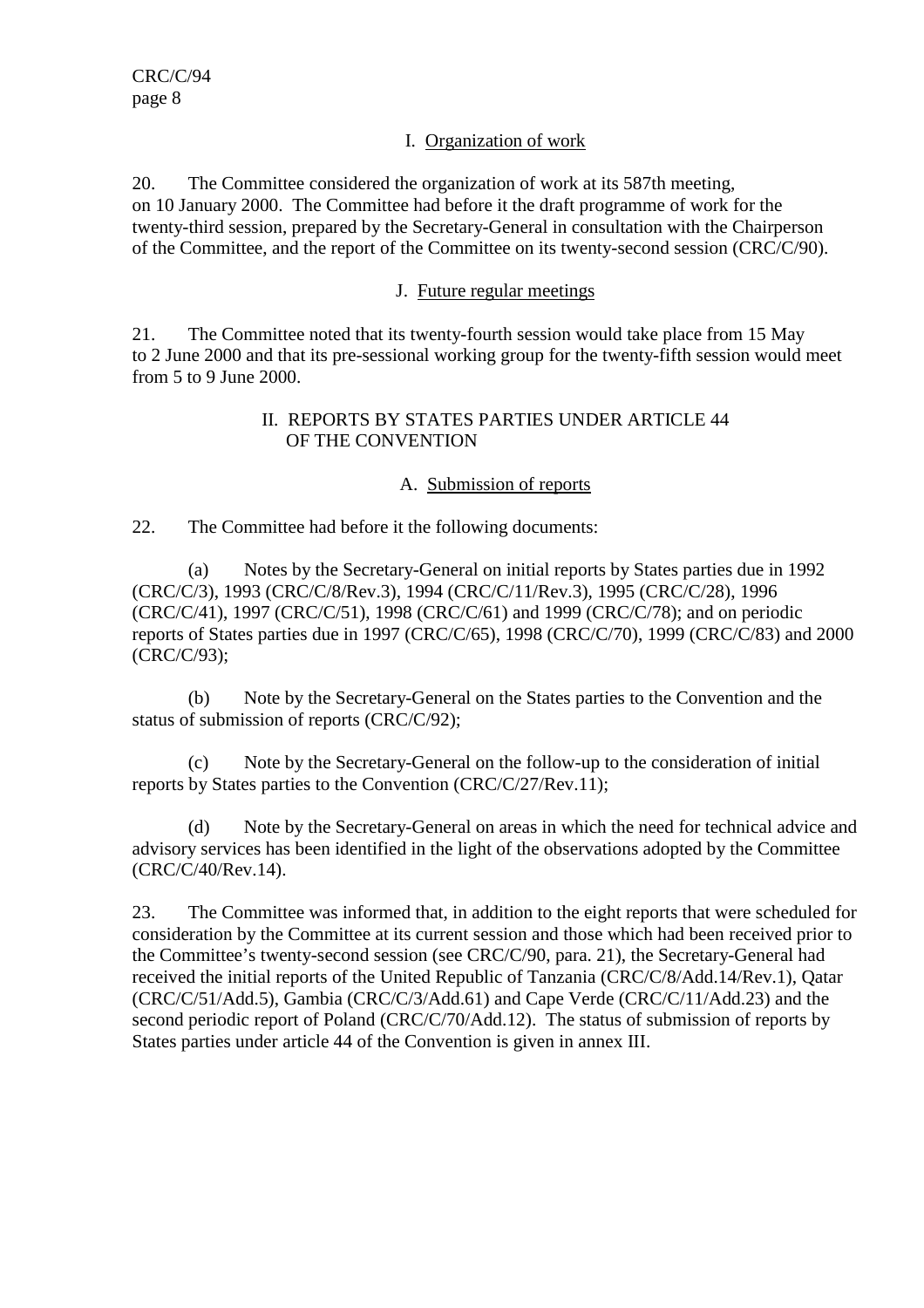24. A list of initial reports considered by the Committee as of 10 January 2000, as well as a provisional list of initial and second periodic reports scheduled for consideration at the Committee's twenty-fourth and twenty-fifth sessions, are contained in annexes IV and V respectively.

25. As at 28 January 2000, the Committee had received 143 initial and 32 periodic reports. A total of 118 reports have been examined by the Committee (see annex IV).

26. By note verbale dated 23 December 1999, the Permanent Mission of Thailand to the United Nations Office at Geneva transmitted follow-up information relating to the consideration of the initial report of Thailand (CRC/C/11/Add.13) on 1 and 2 October 1998.

27. By note verbale dated 14 January 2000, the Permanent Mission of the Netherlands to the United Nations Office at Geneva transmitted comments relating to the recommendations adopted by the Committee on the Rights of the Child in its concluding observations (CRC/C/15/Add.114) on the initial report of the Kingdom of the Netherlands (CRC/C/51/Add.1).

28. By note verbale dated 21 January 2000, the Permanent Mission of India to the United Nations Office at Geneva transmitted follow-up information relating to the consideration of the initial report of India (CRC/C/28/Add.10) on 11 and 12 January 2000.

29. At its twenty-third session, the Committee examined initial and periodic reports submitted by eight States parties under article 44 of the Convention. It devoted 18 of its 29 meetings to the consideration of reports (see CRC/C/SR.589-591, 593-598 and 603-611).

30. The following reports, listed in the order in which they were received by the Secretary-General, were before the Committee at its twenty-third session: Sierra Leone (CRC/C/3/Add.43), The former Yugoslav Republic of Macedonia (CRC/C/8/Add.36), Armenia (CRC/C/28/Add.9), India (CRC/C/28/Add.10), Grenada (CRC/C/3/Add.55), South Africa (CRC/C/51/Add.2), Costa Rica (CRC/C/65/Add.7 and Peru (CRC/C/65/Add.8).

31. In accordance with rule 68 of the provisional rules of procedure of the Committee, representatives of all the reporting States were invited to attend the meetings of the Committee at which their reports were examined.

32. The following sections, arranged on a country-by-country basis according to the sequence followed by the Committee in its consideration of the reports, contain concluding observations reflecting the main points of discussion and indicating, where necessary, issues that require specific follow-up. More detailed information is contained in the report submitted by the States parties and in the summary records of the relevant meetings of the Committee.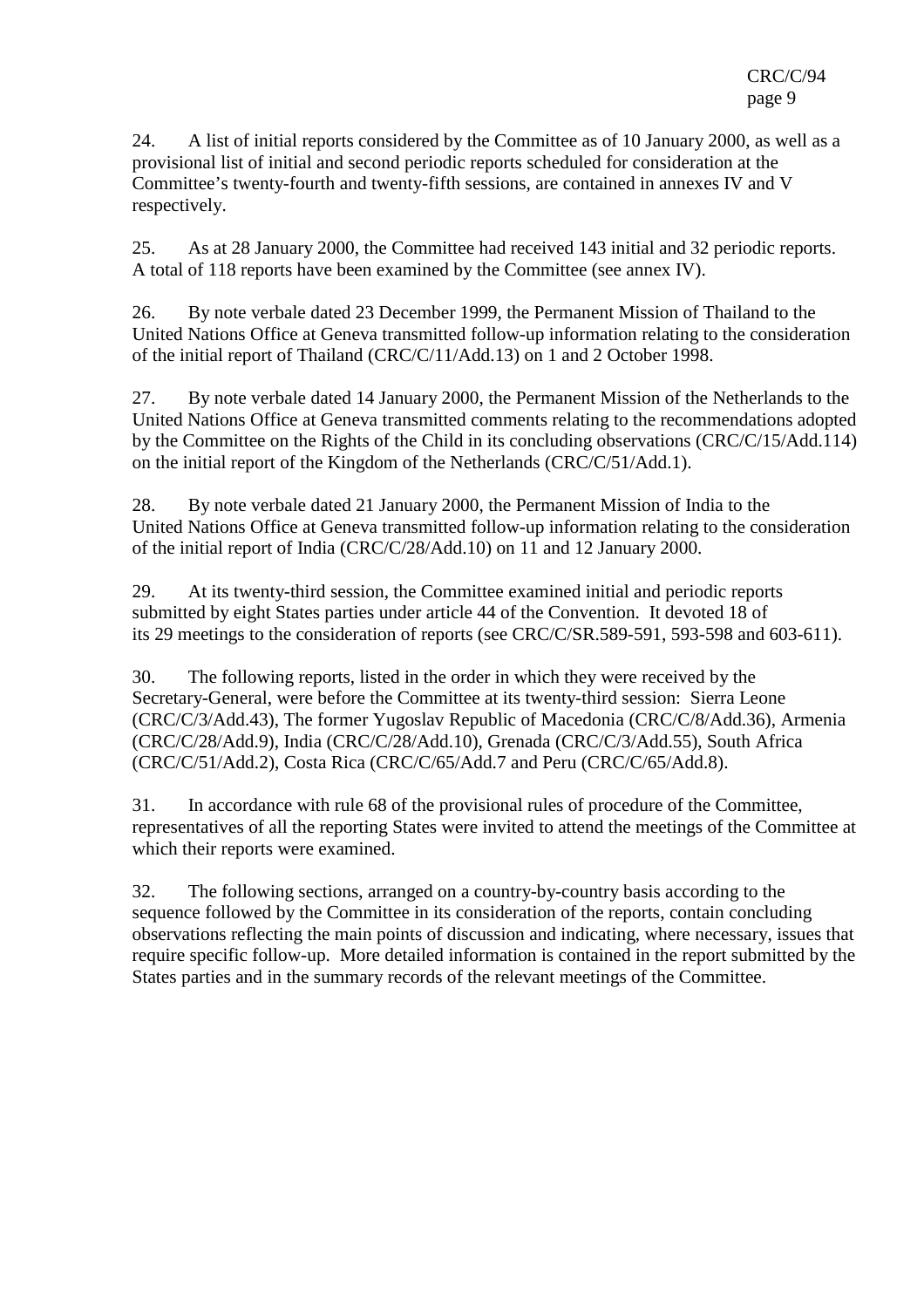## B. Consideration of reports

#### 1. Concluding observations of the Committee on the Rights of the Child: India

33. At its 589th to 591st meetings (see CRC/C/SR.589-591), held on 11 and 12 January 2000, the Committee on the Rights of the Child considered the initial report of India (CRC/C/28/Add.10), which was submitted on 19 March 1997, and adopted\* the following concluding observations.

## A. Introduction

34. The Committee expresses its appreciation of the report, which followed the Committee's guidelines. The Committee notes the detailed and informative written answers to the list of issues (CRC/C/Q/IND.1). The Committee regrets that time constraints did not allow the State party's delegation to answer all of the questions posed. Nevertheless, the Committee appreciated the open nature of the dialogue that took place. The Committee appreciates the additional written answers provided by the State party.

#### B. Positive aspects

35. The Committee is encouraged by the existence of a broad range of constitutional and legislative provisions, and institutions (e.g. the National Human Rights Commission, the National Commission for Women, and the Scheduled Castes and Scheduled Tribes Commission) for the protection of human rights and children's rights. Moreover, the Committee welcomes the frequent references to provisions of international human rights instruments by the courts, in particular the Supreme Court.

36. The Committee welcomes the growing involvement of NGOs and other grass-roots organizations in activities to enhance the protection of human rights, including through "public-interest litigation".

37. The Committee welcomes the establishment of the Department of Education and Literacy, and notes the expressed commitment of the State party to achieving universal, free and compulsory primary education.

38. The Committee notes the State party's efforts and cooperation with international bodies and agencies and non-governmental organizations to address child health and labour issues in India.

 $\overline{a}$ 

<sup>\*</sup> At the 615th meeting, held on 28 January 2000.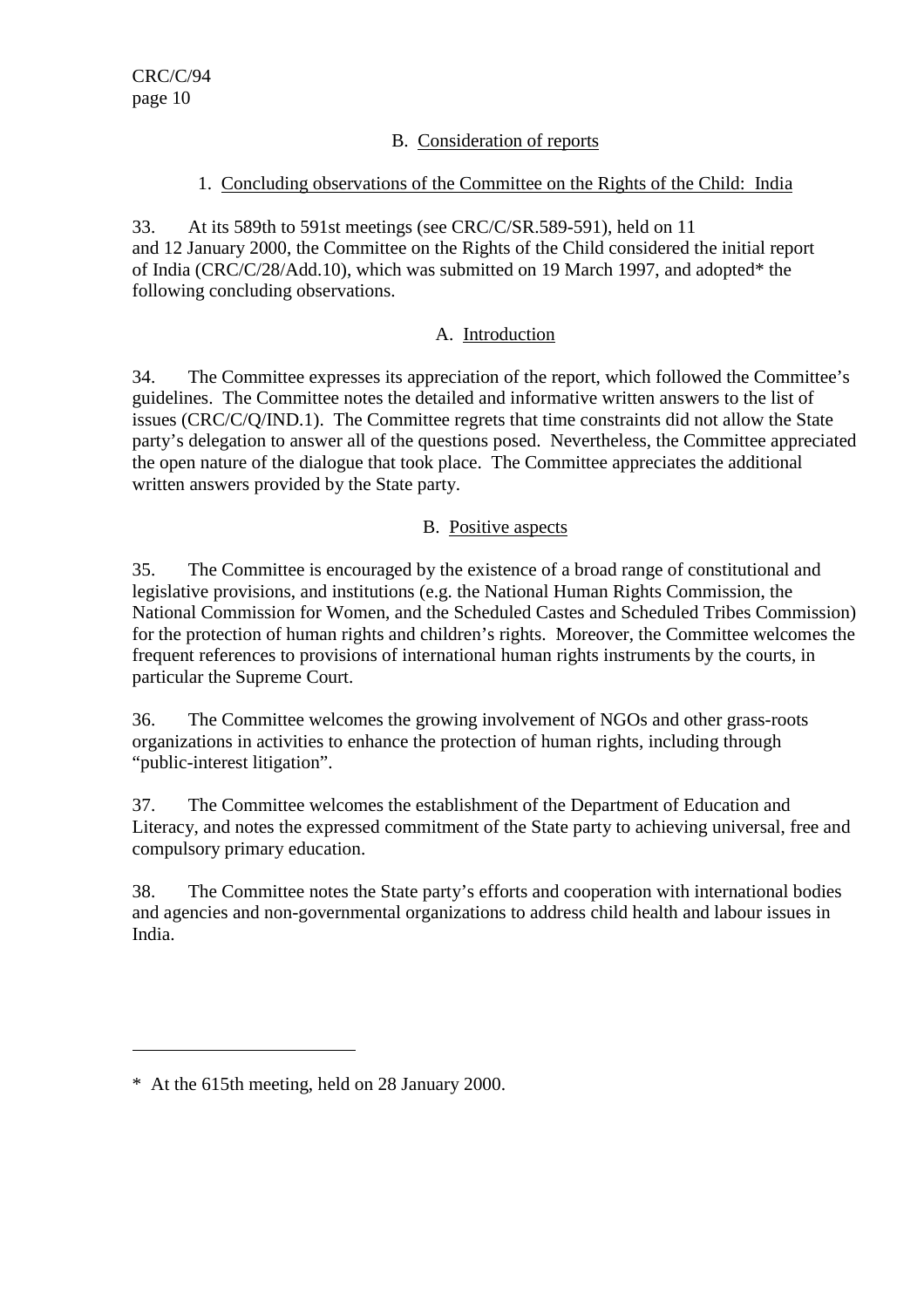## C. Factors and difficulties impeding the implementation of the Convention

39. Taking into account the fact that the number of children in India represents an enormous proportion of the world's child population, the Committee notes that the task facing India in meeting the needs of all children under its jurisdiction presents enormous challenges, not least in the economic and social fields. The Committee also notes that the high rate of population growth makes it difficult to sustain the necessary resources.

40. The Committee notes that extreme poverty, which affects a significant part of India's population, the impact of structural adjustment, and natural disasters are factors which represent serious difficulties in the fulfilment of all of the State party's obligations under the Convention.

41. Given such a diverse and multicultural society, the Committee further notes that the existence of traditional customs (i.e. the caste system) and societal attitudes (e.g. towards tribal groups) is an obstacle to efforts to combat discrimination, and compounds, inter alia, poverty, illiteracy, child labour, child sexual exploitation and children living and/or working on the streets.

## D. Principal subjects of concern, suggestions and recommendations

# 1. General measures of implementation

## Legislation

42. In the light of article 4 of the Convention, the Committee notes the unclear status of the Convention in the domestic legal framework and is concerned about the insufficient steps taken to bring existing federal, state and personal status laws into full conformity with the Convention.

43. The Committee recommends that the State party pursue efforts to ensure full compatibility of its legislation with the Convention, taking due account of the general principles of the Convention. In this regard, the Committee encourages the State party to consider adopting a code for children.

44. The Committee notes that insufficient efforts have been made to implement legislation and decisions of the courts and the commissions (i.e. the National Human Rights Commission, the National Commission for Women, and the Scheduled Castes and Scheduled Tribes Commission); and to facilitate the work of such institutions with respect to children's rights.

45. The Committee recommends that the State party take all necessary measures, including the allocation of the required resources (i.e. human and financial) to ensure and strengthen the effective implementation of existing legislation. The Committee further recommends the State party to provide adequate resources and to take all other necessary steps to strengthen the capacity and effectiveness of national human rights institutions, including the National Human Rights Commission, the National Commission for Women, and the Scheduled Castes and Scheduled Tribes Commission.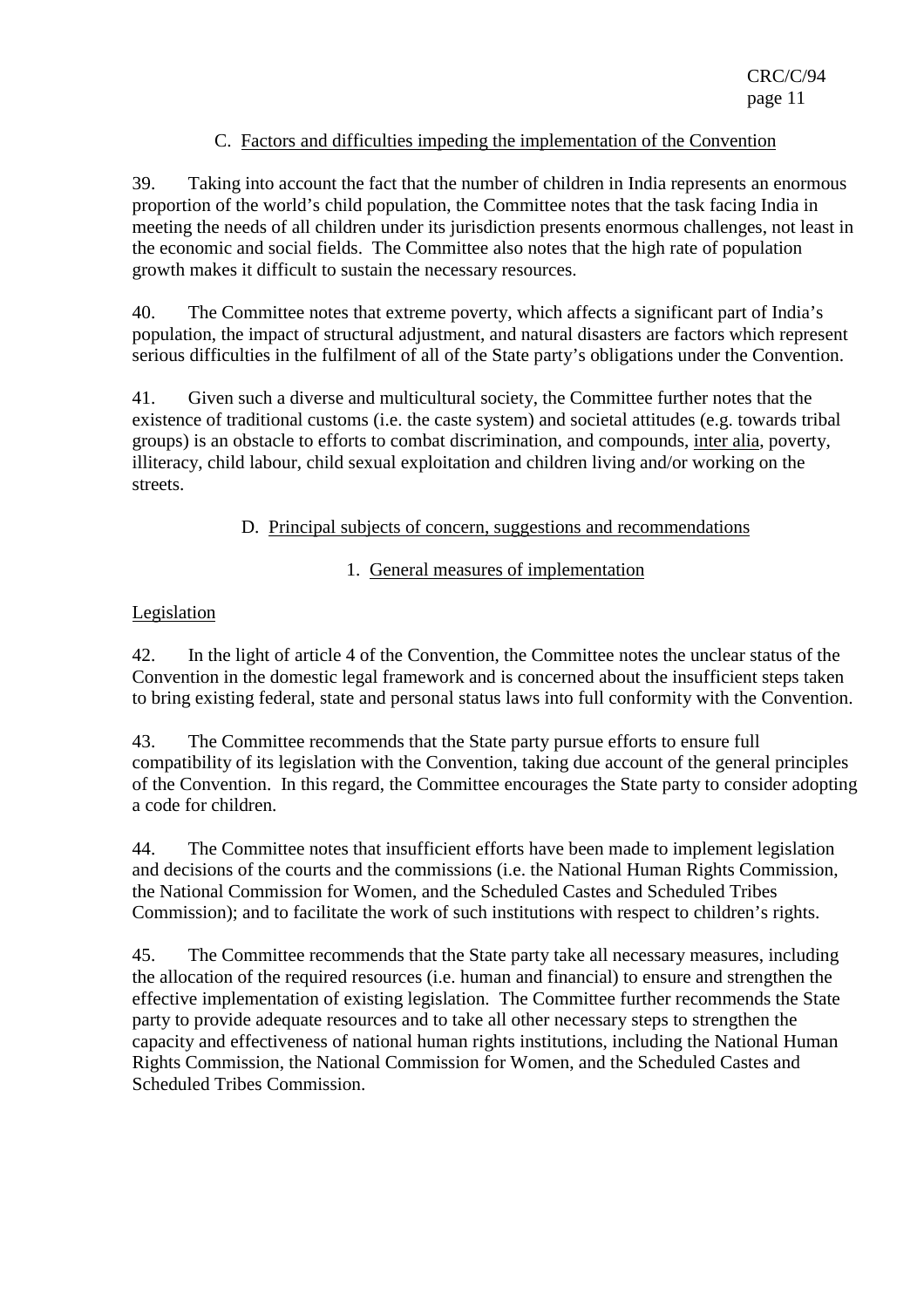#### Coordination

46. Noting the complexities arising from the federal structure of government with regard to the delineation of responsibilities between federal and state levels, the Committee is concerned that insufficient administrative coordination and cooperation appears to be a serious problem in the implementation of the Convention.

47. The Committee recommends that the State party adopt a comprehensive national plan of action, based on a child rights approach, to implement the Convention. The Committee recommends that attention be given to intersectoral coordination and cooperation at and between central, state and municipal levels of government. The State party is encouraged to provide support to local authorities, including capacity-building, for implementation of the Convention.

#### Independent/monitoring structures

48. The Committee is concerned at the absence of an effective mechanism to collect and analyse disaggregated data of all persons under 18 years for all areas covered by the Convention, including the most vulnerable groups (i.e. children living in slums, belonging to different castes and tribal groups, living in rural areas, children with disabilities, children who are living and/or working on the streets, children affected by armed conflicts and refugee children).

49. It recommends that the State party develop a comprehensive system for collecting disaggregated data as a basis to assess progress achieved in the realization of children's rights and to help design policies to be adopted to implement the Convention.

50. The Committee welcomes the State party's intention to establish a national commission for children.

51. The Committee encourages the State party to establish a statutory, independent national commission for children with the mandate of, inter alia, regularly monitoring and evaluating progress in the implementation of the Convention at the federal, state and local levels. Further, such a commission should be empowered to receive and address complaints of violations of child rights, including with respect to the security forces.

#### Allocation of budgetary resources

52. The Committee welcomes the commitment of the State party to increase budgetary allocation for education from 4 per cent to 6 per cent of the national budget. However, the Committee is concerned that insufficient attention has been paid to article 4 of the Convention regarding the implementation to the "maximum extent of ... available resources" of the economic, social and cultural rights of children.

53. The Committee recommends that the State party develop ways to establish a systematic assessment of the impact of budgetary allocations on the implementation of child rights and to collect and disseminate information in this regard. The Committee also recommends that the State party ensure the appropriate distribution of resources at the central, state and local levels, and where needed, within the framework of international cooperation.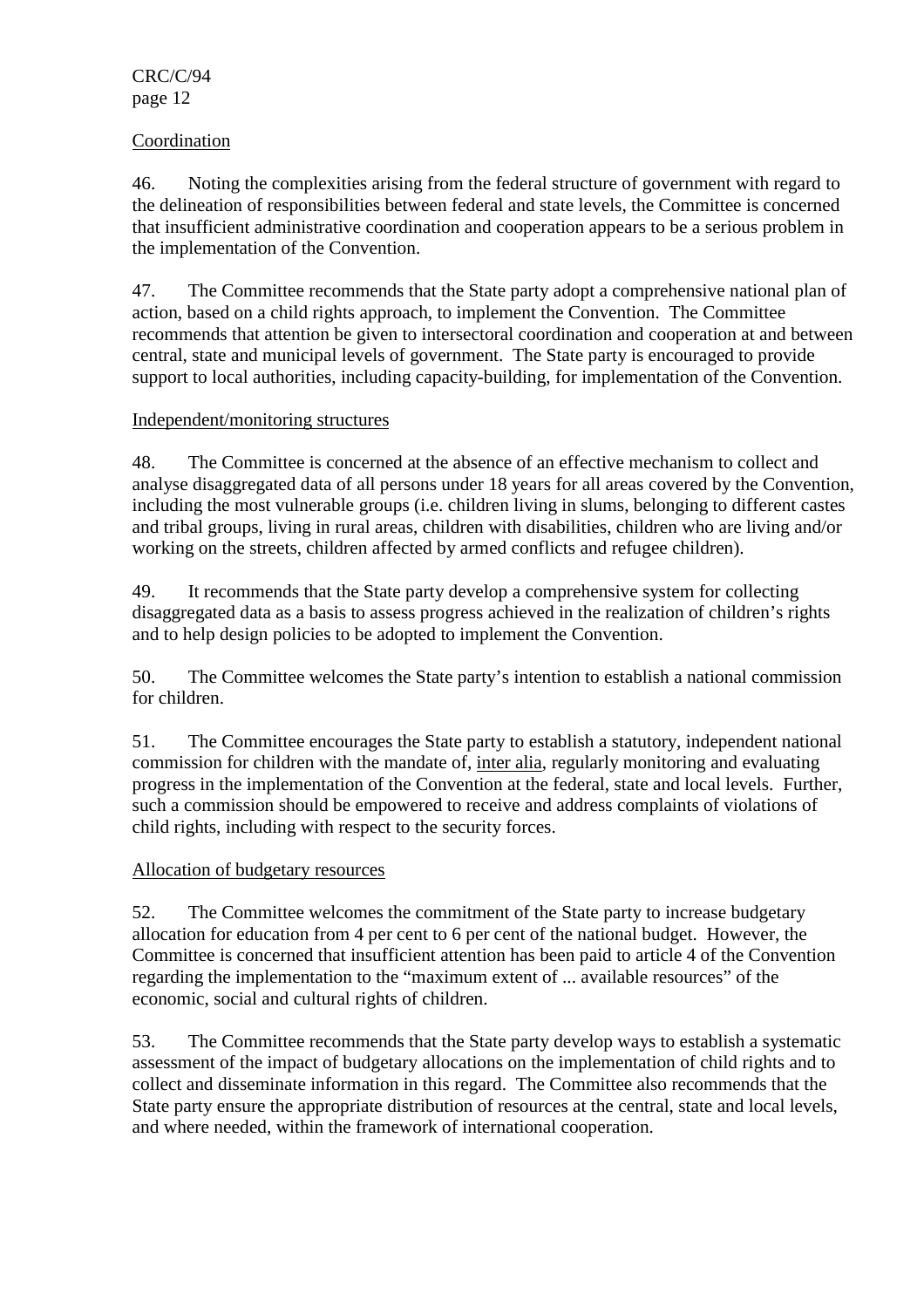#### Cooperation with NGOs

54. The Committee notes that cooperation with non-governmental organizations in the implementation of the Convention, including preparation of the report, remains limited.

55. The Committee encourages the State party to consider a systematic approach to involve NGOs and civil society in general throughout all stages of the implementation of the Convention, including policy-making.

## Training/dissemination of the Convention

56. In the light of article 42, the Committee notes the low level of awareness of the Convention amongst the general public, including children, and professionals working with children. The Committee is concerned that the State party is not undertaking adequate dissemination and awareness-raising activities in a systematic and targeted manner.

57. In this regard, the Committee recommends that the State party develop an ongoing programme for the dissemination of information regarding the implementation of the Convention among children and parents, civil society and all sectors and levels of government. The Committee encourages the State party to pursue efforts to promote children's rights education in the country, including initiatives to reach those vulnerable groups who are illiterate or without formal education. Moreover, the Committee recommends that the State party develop systematic and ongoing training programmes on the provisions of the Convention for all professional groups working with children (i.e. judges, lawyers, law enforcement officials, civil servants, local government officials, personnel working in institutions and places of detention for children, teachers, health personnel, including psychologists, and social workers). The Committee encourages the State party to seek assistance from, inter alia, UNICEF, in this regard.

#### 2. Definition of the child

58. In the light of article 1, the Committee is concerned that the various age-limits set by the law are not in accordance with the general principles and other provisions of the Convention. Of particular concern to the Committee is the very low age of criminal responsibility under the Penal Code, which is set at seven years; and the possibility of trying boys between 16 and 18 years as adults. The Committee is concerned that there is no minimum age for sexual consent for boys. The Committee is further concerned that minimum-age standards are poorly enforced (e.g. the 1929 Child Marriages Restraint Act).

59. The Committee recommends that the State party review its legislation with a view to ensuring that age-limits conform to the principles and provisions of the Convention, and that it take greater efforts to enforce those minimum-age requirements.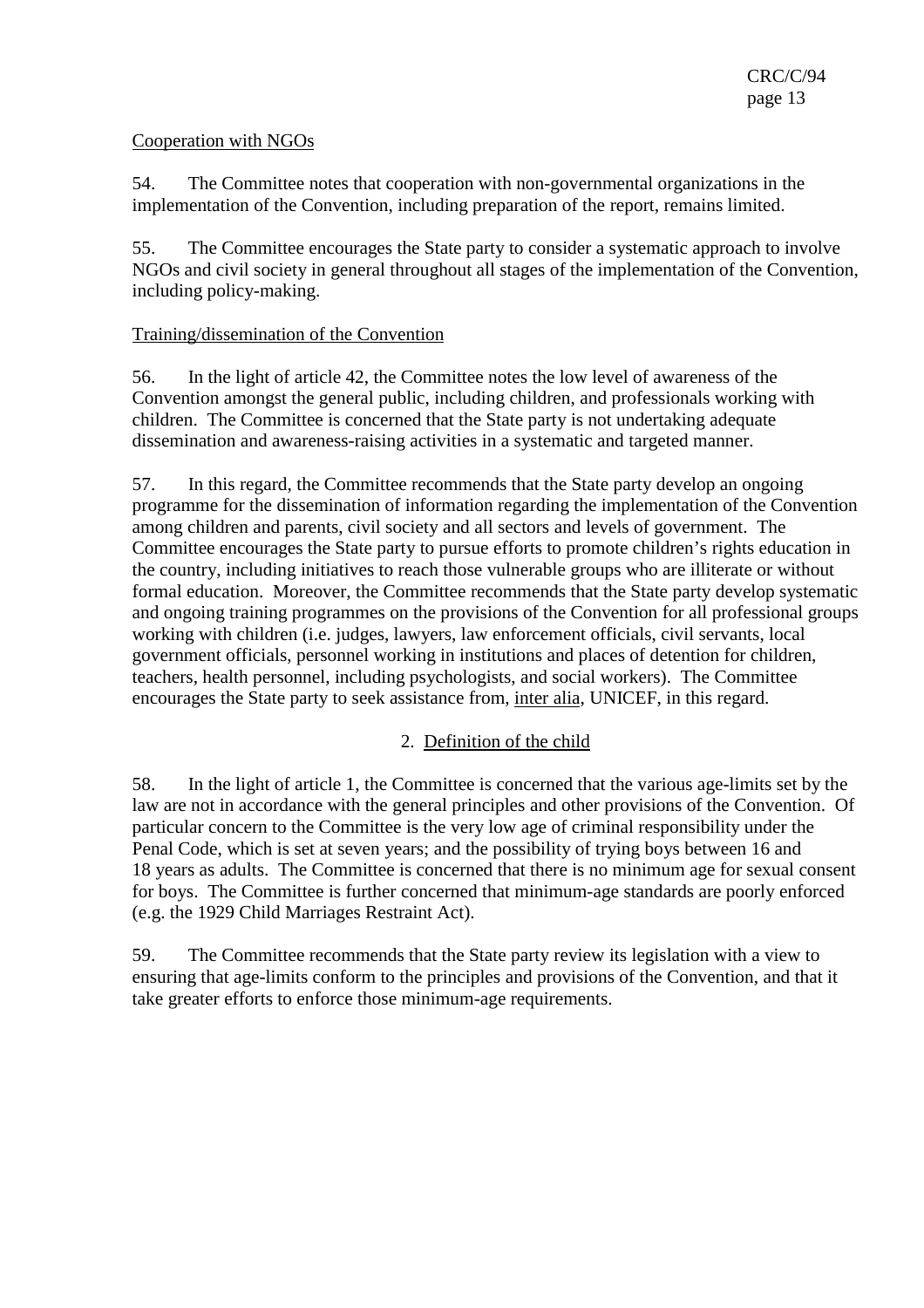# 3. General principles

#### Non-discrimination

60. In the light of article 2 of the Convention, the Committee is deeply concerned at the widely disparate levels of enjoyment of the rights in the Convention by children living in different states, living in rural areas, living in slums and belonging to different castes, tribal and indigenous groups.

61. The Committee recommends that concerted efforts at all levels be taken to address social inequalities through a review and reorientation of policies, including increased budgetary provision for programmes targeting the most vulnerable groups.

62. In the light of article 2 of the Convention, the Committee is concerned at the existence of caste-based discrimination and discrimination against tribal groups, despite these practices being prohibited under the law.

63. In accordance with article 17 of the Constitution and article 2 of the Convention, the Committee recommends that the State party take steps to ensure States abolish the discriminatory practice of "untouchability", prevent caste- and tribe-motivated abuse, and prosecute State and private actors who are responsible for such practices or abuses. Moreover, in compliance with article 46 of the Constitution, the State party is encouraged to implement, inter alia, affirmative measures to advance and protect these groups. The Committee recommends the full implementation of the 1989 Scheduled Castes and Scheduled Tribes (Prevention of Atrocities) Act, the 1995 Scheduled Castes and Scheduled Tribes Rules (Prevention of Atrocities) and the 1993 Employment of Manual Scavengers Act. The Committee encourages the State party to continue its efforts to carry out comprehensive public education campaigns to prevent and combat caste-based discrimination. In line with the Committee on the Elimination of Racial Discrimination (CERD/C/304/Add.13), the Committee stresses the importance of the equal enjoyment by members of these groups of the rights in the Convention, including access to health care, education, work, and public places and services, such as wells.

64. The Committee notes the persistence of discriminatory social attitudes and harmful traditional practices towards girls, including female infanticide, selective abortions, low school enrolment and high drop-out rates, early and forced marriages, and religion-based personal status laws which perpetuate gender inequality in areas such as marriage, divorce, custody and guardianship of infants, and inheritance.

65. In accordance with article 2 of the Convention, the Committee encourages the State party to ensure the enforcement of protective laws. The Committee encourages the State party to continue its efforts to carry out comprehensive public education campaigns to prevent and combat gender discrimination, particularly within the family. To assist in these efforts, political, religious and community leaders should be mobilized to support efforts to eradicate traditional practices and attitudes which discriminate against girls.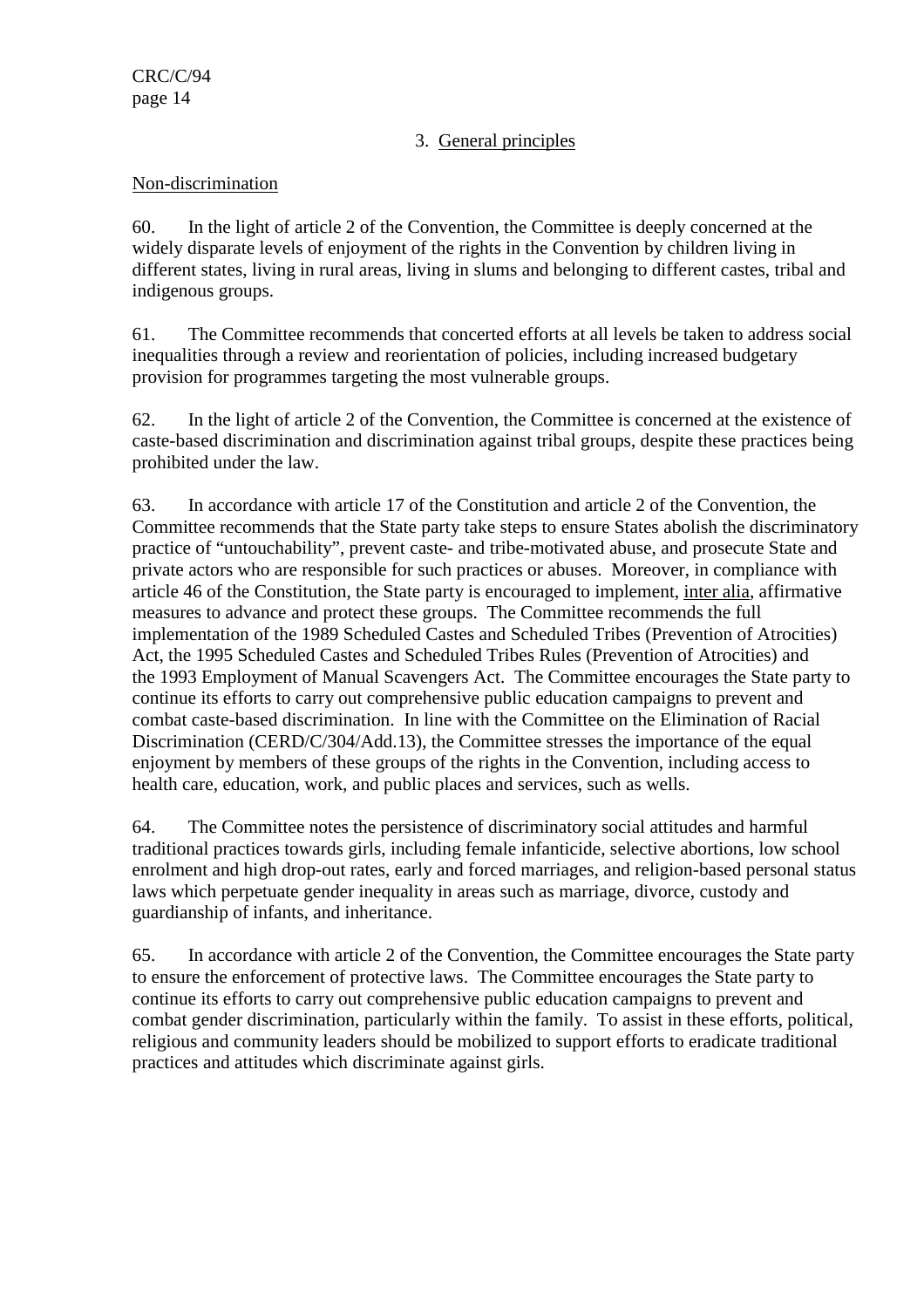#### Respect for the views of the child

66. In the light of article 12, the Committee notes that the views of the child are accorded insufficient importance, especially within the family, the school, care institutions, the courts and the juvenile justice system.

67. The Committee encourages the State party to promote and facilitate within the family, the school, care institutions, the courts and the juvenile justice system respect for the views of children and their participation in all matters affecting them, in accordance with article 12 of the Convention. In this regard, the Committee recommends that the State party develop skills-training programmes in community settings for teachers, social workers and local officials in assisting children to make and express their informed decisions and to have their views taken into consideration.

# 4. Civil rights and freedoms

## Name and nationality

68. Given that lack of timely birth registration can have negative consequences on the full enjoyment of fundamental rights and freedoms by children, the Committee is concerned, in the light of article 7 of the Convention, that the births of a very significant number of children in India are not registered.

69. The Committee recommends that the State party make greater efforts to ensure the timely registration of all births, in accordance with article 7 of the Convention, and take training and awareness-raising measures as regards registration in rural areas. The Committee encourages steps such as the establishment of mobile registration offices, and registration units in schools and health facilities.

#### Right not to be subjected to torture or other cruel, inhuman or degrading treatment or punishment

70. With respect to article 37 (a) of the Convention, the Committee is concerned by numerous reports of routine ill-treatment, corporal punishment, torture and sexual abuse of children in detention facilities, and alleged instances of killings of children living and/or working on the streets by law enforcement officials.

71. The Committee recommends that the registration of each child taken to a police station be mandatory, including time, date and reason for detention, and that such detention be subject to frequent mandatory review by a magistrate. The Committee encourages the State party to amend sections 53 and 54 of the Code of Criminal Procedure so that medical examination, including age verification, is mandatory at the time of detention and at regular intervals.

72. The Committee recommends that the State party implement the recommendations made by the National Police Commission in 1980 and the Parliamentary Committee in 1996, which, inter alia, call for a mandatory judicial inquiry in cases of alleged rape, death or injury of persons in police custody; the establishment of investigative bodies; and payment of compensation to people who have been victims of custodial abuse. Amendment to the Juvenile Justice Act is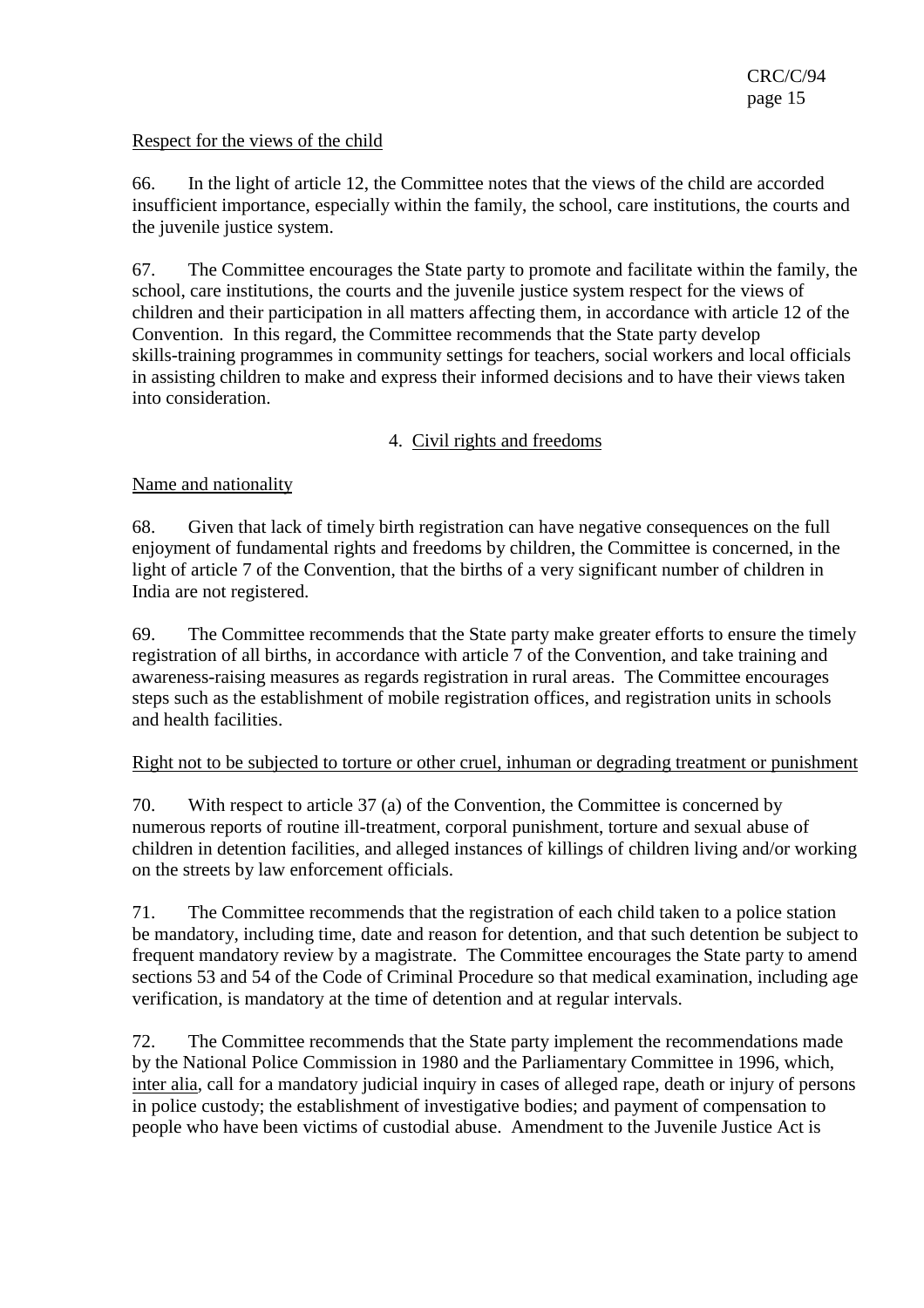CRC/C/94 page 16

recommended to provide for complaints and prosecution mechanisms for cases of custodial abuse of children. In addition, the Committee recommends the amendment of section 197 of the Code of Criminal Procedure, which requires government approval for prosecution of law enforcement officials when complaints of custodial abuse or illegal detention are alleged; and section 43 of the Police Act, so that police cannot claim immunity for actions while executing a warrant in cases of illegal detention or custodial abuse.

73. The Committee encourages the State party to ratify the Convention against Torture and Other Cruel, Inhuman or Degrading Treatment or Punishment, which it signed in 1997.

#### 5. Family environment and alternative care

## Adoption

74. In the light of articles 21 and 25 of the Convention, the Committee is concerned at the absence of uniform adoption law in India and effective measures to monitor and follow up placement within the State party and abroad.

75. The Committee recommends the State party to review the legislative framework of domestic and intercountry adoption. The Committee recommends that the State party become a party to the 1993 Hague Convention on Protection of Children and Cooperation in Respect of Intercountry Adoption.

#### Violence/abuse/neglect/maltreatment

76. In the light of articles 19 and 39 of the Convention, the Committee is concerned at the widespread ill-treatment of children in India, not only in schools and care institutions but also within the family.

77. The Committee recommends that the State party take legislative measures to prohibit all forms of physical and mental violence, including corporal punishment and sexual abuse of children in the family, schools and care institutions. The Committee recommends that these measures be accompanied by public education campaigns about the negative consequences of ill-treatment of children. The Committee recommends that the State party promote positive, non-violent forms of discipline as an alternative to corporal punishment, especially in the home and schools. Programmes for the rehabilitation and reintegration of abused children need to be strengthened, and adequate procedures and mechanisms established to receive complaints, monitor, investigate and prosecute instances of ill-treatment.

6. Basic health and welfare

# Children with disabilities

78. Noting the 1995 Persons with Disabilities (Equal Opportunities, Protection of Rights and Full Participation) Act, the Committee nonetheless is concerned at the very poor level of and access to care for children with disabilities, especially those living in rural areas; and the lack of assistance provided to persons responsible for their care. In the light of article 23 of the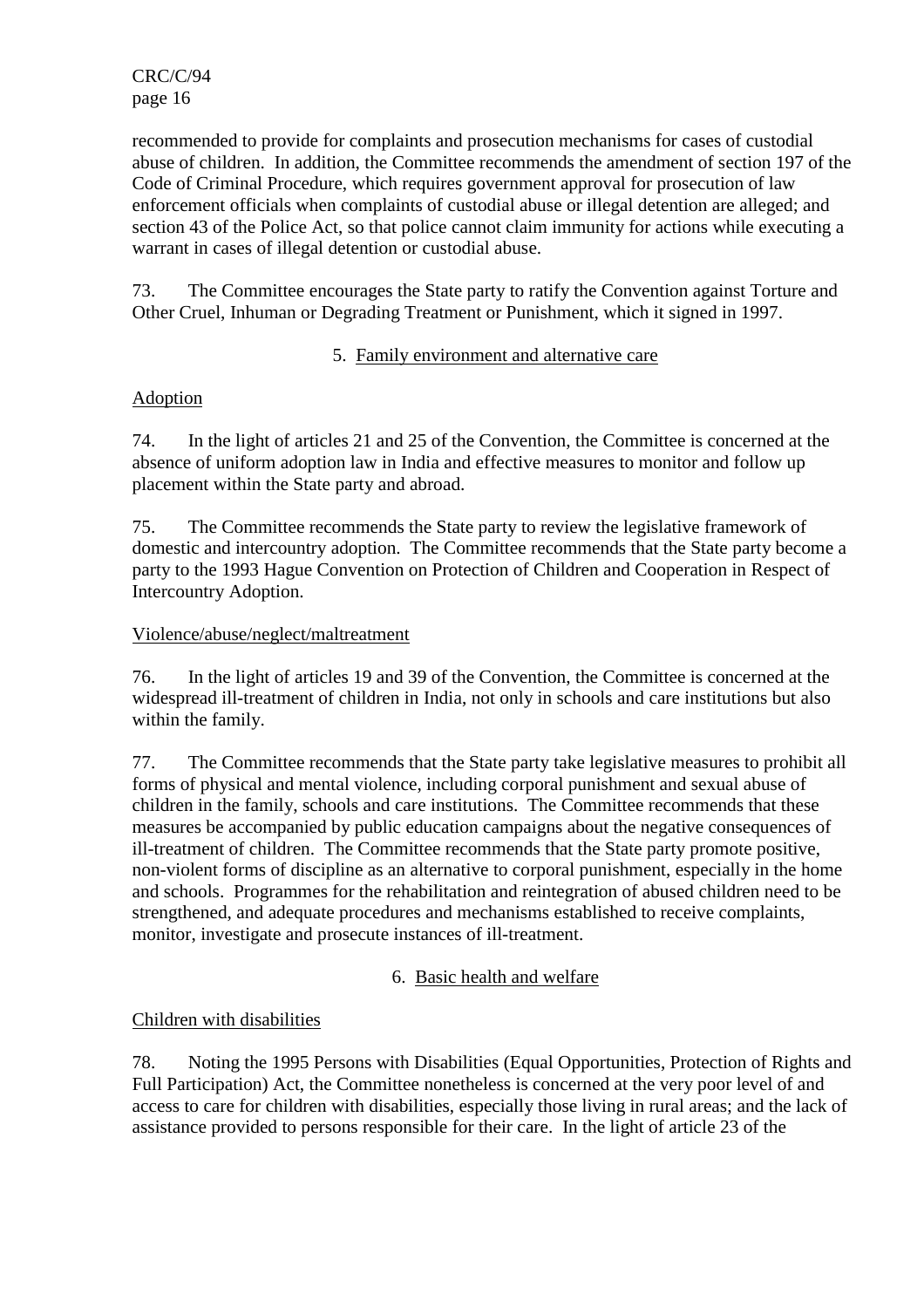Convention, the Committee emphasizes the need to ensure the implementation of policies and programmes to guarantee the rights of mentally and physically disabled children and to facilitate their full inclusion in society.

79. In the light of the Standard Rules on the Equalization of Opportunities for Persons with Disabilities (General Assembly resolution 48/96) and of the Committee's recommendations adopted on its day of general discussion on Children with Disabilities (CRC/C/69), the Committee recommends that the State party increase the capacity of institutions for the rehabilitation of children with disabilities and improve access to services for such children living in rural areas. Awareness campaigns which focus on prevention, inclusive education, family care and the promotion of the rights of children with disabilities need to be undertaken. Adequate training should also be made available to persons working with these children. The Committee encourages the State party to undertake greater efforts to make available the necessary resources and to seek assistance from, inter alia, UNICEF, WHO and relevant NGOs.

#### Health and health services

80. In the light of article 24 of the Convention, the Committee notes that the State party has already focused and placed priority on the main health issues by establishing several national programmes. Nevertheless, the Committee is concerned at high maternal mortality, and very high levels of low birth weight and malnutrition among children, including micronutrient deficiencies, linked to the lack of access to prenatal care and, more generally, limited access to quality public health care facilities, insufficient numbers of qualified health workers, poor health education, inadequate access to safe drinking water and poor environmental sanitation. This situation is exacerbated by the extreme disparities faced by women and girls, especially in rural areas.

81. The Committee recommends that the State party take all necessary steps to adapt, expand and implement the Integrated Management of Child Illness strategy, and to pay particular attention to the most vulnerable groups of the population. The Committee also recommends that the State party undertake studies to determine the socio-cultural factors which lead to practices such as female infanticide and selective abortions, and to develop strategies to address them. The Committee recommends continued allocation of resources to the poorest sections of society and continued cooperation with and technical assistance from, inter alia, WHO, UNICEF, the World Food Programme (WFP) and civil society.

82. The Committee is concerned that the health of adolescents, particularly girls, is neglected, given, for instance, a very high percentage of early marriages, which can have a negative impact on their health. Adolescent suicides, especially among girls, and HIV/AIDS affected children are serious concerns for the Committee.

83. The Committee recommends that the State party strengthen the existing National Reproductive and Child Health programme, targeting the most vulnerable groups of the population. The Committee recommends that the State party combat discrimination against HIV/AIDS affected persons by strengthening awareness-raising and sensitization programmes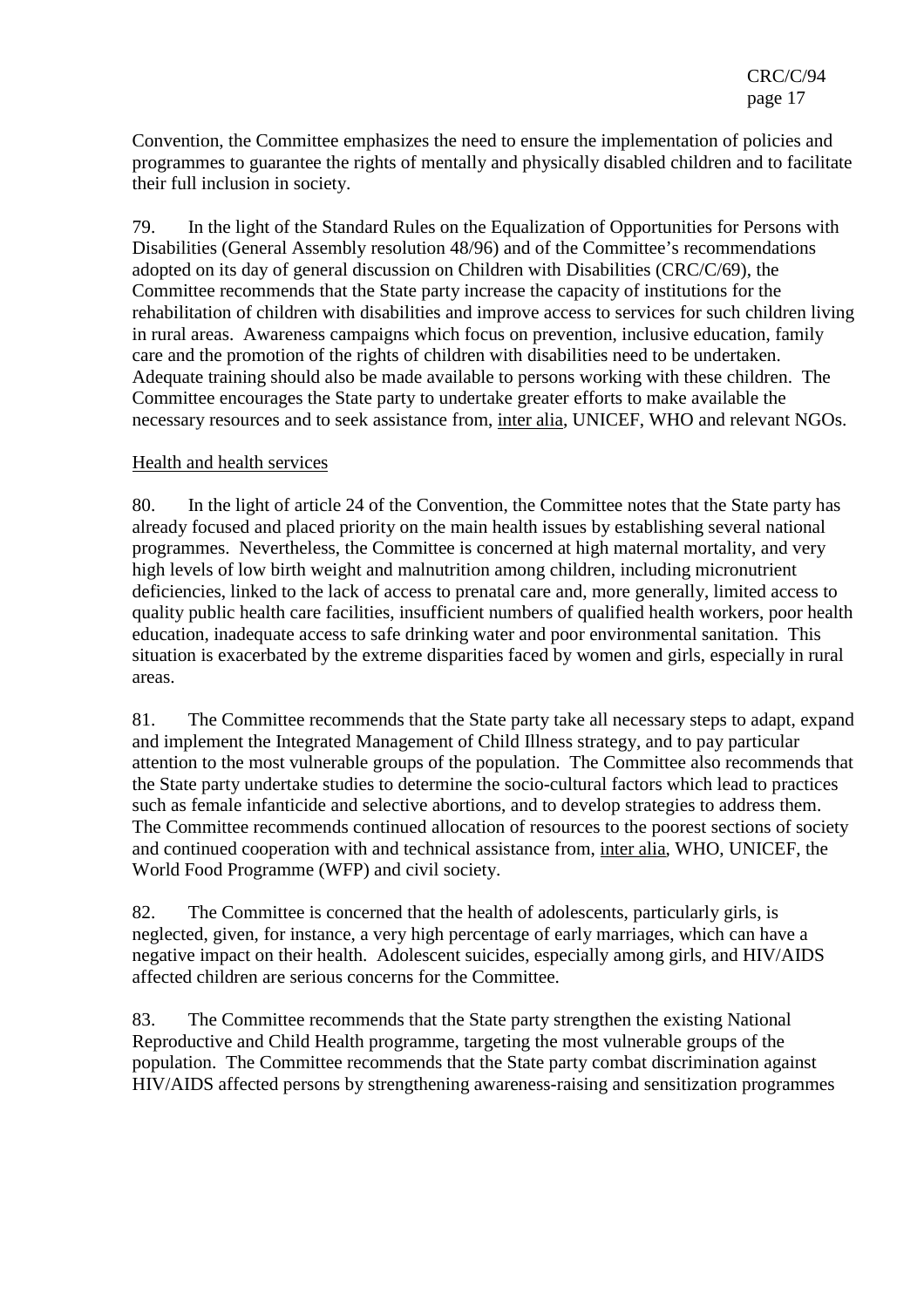CRC/C/94 page 18

for the public, and particularly health professionals. The Committee recommends continued allocation of resources to the poorest sections of society and continued cooperation with and technical assistance from, inter alia, WHO, UNICEF, UNAIDS and civil society.

#### Adequate standard of living

84. The Committee is concerned at the high percentage of children living in inadequate housing, including slums, and their inadequate nutrition and access to safe drinking water and sanitation. The Committee is concerned at the negative impact on families and the rights of children of structural adjustment projects.

85. In accordance with article 27 of the Convention, the Committee recommends that the State party take appropriate measures to give effect to its commitments made at Habitat II in 1996 regarding children's access to housing. In the light of Commission on Human Rights resolution 1993/77, on forced evictions, the Committee encourages the State party to prevent any occurrence of forced relocation, displacement and other types of involuntary population movements. The Committee recommends that resettlement procedures and programmes include registration, facilitate comprehensive family rehabilitation and ensure access to basic services.

86. The Committee is concerned at the large and increasing number of children living and/or working on the streets, who are among the most marginalized groups of children in India.

87. The Committee recommends that the State party establish mechanisms to ensure these children are provided with identity documents, nutrition, clothing and housing. Moreover, the State party should ensure these children have access to health care; rehabilitation services for physical, sexual and substance abuse; services for reconciliation with families; education, including vocational and life-skills training; and access to legal aid. The Committee recommends that the State party cooperate and coordinate its efforts with civil society in this regard.

#### 7. Education, leisure and cultural activities

#### Right to and aims of education

88. Welcoming the 83rd Constitutional Amendment Bill concerning the fundamental right to education, the Committee, however, expresses its concern at the prevailing poor situation in the State party with respect to education, which is characterized by a general lack of infrastructure, facilities and equipment, insufficient numbers of qualified teachers and a drastic shortage of text books and other relevant learning materials. There is serious concern regarding the striking disparities in terms of access to education, attendance at primary and secondary levels and drop-out rates between: different states, rural and urban areas, boys and girls, the affluent and poor, and children belonging to scheduled castes and tribes. The Committee emphasizes the importance of focusing attention on improving the provision and quality of education, especially in view of its potential benefit for addressing various concerns, including the situation of girls and reducing the incidence of child labour.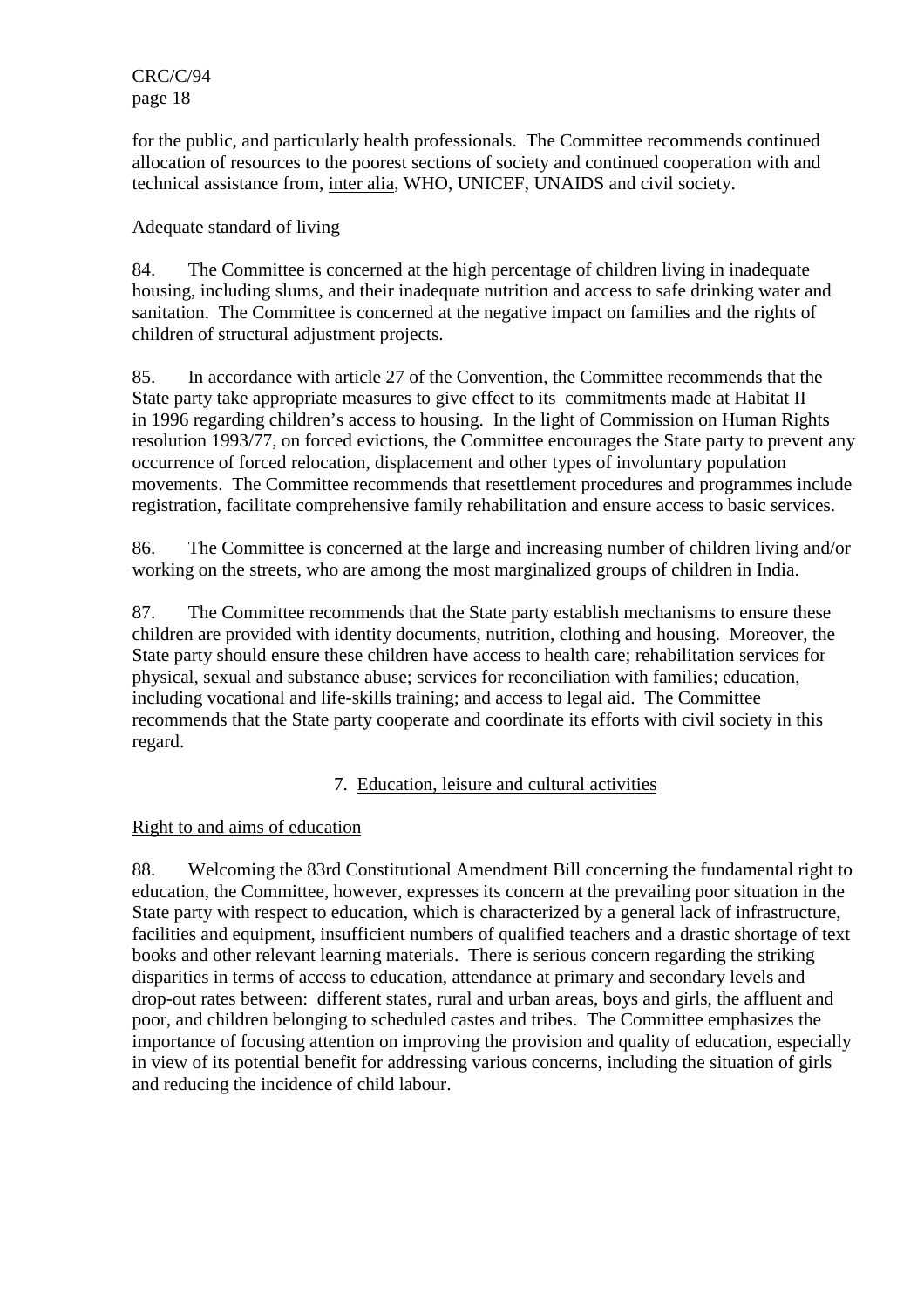89. The Committee encourages the State party to enact the 83rd Constitutional Amendment Bill. In line with the 1993 and 1996 Supreme Court decisions (Unni Krishnan; and M.C. Mehta vs. State of Tamil Nadu and Others, respectively), the Committee recommends that the State party implement measures designed to comply with article 45 of the Constitution, which mandates free and compulsory education for all children up to 14.

90. The Committee recommends that the State party undertake studies on and develop measures to address, the prevailing disparities in access to education; to improve the quality of teacher training programmes and the school environment; to ensure that the quality of non-formal education schemes is monitored and guaranteed, and that working and other children who participate in such schemes are integrated into mainstream education. The Committee recommends that the State party ensure and facilitate opportunities for the most vulnerable groups of children to proceed to secondary education.

91. The Committee recommends that the State party take due regard of the aims of education laid down in article 29 of the Convention, including tolerance and equality between the sexes and friendship among all peoples, ethnic, national and religious groups and persons of indigenous groups. The Committee recommends that the State party consider introducing human rights issues, including the Convention, into the school curricula.

92. The Committee encourages the State party to make available the necessary resources and to seek assistance from inter alia, UNICEF, UNESCO and relevant NGOs.

#### 8. Special measures of protection

Unaccompanied, asylum-seeking and refugee children

93. Welcoming administrative policies which have generally been in line with international refugee law principles, the Committee is concerned that in the absence of legislation there remains no guarantee that children asylum-seekers and refugees will be ensured the protection and assistance provided by the Convention. The Committee is concerned that there exists the potential for children born of refugee parents to become stateless; that there is no adequate legal mechanism to deal with family reunification; and that although refugee children attend school on a de facto basis, there is no legislation which entitles these children to education.

94. The Committee recommends that the State party adopt comprehensive legislation to ensure adequate protection of refugee and asylum-seeking children, including in the field of physical safety, health, education and social welfare, and to facilitate family reunification. In order to promote the protection of refugee children, the Committee encourages the State party to consider ratifying the 1951 Convention relating to the Status of Refugees, and its 1967 Protocol; the 1954 Convention relating to the Status of Stateless Persons; and the 1961 Convention on the Reduction of Statelessness.

#### Children and armed conflict, and their recovery

95. The Committee is concerned that the situation in areas of conflict, particularly Jammu and Kashmir and the north-eastern states, have seriously affected children, especially their right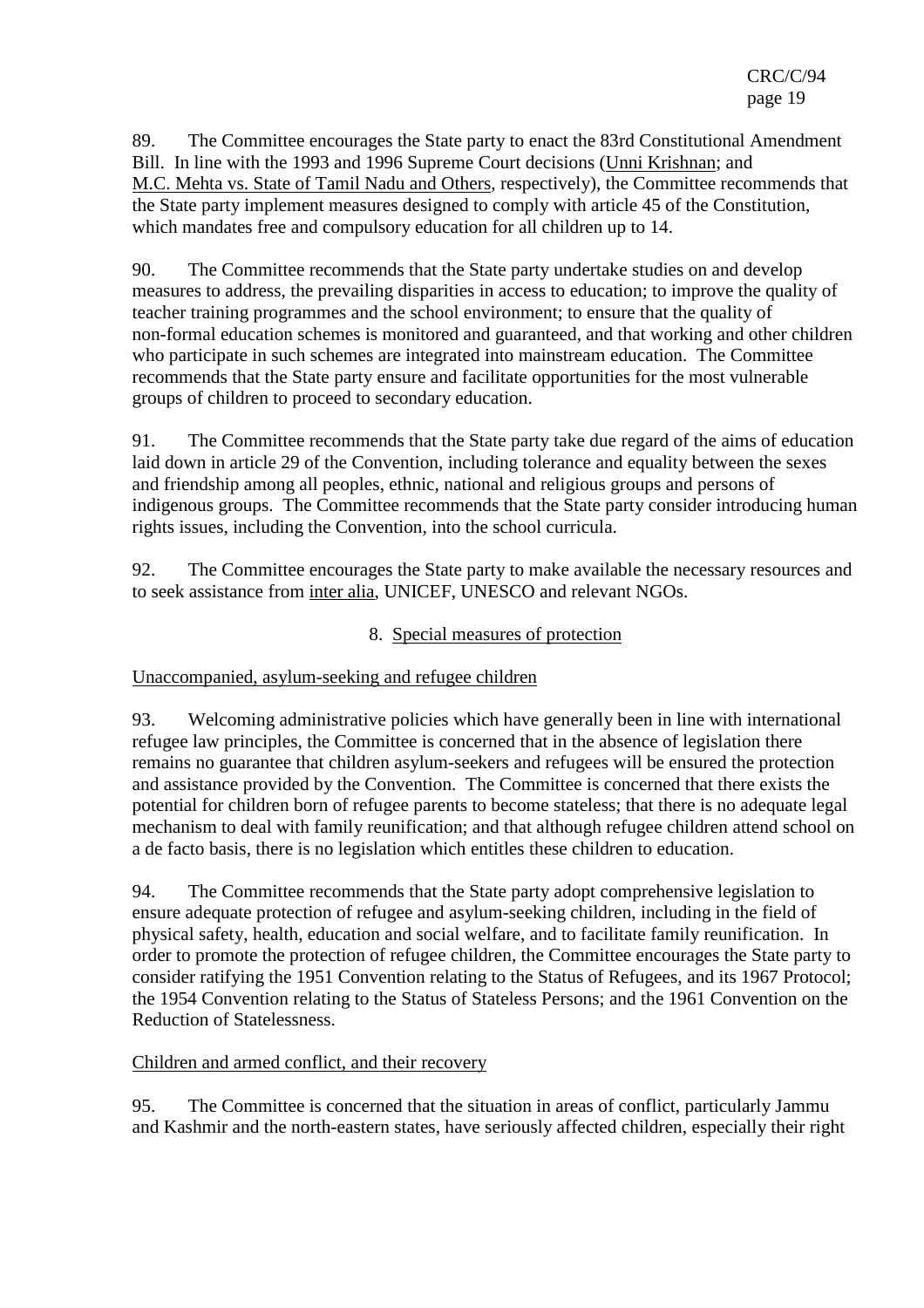to life, survival and development (art. 6 of the Convention). In the light of articles 38 and 39, the Committee expresses its very serious concern at reports of children who are involved in and are victims of these conflicts. Moreover, it is concerned at reports of involvement of the security forces in disappearances of children in these conflict areas.

96. The Committee recommends that the State party at all times ensure respect for human rights and humanitarian law aimed at the protection and care of children in armed conflict. The Committee calls upon the State party to ensure impartial and thorough investigations in cases of rights violations committed against children and the prompt prosecution of those responsible, and that it provide just and adequate reparation to the victims. The Committee recommends that clause 19 of the Protection of Human Rights Act be repealed to allow inquiries into alleged abuses committed by members of the security forces to be conducted by the National Commission on Human Rights. In line with the recommendations of the Human Rights Committee (CCPR/C/79/Add.81), the Committee recommends that the requirement of governmental permission for criminal prosecutions or civil proceedings against members of the security forces be abolished.

## Economic exploitation

97. The Committee notes that India was the first country to sign a Memorandum of Understanding with the ILO in 1992 to implement the ILO-IPEC programme. The Committee further notes the amendments to schedules A and B of the 1986 Child Labour (Prohibition and Regulation) Act. Nevertheless, the Committee remains concerned at the large numbers of children involved in child labour, including bonded labour, especially in the informal sector, household enterprises, as domestic servants, and in agriculture, many of whom are working in hazardous conditions. The Committee is concerned that minimum age standards for employment are rarely enforced and appropriate penalties and sanctions are not imposed to ensure that employers comply with the law.

98. The Committee encourages the State party to withdraw its declaration with respect to article 32 of the Convention, as it is unnecessary in the light of the efforts the State party is making to address child labour. The Committee recommends that the State party ensure the full implementation of the 1986 Child Labour (Prohibition and Regulation) Act, the 1976 Bonded Labour (System Abolition) Act and the 1993 Employment of Manual Scavengers Act.

99. The Committee recommends that the 1986 Child Labour Act be amended so that household enterprises and government schools and training centres are no longer exempt from prohibitions on employing children; and coverage is expanded to include agriculture and other informal sectors. The Factories Act should be amended to cover all factories or workshops employing child labour. The Beedi Act should be amended so that exemptions for household-based production are eliminated. Employers should be required to have and produce on demand proof of age of all children working on their premises.

100. The Committee recommends that the State party ensure that laws provide criminal and civil remedies, especially in the light of decisions of the Supreme Court in relation to compensation funds for child labourers (M.C. Mehta vs. The State of Tamil Nadu and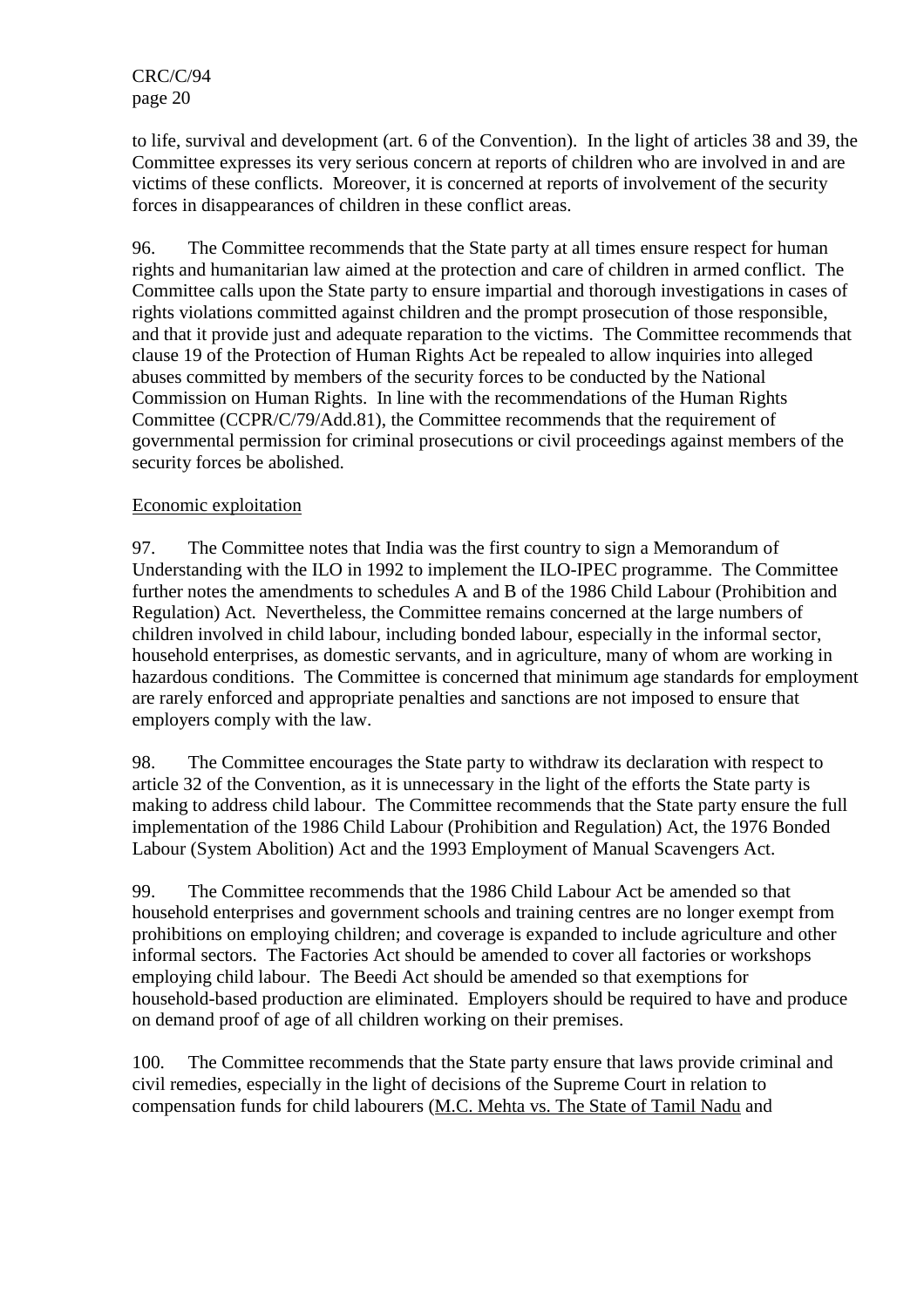M.C. Mehta vs. Union of India). The Committee recommends that court procedures be simplified, so that responses are appropriate, timely and child-friendly; and to vigorously pursue enforcement of minimum-age standards.

101. The Committee recommends that the State party encourage states and districts to establish and oversee child labour vigilance committees, and ensure that a sufficient number of labour inspectors are adequately resourced to carry out their work effectively. A national mechanism to monitor the implementation of standards at state and local levels should be established and empowered to receive and address complaints of violations, and to file First Information Reports.

102. The Committee recommends that the State party undertake a national study on the nature and extent of child labour, and that disaggregated data, including violations, be compiled and kept up to date to serve as a basis for designing measures and evaluating progress. The Committee further recommends that the State party continue its efforts to carry out campaigns to inform and sensitize the general public, especially parents and children, of work hazards; and to involve and train employers, workers and civic organizations, government officials, such as labour inspectors and law enforcement officials, and other relevant professionals.

103. The Committee calls upon the State party to ensure that the competent authorities cooperate and coordinate their activities, including with respect to education and rehabilitation programmes; and that present cooperation between the State party and relevant United Nations agencies, such as ILO and UNICEF, and NGOs be expanded. The Committee recommends that the State party ratify ILO Convention No. 138 concerning the Minimum Age for Admission to Employment, and No. 182 concerning the Prohibiton and Immediate Action for the Elimination of the Worst Forms of Child Labour.

#### Drug abuse

104. In the light of article 33, the Committee is concerned about the increasing use and traffic in illicit drugs, especially in the large urban centres of Mumbai, New Delhi, Bangalore and Calcutta, and the growing use of tobacco among persons under 18 years, especially girls.

105. The Committee recommends that the State party develop a national drug control plan, or a Master Plan, with the guidance of the United Nations Drug Control Programme (UNDCP). The Committee encourages the State party to continue its efforts to provide children with accurate and objective information about substance use including tobacco use, and to protect children from harmful misinformation through comprehensive restrictions on tobacco advertising. The Committee recommends cooperation with and assistance from WHO and UNICEF. The Committee further recommends that the State party develop rehabilitation services for children who are victims of substance abuse.

#### Sexual exploitation and abuse

106. The Committee notes the Plan of Action to Combat Trafficking and Commercial Sexual Exploitation of Women and Children. However, in view of the scale of the problem, the Committee is concerned about the sexual abuse and exploitation of children, especially those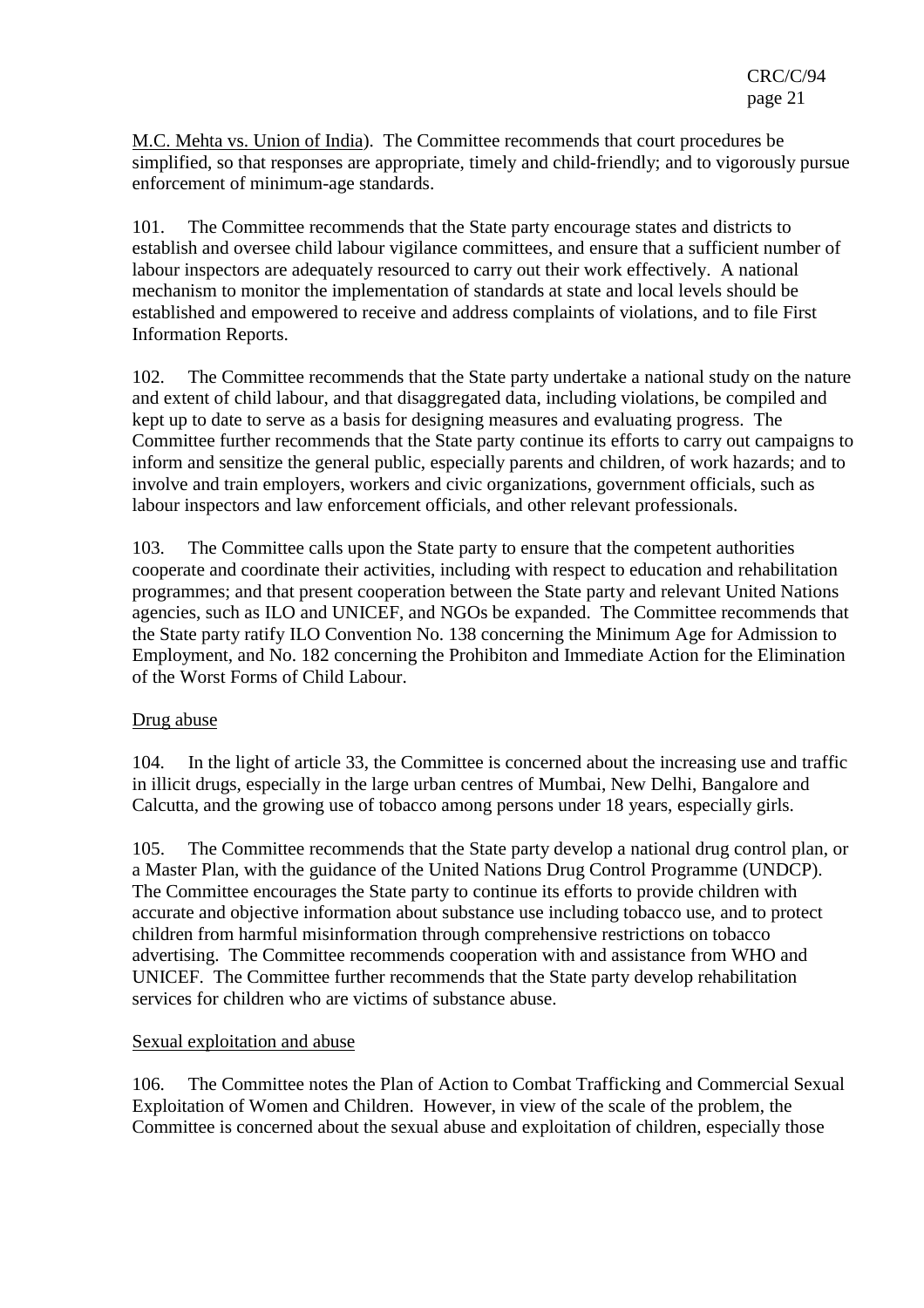belonging to the lower castes and from poor urban and rural areas, in the contexts of: religious and traditional culture; child domestic workers; children living and/or working on the streets; communal violence and ethnic conflict; abuse by the security forces in areas of conflict, such as Jammu and Kashmir, and the north-eastern states; and trafficking and commercial exploitation, especially girls from neighbouring countries, particularly Nepal. It is also concerned about the absence of adequate measures to combat this phenomenon and the lack of adequate rehabilitation measures.

107. The Committee recommends that the State party ensure that legislation criminalizes the sexual exploitation of children and penalizes all the offenders involved, whether local or foreign, while ensuring that the child victims of this practice are not penalized. While noting that Devadasi, or ritual prostitution, is prohibited under the law, the Committee recommends that the State party take all necessary measures to eradicate this practice. In order to combat trafficking in children, including for commercial sexual purposes, the Penal Code should contain provisions against kidnapping and abduction. The Committee recommends that the State party ensure that laws concerning the sexual exploitation of children are gender neutral; provide civil remedies in the event of violations; ensure that procedures are simplified so that responses are appropriate, timely, child-friendly and sensitive to victims; include provisions to protect from discrimination and reprisals those who expose violations; and vigorously pursue enforcement.

108. The Committee recommends that a national mechanism to monitor implementation should be established, as well as complaints procedures and helplines. Rehabilitation programmes and shelters should be established for child victims of sexual abuse and exploitation.

109. The Committee recommends that the State party undertake a national study on the nature and extent of sexual abuse and sexual exploitation of children, and that disaggregated data be compiled and kept up to date to serve as a basis for designing measures and evaluating progress. The Committee recommends that the State party continue its efforts to carry out extensive campaigns to combat harmful traditional practices, such as child marriages and ritual prostitution; and inform, sensitize and mobilize the general public on the child's right to physical and mental integrity, and safety from sexual exploitation.

110. The Committee recommends that bilateral and regional cooperation be reinforced, involving cooperation with border police forces from neighbouring countries, especially along the eastern frontier areas in the states of West Bengal, Orissa and Andhra Pradesh. The State party should ensure that the competent authorities cooperate and coordinate their activities; and that present cooperation between the State party, and, inter alia, UNICEF, be expanded.

# Administration of juvenile justice

111. The Committee is concerned over the administration of juvenile justice in India and its incompatibility with articles 37, 40 and 39 of the Convention and other relevant international standards. The Committee is also concerned at the very young age of criminal responsibility - 7 years - and the possibility of trying boys between 16 and 18 years of age as adults. Noting that the death penalty is de facto not applied to persons under 18, the Committee is very concerned that de jure, this possibility exists. The Committee is further concerned at the overcrowded and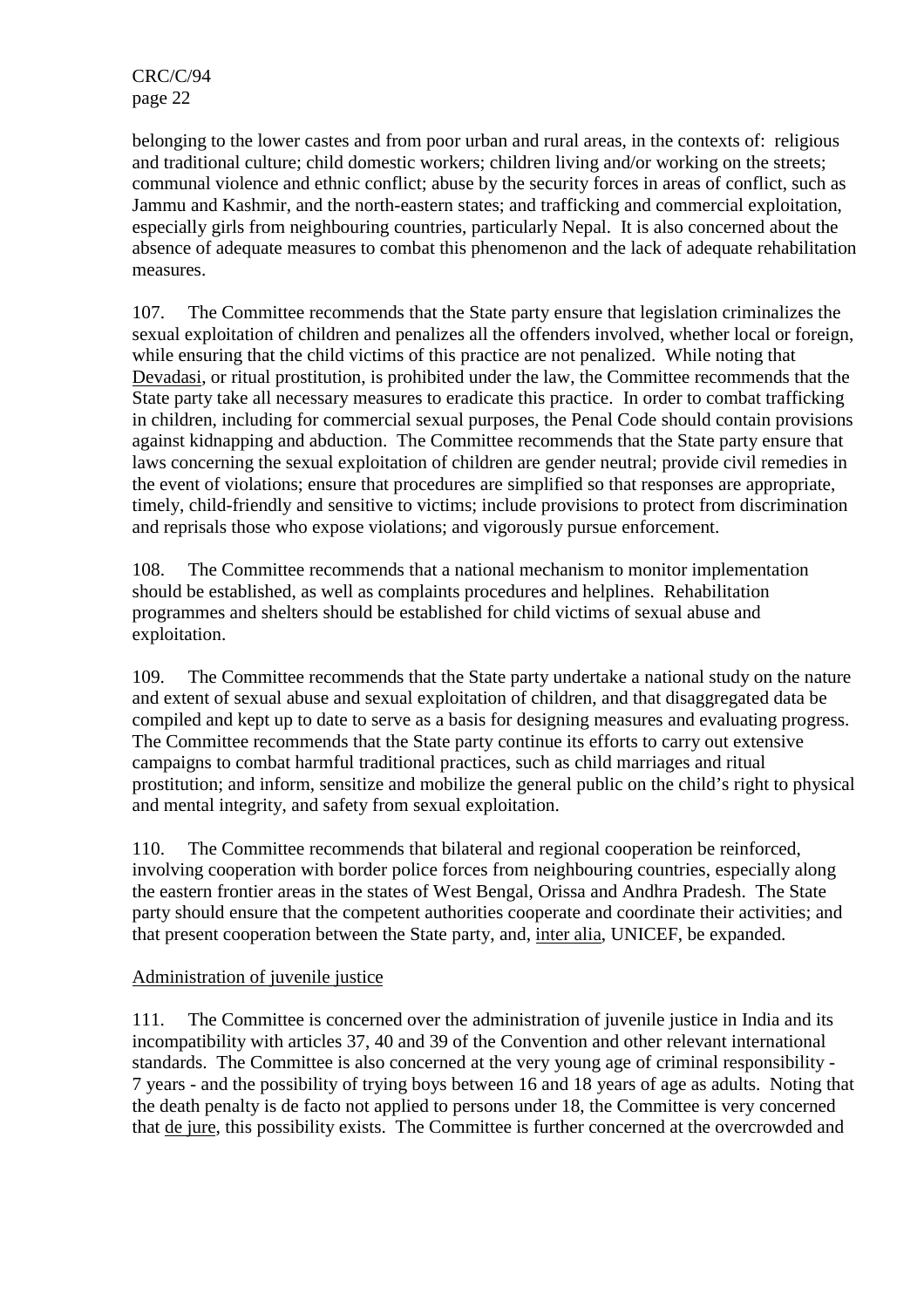unsanitary conditions of detention of children, including detention with adults; lack of application and enforcement officers of existing juvenile justice legislation; lack of training for professionals, including the judiciary, lawyers and law enforcement officers, in relation to the Convention, other existing international standards and the 1986 Juvenile Justice Act; and the lack of measures and enforcement thereof to prosecute officials who violate these provisions.

112. The Committee recommends that the State party review its laws in the administration of juvenile justice to ensure that they are in accordance with the Convention, especially articles 37, 40 and 39, and other relevant international standards such as the United Nations Standard Minimum Rules for the Administration of Juvenile Justice (the Beijing Rules), the United Nations Guidelines for the Prevention of Juvenile Delinquency (the Riyadh Guidelines), the United Nations Rules for the Protection of Juveniles Deprived of their Liberty and the Vienna Guidelines for Action on Children in the Criminal Justice System.

113. The Committee recommends that the State party abolish by law the imposition of the death penalty on persons under 18. The Committee also recommends that the State party consider raising the age of criminal responsibility and ensure that persons under 18 years are not tried as adults. In accordance with the principle of non-discrimination contained in article 2 of the Convention, the Committee recommends article 2 (h) of the 1986 Juvenile Justice Act be amended to ensure that boys under 18 years are covered by the definition of juvenile, as girls already are. The Committee recommends that the 1986 Juvenile Justice Act be fully enforced and that the judiciary and lawyers be trained and made aware of it. The Committee further recommends that measures be taken to reduce overcrowding, to release those who cannot be given a speedy trial and to improve prison facilities as quickly as possible. The Committee recommends that the State party ensure regular, frequent and independent monitoring of institutions for juvenile offenders.

114. The Committee further suggests that the State party consider seeking technical assistance from, inter alia, the Office of the United Nations High Commissioner for Human Rights, the Centre for International Crime Prevention, the International Network on Juvenile Justice and UNICEF, through the Coordination Panel on Juvenile Justice.

#### 9. Dissemination of the report

115. Finally, the Committee recommends that in accordance with article 44, paragraph 6, of the Convention, the initial report submitted by the State party be made widely available to the public at large and that consideration be given to the publication of the report along with the written answers to the list of issues raised by the Committee, the relevant summary records of the discussion and the concluding observations adopted thereon by the Committee following its consideration of the report. Such a document should be widely distributed in order to generate debate and awareness of the Convention and its implementation and monitoring within the Government, the Parliament and the general public, including concerned non-governmental organizations.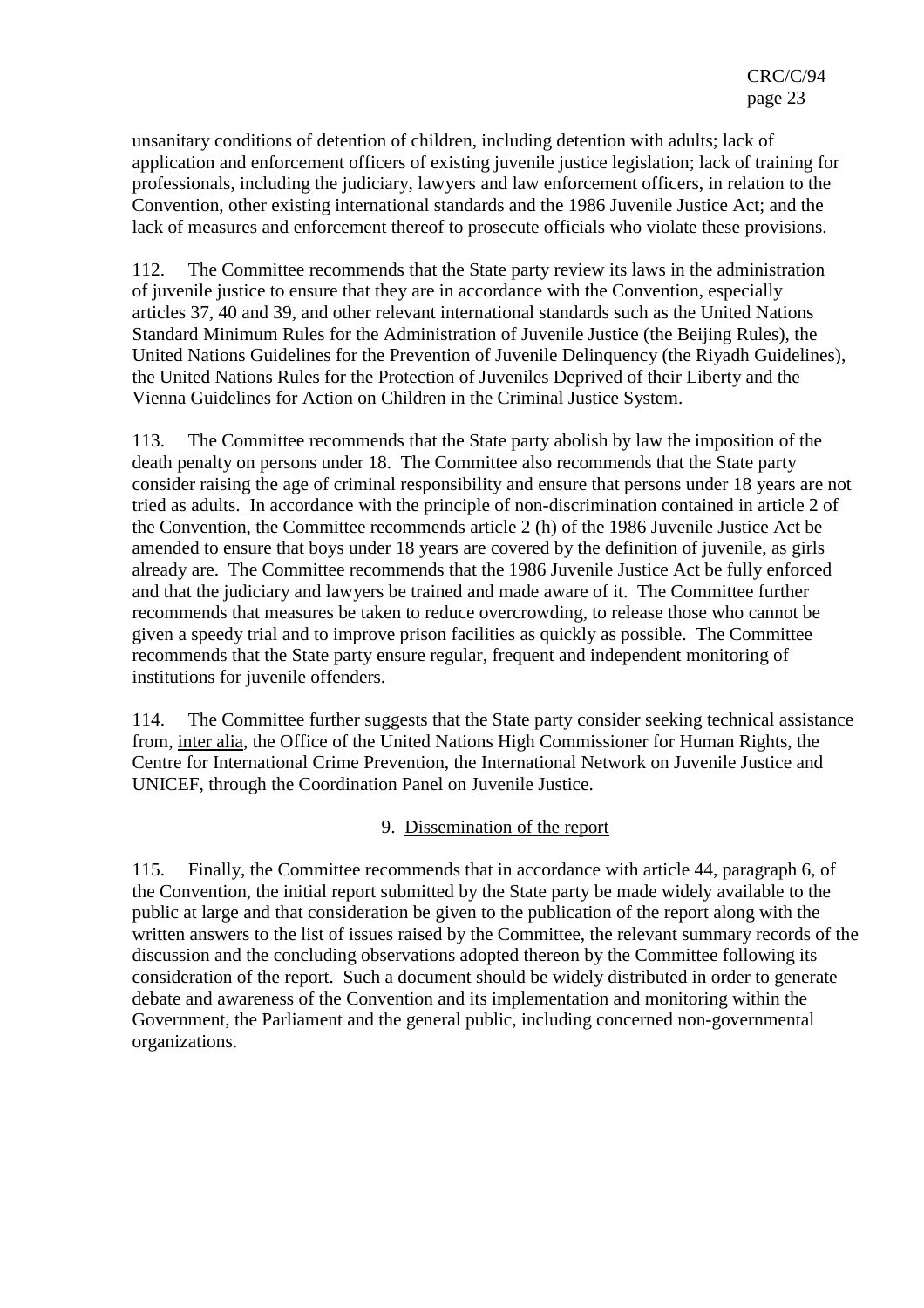#### 2. Concluding observations of the Committee on the Rights of the Child: Sierra Leone

116. The Committee received the initial report of Sierra Leone on 10 April 1996 (CRC/C/3/Add.43) and considered the report at its 593rd to 594th meetings (see CRC/C/SR.593-594), held on 13 January 2000, and adopted\* the following concluding observations.

#### A. Introduction

117. The Committee welcomes the submission of the State party's initial report and takes note of the written answers to the list of issues (CRC/C/Q/SIR/1) submitted by the State party. The Committee notes with appreciation the delegation's efforts to provide all the information requested and takes note that the State party included in its delegation a representative of Sierra Leonean NGOs.

#### B. Positive aspects

118. The Committee notes the State party's efforts to fulfil its reporting obligations under the Convention in spite of the internal armed conflict that has continued since 1991. The Committee notes with satisfaction the signing on 7 July 1999 of a peace agreement in Lomé and the end of hostilities within the State party. The Committee is especially encouraged by the inclusion in the Lomé peace agreement of references to children's rights and to the Convention on the Rights of the Child.

119. Further, the Committee is encouraged by the State party's efforts to seek assistance from the international community and to establish a truth and reconciliation commission which can contribute to the establishment of a lasting peace in an environment of respect for human rights. The Committee notes the State party's efforts to develop a child rights bill which would incorporate the provisions of the Convention in domestic law. The Committee further notes the State party's excellent cooperation with national NGOs and progress in disseminating the provisions and principles of the Convention.

# C. Factors and difficulties impeding the implementation of the Convention

120. The Committee recognizes the severe social and economic difficulties imposed both upon the State party and upon the general population by the many years of armed conflict, including a period during which regional sanctions were imposed. The Committee recognizes, further, that the repeated changes of government within the State party, including through military action, have made it difficult to develop and implement a concerted policy of implementation of the Convention.

 $\overline{a}$ 

<sup>\*</sup> At the 615th meeting, held on 28 January 2000.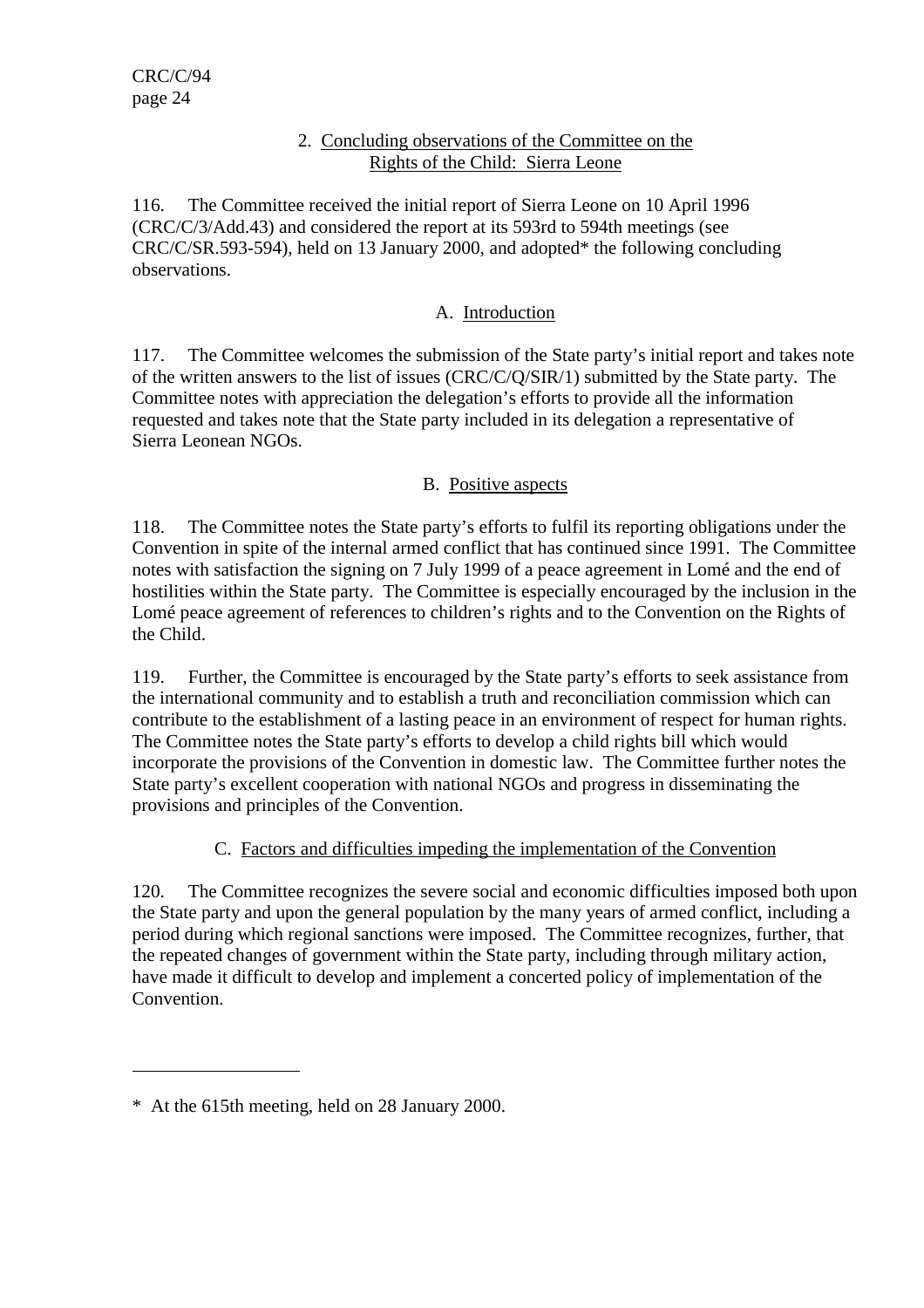#### D. Principal subjects of concern, suggestions and recommendations

#### 1. General measures of implementation

#### Legislation

121. The Committee is concerned that some aspects of existing legislation, and some aspects of customary law, are not consistent with the principles and provisions of the Convention. The Committee is concerned that the Convention on the Rights of the Child is not applicable in the courts.

122. The Committee recommends that the State party undertake a review of existing legislation and of customary law practices and, where appropriate, adopt or amend legislation so as to ensure compatibility with the principles and provisions of the Convention. In addition, the Committee urges the State party to consider introducing legislation which would allow the Convention to be directly applicable in domestic courts.

#### Coordination/independent monitoring structures

123. The Committee recognizes the State party's efforts to establish mechanisms through which coordination can be conducted. The Committee remains concerned, however, that these mechanisms are not themselves coordinated and that there is a lack of clear responsibility for the formulation of policy, lying with a single coordinating body. The Committee is also concerned at the absence of a clear monitoring structure and the lack of precise indicators according to which monitoring of the Convention's implementation can be conducted.

124. While the Committee is encouraged by the State party's efforts to develop projects focusing on children, the Committee emphasizes the importance of developing an overall strategy for the effective protection of children's rights, and that individual projects should each form a part of this larger strategy. Noting that the Ministry of Social Welfare, Gender and Children's Affairs has principal responsibility for child protection issues, the Committee is concerned at the extreme lack of funding and other resources available to this Ministry.

125. In this regard, the Committee urges the State party to secure adequate funding for the Ministry of Social Welfare, Gender and Children's Affairs to ensure the effective implementation of its child protection mandate. The Committee recommends, in addition, that the State party expand the mandate of this Ministry to include coordination of the Convention's implementation, and provide the Ministry with the necessary authority and resources to develop a cross-ministerial strategy for the protection of children's rights.

126. The Committee further recommends that the State party consider the establishment of an independent body to monitor the Convention's implementation, and that the conclusions of such monitoring be used to improve the development and implementation of policies affecting children.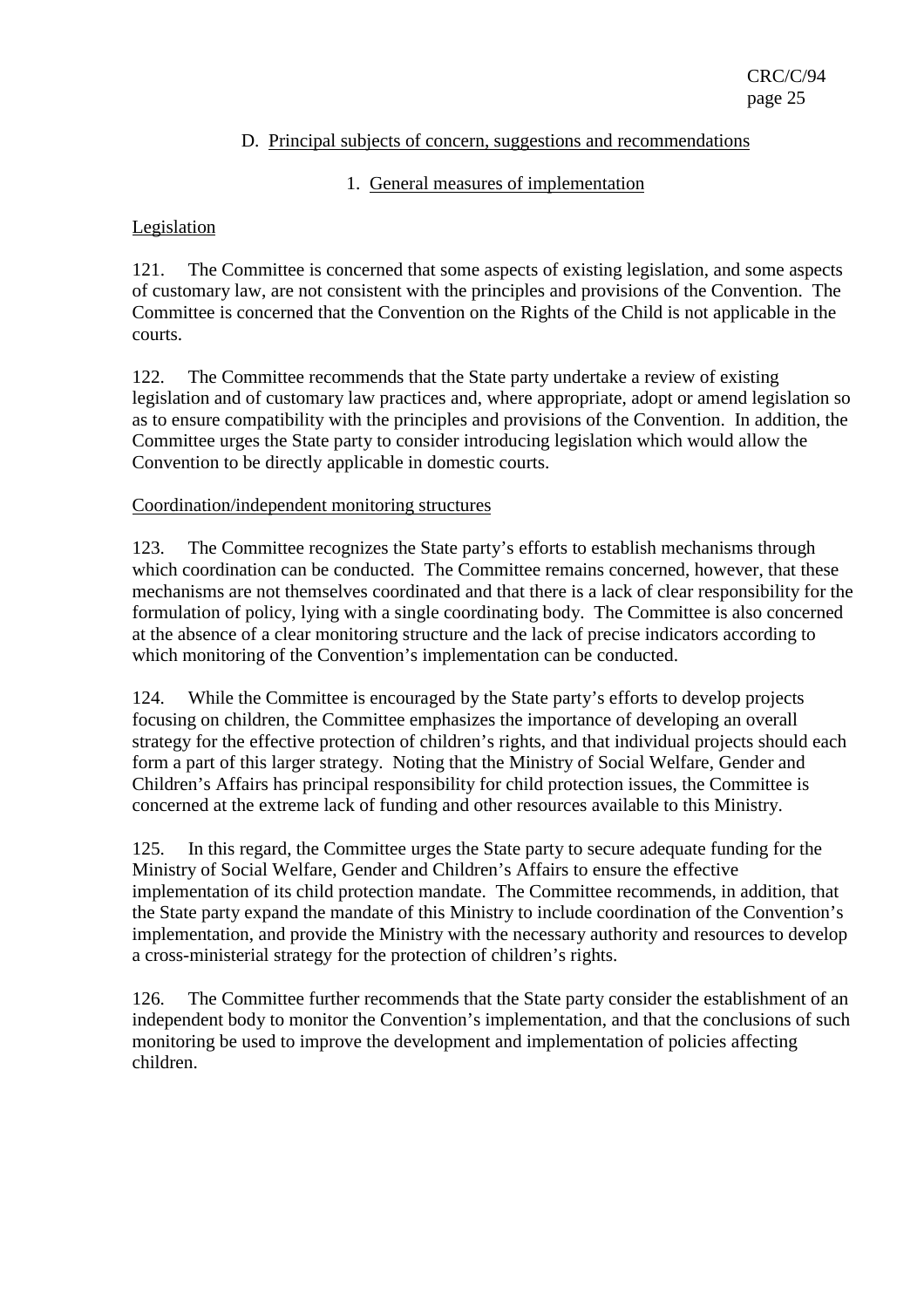CRC/C/94 page 26

#### Decentralization

127. The Committee is concerned that, in the past, the delivery of services and the overall implementation of children's rights have been severely hampered by an over-centralization of decision-making and policy implementation authority in the capital city.

128. The Committee recommends that the State party strengthen ongoing efforts at decentralization of authority to the districts and local levels with regard to the implementation of the Convention.

#### The maximum extent of available resources

129. Recognizing that the effective implementation of the Convention relies upon an adequate and consistent allocation of budgetary resources, the Committee expresses concern at the lack of clarity in the current definition of resource allocation in favour of children.

130. In the light of articles 2, 3, and 6 of the Convention, the Committee encourages the State party to pay particular attention to the full implementation of article 4 of the Convention by prioritizing budgetary allocations to ensure implementation of the rights of children, to the maximum extent of available resources and, where needed, within the framework of international cooperation. The Committee urges the State party to establish a clear policy on the allocation of resources in favour of children, including those resources allocated by international agencies or bilateral assistance, and to establish how these resources will be used in the mediumterm future.

#### International cooperation

131. Deeply concerned at the overall situation of children in the State party and the severe damage caused to national infrastructure and the economy by the years of conflict, the Committee is concerned at the State party's limited resources with which to address such a wide array of problems.

132. The Committee strongly recommends that the State party seek extensive international cooperation towards the implementation of the principles and provisions of the Convention, bearing in mind the need to strengthen national capacity.

#### Cooperation with NGOs

133. The Committee recognizes the very significant cooperation developed between the State party and national NGOs in favour of children, but is concerned that a disproportionate level of resources are used through international NGOs, to the detriment of national organizations and structures.

134. The Committee urges the State party to maintain the important progress made so far and to continue to work closely with national NGOs. The Committee further urges the State party to strengthen national NGOs by encouraging international partners to favour these national structures in their funding and implementation programmes.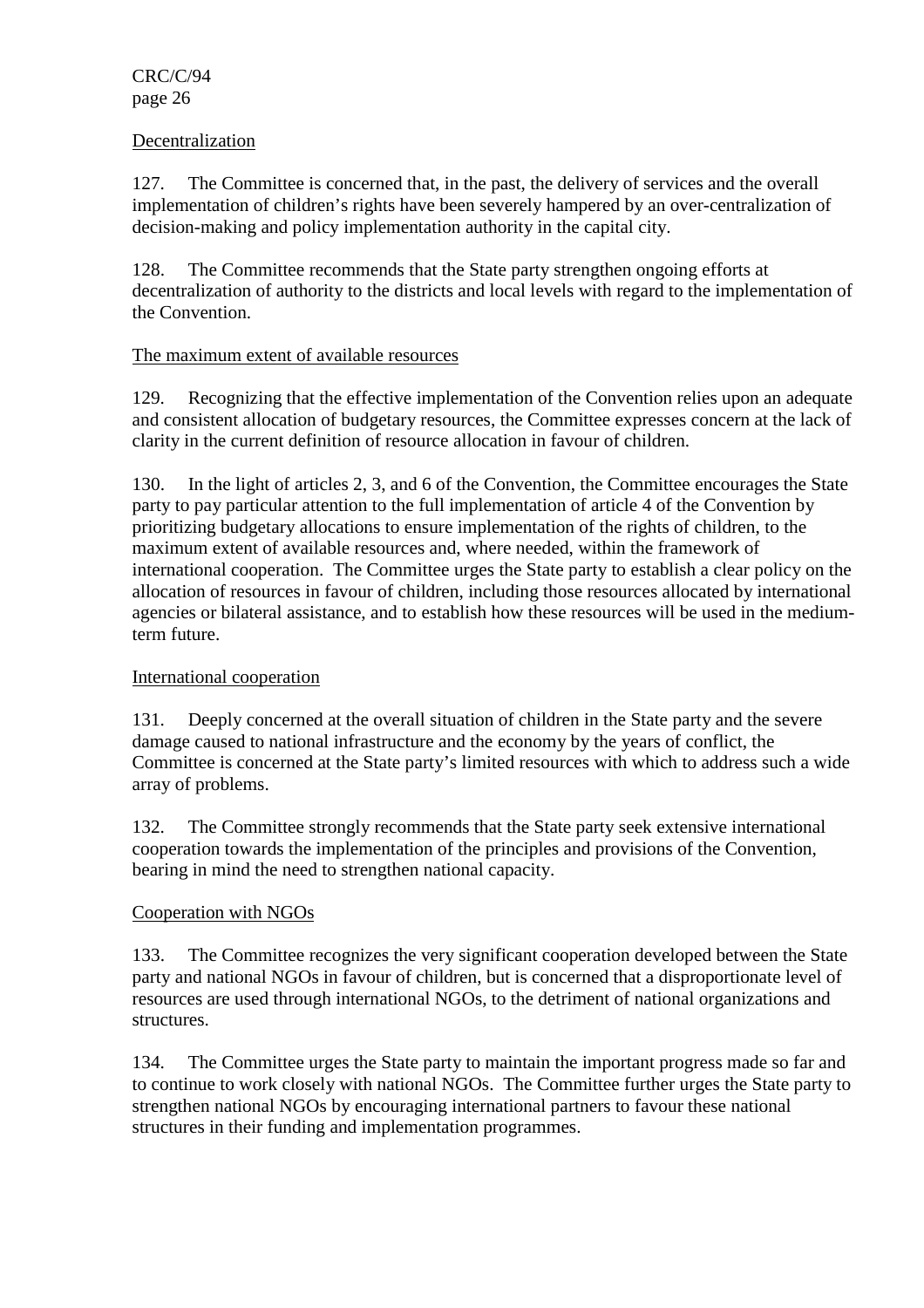#### Dissemination of the Convention

135. Recognizing the particular importance of an understanding of children's rights in post-conflict reconstruction in the State party, and particularly in contexts where some customary law or traditional practices may be harmful for some children, the Committee acknowledges the progress made by the State party in disseminating the principles and provisions of the Convention. The Committee remains concerned, however, that dissemination and understanding of the Convention has not been followed by corresponding implementation in the everyday activities or work of civil servants and the population at large.

136. In the light of article 42, the Committee recommends that the State party make additional efforts in the dissemination of the Convention, provide training on its provisions for professionals, inter alia law officials, teachers and health workers, and provide teaching on its provisions to the adult population. The State party should ensure that such training focuses on, and contributes to, practical implementation of the Convention's provisions and principles. In addition, the Committee recommends that the State party make every effort to develop a culture of knowledge and respect for human rights in all sectors of the population.

## 2. Definition of the child

137. The Committee is concerned that the definition of a child is not consistent in domestic legislation, noting that under the Sierra Leone Citizenship Act of 1973 "a person shall be of full age if he has attained the age of 21 years". Similarly, a "child" is defined in the Education Act as "a person under the age of 21 years" (State party report, para. 25). However, the Committee notes that under the Prevention of Cruelty to Children Act a child is defined as a person under the age of 16.

138. The Committee recommends that the State party conduct a review of domestic legislation so as to ensure a consistent definition of a child and to adopt 18 years or above as the age of majority.

#### Minimum age of marriage

139. The Committee is very concerned at the practice of arranging marriages - under customary law - for very young girls, in particular against the free will of the child. The Committee notes that such practices violate the provisions and principles of the Convention on the Rights of the Child.

140. The Committee recommends that the State party undertake child rights promotional activities in communities which apply such customary law practices, explaining the rights of children in this regard with a view to ensuring that a minimum age for marriage is established, that it is the same for both boys and girls, and that girls are not forced into marriage.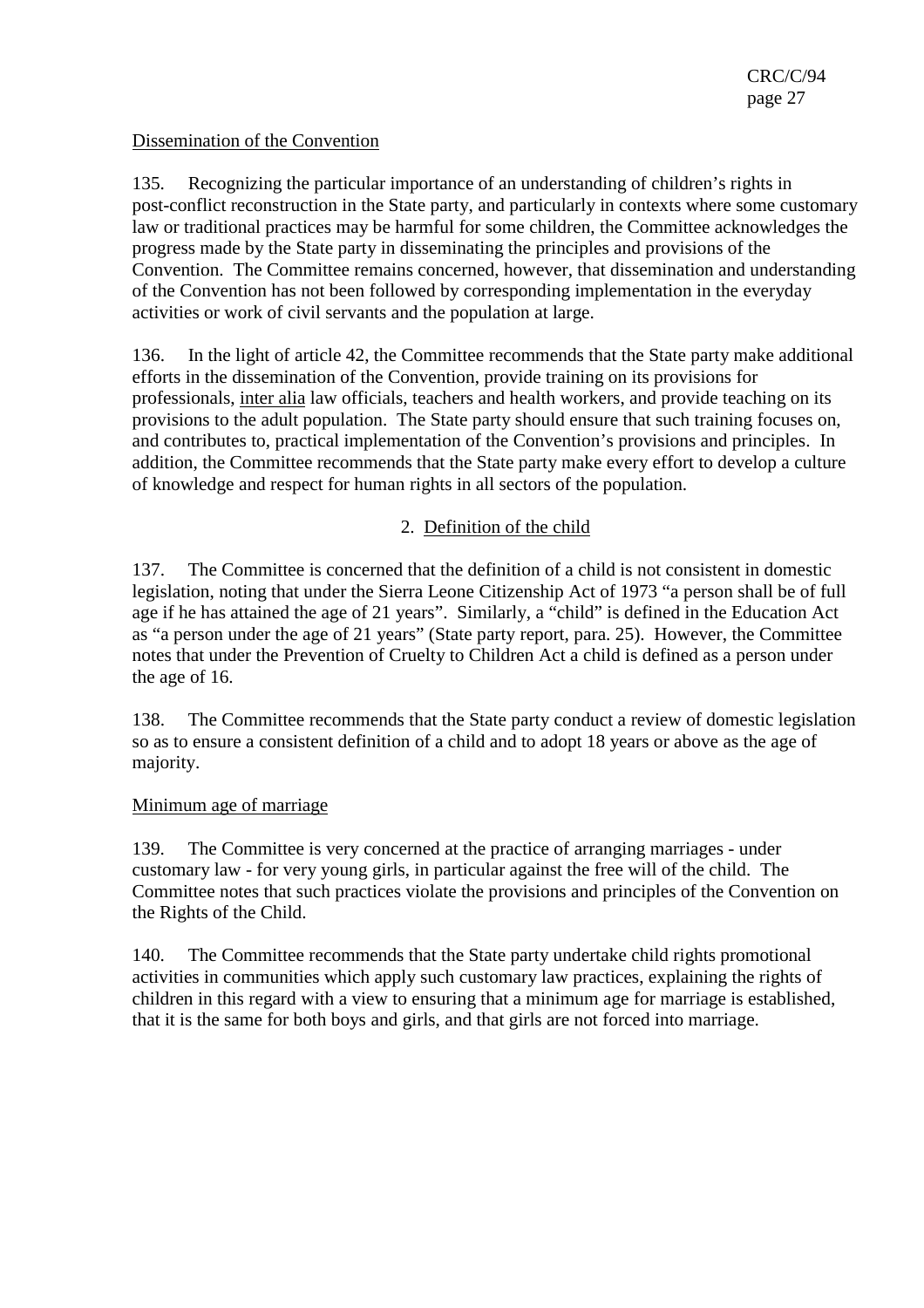#### Minimum age of recruitment/conscription

141. The Committee is deeply concerned at the massive participation of children in armed forces in the State party, either as combatants or in other roles. The Committee also notes that no minimum age is established in national legislation for voluntary recruitment - when the consent of a specified adult party is given.

142. The Committee welcomes the State party's announcement of its intention to pass legislation raising the minimum age of recruitment to 18, and urges the State party to move quickly towards this goal and to ensure that the new legislation is enforced.

## The age of criminal responsibility

143. The Committee is concerned that the minimum age of criminal responsibility - set at 10 years by domestic legislation - is very low.

144. The Committee recommends that the State party review relevant legislation and raise the minimum age of criminal responsibility.

## 3. General principles

## Non-discrimination

## Prohibition of discrimination

145. The Committee welcomes the inclusion in the State party Constitution of a provision prohibiting discrimination, but remains concerned that some of the criteria listed as prohibited grounds of discrimination under the Convention on the Rights of the Child are absent from the State party Constitution.

146. The Committee recommends that the State party review the Constitution and other relevant national legal instruments, enlarging the list of prohibited grounds of discrimination to include "disability, birth, other [than political] opinion", as provided for in article 2 of the Convention. The Committee further urges the State party to implement effective measures to prevent discrimination and to address those cases which continue to occur.

#### Discriminatory practices

147. Furthermore, the Committee is concerned at the extent to which ethnic and gender discrimination are witnessed in the State party, in spite of domestic legislation prohibiting such discrimination.

148. Recognizing the many different ways in which direct or indirect discrimination affects girls, and that discrimination against women, involving such issues as inheritance rights, can have a major impact on their capacity to provide for the needs of their children, the Committee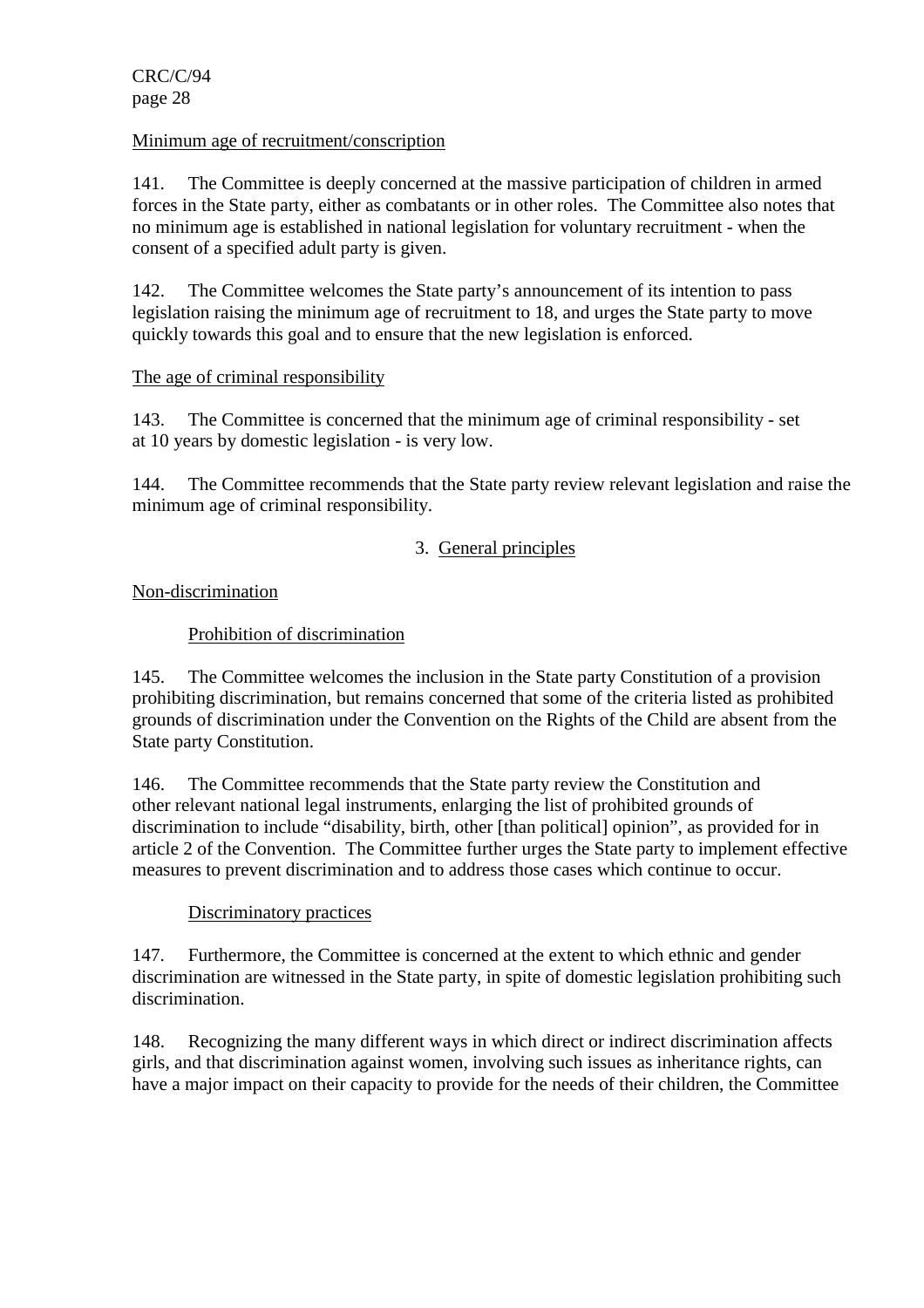urges the State party to give particular attention to addressing discrimination against both girls and women, inter alia by reviewing domestic legislation so as to ensure that discriminatory provisions are removed and that adequate protection from discrimination is provided.

149. While the Committee is encouraged by the exclusion of girls from the application by domestic courts of corporal punishment sentences, the Committee nevertheless considers this provision to be discriminatory between boys and girls.

150. The Committee urges the State party to extend the prohibition of State sanctioned corporal punishment to boys.

#### Best interests of the child

151. The Committee is concerned at indications that the principle of the best interests of the child has not been systematically taken into consideration in administrative and legal policy and practice.

152. The Committee recommends that the State party consider ways through which the principle of the best interests of the child can be promoted and protected.

## Respect for the views of the child

153. The Committee emphasizes the importance for the State party of promoting respect for the views of the child and encouraging child participation.

154. The Committee encourages the State party to promote public awareness of the participatory rights of children and to take effective measures to ensure respect for the views of the child within schools, families, social institutions, and the care and judicial systems.

#### Survival and development

155. The Committee is concerned that efforts to respect the principle of the survival and development of the child have focused primarily on children living in cities and the main towns.

156. The Committee urges the State party to make every effort to ensure that policy, programmes and activities focus on respecting the principle of the survival and development of all children.

# 4. Civil rights and freedoms

#### Birth registration

157. The Committee is concerned that the absence of systematic birth registration in the State party, thereby preventing an accurate statement of the identity or age of a child, can make it very difficult for the protection afforded to children by domestic legislation or by the Convention to be enforced. The Committee is also concerned at the arbitrary manner, in the absence of birth registration records, in which age and identity are frequently established.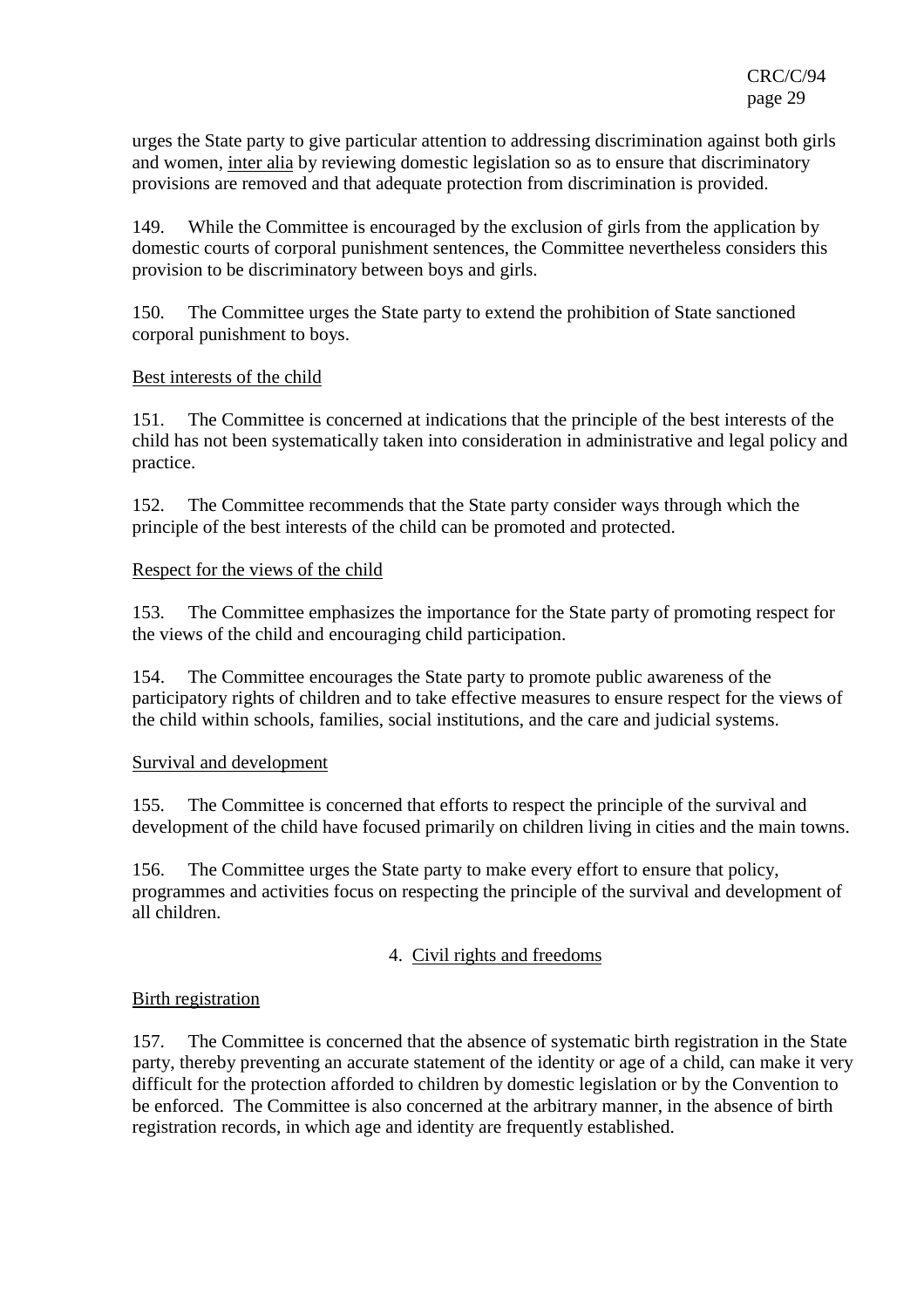CRC/C/94 page 30

158. In the light of article 7 of the Convention, the Committee recommends that the State party establish as quickly as is possible a practice of systematic birth registration for all children born within the national territory. The Committee further urges the State party to proceed with the registration of those children who have not thus far been registered.

#### The right not to be subjected to torture or other cruel, inhuman or degrading treatment or punishment

159. The Committee expresses its grave concern over the reported massive occurrence of torture and other cruel, inhuman or degrading treatment or punishment, including amputations and mutilations, committed against children.

160. Recognizing that the majority of these acts were committed in the context of the armed conflict, and with a view to achieving reconciliation and prevention, the Committee urges the State party to use the truth and reconciliation commission process to raise discussion on such acts. The Committee, in addition, urges the State party to undertake measures which will ensure that such acts will, in the future, receive an appropriate response through the judicial process.

## Prohibition of corporal punishment

161. The Committee is concerned that corporal punishment is widely practised in the State party and that, in particular, it is used in the sentencing of boys under the age of 17 by domestic courts.

162. In the light of articles 19, 28 (2) and 37 (a) of the Convention, the Committee urges the State party to take legislative and educative measures to prohibit the use of corporal punishment by the courts, all public officials and in schools, and to consider the prohibition of its use in the family.

#### 5. Family environment and alternative care

# Parental guidance and responsibilities

163. The Committee is concerned that parents and families, particularly given the specific nature of the recent conflict, are in need of support and guidance with regard to their responsibilities for children under their care. The Committee is concerned, further, at reports indicating that some children, such as those who were forced to participate in hostilities, are not always accepted back into their families and communities.

164. The Committee recommends that the State party make every effort to strengthen family ties and the capacity of parents to fulfil their role in contributing to the protection of children's rights and providing, in a manner consistent with the evolving capacities of the child, appropriate direction and guidance in the exercise by the child of the rights recognized in the Convention. The Committee recommends, inter alia, the strengthening of existing mechanisms which provide guidance to parents and families, and that equal emphasis, in such efforts, be placed on the roles of women and of men.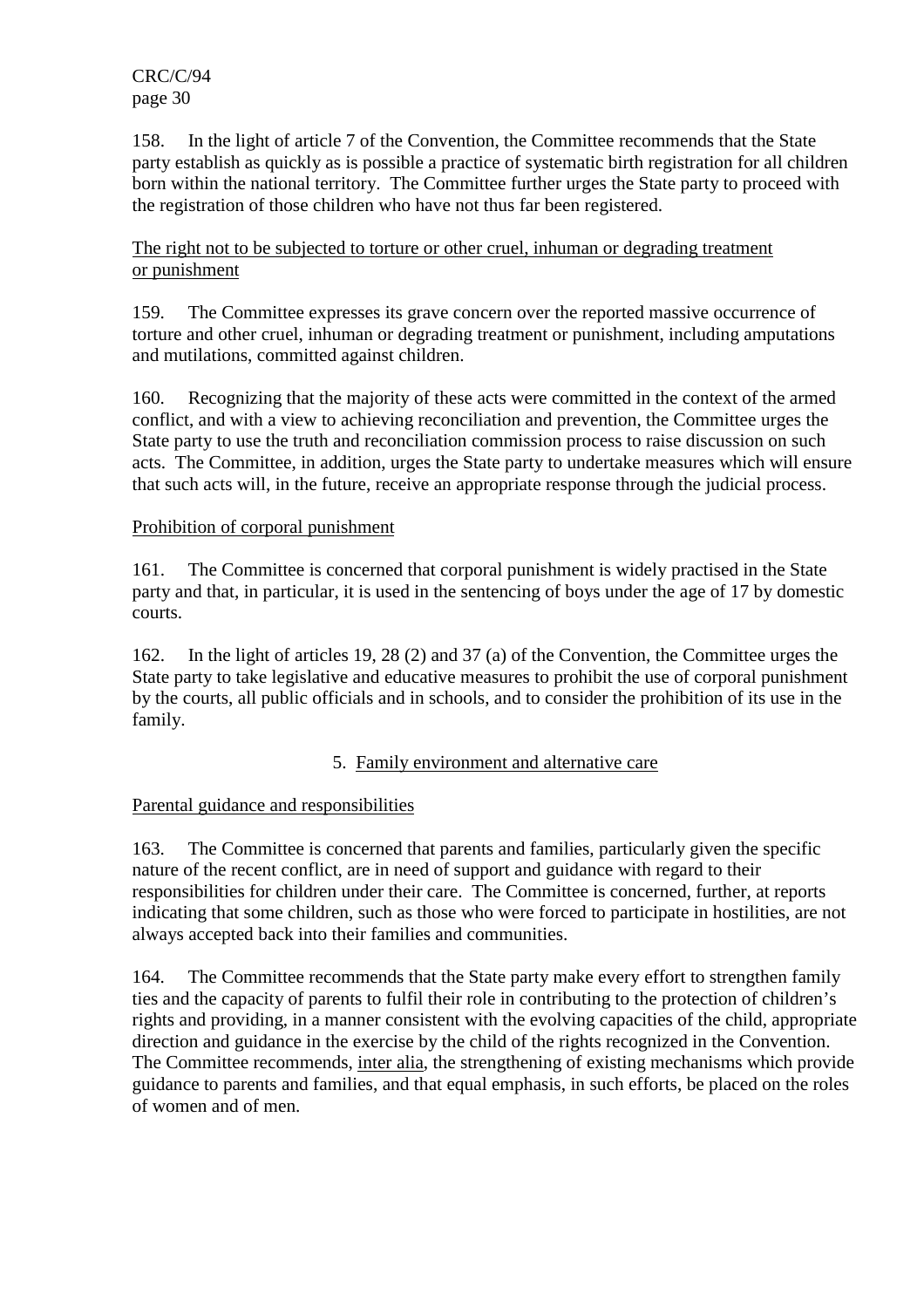#### Children deprived of a family environment

165. The Committee is deeply concerned at the large numbers of children who have been deprived of a family environment through the death of, or separation from, their parents or other family, and at reports of the difficulties and slow progress in tracing separated families and children. The Committee is concerned, further, that children deprived of their family environment may increasingly travel to the main towns, where they may live on the streets and be particularly vulnerable to exploitation and abuse.

166. The Committee urges the State party to make every effort to strengthen family tracing programmes and also to plan for the effective provision of alternative care for separated children, with particular focus on unaccompanied children living in the streets of main towns and making use of the extended family, foster care and other alternative family structures.

## Adoption

167. The Committee notes the introduction by the State party of the 1989 Adoption Act, but is nevertheless concerned that child nationals of the State party may remain vulnerable to problems of illegal adoption, including intercountry adoption.

168. The Committee recommends that the State party ratify the Hague Convention on the Protection of Children and Cooperation in Respect of Intercountry Adoption with a view to providing additional legal protection.

#### 6. Basic health and welfare

# Health services

169. Taking note of the very high child and maternal mortality rates, rates of malnutrition and various preventable diseases and the probability of widespread psychological trauma, the Committee is concerned at the very low coverage of basic health services across the country and at the absence of mental health facilities.

170. The Committee urges the State party to make every effort to rebuild national health infrastructures and to ensure the access of the whole population to basic health services, including in rural areas. The Committee recommends, in addition, the establishment of a comprehensive mental health service. Further, the Committee urges the State party to seek international cooperation in implementing this recommendation.

#### Children with disabilities

171. Recognizing that children with disabilities may be especially disadvantaged by the conditions inherent in armed conflicts, the Committee is concerned at the limited information provided by the State party on the situation of children with disabilities. Noting the existence of some facilities specific to children with disabilities, the Committee nevertheless emphasizes that respect for the rights of children with disabilities requires an integrated approach to the overall situation of such children.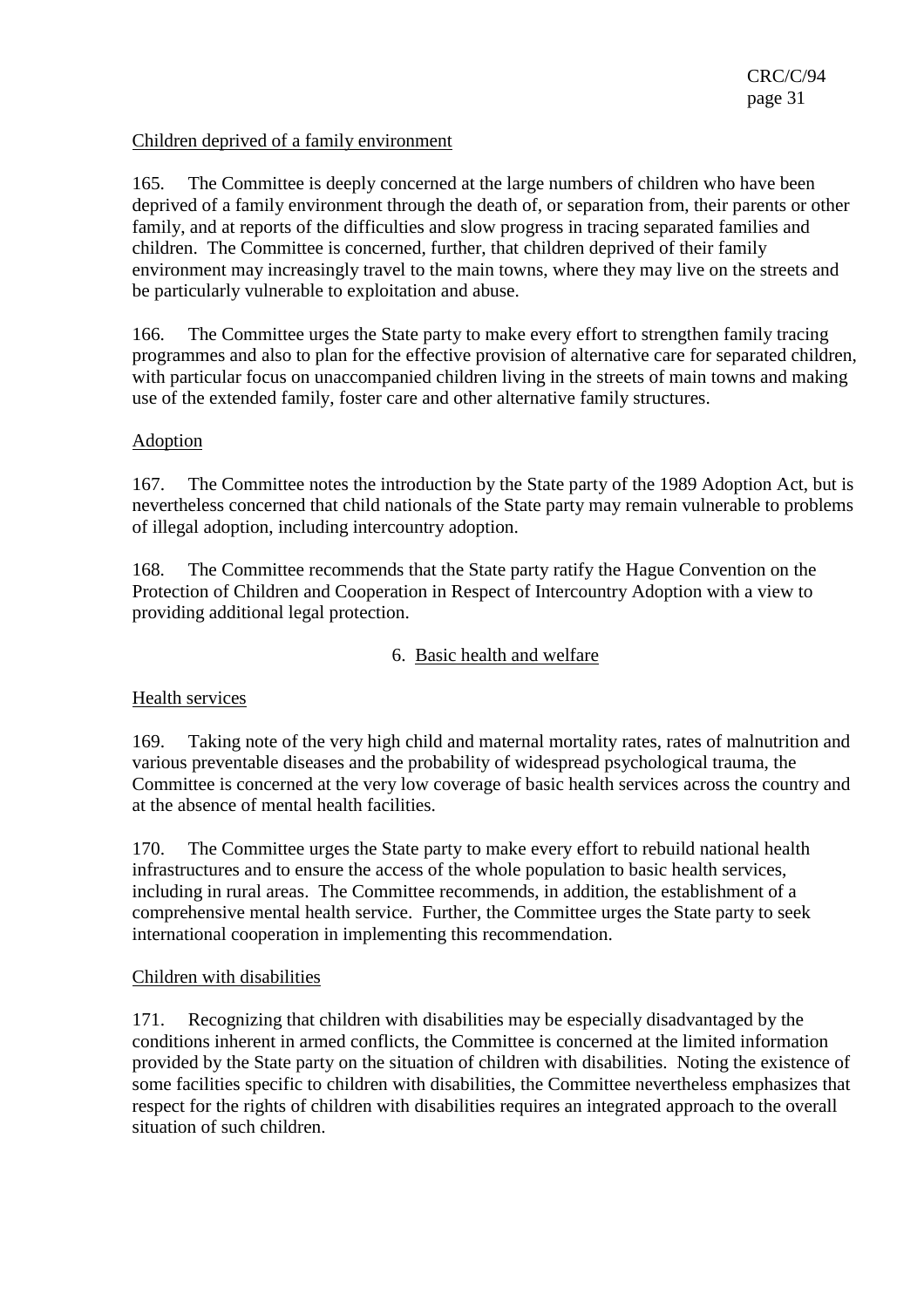CRC/C/94 page 32

172. In the light of the Standard Rules on the Equalization of Opportunities for Persons with Disabilities (General Assembly resolution 48/96), the Committee's recommendations adopted at its day of general discussion on "The Rights of Children with Disabilities" (see CRC/C/69), and with particular reference to article 23 of the Convention, the Committee recommends that the State party conduct an assessment of the number of children with disabilities, the type of disabilities and the needs of children with disabilities with regard to rehabilitative and other forms of care, and make every effort to improve the facilities and services available. The Committee supports the State party in its efforts to include children with disabilities in the mainstream education process and recommends that these efforts be pursued and that every effort be made to address the concerns raised in the State party's assessment.

173. The Committee further encourages the State party to make every effort to benefit from international cooperation in favour of children with disabilities, in accordance with article 23, paragraph 4 of the Convention.

# HIV/AIDS

174. The Committee is deeply concerned that the incidence of HIV/AIDS in the State party is likely to have risen significantly during the period of armed conflict and population displacement.

175. The Committee recommends that the State party urgently develop mechanisms to effectively monitor the incidence and spread of HIV/AIDS. The Committee further recommends that the State party rapidly develop and implement a strategy for prevention, including through the use of information campaigns, and for care of people who are victims of HIV/AIDS, including for alternative care of their children. In this regard, the Committee urges the State party to seek assistance from the World Health Organization.

Traditional practices prejudicial to the health of children

176. The Committee is very concerned at the widespread practice of female genital mutilation.

177. In the light of article 24.3 of the Convention, the Committee urges the State party to pass legislation prohibiting practices of female genital mutilation, to ensure that such legislation is enforced in practice and to undertake preventive information campaigns. The Committee further recommends that the State party benefit from the experience of other States in this area and consider, inter alia, adopting alternative practices of a purely ceremonial nature, which do not involve any physical acts.

#### Psychological care

178. The Committee is concerned that the State party has insufficient capacity to provide psycho-social assistance to the many children who have suffered forms of psychological trauma.

179. The Committee urges the State party to make every effort to strengthen available psycho-social assistance and to recruit more mental health workers. The Committee recommends, in addition, that the State party seek technical assistance in this domain.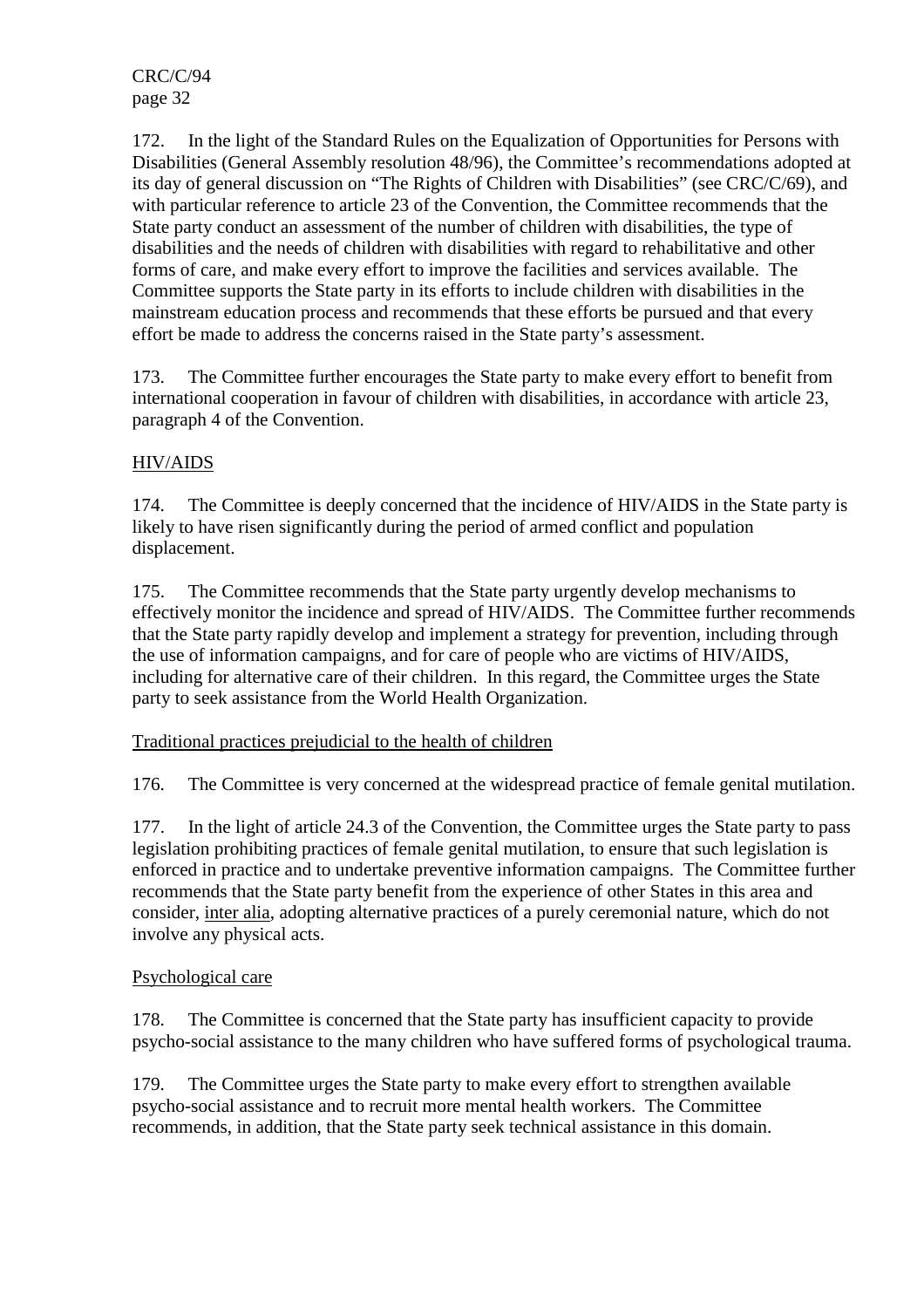#### 7. Education, leisure and cultural activities

#### Right to education

180. The Committee is deeply concerned over the lack of implementation of the right to education of children in the State party. The Committee is concerned particularly at the drastic fall in the number of primary schools, with the remaining schools concentrated primarily in the main towns to the exclusion of the rural population. The Committee is further concerned at information indicating that 70 per cent of primary schoolteachers are not qualified and at the very high drop-out rates of children from primary school education. In addition, while recognizing the State party's efforts to provide free education to children in the first three years of primary school, the Committee notes that State party assistance to pupils and parents only covers school fees and does not provide for other education related costs. Children in other classes must carry the entire burden of the cost of their education.

181. Recognizing the efforts made by the State party to establish schools in displaced persons camps and to raise the levels of enrolment among both girls and boys, the Committee urges the State party to rapidly reopen primary schools in all regions of the country, including in rural areas, so as to ensure that every child has access to primary education. With a view to assuring a better quality of education, the Committee further urges the State party to encourage trained teachers who have left the State party to return, to strengthen teacher training courses so as to increase the number and standard of teachers, and to invest sufficient resources in the education system to provide adequate school facilities, materials and salaries for teachers. The Committee urges the State party to ensure that education is entirely free for all students, including through the provision of assistance to purchase uniforms and school books. The Committee also recommends that the State party seek assistance from international agencies, such as UNICEF.

182. The Committee encourages the State party in its efforts to integrate peace education, civil education and human rights into its teacher training programmes and school curricula, and recommends that the State party continue this process, expanding it to include child rights, and ensure that every child receives such education.

183. The Committee expresses its particular concern at the very high rate of illiteracy among women and the extremely low levels of primary school enrolment and graduation among girls.

184. The Committee recommends that the State party make every effort to increase the enrolment and graduation rates of girls in primary education, inter alia through the promotion of children's rights in rural communities and through the enforcement of compulsory primary education requirements.

#### 8. Special protection measures

#### Armed conflict

185. The Committee expresses its extremely deep consternation at the very high numbers of children who have been forcibly recruited into armed forces, including children as young as five years old, and who have often been forced to commit atrocities against other people,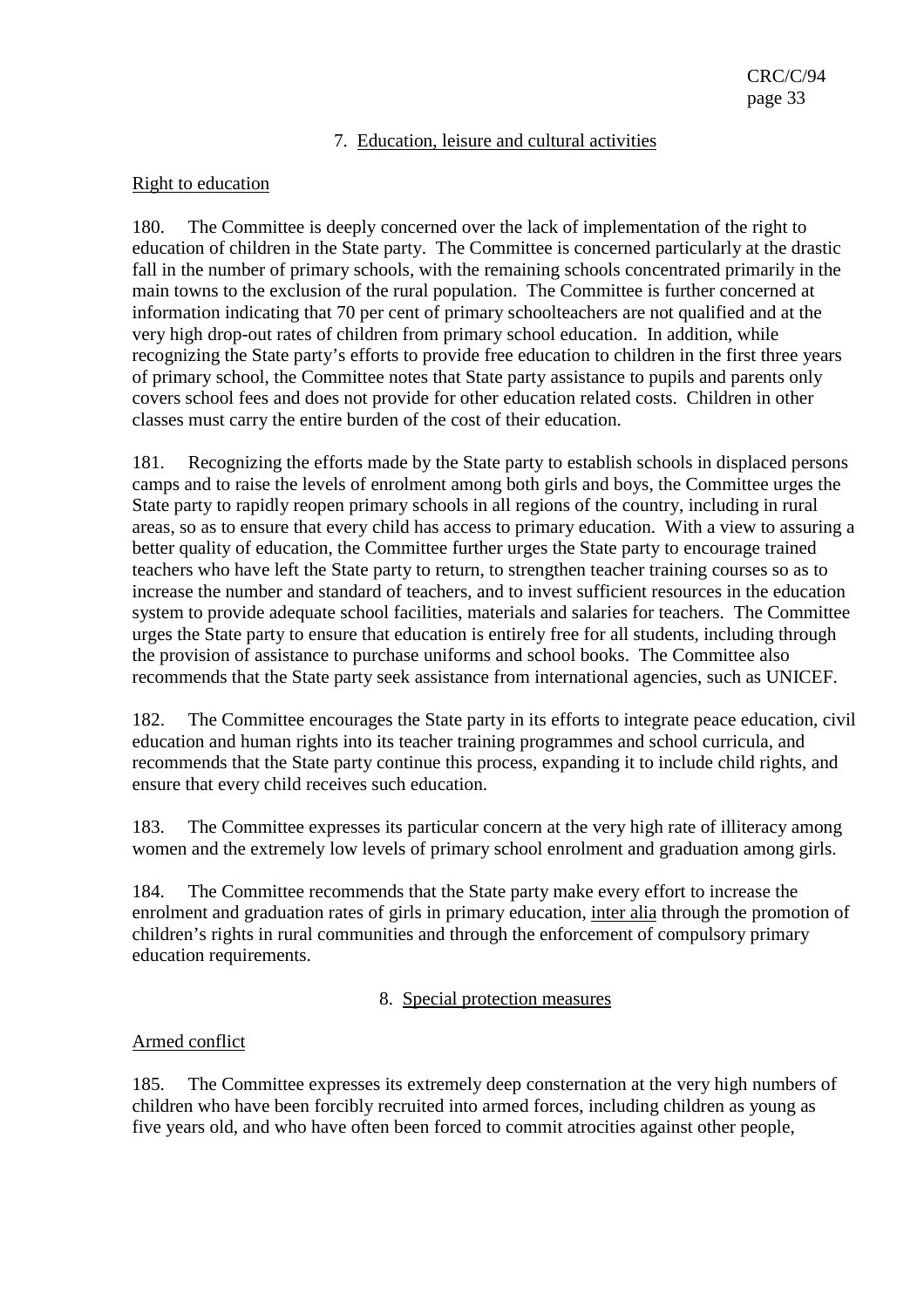including other children and members of their community. The Committee expresses its great concern at the horrifying amputation of hands, arms and legs, and at the many other atrocities and acts of violence and cruelty committed by armed persons against children, including, in some cases, against very young children.

186. The Committee is deeply saddened by the direct effects of the armed conflict on all child victims, including child combatants, and is concerned at the tragic loss of life and severe psychological trauma inflicted upon them. The Committee is also concerned at the very high number of children who have been internally displaced within the country or who have been forced to leave as refugees including, in particular, those who have been separated from their parents.

187. The Committee is further concerned at the indirect effects of the armed conflict - the destruction of educational and health infrastructures, of water collection, purification and distribution systems, of the national economy, of agricultural production, of communication infrastructure - all of which have contributed to a massive and continuing violation for a majority of children in the State party of many of the rights provided for in the Convention.

188. The Committee urges the State party to take every feasible measure to have all child abductees and combatants released and demobilized and to rehabilitate and reintegrate them in society. The Committee further recommends that the State party establish and strictly enforce legislation prohibiting the future recruitment, by any armed force or group, of children under the age of 18, in accordance with the African Charter on the Rights and Welfare of the Child.

189. The Committee also urges the State party to take all necessary measures in cooperation with national and international NGOs and United Nations bodies, such as UNICEF, to address the physical needs of children victims of the armed conflict, in particular child amputees, and the psychological needs of all children affected directly or indirectly by the traumatic experiences of the war. In this regard, the Committee recommends that the State party develop as quickly as possible a long-term and comprehensive programme of assistance, rehabilitation and reintegration.

190. The Committee further urges the State party to make every effort to assist children who have been displaced from their homes to return as soon as possible, including through assistance in the reconstruction of homes and other essential infrastructure, within the framework of international cooperation.

# Unaccompanied, asylum-seeking and refugee children

191. The Committee is concerned at the situation of the continuing numbers of unaccompanied children in the State party.

192. The Committee urges the State party to make every effort to support these children through, inter alia, family tracing activities and assistance in gaining access to health services, schools or vocational training activities, as appropriate.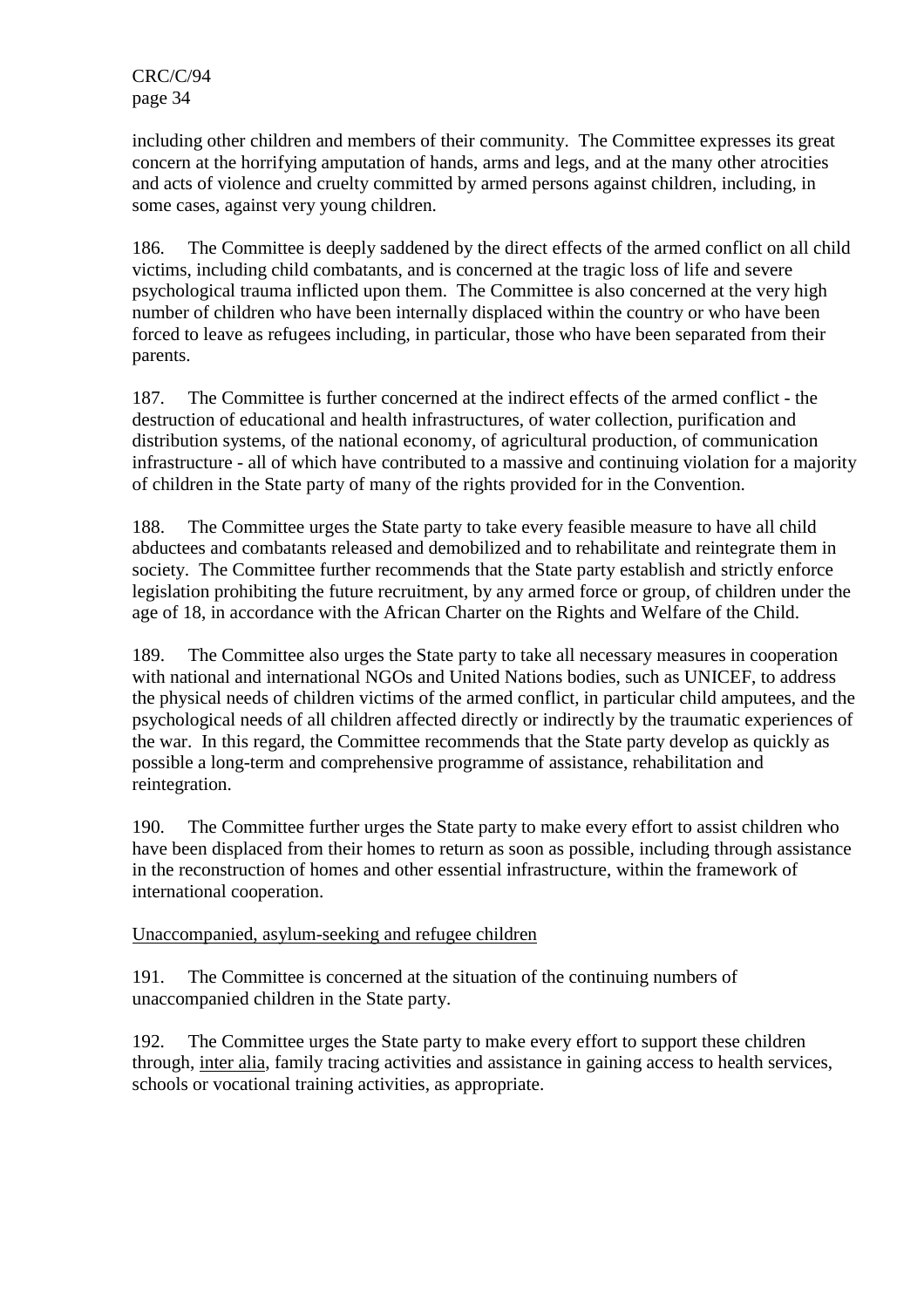193. The Committee is deeply concerned at the situation of the many children, citizens of the State party, who are currently refugees.

194. The Committee urges the State party to make every effort to create conditions conducive to the return of child refugees and their families, including through international cooperation, inter alia, that of UNHCR.

#### Economic exploitation

195. The Committee is concerned by the increasing incidence of child labour, in particular on the streets of the main towns, and anticipates that, in the current post-conflict situation, the number of children engaged in such labour is likely to increase. The Committee is especially concerned at the situation of children begging in cities and major towns.

196. The Committee urges the State party to make urgent efforts to monitor and address the use of children as labour, including through action to address the causes of child labour. The Committee urges the State party to seek international cooperation, including, for example, through the International Labour Organization's International Programme for the Eradication of Child Labour (IPEC).

197. The Committee recommends that the State party consider ratifying International Labour Organization Convention No. 138, concerning the Minimum Age for Admission to Employment, 1973, and No. 182, concerning the Prohibition and Immediate Action for the Elimination of the Worst Forms of Child Labour, 1999.

#### Drug abuse

198. The Committee is concerned at the recent and rapid increase in the abuse of drugs by children, particularly among child former combatants.

199. Recognizing the State party's efforts in Freetown to combat drug use, the Committee urges the State party to establish similar activities in other towns and in internally displaced persons camps. The Committee recommends, in addition, that the State party seek international cooperation in this domain, including for the provision of psychosocial assistance for addicts.

#### Sexual exploitation and abuse

200. The Committee is concerned that provisions in national domestic legislation providing protection to children from sexual exploitation and abuse only offer such protection to children up to the age of 14.

201. The Committee recommends that the State party review domestic legislation in order to raise the age levels of such protection, and to ensure that boys benefit from the same protection as girls.

202. The Committee expresses its deep concern with regard to the many incidents of sexual exploitation and abuse of children, particularly in the context of the conscription or abduction of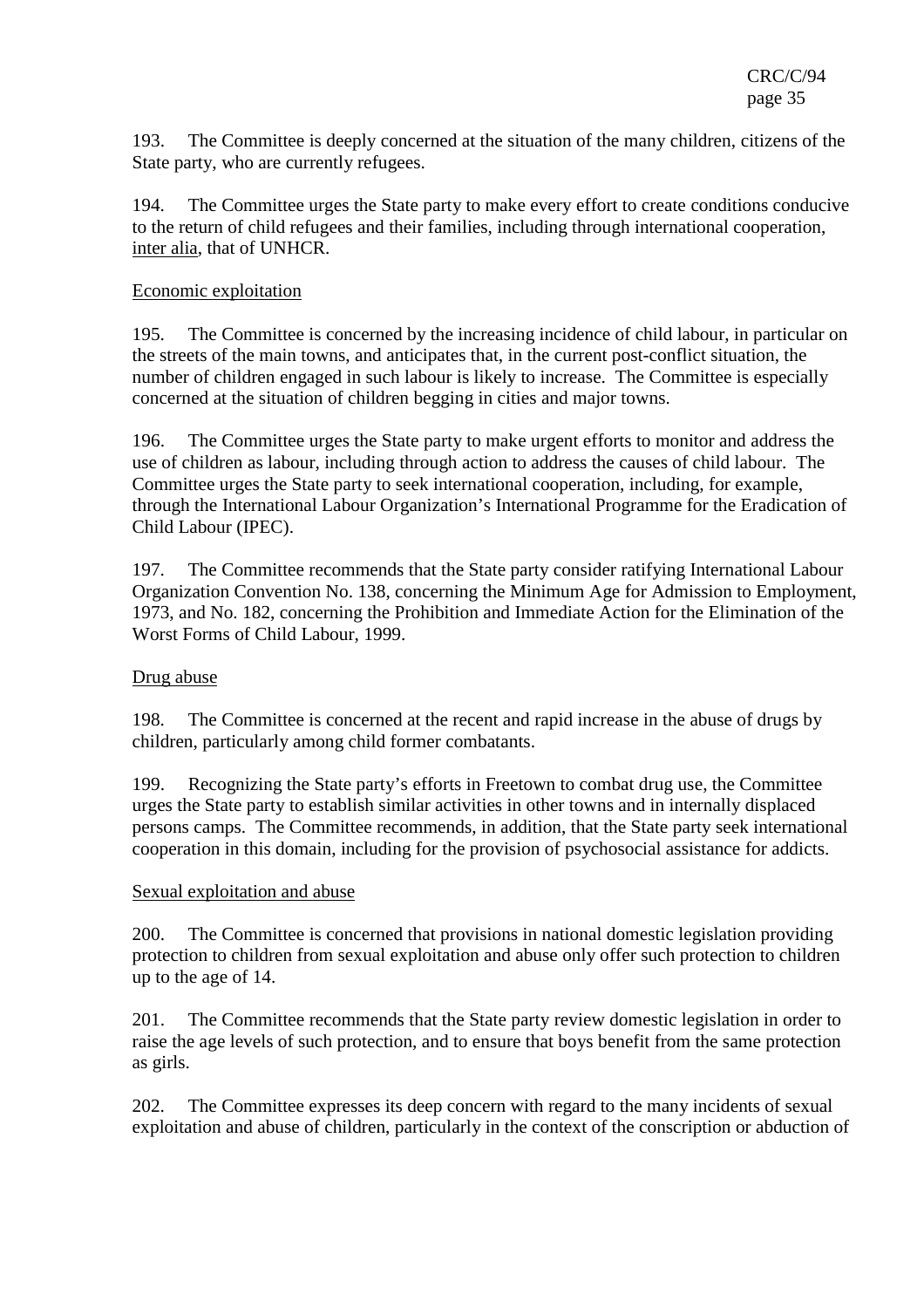children by armed persons and in the context of attacks on civilian populations by armed persons, and particularly with regard to girls. The Committee is also concerned at reports of commercial sexual exploitation and of widespread sexual abuse of girls within the family, within internally displaced person camps and within communities.

203. The Committee urges the State party to include studies of incidents of sexual abuse in the context of the armed conflict among the issues to be discussed by the truth and reconciliation commission. The Committee recommends that the State party initiate information campaigns alerting the public to the risks of sexual abuse within the family and within communities. In addition, the Committee urges the State party to provide the necessary psychological and material assistance to the victims of such exploitation and abuse and to assure their protection from any possible social stigmatization. The Committee further encourages the State party, in its efforts to address practices of commercial sexual exploitation, to take into account the recommendations formulated in the Agenda for Action adopted at the World Congress against Commercial Exploitation of Children, held in Stockholm in 1996.

204. With regard to sexual abuse in the family and communities, the Committee recommends that the State party consider the establishment of mechanisms through which incidents can be identified, reported and addressed, inter alia through medical professionals, law enforcement and judicial officials.

## Administration of juvenile justice

205. The Committee is concerned at the absence of precise data on the numbers and situation of children in detention or serving prison sentences in the State party. The Committee is also concerned at the very poor conditions in prisons and detention facilities in the State party. The Committee is further concerned that domestic legislation requires only that minors in detention be separated from adults as far as circumstances permit.

206. While recognizing the limited resources available to the State party, the Committee recommends, nevertheless, that every effort be made to gather information on the numbers and legal situation of children currently in detention in the State party. The Committee urges the State party to apply domestic legislation requirements that imprisonment be a measure of last resort, particularly given the prevailing conditions in national detention facilities. The Committee recommends that the State party strengthen and make use of alternatives to imprisonment.

207. In the light of articles 37 and 40 and 39 of the Convention, the United Nations Standard Minimum Rules for the Administration of Juvenile Justice (the Beijing Rules), the United Nations Guidelines on the Prevention of Juvenile Delinquency (the Riyadh Guidelines) and the United Nations Rules for the Protection of Juveniles Deprived of their Liberty, the Committee recommends that the State party harmonize domestic legislation, as a whole, with relevant international legal instruments and seek to apply the international standards provided for in these instruments.

208. The Committee further recommends the training of personnel involved with the juvenile justice process in child psychology and development and relevant human rights law. In this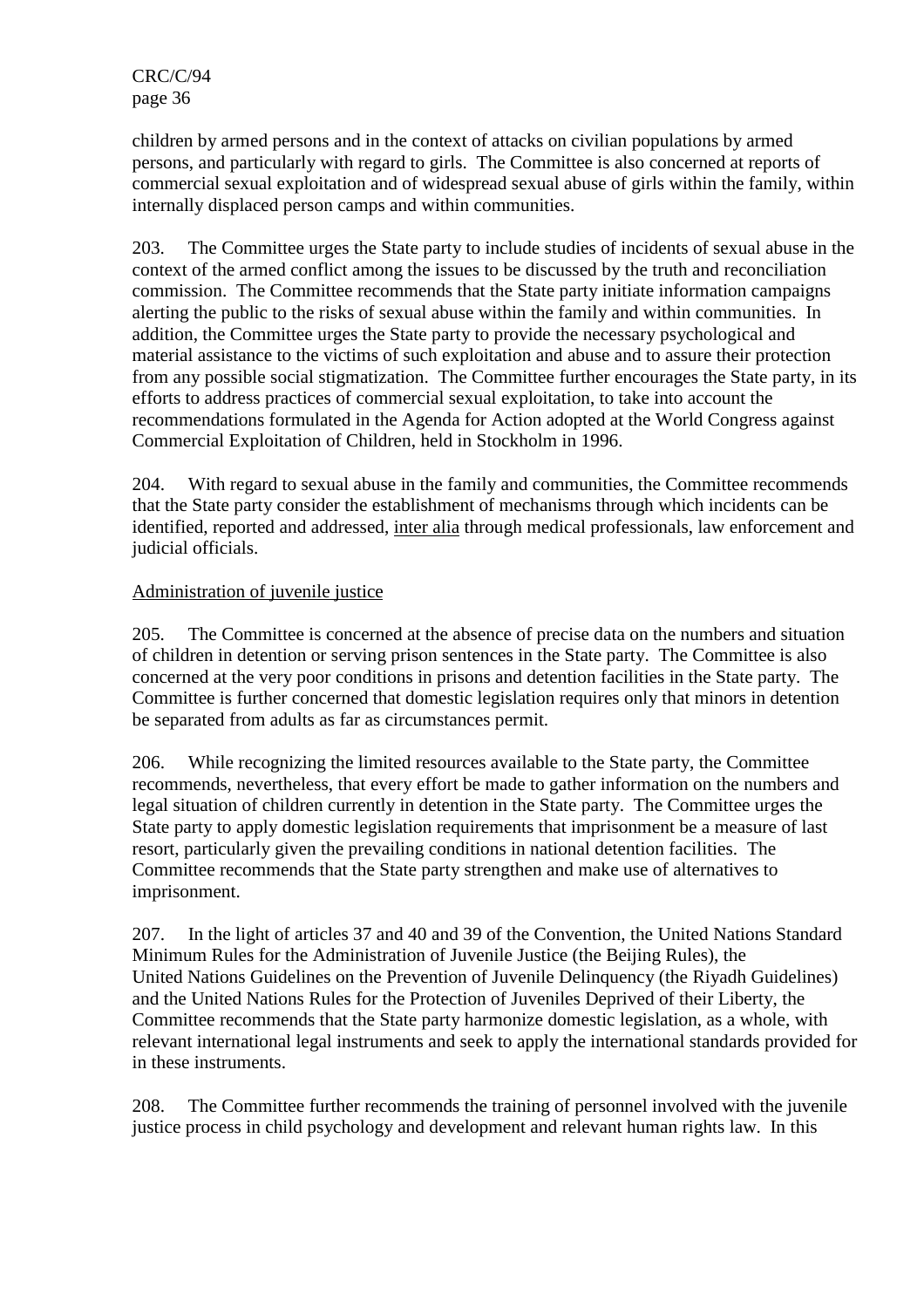regard, the Committee further suggests that the State party consider seeking additional technical assistance from, inter alia, the Office of the United Nations High Commissioner for Human Rights, the Centre for International Crime Prevention, the International Network on Juvenile Justice and UNICEF, through the Coordination Panel on Juvenile Justice.

## 9. Dissemination of the report, written answers and concluding observations

209. Finally, in the light of article 44, paragraph 6, of the Convention, the Committee recommends that the initial report and written replies submitted by the State party be made widely available to the public at large and that the publication of the report be considered, along with the relevant summary records and concluding observations adopted thereon by the Committee. Such a document should be widely distributed in order to generate debate and awareness of the Convention, its implementation and monitoring within the Government, the Parliament and the general public, including concerned non-governmental organizations. The Committee recommends that the State party request international cooperation in this regard.

### 3. Concluding observations of the Committee on the Rights of the Child: Costa Rica

210. The Committee considered the second periodic report of Costa Rica (CRC/C/65/Add.7) at its 595th and 596th meetings (see CRC/C/SR.595-596), held on 14 January 2000, and adopted\* the following concluding observations.

# A. Introduction

211. The Committee welcomes the submission on 20 January 1998 of the State party's second periodic report. However, it notes that the State party's report did not follow the guidelines for periodic reports established by the Committee, with the result that it did not sufficiently cover important areas of the Convention, such as general principles, civil rights and freedoms, and family environment and alternative care. The Committee takes note of the written replies to its list of issues (CRC/C/Q/COS.2), while regretting their late submission. The Committee is encouraged by the constructive, open and frank dialogue it had with the State party's delegation and welcomes the positive reactions to the suggestions and recommendations made during the discussion. The Committee acknowledges that the presence of a delegation directly involved in the implementation of the Convention allowed for a fuller assessment of the situation of the rights of children in the State party.

## B. Follow-up measures undertaken and progress achieved by the State party

212. The Committee welcomes the State party's accession to the 1993 Hague Convention on Protection of Children and Cooperation in Respect of Intercountry Adoption, to the 1980 Hague Convention on the Civil Aspects of International Child Abduction and to the 1994 Inter-American Convention against the International Traffic in Minors.

 $\overline{a}$ 

<sup>\*</sup> At the 615th meeting, held on 28 January 2000.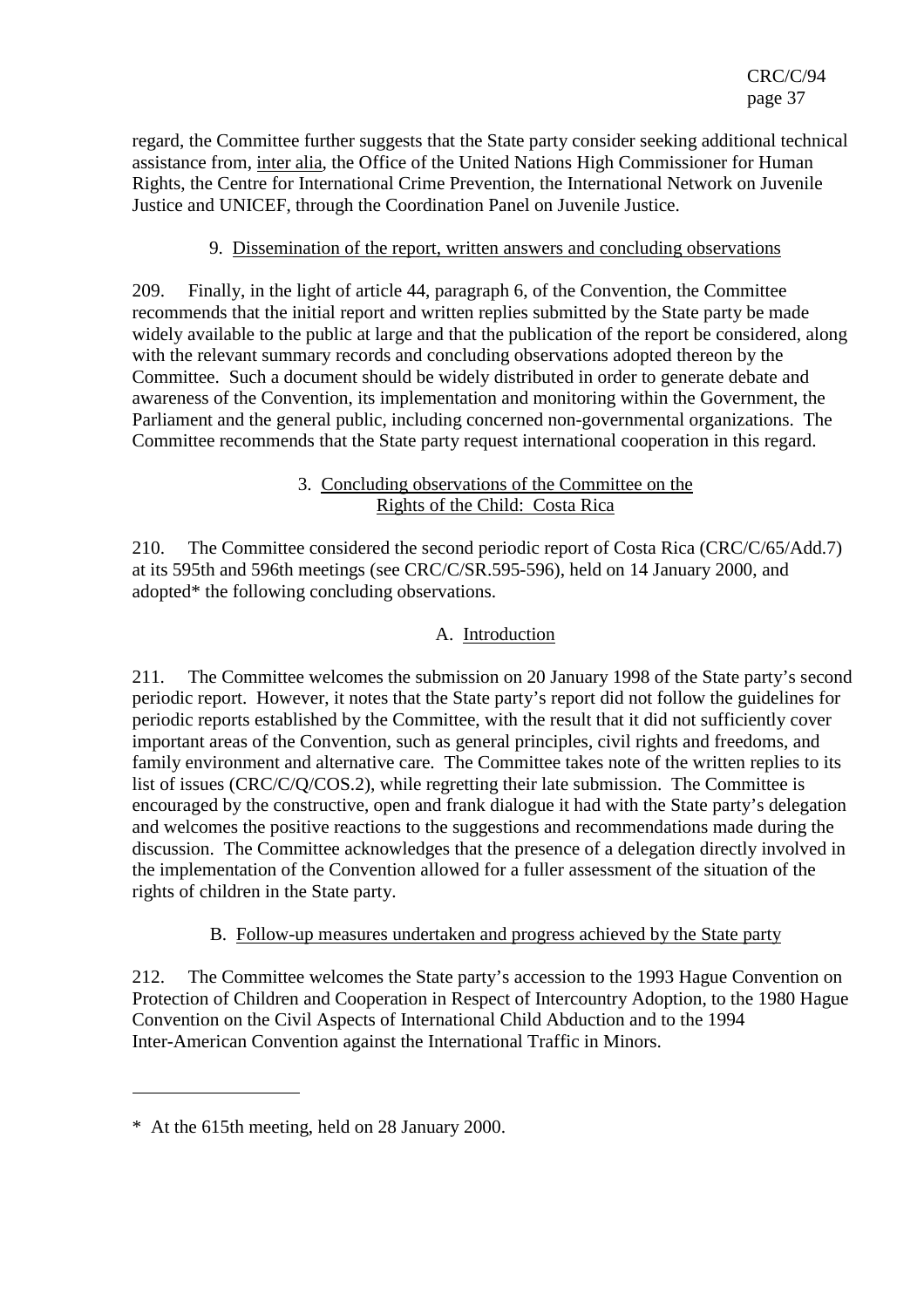213. The Committee welcomes the signing of a memorandum of understanding (1996) between the State party and ILO/IPEC for implementing a programme for the eradication of child labour.

214. In the light of its recommendations (see CRC/C/15/Add.11, paras. 11 and 15), the Committee welcomes the enactment of the Children and Adolescents Code (1998) and the participation of non-governmental organizations in the drafting of the Code. The Committee also welcomes the enactment of additional legislation on children's rights-related issues, such as the Law for Equal Opportunities for the Disabled (1996), the Law on Juvenile Justice (1996), the Maintenance Payment Act (1996) and the Law for the Protection of Adolescent Mothers (1997).

215. The establishment of a Children and Adolescents section, under the Office of the Ombudsman (Defensor del Pueblo), is considered as a positive measure, in accordance with the Committee's recommendation (CRC/C/15/Add.11, paras. 7 and 11). In this regard, the Committee also welcomes the fact that the Office of the Ombudsman has established a Permanent Forum for the Evaluation of the Implementation of the Children and Adolescent Code, which functions with the participation of civil society.

216. With regard to its recommendation (see CRC/C/15/Add.11, paras. 7 and 11) concerning the need to strengthen the State party's coordination and monitoring mechanisms for the implementation of the Convention, the Committee welcomes the creation of the National System for the Integral Protection of Children and the National Council on Children and Adolescents, and the enactment of the Organic Law on the National Children's Trust (Patronato Nacional de la Infancia-PANI) (1996).

217. The establishment of the Ministry of Women's Affairs and the enactment of the Law against Domestic Violence (1996) and the Law on the Equality of Women are regarded as important contributions to the prevention and treatment of violence against children in general and as significant support to the improvement of the situation of girls in particular, in line with the Committee's recommendation (see CRC/C/15/Add.9 and 16).

# C. Factors and difficulties impeding the implementation of the Convention

218. The Committee notes that poverty and socio-economic and regional disparities within the State party are still affecting the most vulnerable groups, including children, and hamper the enjoyment of the rights of the child.

# D. Principal subjects of concern, suggestions and recommendations

# 1. General measures of implementation

# Legislation and institutional reform

219. Although the Committee welcomes the enactment of the Children and Adolescents Code (1998) and other related legislation, which are in line with the Committee's recommendation (see CRC/C/15/Add.11, para. 11), it remains concerned about the insufficient allocation of resources, both human and financial, to support the process of institutional reform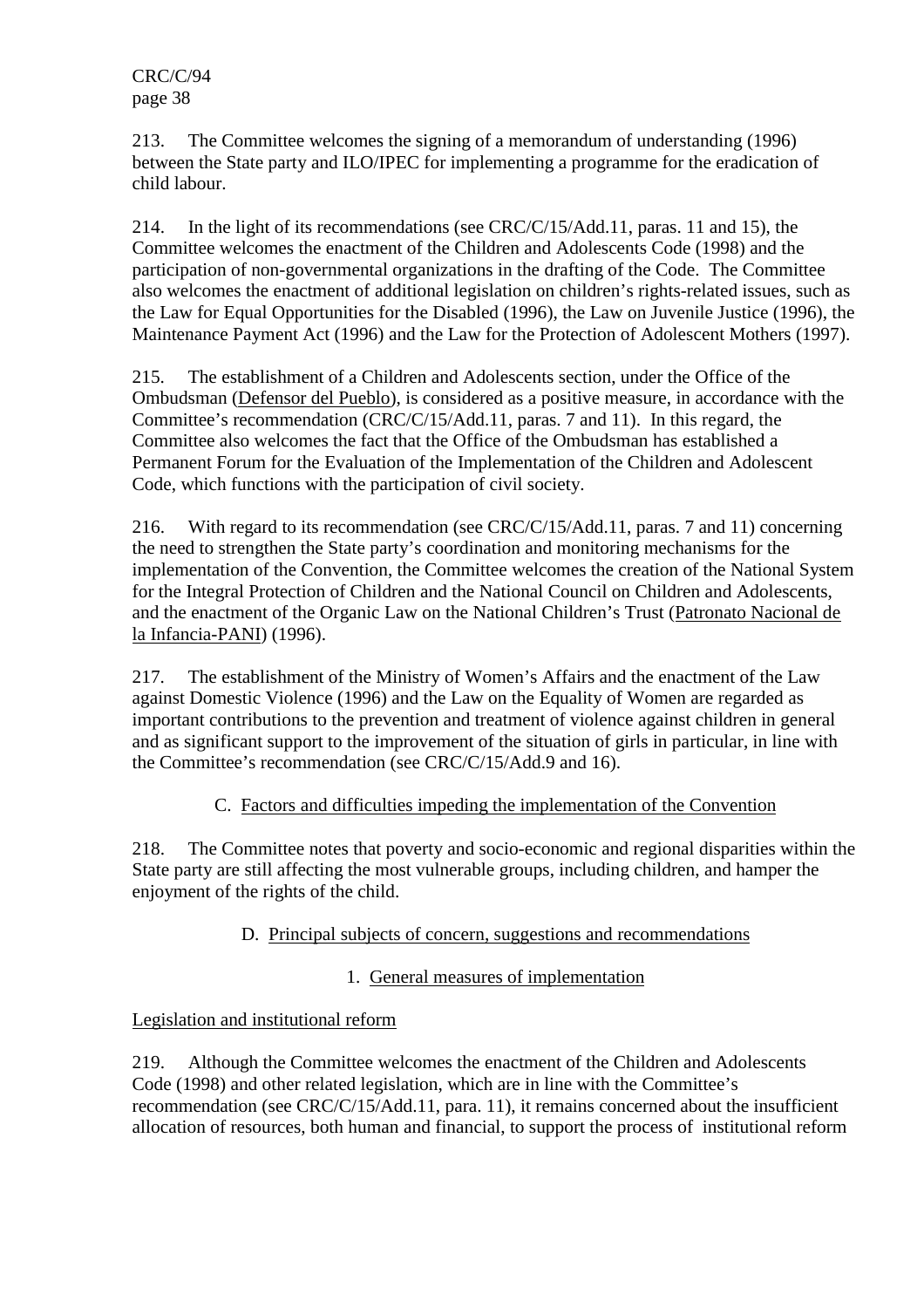necessary to guarantee the full implementation of this legislation. The Committee recommends that the State party continue taking effective measures to carry out the necessary institutional reform to guarantee the full implementation of the Children and Adolescents Code and other legislation related to the rights of the child. In this regard, the Committee encourages the establishment of the Children and Adolescent Protection Boards (Juntas de Protección a la Niñez y Adolescencia) as decentralized institutions to guarantee the implementation of the Code. Furthermore, the Committee recommends that the State party take all necessary steps, including international cooperation, to provide PANI and the Protection Boards with adequate financial and human resources to enable them to carry out their mandate in an effective manner.

#### Coordination and monitoring

220. While noting the measures taken by the State party to establish adequate coordination between various entities dealing with issues relating to children, both at the national and local levels, the Committee is still concerned about the inadequate levels of representation of all actors and sectors in these coordination mechanisms. The Committee recommends that the State party take effective measures to guarantee broader representation of all actors involved in the implementation of the Convention in the existing coordinating and monitoring mechanisms (e.g. Council on Children and Adolescents, Children and Adolescents Protection Boards), including at the municipal level, in order to strengthen their role.

### Data collection system

221. With regard to the implementation of the Committee's recommendation (CRC/C/15/Add.11, para. 12) concerning the need to develop a data collection system on children's rights, and taking into consideration the measures taken by the State party in this area, the Committee remains concerned about the lack of national disaggregated data on all the areas covered by the Convention. The Committee recommends that the State party continue reviewing and updating its data collection system, with a view to including all areas covered by the Convention. Such a system should include all children under 18 years of age and specifically emphasize vulnerable groups of children as a basis for assessing progress achieved in the realization of children's rights and for helping design policies for better implementation of the provisions of the Convention. In this regard, the Committee encourages the State party to seek technical assistance from, inter alia, UNICEF.

#### Training for professionals

222. While noting with appreciation the information on the conduct of training programmes for professionals working with and for children, the Committee is of the opinion that such measures need to be reinforced. The Committee recommends that the State party continue with its efforts to undertake systematic education and training programmes on the provisions of the Convention for all professional groups working for and with children, such as judges, lawyers, law enforcement officials, civil servants, personnel working in institutions and places of detention for children, teachers, health personnel, including psychologists, and social workers. Technical assistance from, inter alia, OHCHR and UNICEF could be sought in this regard.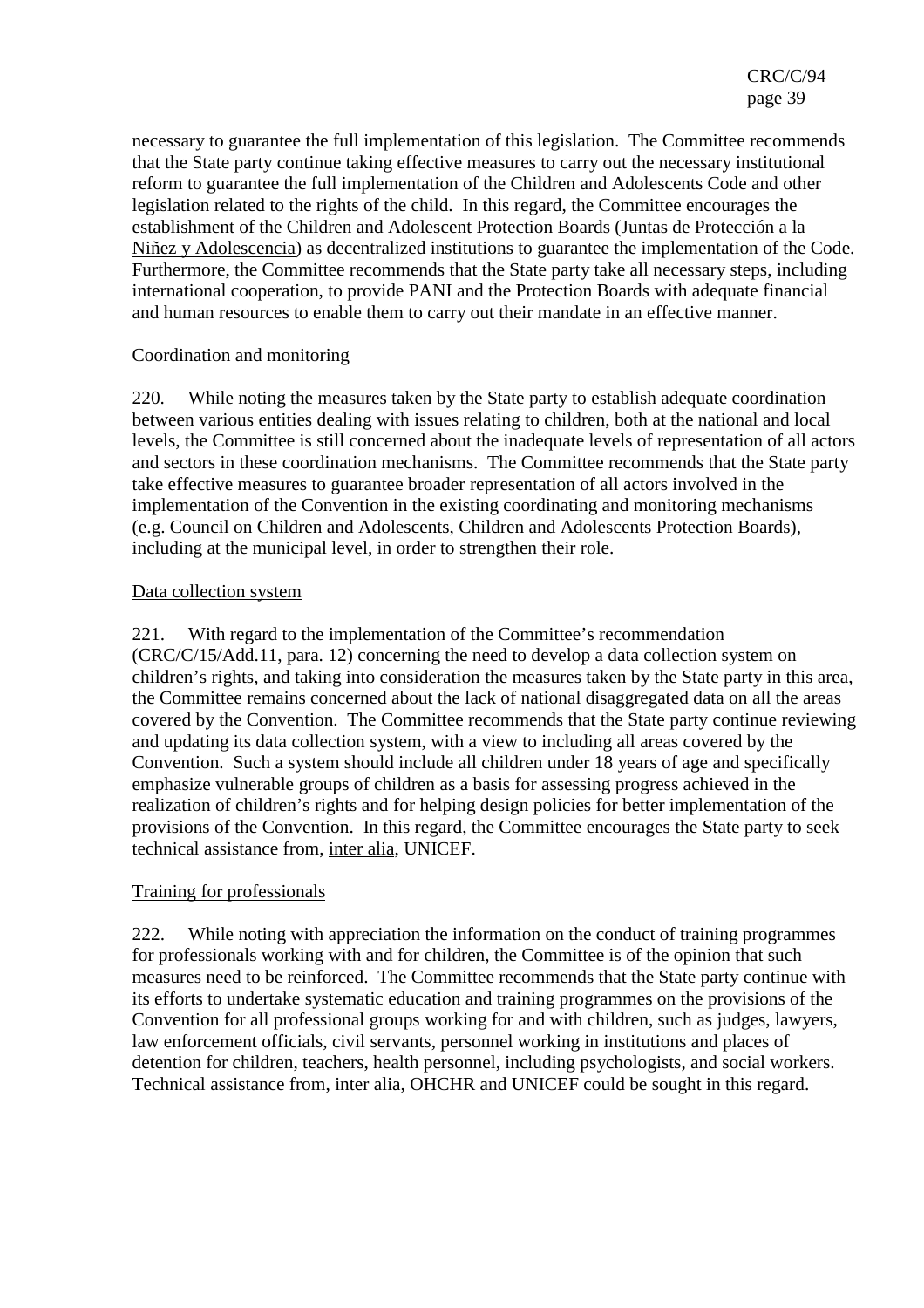#### Allocation of budgetary resources

223. Although the Committee welcomes the adoption of National Plans of Action for Children and Adolescents and of the National Plan for Human Development, it remains concerned at the cuts in social expenditure in the national budget, as a result of the recent economic reforms, and at their negative impact on health, education and other traditional welfare areas for children. In the light of articles 2, 3 and 4 of the Convention, the Committee reiterates its recommendation (see CRC/C/15/Add.11, para. 13) and further recommends that the State party take effective measures to allocate the maximum extent of available resources for social services and programmes for children, and that particular attention be paid to the protection of children belonging to vulnerable and marginalized groups.

## 2. General principles

# Non-discrimination

224. With regard to the implementation of article 2 of the Convention, the Committee expresses its concern at the manifestations of xenophobia and racial discrimination against immigrants, particularly children belonging to Nicaraguan families residing illegally in the State party's territory; at the marginalization of children belonging to indigenous populations and to the Black Costa Rican ethnic minority; and at the regional disparities, in particular between the developed Central Valley and the less developed coastal regions and border areas. The Committee recommends that the State party increase measures to reduce socio-economic and regional disparities; and to prevent discrimination against the most disadvantaged groups of children, such as the girl child, children with disabilities, children belonging to indigenous and ethnic groups, children living in and/or working on the streets and children living in rural areas. Furthermore, the Committee also recommends that the State party undertake educational campaigns to raise awareness in order to prevent and combat discrimination on the grounds of gender, ethnic and/or national origin. In this regard, the Committee endorses the recommendations made by the Human Rights Committee (CCPR/C/79/Add.107) and the Committee for the Elimination of Racial Discrimination (CERD/C/304/Add.71).

# 3. Civil rights and freedoms

225. The Committee notes with appreciation that the State party's domestic legislation has integrated provisions guaranteeing the participatory rights of children. However, it remains concerned that, in practice, these rights are not sufficiently implemented at the various levels of Costa Rican society. In the light of articles 12 to 17 and other related articles of the Convention, the Committee recommends that further efforts be made to ensure the implementation of the participatory rights of children, especially their rights to participate in the family, at school, within other institutions and in society in general. Awareness raising among the public at large, as well as educational programmes on the implementation of these principles, should be reinforced in order to change traditional perceptions of children as objects and not as subjects of rights.

226. The Committee expresses its concern about the inadequate enforcement of the prohibition on the use of corporal punishment in schools and other institutions and in the penal system. In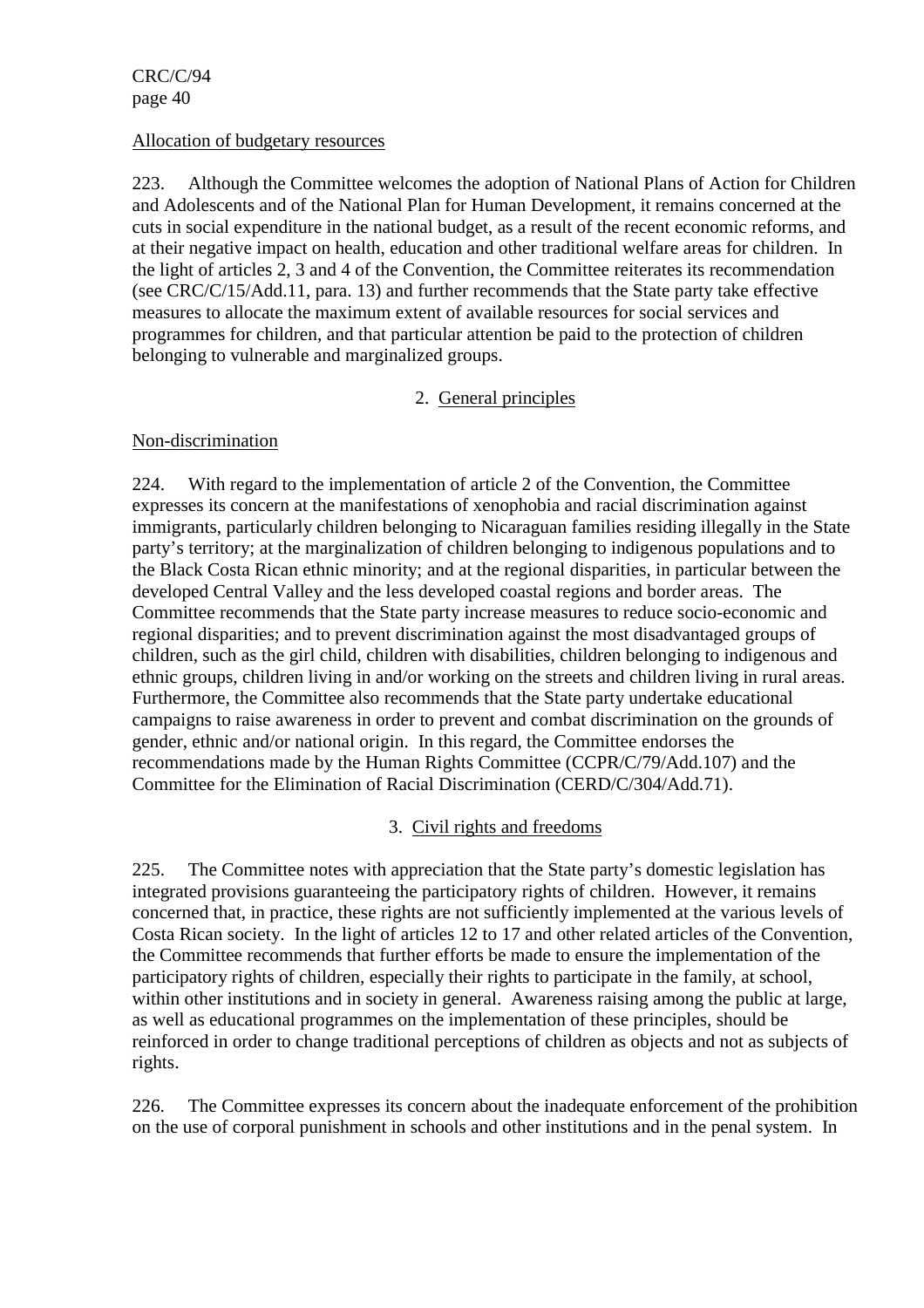addition, the Committee expresses its concern that the practice of physical punishment of children in the home is not expressly prohibited by law and remains regarded as socially acceptable. The Committee recommends that the State party prohibit the use of corporal punishment in the home and take effective measures to enforce the legal prohibition of corporal punishment in schools and other institutions and in the penal system. The Committee further recommends that the State party undertake educational campaigns for the development of alternative disciplinary measures for children at home, in schools and other institutions.

227. Although the Committee is aware that the State party's domestic legislation has included the right of the child to physical integrity (Children and Adolescents Code, art. 24) and that no cases of torture of children have been reported in the State party, concern is expressed at the lack of explicit legislation prohibiting the use of torture and that no sanction is provided in the legislation for those responsible for torture. In the light of article 37 (a), the Committee recommends that the State party include a provision in its domestic legislation prohibiting children from being subjected to torture and establishing appropriate sanctions against the perpetrators of torture.

#### 4. Family environment and alternative care

### Adoption

228. The Committee notes the amendments to the State party's legislation on adoption, in line with the Committee's recommendation (see CRC/C/15/Add.11, para. 14). However, the current legislation on adoption does not seem to comply fully with the requirements of the 1993 Hague Convention on the Protection of Children and Cooperation in Respect of Intercountry Adoption, to which Costa Rica is a party. The Committee recommends that the State party take further measures to reform its legislation, in accordance with the requirements of the above-mentioned Hague Convention, to which Costa Rica is a party.

#### Child abuse, neglect, maltreatment and violence

229. While the Committee takes note of the State party's efforts to prevent and combat cases of abuse and ill-treatment of children, it is of the opinion that these measures need to be reinforced. Concern is also expressed at the insufficient awareness regarding the harmful consequences of neglect and abuse, including sexual abuse, both within and outside the family. Concern is also expressed at the insufficient resources, both financial and human, as well as at the lack of adequately trained personnel, to prevent and combat such abuse. The insufficiency of rehabilitation measures and facilities for victims, and their limited access to justice, are also matters of concern. In the light of, inter alia, articles 19 and 39 of the Convention, the Committee recommends that the State party take effective measures, including reinforcing current multidisciplinary programmes and rehabilitation measures, to prevent and combat child abuse and ill-treatment of children within the family, at school and in society at large. It suggests, inter alia, that law enforcement should be strengthened with respect to such crimes; adequate procedures and mechanisms to deal with complaints of child abuse should be reinforced, in order to provide children with prompt access to justice and to avoid the impunity of offenders. Furthermore, educational programmes should be established to combat traditional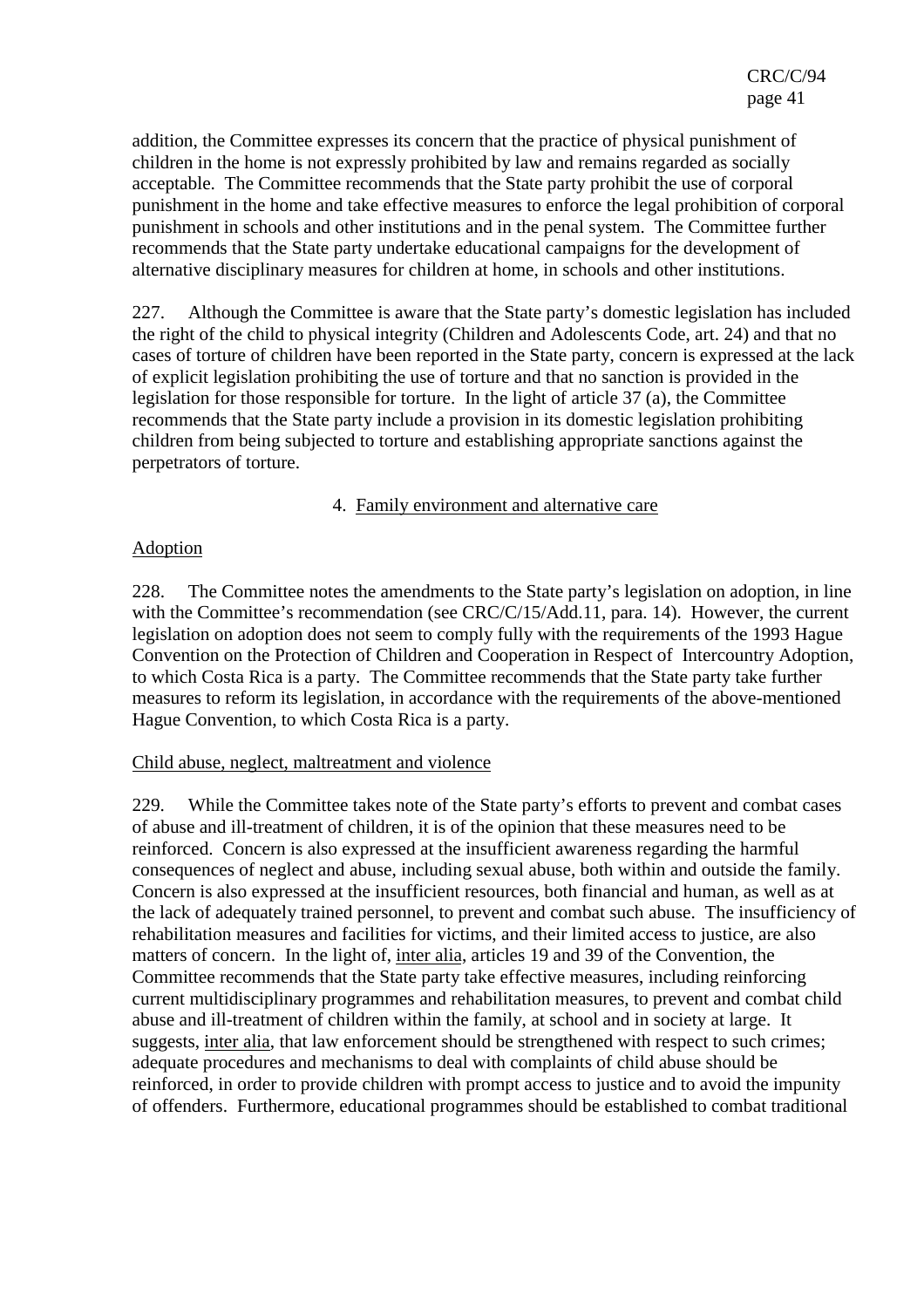attitudes within society regarding this issue. The Committee encourages the State party to consider seeking international cooperation to this effect from, inter alia, UNICEF and international non-governmental organizations.

## 5. Basic health and welfare

### Right to health and access to health services

230. The Committee welcomes the State party's efforts to fulfil the goals set by the World Summit for Children. However, it remains concerned about regional inequalities in access to health services, as well as in immunization coverage and infant mortality rates. The Committee recommends that the State party continue taking effective measures to ensure access to basic health care and services for all children.

### Adolescent health

231. With regard to adolescent health issues (see CRC/C/15/Add.11, para. 16), while taking note of the measures taken by the State party in this field, the Committee remains concerned at the high and increasing rate of teenage pregnancies; at the insufficient access by teenagers to reproductive health education and counselling services, including outside school; and at the increasing rate of substance abuse among adolescents. The Committee recommends that the State party undertake effective measures to develop adolescent-friendly health policies and strengthen reproductive health education and counselling services in order, inter alia, to prevent and reduce teenage pregnancies. The Committee also recommends that further efforts be undertaken for the development of child-friendly counselling services, as well as care and rehabilitation facilities, for adolescents. Measures to prevent and combat substance abuse among adolescents should be strengthened.

#### Children with disabilities

232. While the Committee welcomes the fact that the State party has established a special programme to protect the rights of children with disabilities, it remains concerned at the lack of adequate infrastructure, the limited qualified staff and the specialized institutions for these children. In the light of the Standard Rules on the Equalization of Opportunities for Persons with Disabilities (General Assembly resolution 48/96) and of the Committee's recommendations adopted on its day of general discussion on Children with Disabilities (see CRC/C/69), the Committee recommends that the State party develop early identification programmes to prevent disabilities, implement alternative measures to the institutionalization of children with disabilities, envisage awareness-raising campaigns to reduce discrimination against them, establish special education programmes and centres as needed and encourage their inclusion in the educational system and in society, and establish adequate monitoring of private institutions for children with disabilities. The Committee further recommends that the State party seek technical cooperation for the training of professional staff working with and for children with disabilities.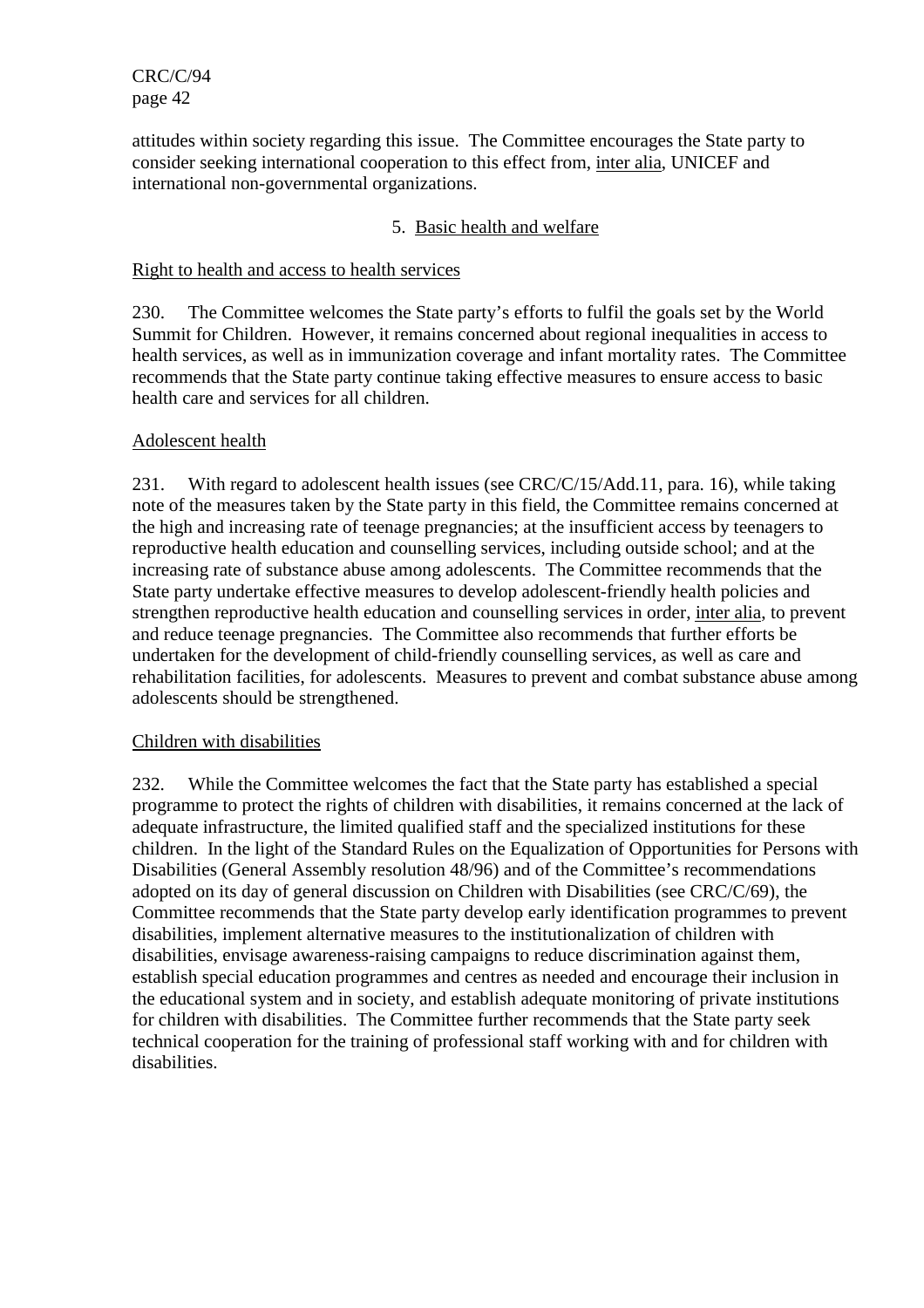### 6. Education, leisure and cultural activities

233. With regard to education, the Committee welcomes the fact that the State party's budget allocation to education is one of the highest among developing countries and that measures are being taken, in cooperation with the World Bank (Basic Education Project), to improve primary education, especially for children living in rural and marginal areas. However, the Committee remains concerned that there is an increase in students' drop-out rates between primary and secondary school, due to the limited relevance of the school curricula, as well as to economic and social factors, such as the early insertion of children in the informal labour market. Concern is also expressed about discrepancies in access to education between urban and rural areas and the decrease in the quality of schools infrastructure. The Committee recommends that the State party continue with its efforts in the field of education by strengthening its educational policies and system in order to reduce regional disparities in access to education and to establish retention programmes and vocational training for drop-out students. The Committee further recommends that the State party conduct continuous training programmes for teachers on human rights, including children's rights. The Committee encourages the State party to consider seeking technical assistance in this area, inter alia, from UNESCO and UNICEF.

7. Special protection measures

## Children belonging to minority and indigenous groups

234. The Committee remains concerned about the living conditions of children belonging to indigenous and ethnic minority groups, especially with regard to the full enjoyment of all the rights enshrined in the Convention. Concern is also expressed about the precarious situation of children belonging to Nicaraguan families illegally residing in the State party's territory. In the light of articles 2 and 30 of the Convention, the Committee recommends that the State party take effective measures to protect children belonging to indigenous and ethnic minority groups, as well as children of Nicaraguan families in irregular situations, against discrimination and to guarantee their enjoyment of all the rights recognized by the Convention on the Rights of the Child.

## Economic exploitation

235. While welcoming the measures taken for the elimination of child labour, the Committee is concerned that economic exploitation remains one of the major problems affecting children in the State party. The Committee expresses concern at the insufficient law enforcement and the inadequate monitoring mechanisms to address this situation. In the light of, inter alia, articles 3, 6 and 32 of the Convention, the Committee recommends that the State party continue working in cooperation with ILO/IPEC to implement the national plan for the elimination of child labour and that it undertake all the actions envisaged in the memorandum of understanding signed between the State party and ILO/IPEC. The situation of children involved in hazardous labour, especially in the informal sector where the majority of working children are found, deserves special attention. In this regard, the Committee encourages the State party to ratify ILO Convention No. 182 concerning the Prohibition and Immediate Action for the Elimination of the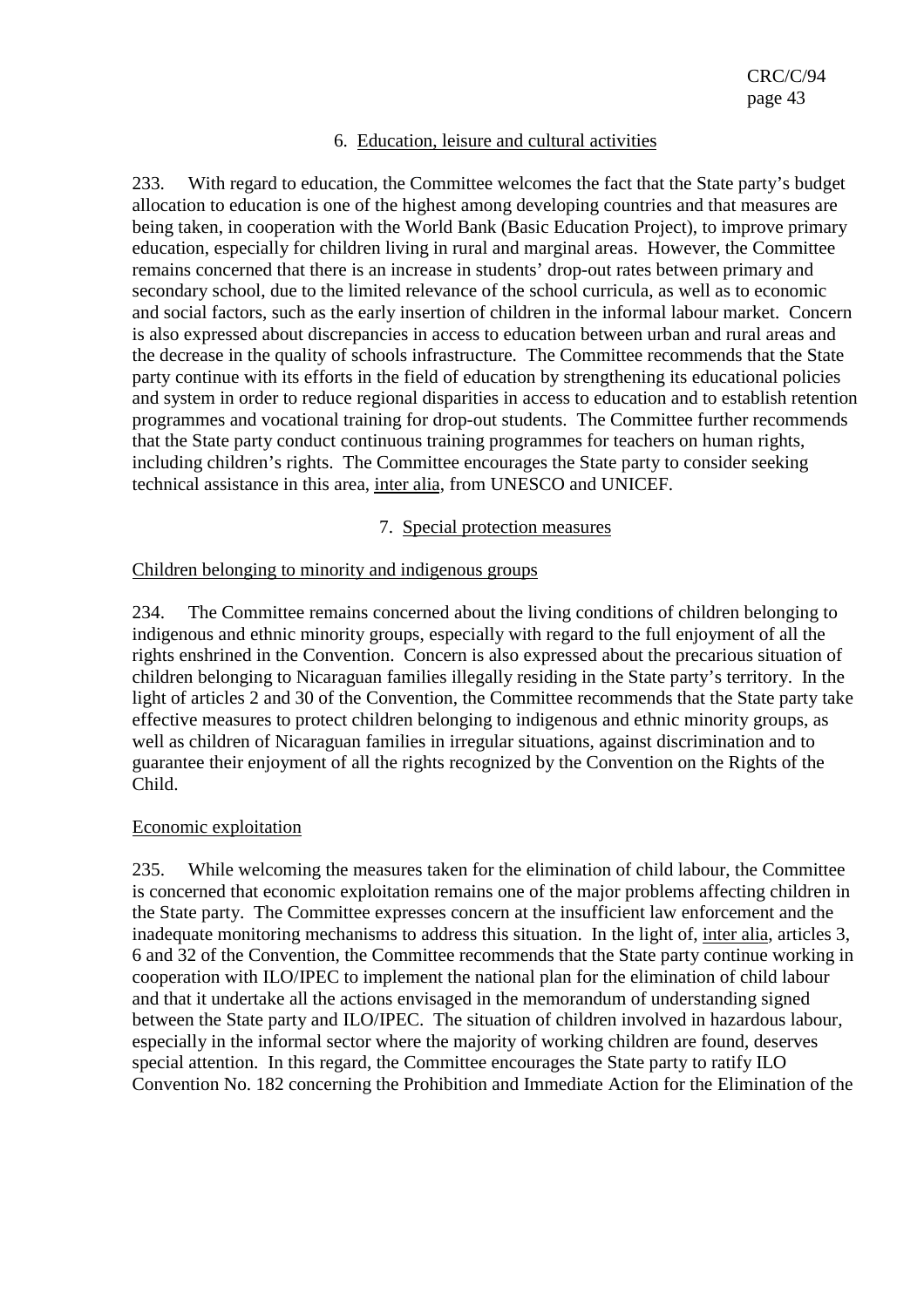Worst Forms of Child Labour, 1999. The Committee, finally, recommends that child labour laws should be fully enforced, labour inspectorates strengthened and penalties imposed in cases of violation.

### Sexual exploitation and abuse

236. The Committee expresses its concern at the high incidence of commercial sexual exploitation of children in the State party, apparently often related to sex tourism. In this regard, while the Committee appreciates the measures taken to prevent and combat sexual abuse and exploitation of children, such as the reforms of the Penal Code (Law 7899 of 1999) and the adoption of a plan of action to tackle this issue, it is of the opinion that these measures need to be reinforced. In the light of article 34 and other related articles of the Convention, the Committee recommends that the State party undertake studies with a view to strengthening current policies and measures, including in the area of care and rehabilitation, in order to prevent and combat this phenomenon. The Committee recommends that the State party take into account the recommendations formulated in the Agenda for Action adopted at the World Congress against Commercial Sexual Exploitation of Children, held in Stockholm in 1996.

### Administration of juvenile justice

237. With regard to the administration of juvenile justice, the Committee welcomes the State party's measures to implement the Committee's recommendations (CRC/C/15/Add.11, para. 15). However, the Committee remains concerned, inter alia, that the new Law on Juvenile Justice (1996) has not yet been fully implemented; that there is an insufficient number of specialized judges; that there is only one specialized centre for children in conflict with the law; that there is a lack of adequate training for the police on the Convention and other relevant international standards; that a large number of children are placed in pre-trial detention; and that the penalties imposed on children in conflict with the law are disproportionately heavy in relation to the nature of the offences. The Committee recommends that the State party continue undertaking effective measures to overcome these and other obstacles in fully implementing its juvenile justice system in accordance with the Convention, especially articles 37, 40 and 39, and other relevant international standards, such as the United Nations Standard Minimum Rules for the Administration of Juvenile Justice (the Beijing Rules), the United Nations Guidelines for the Prevention of Juvenile Delinquency (the Riyadh Guidelines) and the United Nations Rules for the Protection of Juveniles Deprived of their Liberty. In this regard, the Committee suggests that the State party consider seeking technical assistance from, inter alia, OHCHR, the Centre for International Crime Prevention, the International Network on Juvenile Justice and UNICEF, through the Coordination Panel on Juvenile Justice.

## 8. Dissemination of the report, written answers and concluding observations

238. Finally, in the light of article 44, paragraph 6, of the Convention, the Committee recommends that the second periodic report and the written replies submitted by the State party be made widely available to the public at large and that the publication of the report be considered, along with the relevant summary records and concluding observations adopted thereon by the Committee. Such a document should be widely distributed in order to generate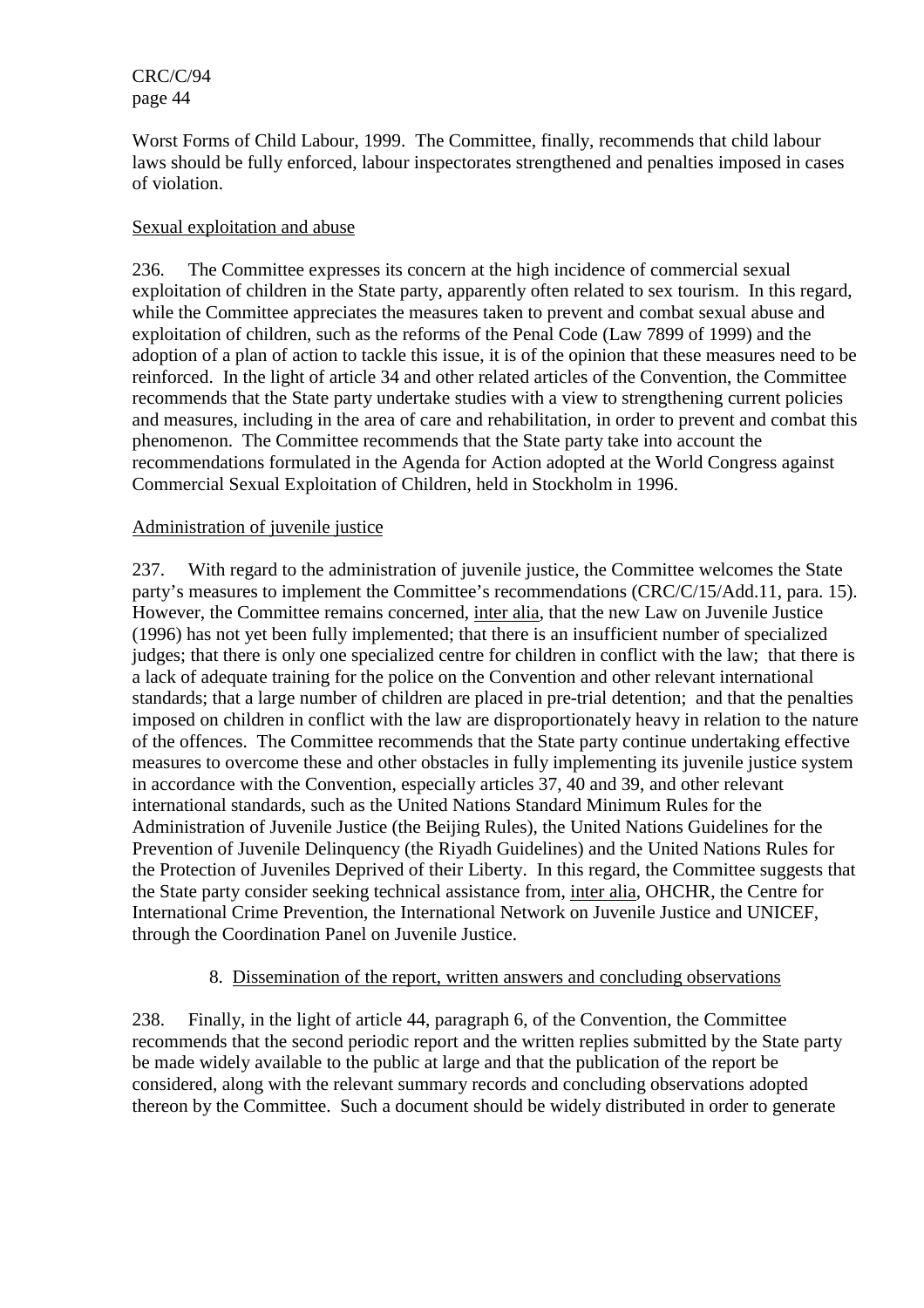debate and awareness of the Convention, its implementation and monitoring within the Government, the Parliament and the general public, including concerned non-governmental organizations.

## 4. Concluding observations of the Committee on the Rights of the Child: The former Yugoslav Republic of Macedonia

239. The Committee received the initial report of The former Yugoslav Republic of Macedonia (CRC/C/8/Add.36) on 4 March 1997 and considered the report at its 597th and 598th meetings (see CRC/C/SR.597-598), held on 17 January 2000 and adopted\* the following concluding observations.

# A. Introduction

240. The Committee welcomes the submission of the State party's initial report and the written answers to the list of issues (CRC/C/Q/MAC/1) submitted by the State party. The Committee notes with appreciation the constructive efforts made by the delegation to provide additional information in the course of the dialogue.

## B. Positive aspects

241. The Committee is encouraged by the State party's establishment of an Ombudsperson for children's rights and notes the State party's progress in reducing infant and maternal mortality in recent years and the progress made in raising significantly the levels of enrolment of children to primary school.

242. The Committee commends the State party for its efforts to support refugees from neighbouring countries and to protect the rights of children among the refugee communities.

## C. Factors and difficulties impeding the implementation of the Convention

243. The Committee recognizes the continuing economic and political transitions within the State party, the serious armed conflicts which have emerged repeatedly in neighbouring States, the imposition of international sanctions upon parts of the region and the associated economic difficulties which hinder the full implementation of the Convention.

 $\overline{a}$ 

<sup>\*</sup> At the 615th meeting, held on 28 January 2000.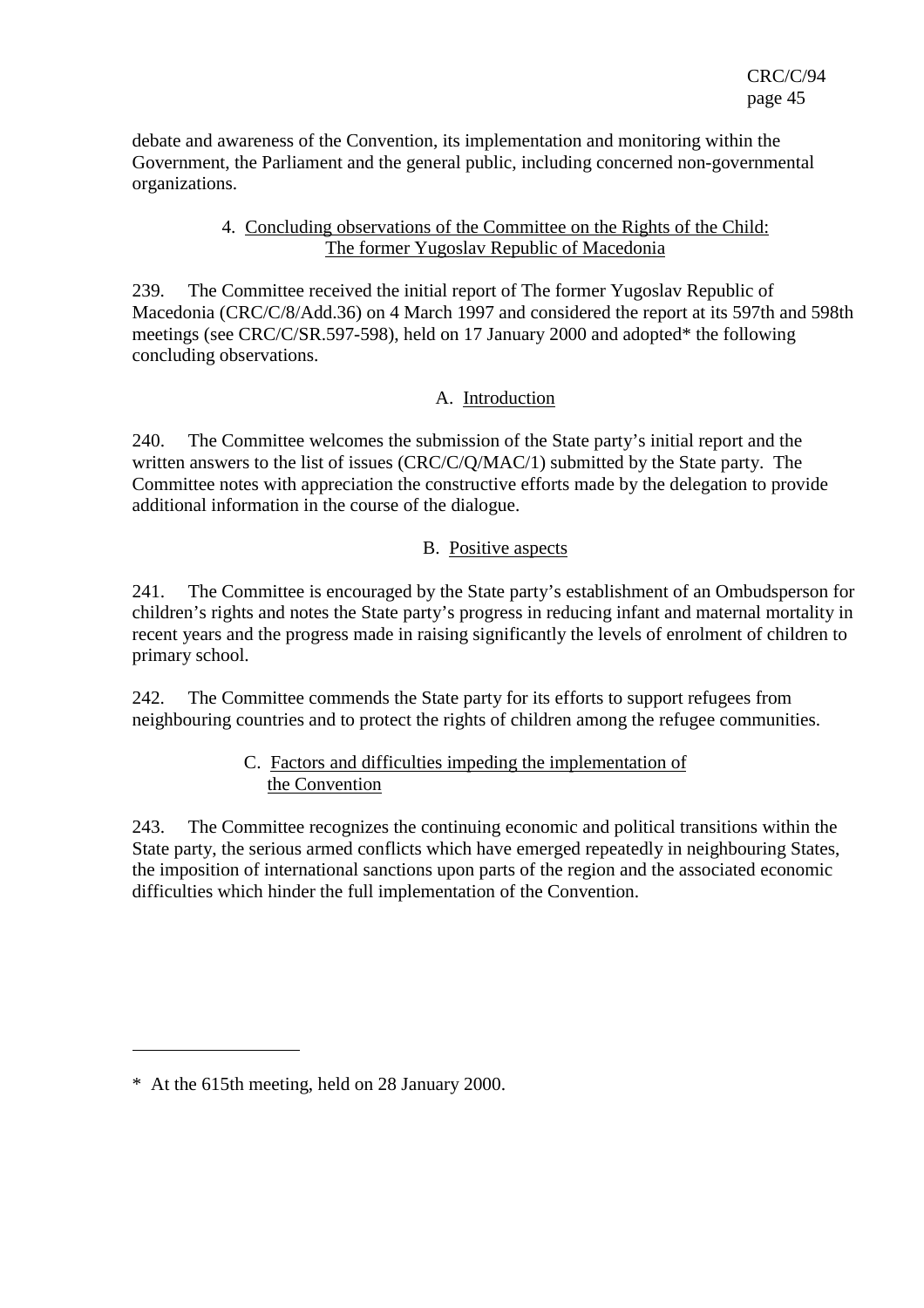# D. Principal subjects of concern, suggestions and recommendations

# 1. General measures of implementation

# Legislation

244. The Committee notes that, in accordance with article 118 of the Constitution, international agreements are incorporated in domestic legislation and are directly applicable. However, the Committee is concerned that the Constitution and other legislation, partly pre-dating the entry into force of the Convention on the Rights of the Child, do not appear to fully reflect the provisions and principles of the Convention. The Committee is concerned, further, that the Convention's principles and provisions are not reflected in policy and administrative practice.

245. The Committee urges the State party to review its legislation and adopt appropriate amendments, to ensure conformity with the Convention. In addition, the Committee recommends that the State party make further efforts to ensure that the provisions and principles of the Convention are reflected, applied and enforced in State policy and administrative practices.

# Coordination/independent monitoring structures

246. The Committee is concerned that there is no mechanism responsible for the coordination and evaluation of the implementation of the Convention.

247. The Committee recommends that the State party allocate principal responsibility for the coordination and evaluation of implementation of the Convention to a single mechanism.

248. While the Committee is encouraged by the State party's efforts to develop projects focusing on children, the Committee wishes to emphasize the importance for the State party of developing an overall national plan of action for the effective implementation of children's rights, and that individual projects should each form a part of a larger strategy.

249. The Committee recommends that the State party develop a cross-ministerial plan of action for the implementation of children's rights, pursue implementation of the various projects referred to in the State party's report and ensure coordination of policy-making and implementation. The Committee further urges the State party to adopt a holistic child rights approach to implementing the Convention and to consider seeking technical assistance from UNICEF in this domain.

# Allocation of budgetary resources/regional disparities

250. The Committee recognizes the hardship imposed by the current socio-economic difficulties in the State party and expresses its concern over the impact that the financial situation may have on children, including, notably, those from poor families. The Committee also notes, with concern, that there are significant regional disparities with regard to the extent to which children benefit from the respect of their rights.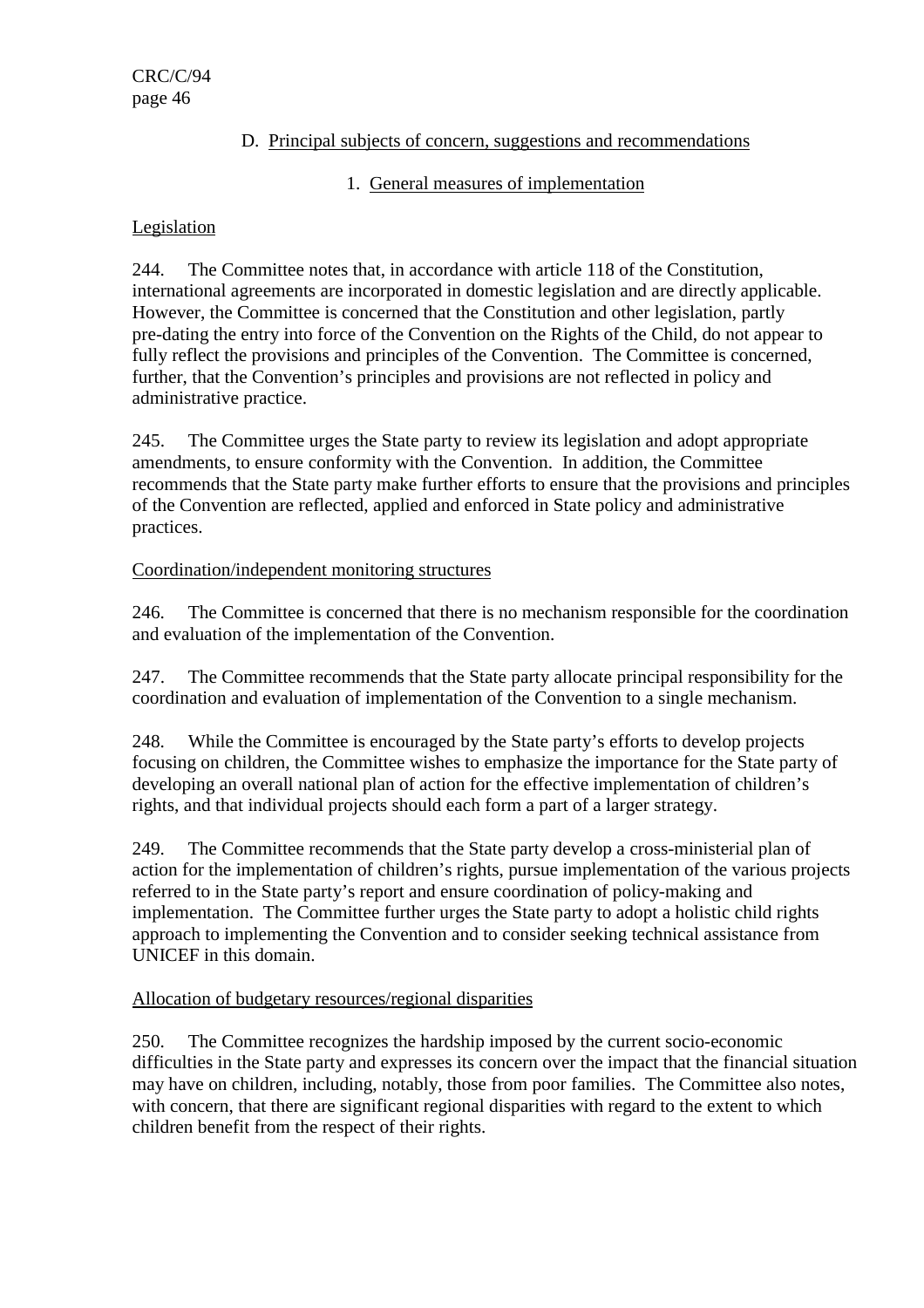251. In the light of articles 2, 3 and 6 of the Convention, and with a view to achieving full application of article 4, the Committee urges the State party to make every effort to protect children's rights from the negative effects of the current economic situation, including through the prioritization of budgetary allocations in a manner which ensures the best possible implementation of the Convention and to the maximum extent of the State party's available resources. In this regard, the Committee further recommends that the State party give particular attention to the situation of children of poor families and from regions experiencing particular economic difficulties.

## Cooperation with NGOs

252. The Committee encourages the State party to increase its support for, and cooperation with, NGOs with regard to implementation of the Convention.

## Dissemination of the Convention

253. In the light of article 42 of the Convention and recognizing the State party's efforts to disseminate human rights, including children's rights, in schools and to specific professional groups, the Committee urges the State party to make additional efforts to disseminate the Convention, to provide training on its provisions for professionals, including law officials, teachers and health workers, and to provide teaching on its provisions to the adult population. The Committee recommends that the State party consider seeking technical advice from UNICEF in this regard.

# 2. General principles

## Non-discrimination

254. The Committee is concerned that under the current arrangements with regard to the "three child policy", children from families with more than three children are at a disadvantage with regard to access to social service, financial and other assistance.

255. In the light of article 2 of the Convention, the Committee recommends that the State party find alternative means to implement the three child policy, other than excluding the fourth child from social service benefits, and ensure that all children have equal access to such assistance without discrimination.

## Best interests of the child

256. The Committee welcomes the information provided in the State party's answers to the list of issues concerning implementation of the best interests principle and encourages the State party to continue to integrate the principle into all legislative and administrative practices, and to review its decision-making and implementation procedures so as to ensure that the best interests of the child are a primary consideration.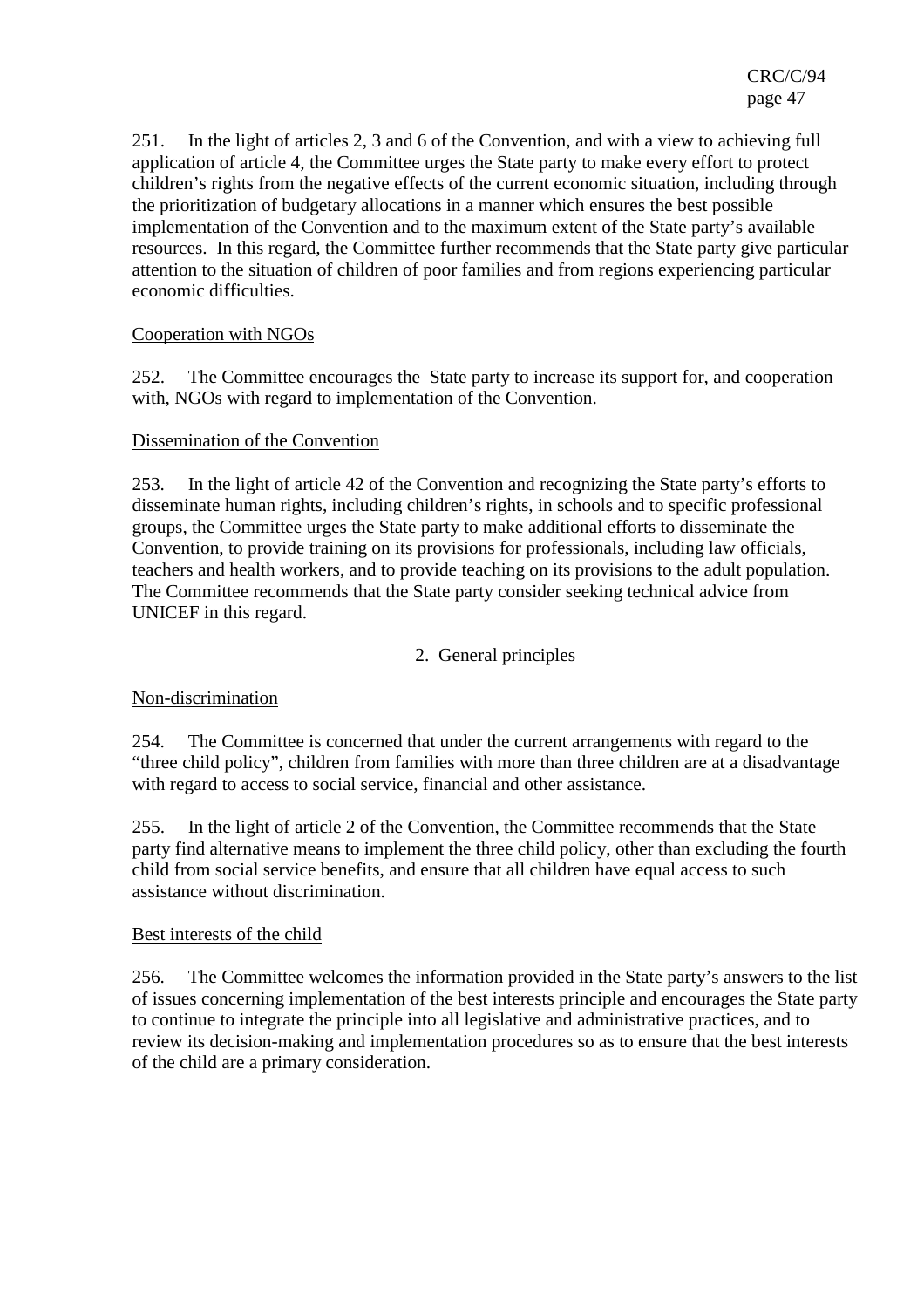#### Respect for the views of the child

257. Recognizing the provisions in domestic legislation protecting the child's rights to have views heard, the Committee remains concerned that implementation of this right is not adequately reflected in administrative policy and practice, including in the activities of the Centres for Social Work.

258. In the light of article 12 of the Convention and recognizing the progress made by the State party in respecting the right of children to have their views heard through the children's parliament and in schools, the Committee recommends that the State party continue to take all appropriate measures to ensure that children are provided with appropriate opportunities to express their views and that these are given due weight, in accordance with the provisions of the Convention.

# 3. Civil rights and freedoms

## Birth registration

259. The Committee is concerned that, in spite of relevant legislation and an increasing number of births in hospitals, there are still children in the State party who are not registered at birth and is further concerned at the fact that a large proportion of unregistered births are of Roma children. The Committee recalls that official birth registration is a fundamental first step towards securing the rights of a child to a name and nationality, whether in the State of birth or in another State, and to gaining access to social assistance, health, education and other services.

260. In the light of article 7 of the Convention, the Committee urges the State party to make every effort to enforce birth registration and to facilitate the registration process with regard to the children of parents, or other responsible persons, who may have particular difficulties in providing the necessary documentation.

## Corporal punishment

261. Recognizing the State party's efforts to end corporal punishment practices in schools, the Committee is nevertheless concerned that such practices have not been entirely ended in schools and also continue outside of the school context.

262. The Committee urges the State party to continue its efforts to end corporal punishment practices in schools, to monitor and record the use of corporal punishment against children in all contexts, and to make every effort to prevent the practice of corporal punishment including through its prohibition by law. The Committee further encourages the State party to undertake campaigns to raise the awareness of parents, in particular, of the harmful effects of corporal punishment.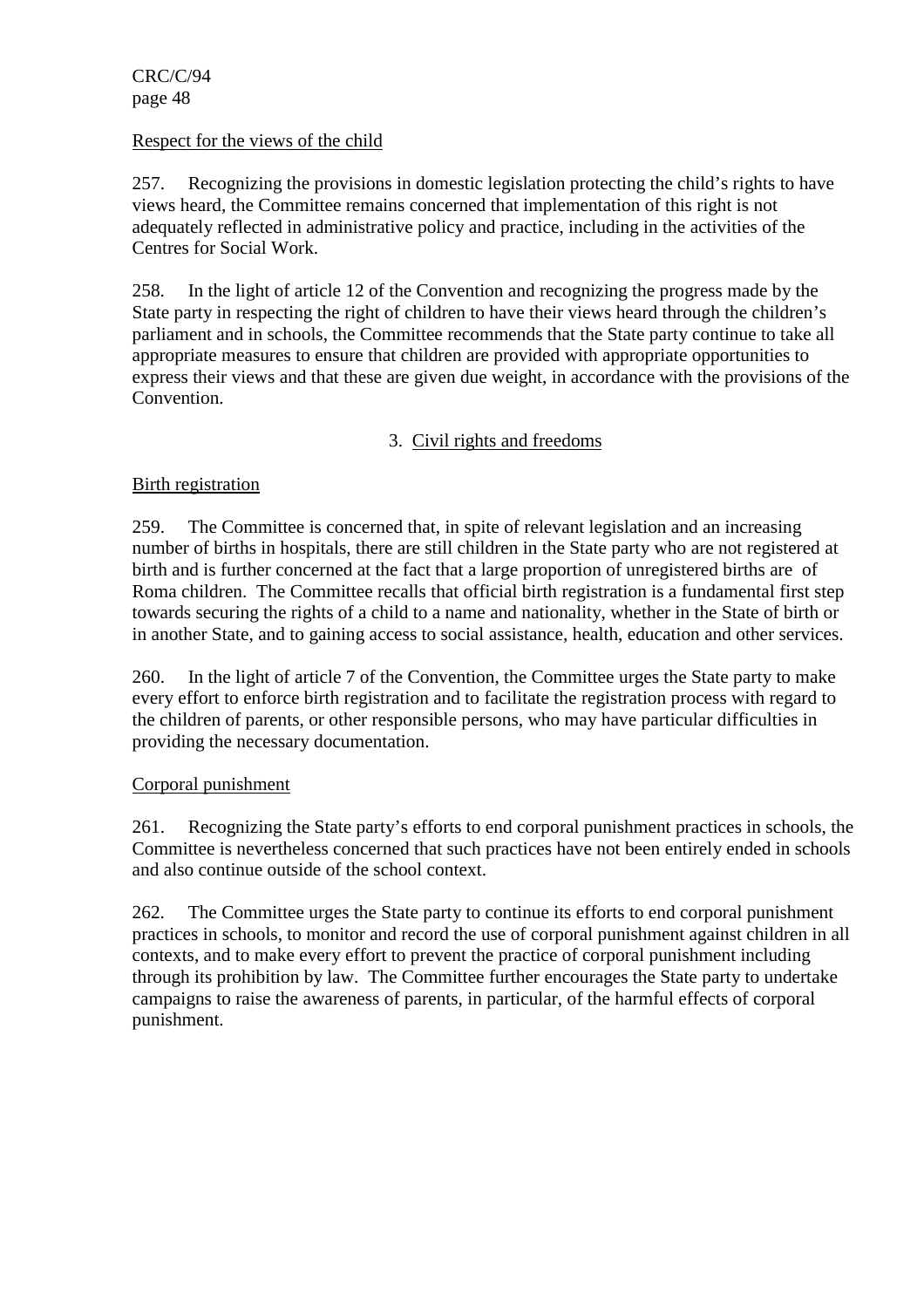### 4. Family environment and alternative care

263. The Committee expresses its concern that in decisions with regard to the family environment and the alternative care of children the principles of the Convention are not always fully respected.

264. The Committee recommends that the State party further develop legislation supporting foster care, and that the State party strengthen community services in favour of families with economic, social or other difficulties and families caring for children with disabilities and with emotional or behavioural problems, in a manner which assures greater respect for the principles of the Convention.

265. The Committee is concerned that incidents of sexual abuse and family violence may not be adequately identified and addressed.

266. The Committee recommends that the State party conduct training for the police and the staff of the Centres for Social Work on the detection of child abuse and domestic violence, and on suitable responses.

267. The Committee is concerned that the Centres for Social Work are under-resourced, limiting their capacity to perform their many functions effectively, including those in favour of children. The Committee is further concerned that the Centres for Social Work are currently authorized to make decisions relative to the placement of a child with one parent, without judicial review.

268. The Committee urges the State party to consider the use of alternative mechanisms with regard to implementation of the Convention's provisions concerning the family environment and alternative care or to increase the resources available to the Centres for Social Work. Recognizing the existence of an appeals procedure under current arrangements, the Committee nevertheless recommends that the State party establish a mechanism providing for judicial review of situations requiring the placement of a child with one parent.

## 5. Basic health and welfare

269. Recognizing the State party's efforts to provide financial and other assistance to ensure the access of children to health care, the Committee is nevertheless concerned that not all children have equal and adequate access to health care including, notably, children from regions facing particular economic hardship. Further, the Committee is concerned that the State party's policy of requiring adolescents aged 15 to 18 to make financial contributions to their health care costs may limit their access to health care, including sexual health education.

270. The Committee urges the State party to continue its efforts to ensure that all children, and from all regions, have equal access to health care services. The Committee further recommends that the State party review policies requiring 15- to 18-year-olds to share costs, and to ensure that these policies do not restrict the access of adolescents to full health care.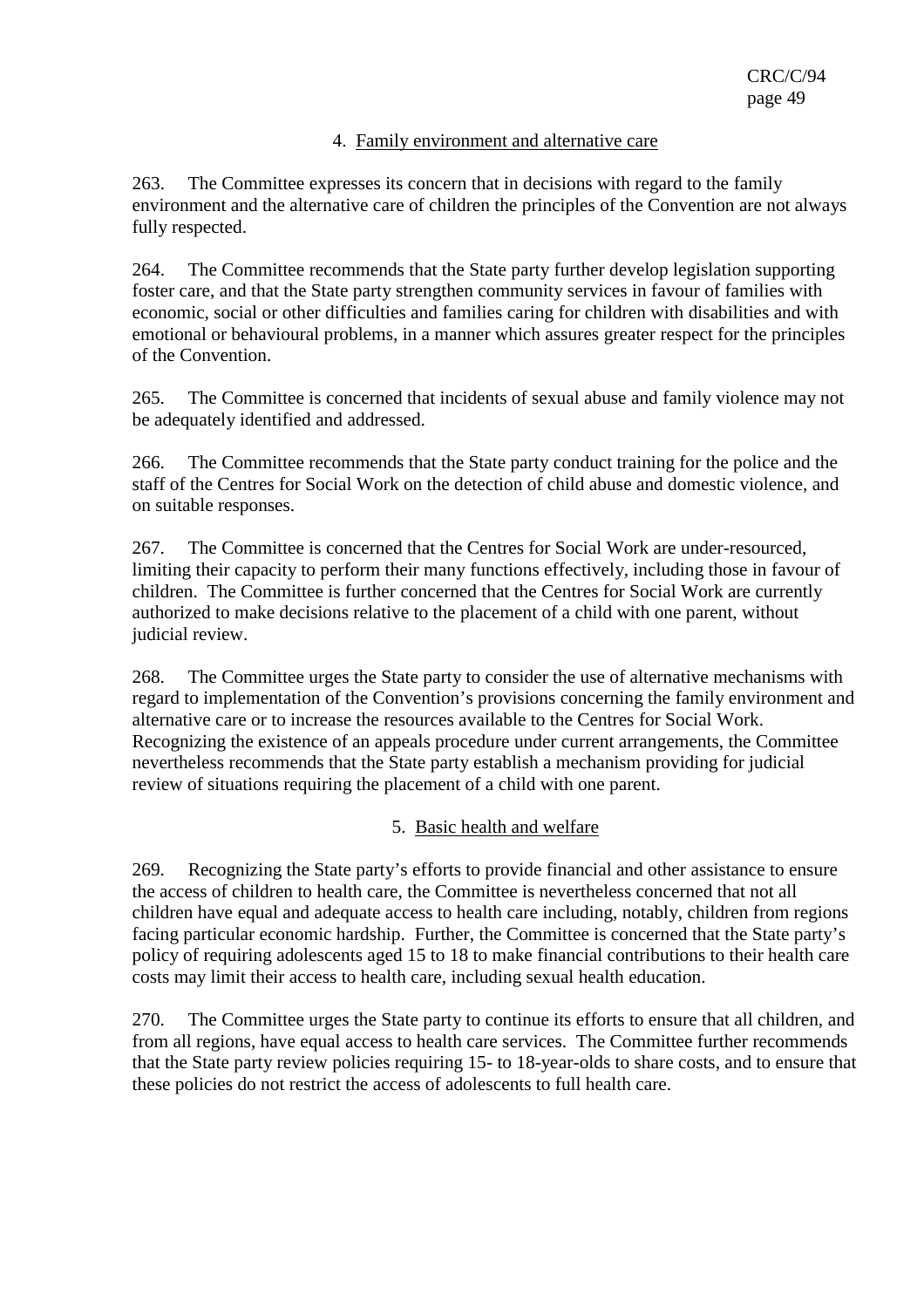### Children with disabilities

271. While aware of the State party's efforts to integrate children with disabilities into formal education and into regular recreation programmes, the Committee remains concerned that children with disabilities remain excluded from many such activities. With regard to children with disabilities requiring additional facilities, the Committee is concerned by the quality of educational, health and other facilities available, inter alia, facilities providing access to schools.

272. In the light of the Standard Rules on the Equalization of Opportunities for Persons with Disabilities (General Assembly Resolution 48/96) and the Committee's recommendations adopted at its day of general discussion on "The Rights of Children with Disabilities" (see CRC/C/69), the Committee recommends that the State party make further efforts to integrate children with disabilities into educational and recreational programmes currently used by children without disabilities. With particular reference to article 23 of the Convention, the Committee further recommends that the State party continue with its programmes to improve the physical access of children with disabilities to public service buildings, including schools, review the facilities and assistance available to children with disabilities and in need of special services, and improve these services in accordance with the provisions and spirit of the Convention.

273. With reference to article 23, paragraph 3, of the Convention, the Committee further encourages the State party to strengthen its efforts to benefit from international cooperation, including from UNICEF, in favour of children with disabilities, with a view to improving State policy and action.

## Infant mortality

274. Recognizing the progress made in reducing infant mortality, the Committee, nevertheless, acknowledges the State party's recognition of, and expresses its own concern at, the continuing elevated incidence of such mortality.

275. Noting the correlation, identified by studies, between low education among mothers and high infant mortality, and between the incidence of such mortality and certain regions, the Committee urges the State party to continue its efforts to address this concern, inter alia, through the effective provision of adequate health education to mothers. The Committee recommends that the State party seek technical assistance from UNICEF and WHO in this regard.

## HIV/AIDS

276. Recognizing the State party's significant efforts to address health concerns related to HIV/AIDS, the Committee is concerned that such efforts be maintained in the interests of preventing the spread of HIV/AIDS.

277. The Committee recommends that the State party continue with its current efforts to address HIV/AIDS concerns, including through the continuous use of effective monitoring and prevention mechanisms. The Committee recommends that the State party seek technical assistance in this regard from WHO.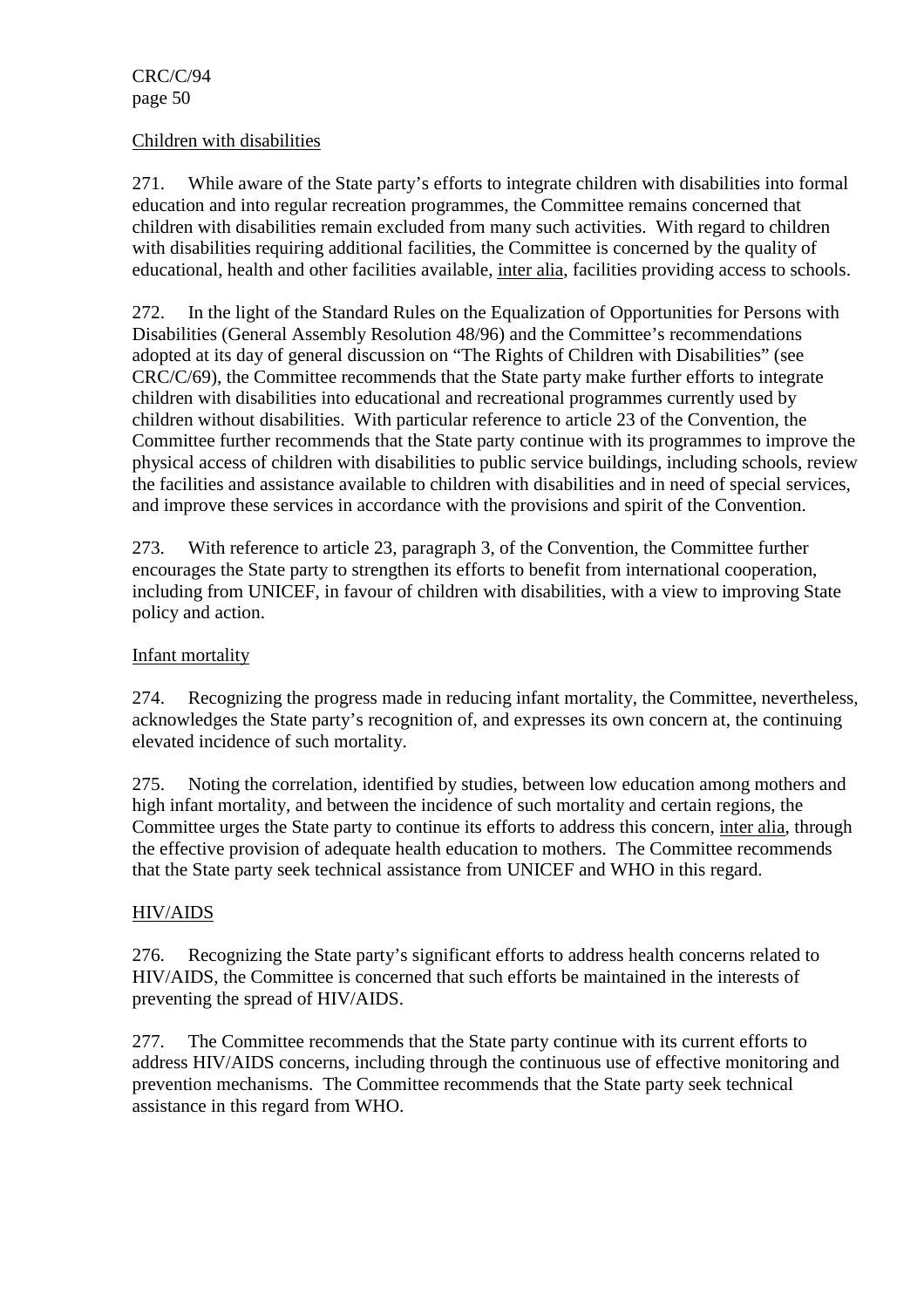## Adolescent health/pregnancy among girls

278. Acknowledging the State party's recognition of problems in the area of adolescent and sexual health issues, the Committee joins the State party in expressing concern, in particular at the high level of abortions among girls and at the incidence of sexually transmitted diseases.

279. The Committee urges the State party to strengthen data collection methods with regard to adolescent health concerns. The Committee recommends, further, that the State party increase its efforts to promote adolescent health policies and strengthen reproductive health education and counselling services, inter alia with regard to HIV/AIDS, STDs, pregnancy among girls and abortion. The Committee recommends that the State party seek technical assistance from WHO.

## 6. Education, leisure and cultural activities

## Right to education

280. The Committee acknowledges the recent marked increases in the enrolment of children in primary schools and other increases in secondary and university enrolment. However, the Committee remains concerned that a significant proportion of school-aged children do not attend primary and, notably, secondary school. Specifically, the Committee is concerned at the low proportion of girls in general, and children from the Roma minority in particular, who enrol in educational establishments at all levels, and at the low numbers of children from all minority groups who enrol at the secondary school level. The Committee is concerned, further, at the extremely high drop-out rates of girls from primary and secondary education.

281. The Committee recommends that the State party pursue its efforts to increase the enrolment levels of all children from minorities in primary and secondary schools, with special attention to girls in general and children from the Roma minority in particular.

282. The Committee recognizes the State party's significant efforts to make primary and secondary education available in minority languages, but expresses its concern that many primary and secondary schools are under-resourced and, in particular, that primary and secondary school education available in minority languages is of a lower standard than that available in the Macedonian language. The Committee notes, further, the inevitable effect of poor primary and secondary education in discouraging enrolment, raising the number of children who drop out and in limiting the numbers of children from minorities who are able to pass examinations leading to university education.

283. With reference to articles 2 and 28 of the Convention on the Rights of the Child, and with a view to ensuring an equal standard of educational services in all schools, to encouraging increased enrolment, to discouraging children from dropping out and to increasing the numbers of children from minorities who follow higher education, the Committee recommends that the State party review the allocation of financial and other resources to all primary and secondary schools, with particular attention to raising the quality of education in minority language schools. The Committee recommends, in addition, that the State party consider increasing the numbers of hours of teaching of the Macedonian language in minority language schools, on a voluntary basis, with a view to ensuring that children who are minority language speakers are able to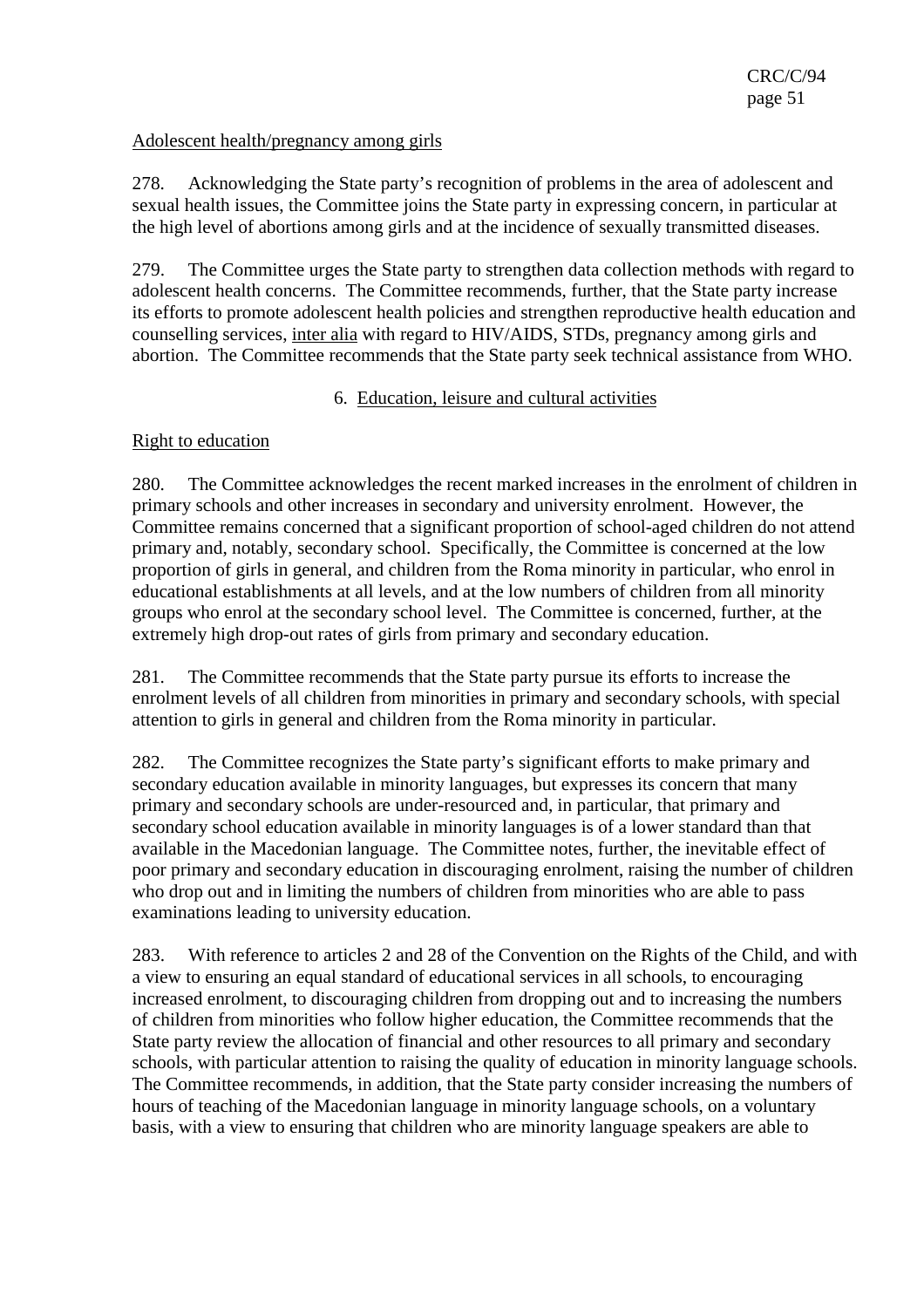participate on a more equal level with Macedonian-speaking children at higher education levels at which entrance examinations and teaching are conducted primarily in the Macedonian language. The Committee suggests further that the curricula in all schools should include a greater focus on the personal development and vocational training of students and on inter-ethnic tolerance. The Committee recommends that the State party seek technical assistance from UNICEF in this regard.

# 7. Special protection measures

## Administration of juvenile justice

284. The Committee is concerned at the absence, in the State party report, of information on principles of judicial sentencing of juveniles and data on the existence and use of alternatives to imprisonment as a sentencing option for Juvenile Councils.

285. The Committee recommends that the State party consider relevant reforms of juvenile justice policy and practice in accordance with articles 37 and 40 and 39 of the Convention on the Rights of the Child, as well as the United Nations Standard Minimum Rules for the Administration of Juvenile Justice (the Beijing Rules), the United Nations Guidelines for the Prevention of Juvenile Delinquency (the Riyadh Guidelines) and the United Nations Rules for the Protection of Juveniles Deprived of their Liberty, in particular with a view to ensuring that detention and imprisonment are used only as a measure of last resort, for example by developing alternative measures.

286. Recognizing the existence of psychological assistance facilities under the auspices of the Centres for Social Work, the Committee, nevertheless, remains concerned at the absence of measures to provide for the physical and psychological recovery and reintegration of children who have been the victims of crime, and of children who have participated in judicial proceedings or who have been confined in institutions.

287. In the light of article 39 of the Convention, the Committee recommends that the State party urgently establish appropriate programmes to provide for the physical and psychological recovery and reintegration of such children and that these mechanisms be used in the administration of juvenile justice.

## Child labour/economic exploitation

288. The Committee is concerned at the reported incidence of child labour within the State party, and notes that the labour of children under 15 may also prevent these children from attending primary school and is particularly prevalent among certain minority groups.

289. The Committee recommends that the State party collect and publish data on the incidence of child labour, both under the age of 15 and between the ages of 15 and 18. The Committee also recommends that the State party address cases of economic exploitation of children, in particular street children, including through the enforcement of primary school attendance obligations and through efforts to raise secondary school attendance. The Committee further suggests that the State party ratify International Labour Organization's Conventions No. 138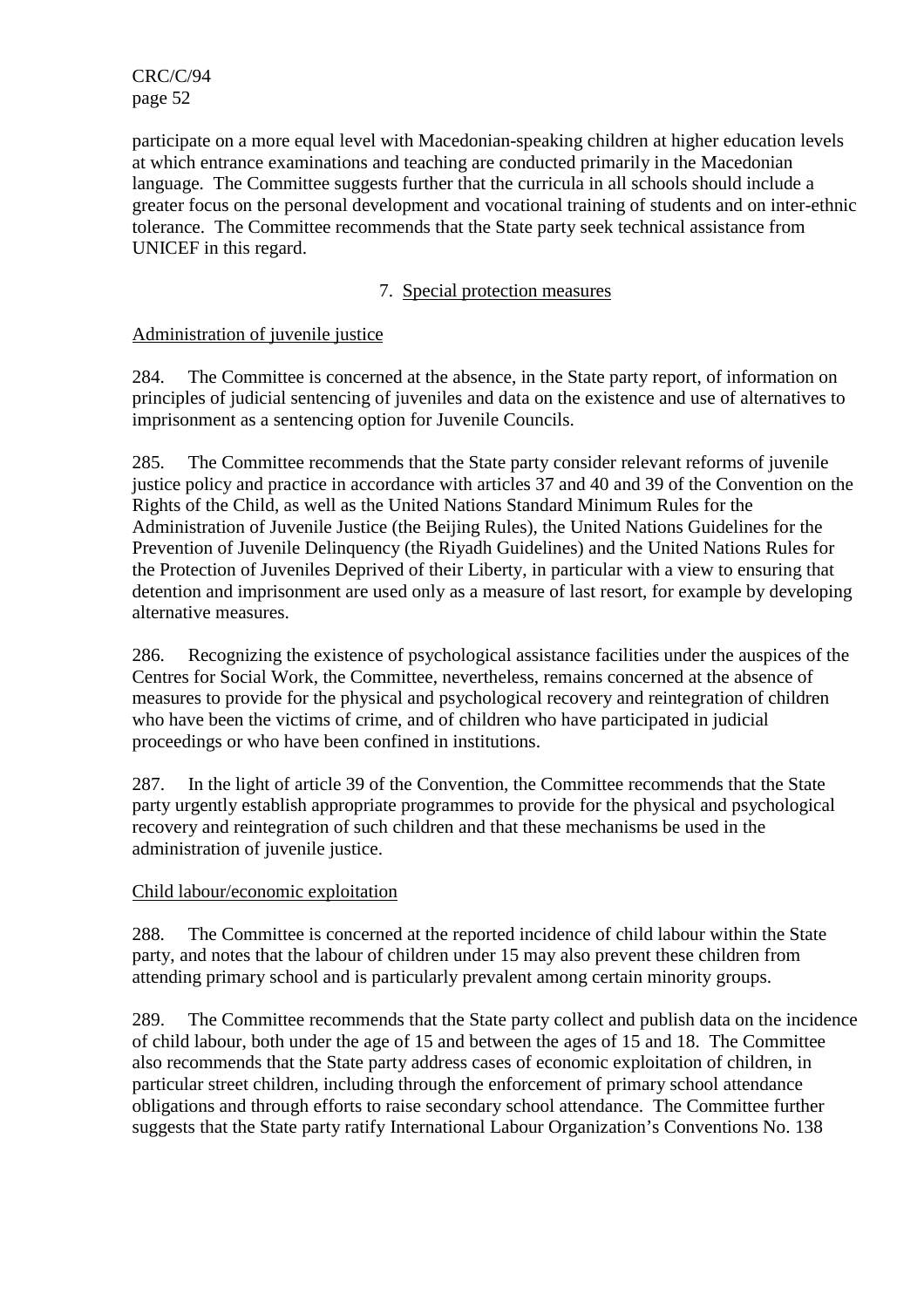concerning the Minimum Age for Admission to Employment, 1973, and No. 182 concerning the Prohibition and Immediate Action for the Elimination of the Worst Forms of Child Labour, 1999.

## Drug abuse

290. The Committee acknowledges the State party's recognition of, and expresses its own concern at, recent increases in drug abuse among children.

291. The Committee recommends that the State party continue to monitor the incidence of drug abuse among children, proceed with preventive measures and make appropriate rehabilitative and other assistance available to children who are already addicted to drugs .

## Children belonging to minorities or indigenous groups

292. While recognizing the State party's efforts to ensure equal enjoyment of rights for children from minority communities, the Committee remains concerned that children from some minority populations, and the Roma in particular, do not enjoy full respect of their rights.

293. The Committee encourages the State party to continue its efforts to ensure the equal implementation of the Convention for all children and to make every effort to ensure that the children of minorities are able to benefit fully from the Convention's principles and provisions. The Committee recommends that the State party seek technical assistance from UNICEF in this regard.

## 8. Dissemination of the report, written answers and concluding observations

294. Finally, in the light of article 44, paragraph 6, of the Convention, the Committee recommends that the initial report and written replies submitted by the State party be made widely available to the public at large and that publication of the report be considered, along with the relevant summary records and concluding observations adopted thereon by the Committee. Such a document should be widely distributed in order to generate debate and awareness of the Convention, its implementation and monitoring within the Government, the Parliament and the general public, including concerned non-governmental organizations.

## 5. Concluding observations of the Committee on the Rights of the Child: Armenia

295. At its 603rd and 604th meetings (see CRC/C/SR. 603-604), held on 20 January 2000, the Committee on the Rights of the Child considered the initial report of Armenia (CRC/C/28/Add.9), which was submitted on 19 February 1997, and adopted\* the following concluding observations.

 $\overline{a}$ 

<sup>\*</sup> At the 615th meeting held on 28 January 2000.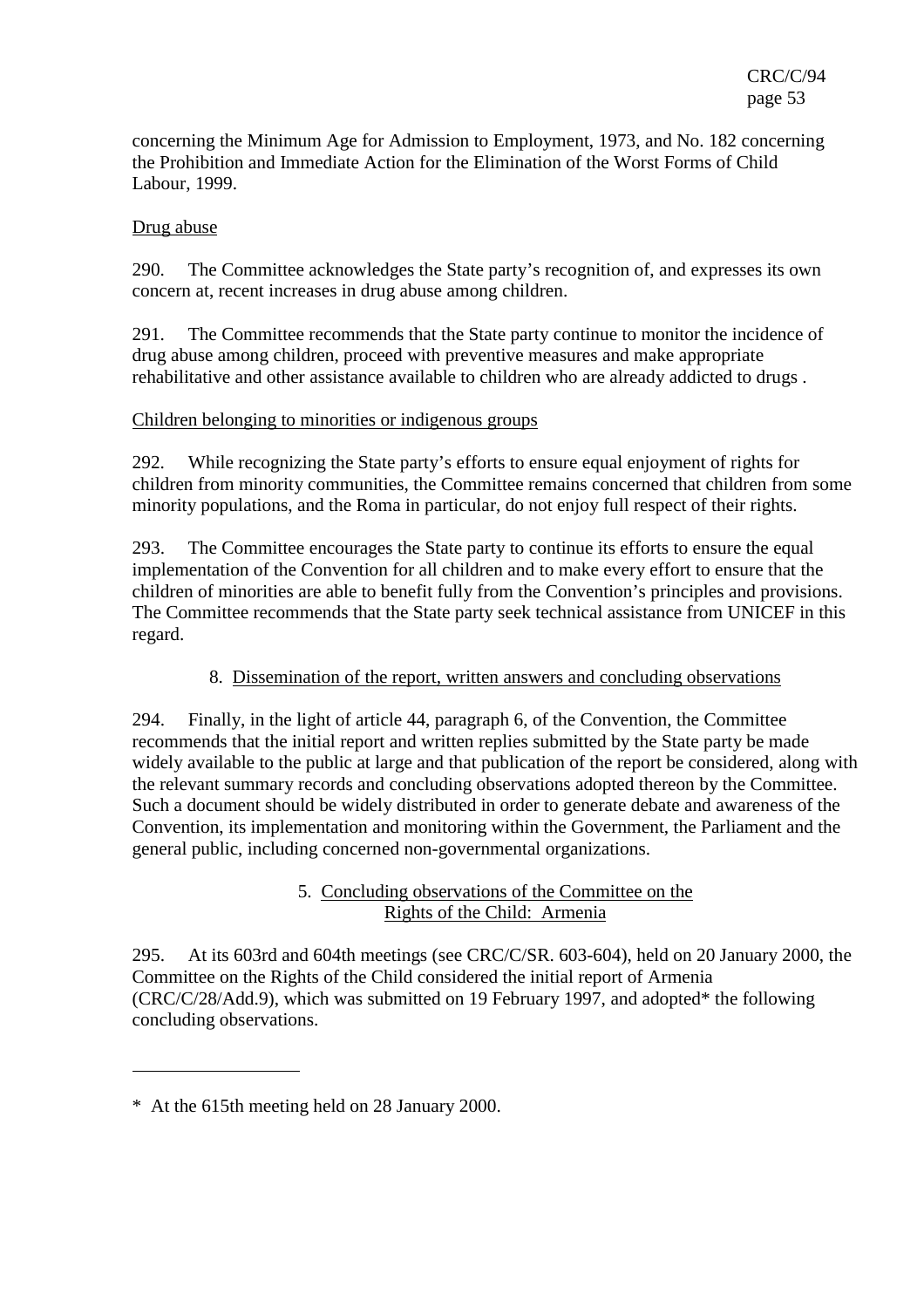## A. Introduction

296. The Committee regrets that the State party report (CRC/C/28/Add.9) was not prepared according to the Committee's guidelines for initial reports. In particular, apart from in the spheres of health, welfare and education, there are significant gaps in information relating to general measures of implementation, general principles, civil rights and freedoms, and special protection measures. The Committee notes the timely submission of the written answers to the list of issues (CRC/C/Q/ARM/1) and the high level of the delegation in attendance, which enabled a constructive dialogue to take place. Moreover, the Committee appreciated the frank and open nature of the dialogue.

# B. Positive aspects

297. The Committee welcomes the adoption of the 1996 Rights of the Child Act, which demonstrates the commitment of the State party to its obligations under the Convention.

298. The Committee notes that the State party is party to the six major international human rights instruments.

299. The Committee welcomes the establishment of the Human Rights Commission and the Gender Commission. It further welcomes the preparatory work towards the establishment of an Ombudsman.

# C. Factors and difficulties impeding the implementation of the Convention

300. The Committee notes that during the past few years the State party has had to face serious economic, social and political challenges posed by the transition to a market economy, including increased unemployment and poverty.

301. The Committee also notes the major socio-economic problems experienced as a consequence of armed conflict. It takes particular note of the large population of refugees and displaced persons. Moreover, the Committee notes that the consequences of the 1988 earthquake have had a serious impact on the welfare of the population, negatively affecting 40 per cent of the territory and approximately one third of the population, including children.

## D. Principal subjects of concern, suggestions and recommendations

# 1. General measures of implementation

## Legislation

302. While the Committee takes note that the 1996 Rights of the Child Act reflects some principles and provisions of the Convention, it nevertheless remains concerned that other relevant laws are not in full conformity with the Convention, and that disparities exist between law and practice.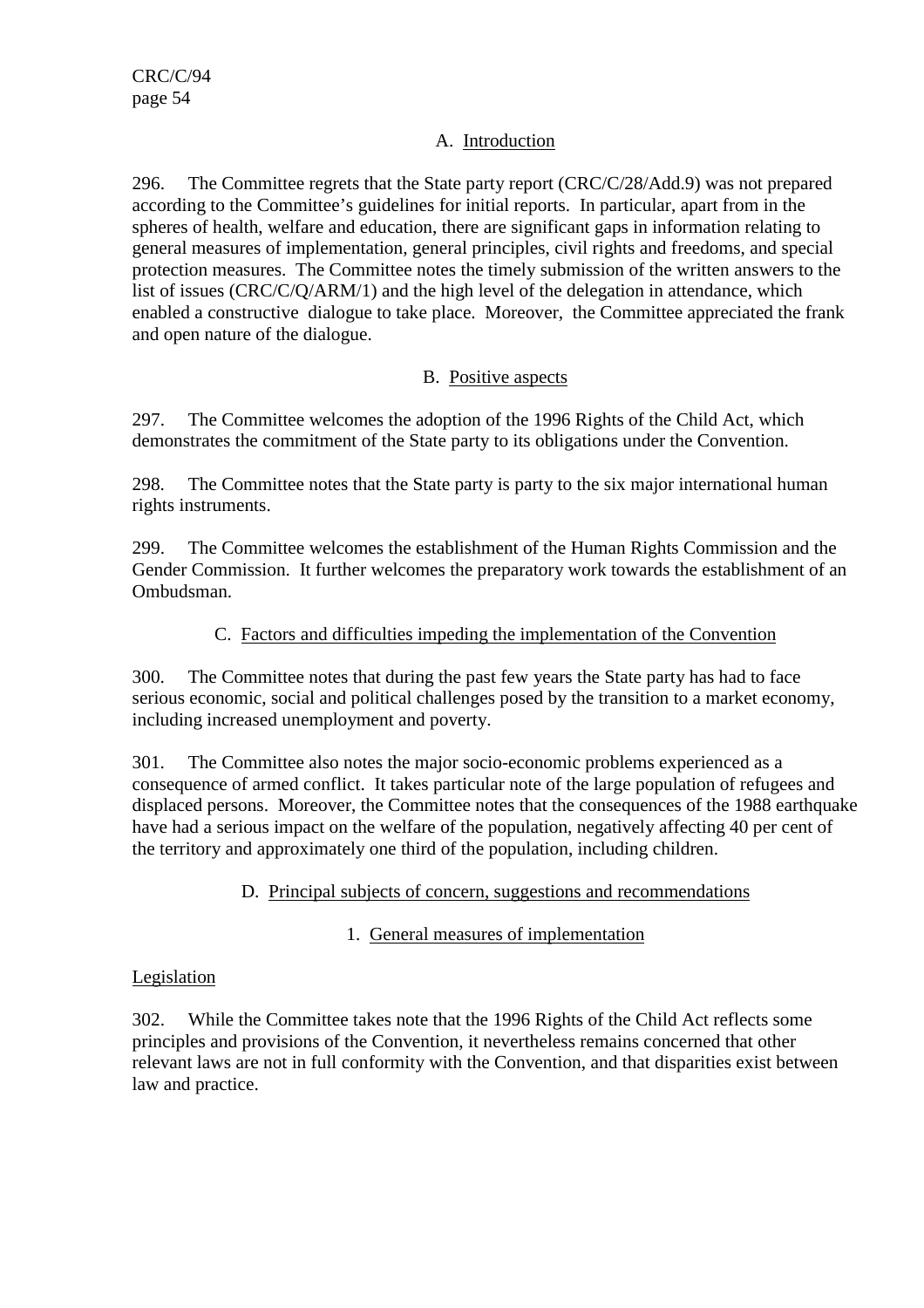303. The Committee recommends that the State party pursue efforts to ensure full compatibility of its legislation with the Convention, based on a child rights approach and taking due account of the principles and provisions of the Convention. The Committee recommends greater steps be taken to ensure that these measures are fully implemented.

## Coordination

304. The Committee is concerned that the lack of administrative coordination and cooperation at the national and local levels is a serious problem in the implementation of the Convention.

305. The Committee recommends that the State party adopt a comprehensive national plan of action to implement the Convention, and give attention to intersectoral coordination and cooperation at and between national and local levels of government. The State party is encouraged to provide adequate support to local authorities for implementation of the Convention.

### Independent/monitoring structures

306. The Committee is concerned at the absence of a mechanism to collect and analyse disaggregated data on persons under 18 years in all areas covered by the Convention, including the most vulnerable groups (i.e. children with disabilities, children born out of wedlock, children who are living and/or working in the streets, children affected by armed conflicts, children living in rural areas, refugee children and children belonging to minority groups).

307. The Committee recommends that the State party develop a comprehensive system for collecting disaggregated data as a basis to assess progress achieved in the realization of children's rights and to help design policies to implement the Convention. The Committee encourages the State party to seek technical assistance from, inter alia, UNICEF, in this regard.

308. The Committee emphasizes the importance of setting up an independent mechanism with the mandate of regularly monitoring and evaluating progress in the implementation of the Convention at the national and local levels. In this regard, the Committee welcomes the State party's intention to establish a national commission for children.

309. The Committee encourages the State party to establish a statutory, independent national commission for children with the mandate of, inter alia, regularly monitoring and evaluating progress in the implementation of the Convention. Further, such a Commission should be adequately empowered, composed and resourced so as to effectively take the lead in the process of implementing the Convention.

#### Allocation of budgetary resources

310. The Committee expresses its concern that insufficient attention has been paid to article 4 of the Convention regarding the implementation to the "maximum extent of ... available resources" of economic, social and cultural rights of children.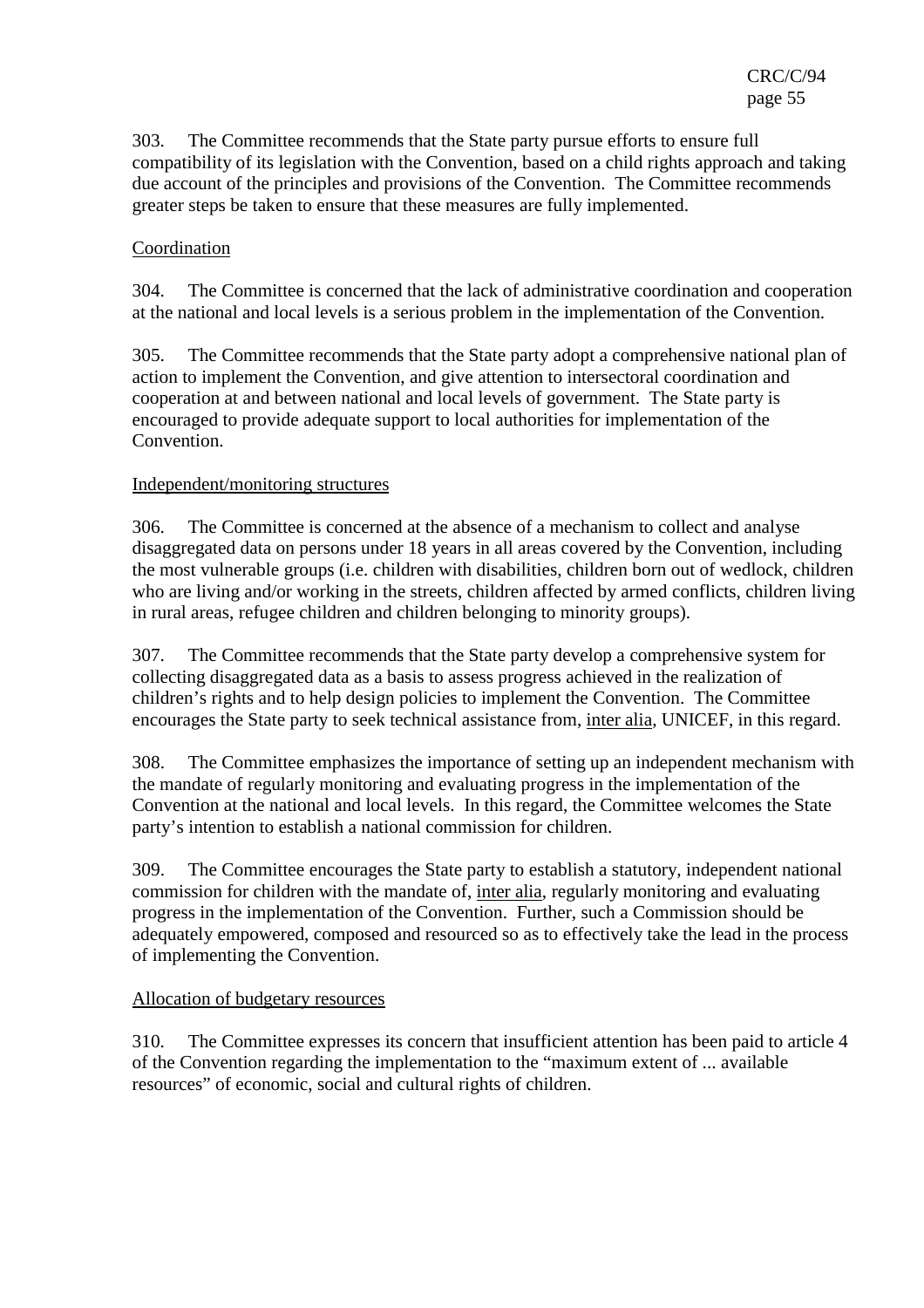311. The Committee recommends that the State party develop ways to establish a systematic assessment of the impact of budgetary allocations on the implementation of child rights and to collect and disseminate information in this regard. The Committee recommends that the State party ensure the adequate distribution of resources at the national and local levels, where needed within the framework of international cooperation.

# Cooperation with NGOs

312. The Committee notes that cooperation with non-governmental organizations in the implementation of the Convention, including preparation of the report, remains limited. It is also concerned about the difficulties involved in the system of official registration of NGOs.

313. The Committee encourages the State party to consider a systematic approach, involving NGOs and civil society in general throughout all stages of the implementation of the Convention, including policy-making. Furthermore, the Committee recommends that the State party provide the necessary support to NGOs to facilitate and accelerate the registration process.

### Training/dissemination of the Convention

314. The Committee notes the low level of awareness of the Convention amongst the general public, including children, and professionals working with children. The Committee is concerned that the State party is not undertaking adequate dissemination and awareness-raising activities in a systematic and targeted manner.

315. In this regard, the Committee recommends that the State party develop an ongoing programme for the dissemination of information regarding the implementation of the Convention among children and parents, civil society and all sectors and levels of government. The Committee encourages the State party to pursue efforts to promote children's rights education in the country, including initiatives to reach the most vulnerable groups. Moreover, the Committee recommends that the State party strengthen its efforts and develop systematic and ongoing training programmes on the provisions of the Convention for all professional groups working with children (*i.e.* judges, lawyers, law-enforcement officials, civil servants, local government officials, personnel working in institutions and places of detention for children, teachers, health personnel, including psychologists, and social workers). The Committee encourages the State party to seek technical assistance from, inter alia, OHCHR and UNICEF, in this regard.

## 2. Definition of the child

316. The Committee is concerned about the disparities existing in legislation relating to minimum-age requirements, such as the minimum age for admission to employment (e.g. under the Civil Code and the 1996 Rights of the Child Act).

317. The Committee recommends that the State party review its legislation with a view to ensuring that age limits conform to the principles and provisions of the Convention, and that it make greater efforts to enforce those minimum-age requirements.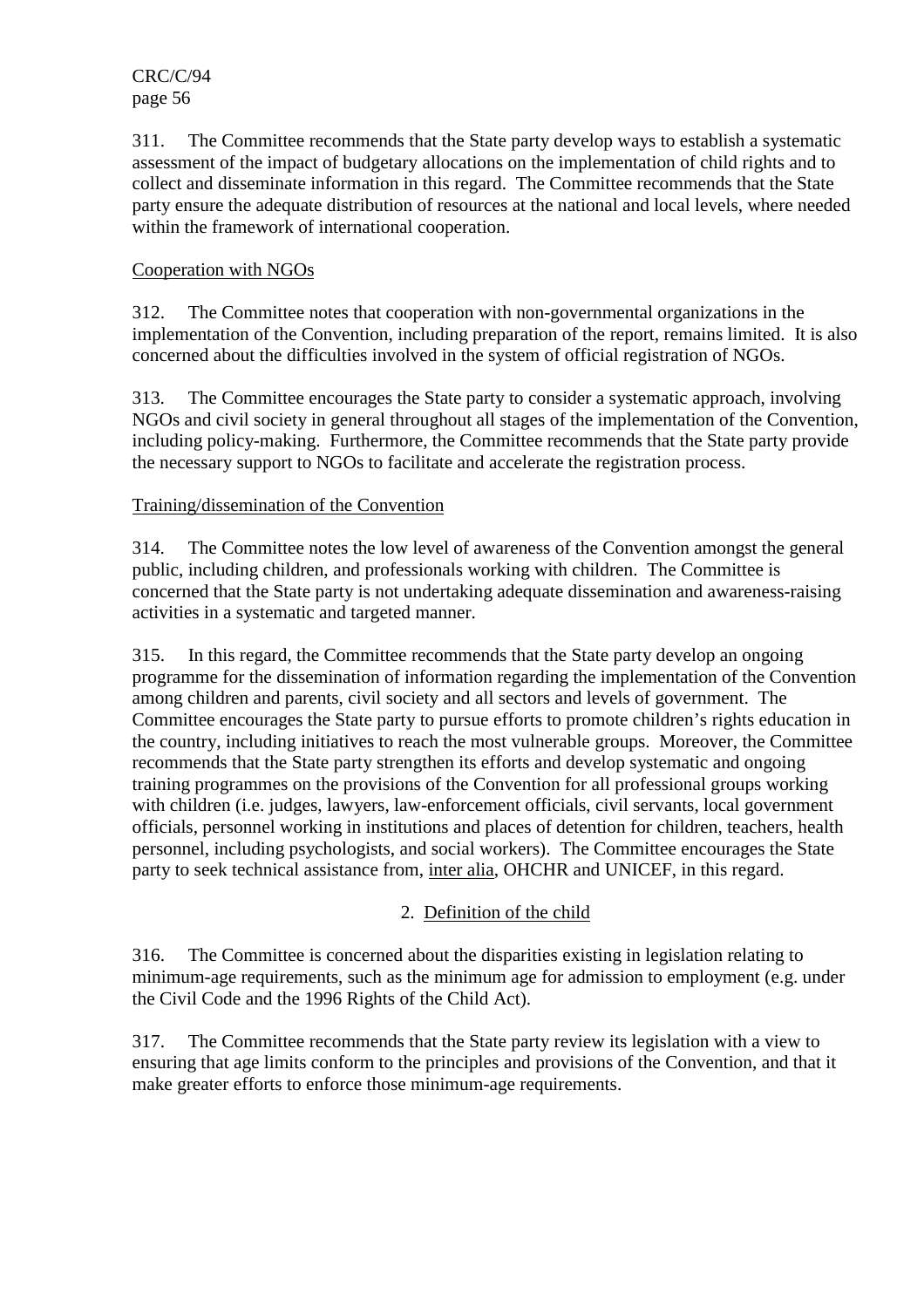# 3. General principles

### Non-discrimination

318. Noting that discrimination is prohibited under the law, the Committee, in line with the Committee on the Elimination of Discrimination against Women (A/52/38/Rev.1), the Human Rights Committee (CPR/C/79/Add.100) and the Committee on Economic, Social and Cultural Rights (E/C.12/1/Add.39), is concerned that de facto discrimination on the grounds of gender persists. Moreover, the Committee is concerned at the discrepancies in the enjoyment of rights in relation to certain vulnerable groups: children with disabilities, children living in rural areas, refugee children, children from poor families, children living and/or working on the streets, and those living in institutions.

319. The Committee recommends that the State party make concerted efforts at all levels to address social inequalities through a review and reorientation of policies, including increased budgetary provision for programmes targeting the most vulnerable groups. The Committee encourages the State party to ensure the effective enforcement of protective laws, undertake studies and launch comprehensive public information campaigns to prevent and combat all forms of discrimination, to sensitize society to the situation and needs of children within the society and particularly within the family, where needed within the framework of international cooperation.

## Respect for the views of the child

320. In the light of article 12 of the Convention, the Committee is concerned that this general principle is not adequately reflected in the 1996 Rights of the Child Act. Moreover, the Committee is concerned that respect for the views of the child remains limited owing to traditional societal attitudes towards children in schools, care institutions, the courts and, especially, within the family.

321. The Committee encourages the State party to promote and facilitate within the family, the school, care institutions and the courts respect for the views of children and their participation in all matters affecting them, in accordance with article 12 of the Convention. In this regard, the Committee recommends that the State party develop training programmes in community settings for teachers, social workers and local officials in assisting children to make and express informed decisions, and to have their views taken into consideration.

## 4. Family environment and alternative care

## Children deprived of a family environment

322. The Committee expresses deep concern over the prevailing policies and practices of institutionalization in Armenia. In particular, the Committee is concerned that institutionalization, quite apart from being an alternative for children deprived of their parents, is effectively a substitute for parents who do not have the means to maintain their children. Moreover, the Committee is concerned at the high numbers of children in institutions, and the living conditions there. The Committee is concerned that these institutions are inadequately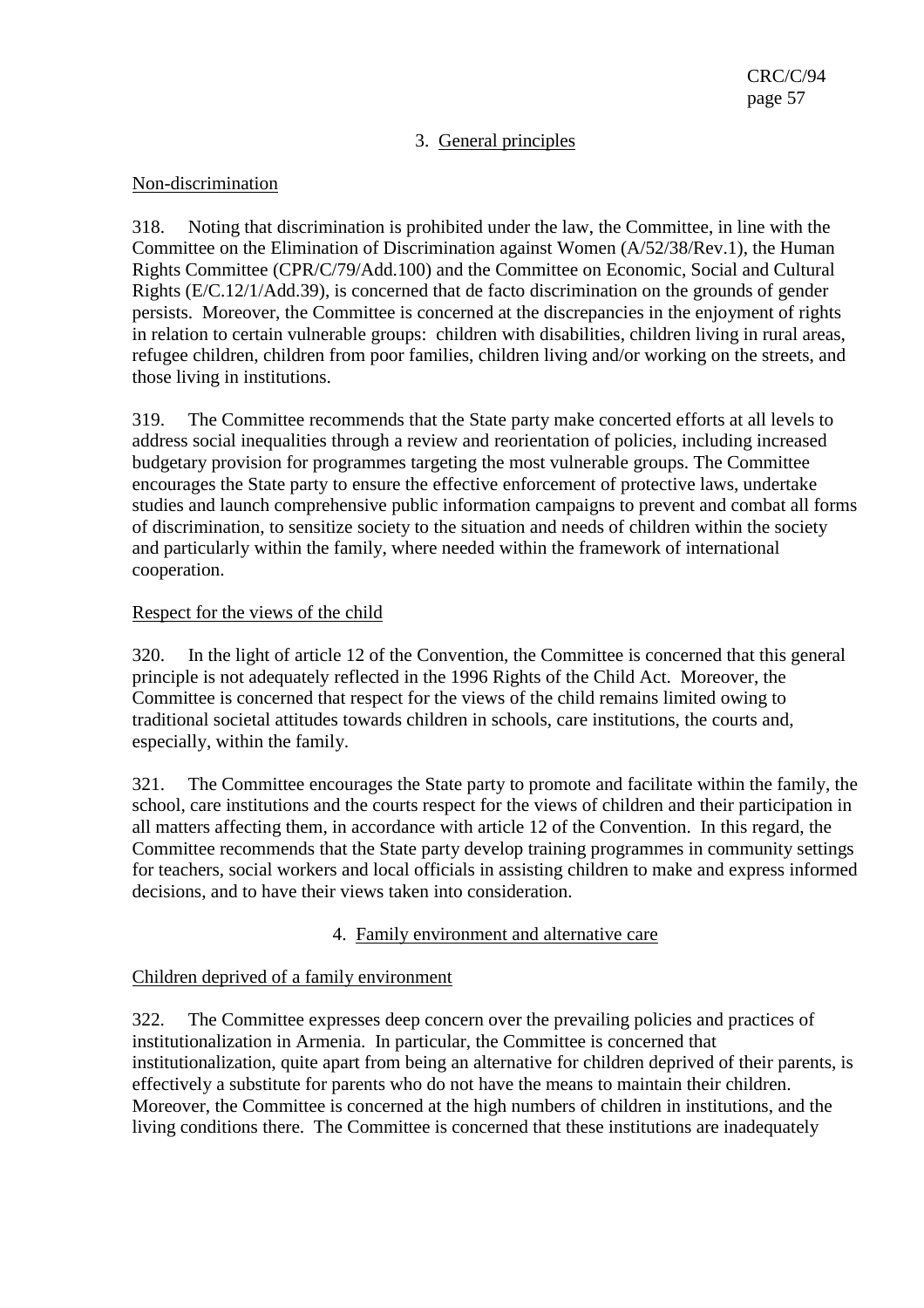organized to provide a family environment, to support family ties or to meet the individual needs of each child; and that few community services are available to assist the parents to resolve the problems that force them to seek admission of their children. In the light of article 25 of the Convention, the Committee is concerned at the inadequate system to review placement, monitor or follow up of the situation of children in institutions.

323. Noting that the State party is considering draft codes of practice and regulations concerning placement of and institutional assistance to children deprived of a family environment, the Committee nevertheless recommends that the State party formulate and implement a national policy of deinstitutionalization of children. The Committee recommends that the State party increase and promote the use of alternatives to institutionalization, such as community-based programmes to assist parents and foster care. In the event of the closure of institutions, consideration needs to be given to the planning and provision of substitute services for children who could be displaced by such closures. The Committee recommends further training of personnel in institutions. The Committee recommends that regular periodic review of placement be instituted and that mechanisms be established to evaluate and monitor the conditions in these institutions.

# Adoption

324. The Committee is concerned about the absence of national standards and statistics on foster care and adoption. The Committee is concerned that, with the current informal system of foster care, there is no established mechanism to review, monitor and follow up placement of children. Similarly in relation to adoption, the Committee is concerned about vague adoption procedures and the absence of mechanisms to review, monitor and follow-up adoptions.

325. Noting that the State party is considering draft codes of practice in relation to national and intercountry adoption, the Committee encourages the State party to establish a comprehensive national policy and guidelines governing foster care and adoption, and to establish a central monitoring mechanism in this regard. The Committee recommends that the State party accede to the 1993 Hague Convention on the Protection of Children and Cooperation in respect of Inter-Country Adoption.

## Violence/abuse/neglect/maltreatment

326. The Committee reiterates the concerns expressed by the Committee on the Elimination of Discrimination against Women (A/52/38/Rev.1) and the Human Rights Committee (CCPR/C/79/Add.100) that the State party has failed to acknowledge and address the matter of domestic violence. Notwithstanding protection under the Rights of the Child Act, the Committee expresses its concern at the ill-treatment of children, including sexual abuse, not only in schools and institutions, but also within the family. Limited access to complaints mechanisms and the insufficiency of rehabilitation measures for such children are also matters of concern to the Committee.

327. In the light of, inter alia, articles 19 and 39 of the Convention, the Committee recommends that the State party ensure that all forms of physical and mental violence, including corporal punishment and sexual abuse against children in the family, schools and care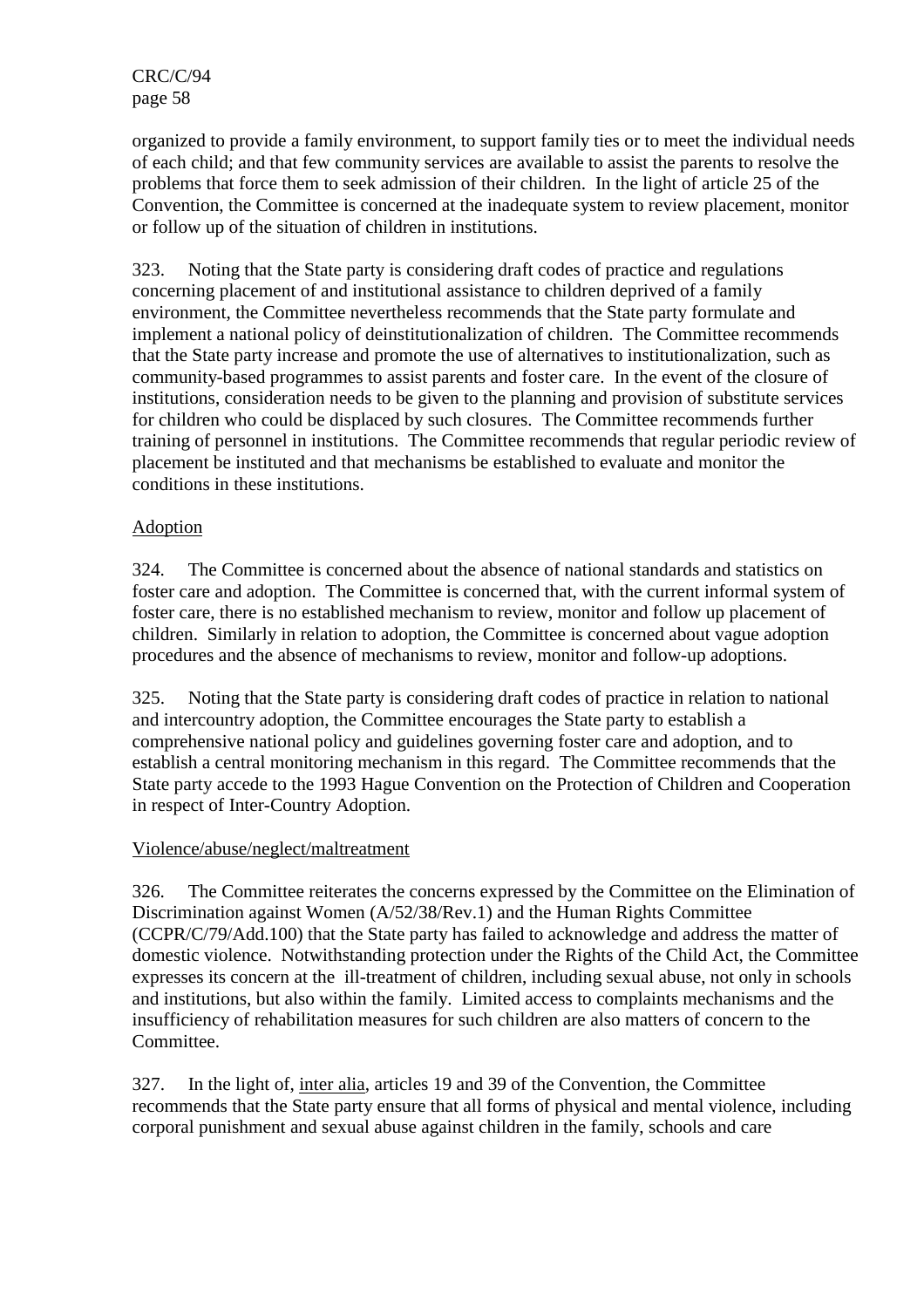institutions are prohibited. Programmes for the rehabilitation and reintegration of abused children need to be strengthened and adequate procedures and mechanisms established to receive complaints, monitor, investigate and prosecute instances of ill-treatment. The Committee recommends that the State party launch awareness-raising campaigns on the ill-treatment of children and its negative consequences. The Committee recommends that the State party promote positive, non-violent forms of discipline as an alternative to corporal punishment, especially in the home and schools. The Committee recommends the training of teachers, lawenforcement officials, care workers, judges and health professionals in identification, reporting and management of cases of ill-treatment.

### 5. Basic health and welfare

### Children with disabilities

328. While noting the protection afforded to children with disabilities under the 1996 Rights of the Child Act, the Committee is nevertheless concerned at the prevailing poor situation of children with disabilities, who are often institutionalized.

329. In the light of the Standard Rules on the Equalization of Opportunities for Persons with Disabilities (General Assembly Resolution 48/96) and of the Committee's recommendations adopted on its day of general discussion on "Children with Disabilities" (see CRC/C/69), the Committee encourages the State party to make greater efforts to implement alternatives to the institutionalization of children with disabilities, including community-based rehabilitation programmes. The Committee encourages the State party to undertake a comprehensive national study on the situation of children with disabilities. Awareness campaigns, which focus on prevention, inclusive education, family care and the promotion of the rights of children with disabilities need to be undertaken. Adequate training should also be made available to persons working with these children, and the State party is encouraged to develop special education programmes for children with disabilities. The Committee encourages the State party to undertake greater efforts to make available the necessary resources, and to seek assistance from, inter alia UNICEF and WHO, and relevant NGOs.

#### Right to health and health services

330. The Committee wishes to reiterate the concerns expressed by the Committee on Economic, Social and Cultural Rights (E/C.12/1/Add.39) with regard to the deterioration in the health of the Armenian people, especially women and children, and decreasing budgetary allocations in this sector. The Committee's concerns include the deterioration in the quality of care; inadequate prenatal and neonatal care; poor nutrition; that the cost of care is a barrier to access to health care for poor households; and that abortion is the most commonly used means of family planning.

331. The Committee recommends that the State party increase allocation of resources towards an effective primary health care system. The Committee recommends that the State party continue its efforts to distribute food to the poorest sections of society; expand use of iodized salt; and establish family planning programmes. The State party is encouraged to continue cooperation with and seek assistance from, inter alia, UNICEF, WHO, WFP and civil society.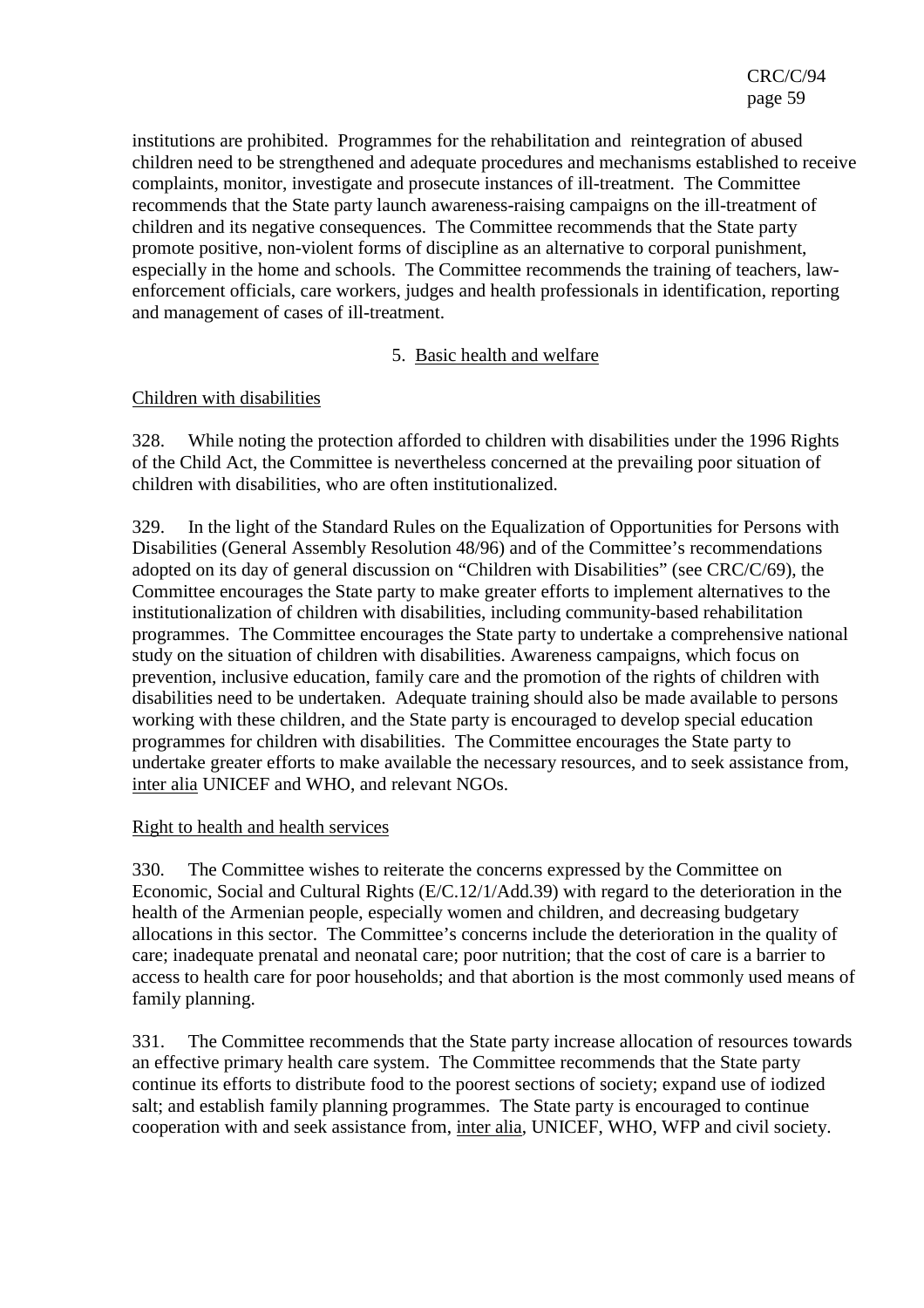332. With regard to adolescent health, the Committee is concerned at the high and increasing rate of teenage pregnancies, and the consequent high rate of abortions among girls under 18, especially illegal abortions; and the rise in rates of STDs and spread of HIV. Although parents play the most important role in this regard, nevertheless cultural attitudes and lack of personal knowledge and communication skills on the part of parents are barriers to accurate reproductive health information and counselling.

333. The Committee recommends that the State party undertake a comprehensive study on the nature and extent of adolescent health problems, to be used as a basis for formulating adolescent health policies. In the light of article 24, the Committee recommends that adolescents have access to and be provided with reproductive health education, and child-friendly counselling and rehabilitation services.

334. The Committee expresses its concern at the high incidence of environmental threats, including contamination of water supplies, which have a negative impact on the health of children. The Committee is concerned that there is insufficient data on access to clean water and sanitation.

335. In the light of article 24 (c) of the Convention, the Committee recommends that the State party take all appropriate measures, including international cooperation, to prevent and combat the damaging effects of environmental degradation on children, including pollution and contamination of water supplies. The Committee encourages the State party to collect data on access to clean water and sanitation.

## Adequate standard of living

336. The Committee is concerned about the situation of children living and/or working on the streets, who are amongst the most marginalized groups of children in Armenia.

337. The Committee recommends that the State party establish mechanisms to ensure these children are provided with identity documents, nutrition, clothing and housing. Moreover, the State party should ensure these children have access to health care; rehabilitation services for physical, sexual and substance abuse; services for reconciliation with families; comprehensive education, including vocational and life-skills training; and access to legal aid. The State party should cooperate and coordinate its efforts with civil society in this regard. The Committee recommends that the State party undertake a study on the nature and extent of the phenomenon.

## 6. Education, leisure and cultural activities

#### Right to and aims of education

338. In line with the Committee on Economic, Social and Cultural Rights (E/C.12/1/Add.39), the Committee is concerned at the decline in budgetary allocation to the education sector, and the deterioration in the quality of education. The Committee remains concerned at the persistence of high drop-out, repetition and absenteeism rates, as well as poor access to education in rural areas. Moreover, in line with the Committee on the Elimination of Racial Discrimination (CERD/C/304/Add.51), the Committee expresses its concern that the requirement for teaching in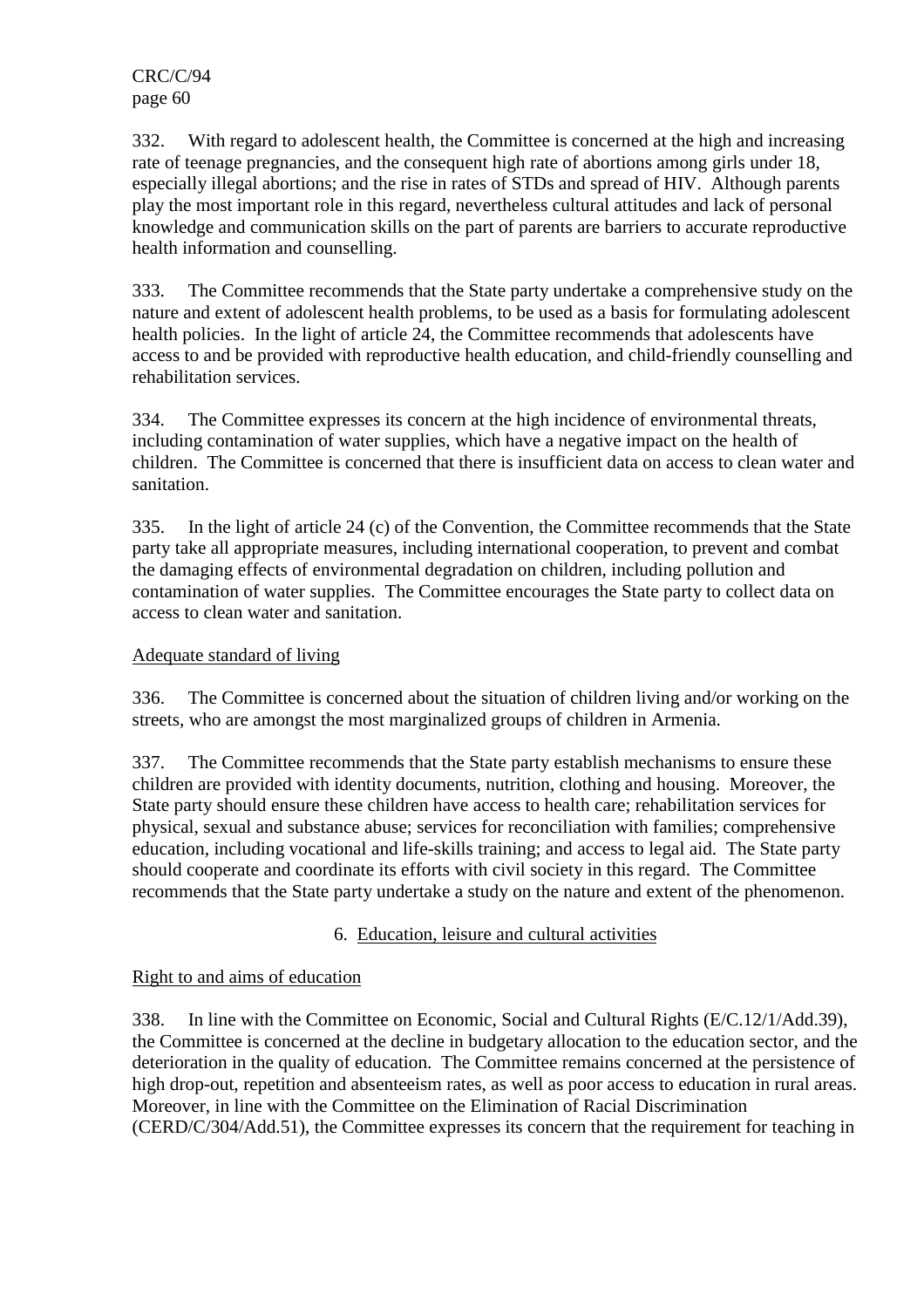the Armenian language may in practice deny full access to education to ethnic and national minorities. The Committee is also concerned that low wages have forced teachers to offer private tuition, creating a two-tier system of education.

339. The Committee recommends that the State party take all necessary measures to allocate the required resources (i.e. human and financial) to improve access to education for the most vulnerable groups of children; and to ensure that the quality of education is monitored and guaranteed. The Committee also recommends that the State party strengthen its educational policies and system in order to establish retention programmes and vocational training for dropout students. The Committee recommends that greater efforts be directed to improving the quality of teacher training programmes and improving the school environment. The Committee recommends that the State party pay due regard to the aims of education laid down in article 29 and consider introducing human rights, including the Convention on the Rights of the Child, into the school curricula, including at the primary school level. The Committee encourages the State party to seek assistance from, inter alia, UNICEF, UNESCO and relevant NGOs.

7. Special measures of protection

#### Unaccompanied, asylum-seeking and refugee children

340. While the Committee welcomes the State party's openness towards refugees from neighbouring States, it remains concerned at the limited enjoyment of their rights by refugee, asylum-seeking and unaccompanied children.

341. The Committee recommends that the State party increase efforts to implement the 1998 Refugee Law and adopt implementing sub-legislation. Given that the requirement of housing registration may be a barrier to naturalization for refugees, the Committee recommends that the State party continue efforts to facilitate naturalization through de facto residence registration, as well as easing the procedure and eligibility for regular housing registration. The Committee recommends that the State party establish special status determination procedures for unaccompanied children, and provide documentation to legalize stay in Armenia for asylum-seekers. The Committee recommends that the State party prevent the recruitment of refugees into the military. The Committee recommends that the State party continue its efforts to teach the Armenian language to refugee children and to address the trend of school drop-out among refugee adolescents. The Committee encourages the State party to continue and expand its cooperation with international agencies such as UNHCR and UNICEF to address the limited health, education and rehabilitation services available for refugee children, especially those residing in remote areas.

#### Children and armed conflict and their recovery

342. The Committee expresses its concern at the negative impact of recent armed conflicts on children. In addition, the Committee is concerned about the alleged conscription of young children into the State party's armed forces.

343. In the light of article 38 and other relevant articles of the Convention, the Committee recommends that the State party at all times ensure respect for human rights and humanitarian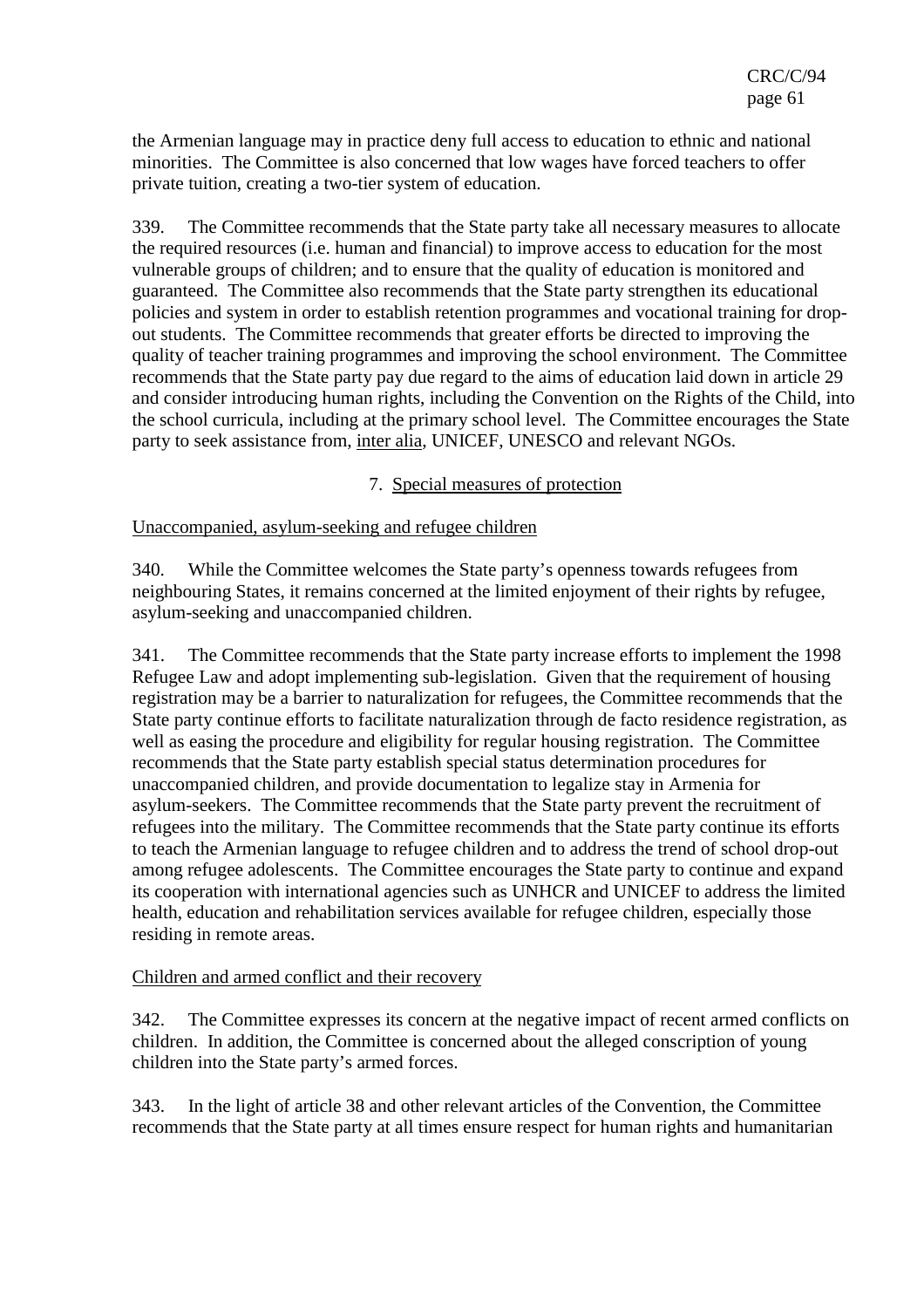law aimed at the protection and care of children in armed conflict, and provide care and physical rehabilitation and psychological recovery measures for these children. The Committee also recommends that the State party refrain from conscripting children into the armed forces.

### Economic exploitation

344. The Committee is concerned that the negative effects of the current economic crisis has resulted in an increasing number of children dropping out of the school and taking up work. The Committee also expresses its concern at the existence of children working in the informal sector, especially in agriculture, many of whom are working in hazardous conditions. The Committee is concerned that there is little awareness about the negative consequences of child labour and that there are inadequate measures to address it in Armenia.

345. The Committee recommends that the State party ensure that the minimum age for admission to employment is enforced. Employers should be required to have and produce on demand proof of age of all children working on their premises. A national mechanism to monitor the implementation of standards at State and local levels should be established and empowered to receive and address complaints of violations. The Committee recommends that the State party undertake a national survey on the nature and extent of child labour. The Committee recommends that the State party carry out campaigns to inform and sensitize the general public, especially parents and children, of work hazards; and to involve and train employers', workers' and civic organizations; government officials, such as labour inspectors and law-enforcement officials, and other relevant professionals. The State party should seek cooperation with relevant United Nations agencies, such as ILO and UNICEF, and NGOs in this regard. It is also recommended that the State party ratify ILO Convention No. 138 concerning the Minimum Age for Admission to Employment, and No. 182 concerning the Prohibition and Immediate Action for the Elimination of the Worst Forms of Child Labour.

#### Drug abuse

346. The Committee is concerned about the increasing use and traffic in illicit drugs, and the alarming rates of tobacco use among persons under 18 years.

347. The Committee recommends that the State party develop a national drug control plan, or a Master Plan, with the guidance of United Nations Drug Control Programme (UNDCP). The Committee encourages the State party to continue its efforts to provide children with accurate and objective information about substance use, including tobacco use; and to protect children from harmful misinformation through comprehensive restrictions on tobacco advertising. The Committee further recommends that the State party develop rehabilitation services for children who are victims of substance abuse. The Committee recommends cooperation with and assistance from WHO and UNICEF.

#### Sexual exploitation and abuse

348. The Committee is concerned at the insufficient data and awareness of the phenomena of sexual abuse and exploitation of children in Armenia, and the absence of a comprehensive and integrated approach to prevent and combat these phenomena.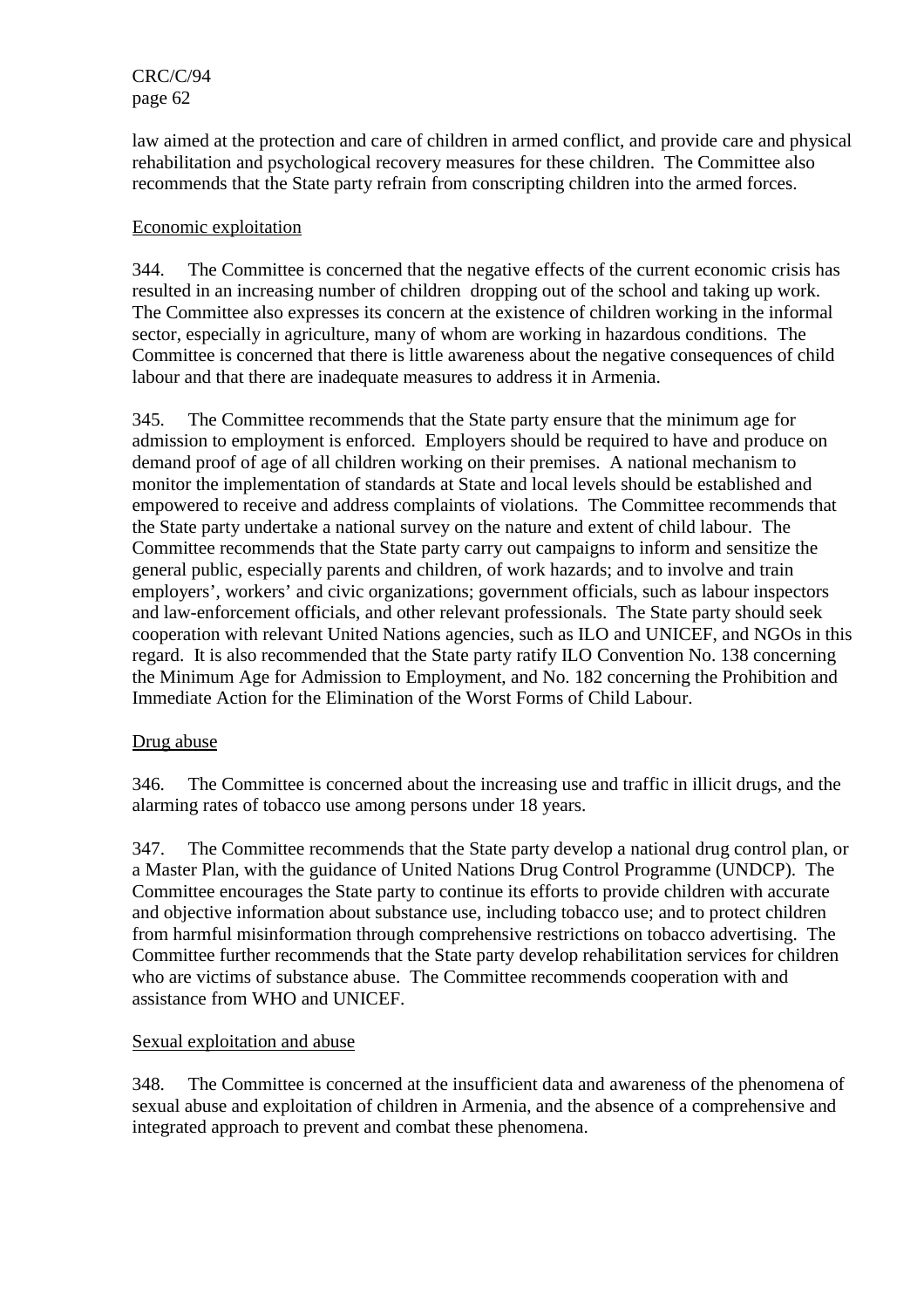349. The Committee recommends that the State party undertake a national study on the nature and extent of sexual abuse and sexual exploitation of children, and that disaggregated data be compiled and kept up to date to serve as a basis for designing measures and evaluating progress. The Committee recommends that the State party review its legislation and ensure that it criminalizes the sexual abuse and exploitation of children and penalizes all offenders, whether local or foreign, while ensuring that the child victims of these practices are not penalized. The Committee recommends that the State party ensure that domestic laws concerning the sexual exploitation of children are gender neutral; provide civil remedies in the event of violations; ensure that procedures are simplified so that responses are appropriate, timely, child-friendly and sensitive to victims; include provisions to protect from discrimination and reprisals those who expose violations; and vigorously pursue enforcement. Rehabilitation programmes and shelters should be established for child victims of sexual abuse and exploitation. There is a need for trained personnel. The Committee recommends that the State party carry out awareness-raising campaigns to sensitize and mobilize the general public on the child's right to physical and mental integrity and safety from sexual exploitation. Bilateral and regional cooperation should be reinforced, involving cooperation with neighbouring countries.

#### Administration of juvenile justice

350. The Committee is seriously concerned at the absence of a system of juvenile justice in Armenia, in particular the absence of special laws, procedures and juvenile courts. The Committee expresses its concern at the length of pre-trial detention and the limited access to visitors in this period; the use of detention not as a measure of last resort; the often disproportionate length of sentences in relation to the seriousness of offences; conditions of detention; and the fact that juveniles are often detained with adults. The Committee is also concerned at the absence of facilities for the physical and psychological recovery and social reintegration of juvenile offenders.

351. The Committee recommends that the State party take all measures to fully integrate into its legislation and practice the provisions of the Convention, in particular articles 37, 40 and 39, as well as other relevant international standards in this area, such as the Beijing Rules, the Riyadh Guidelines and the United Nations Rules for the Protection of Juveniles Deprived of their Liberty and the Vienna Guidelines for Action on Children in the Criminal Justice System. Particular attention should be paid to ensure that the deprivation of liberty is only used as a measure of last resort, that children have access to legal aid and that children are not detained with adults. Facilities and programmes for the physical and psychological recovery and social reintegration of juveniles should be developed.

352. The Committee recommends that the State party take into account the recommendations adopted at its day of general discussion on "The Administration of Juvenile Justice" (see CRC/C/46). Furthermore, the Committee recommends that the State party seek assistance from, inter alia, OHCHR, the Centre for International Crime Prevention, the International Network on Juvenile Justice and UNICEF, through the Coordination Panel on Juvenile Justice.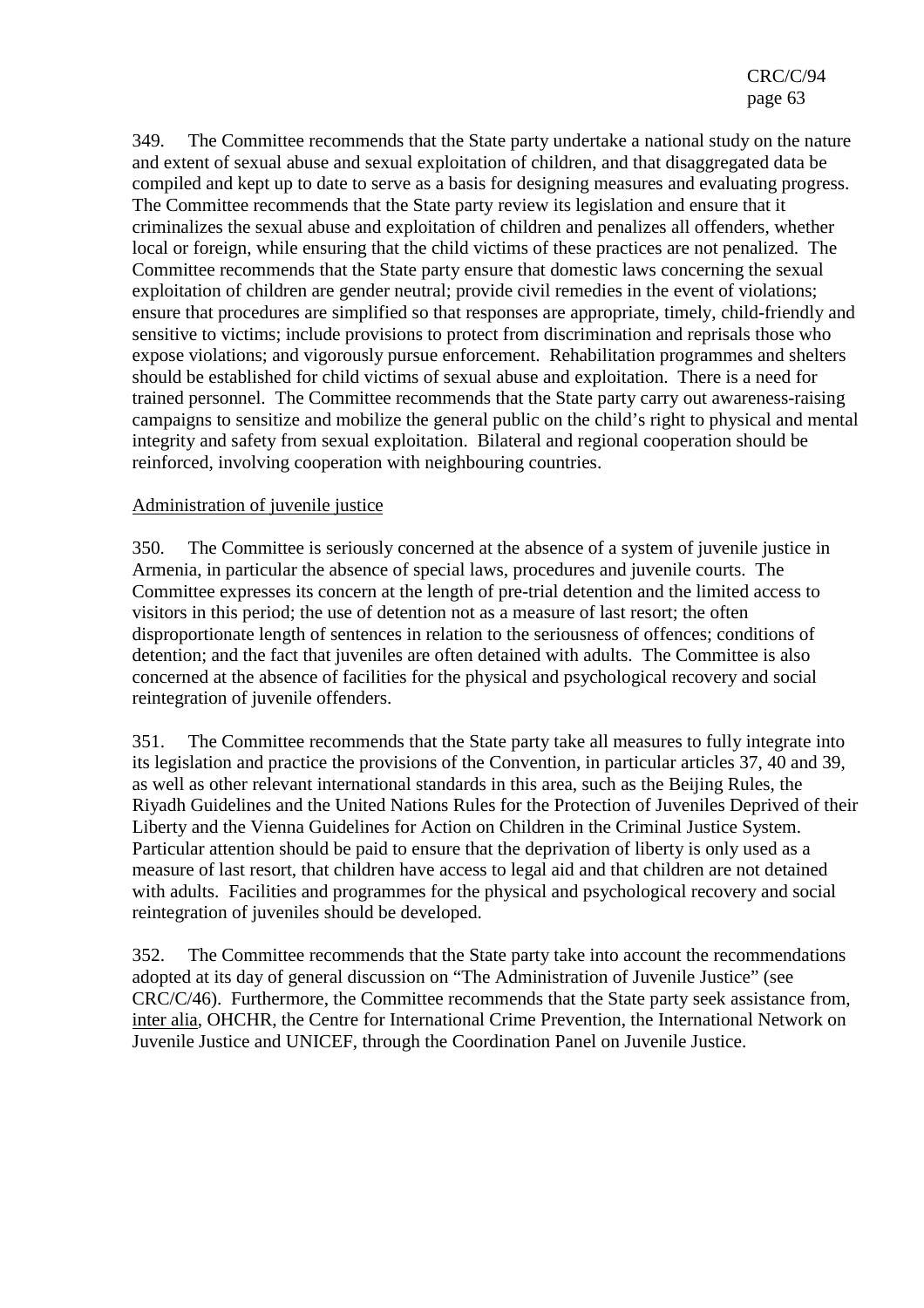## 8. Dissemination of the report, written answers and concluding observations

353. Finally, the Committee recommends that, in accordance with article 44, paragraph 6, of the Convention, the initial report presented by the State party be made widely available to the public at large and that consideration be given to the publication of the report along with the written answers to the list of issues raised by the Committee, the relevant summary records of the discussion and the concluding observations adopted thereon by the Committee following its consideration of the report. Such a document should be widely distributed in order to generate debate and awareness of the Convention and its implementation and monitoring within the Government, the Parliament and the general public, including concerned non-governmental organizations.

# 6. Concluding observations of the Committee on the Rights of the Child: Peru

354. The Committee considered the second periodic report of Peru (CRC/C/65/Add.8), submitted on 25 March 1998, at its 605th and 606th meetings (see CRC/C/SR.605 and 606), held on 21 January 2000, and adopted\* the following concluding observations.

# A. Introduction

355. The Committee welcomes the wealth of information provided in the State party's second periodic report. Although no explicit reference to the Committee's previous recommendations is contained in the report, the numerous activities mentioned in it are follow-up measures to these recommendations. The Committee notes the submission of the written answers to the list of issues (CRC/C/Q/PER/2), although not in time for the Committee to take them fully into account during the dialogue with the State party. The Committee notes with appreciation that the quality of the State party's delegation allowed not only for an open and frank dialogue but also provided the Committee with precise and valuable additional information about the implementation of the Convention in the State party.

# B. Follow-up measures undertaken and progress achieved

356. The launching of initiatives such as the National Strategy to Combat Poverty (1995-2000), and the National Programme of Action for Children (1996-2000) as well as the development of regional children's plans of action, are regarded as positive measures in line with the Committee's recommendations (see A/49/41, para. 163).

357. The Committee welcomes the participation of non-governmental organizations in the process of elaboration of the State party's second periodic report as well as in other projects and programmes for children, in line with the Committee's recommendation (ibid., para. 159).

 $\overline{a}$ 

<sup>\*</sup> At the 615th meeting, held on 28 January 2000.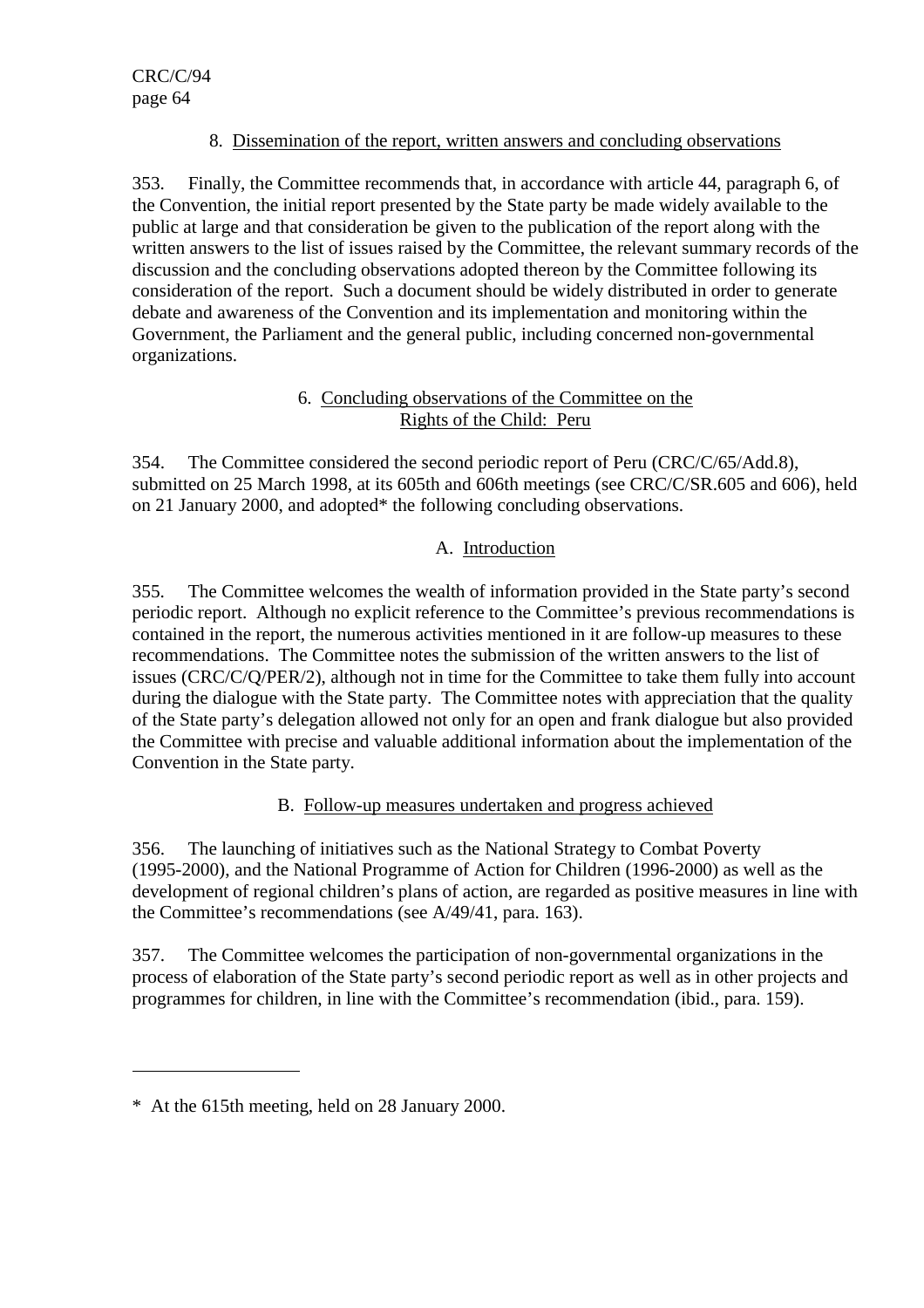358. The translation of the Convention into Quechua, one of the official languages in the State party, is also regarded as a positive measure in line with the Committee's recommendation (ibid., para. 165).

359. The State party's accession to the Inter-American Convention to Prevent, Sanction and Eradicate Violence against Women, the enactment of Law 26260 for protection against domestic violence, and of Law 27055 containing reforms criminalizing sexual violence issues are regarded as positive steps to combat violence against children and for the treatment of victims, in line with the Committee's recommendation (ibid.).

360. The Committee welcomes the State party's accession to the Hague Convention on the Protection of Children and Cooperation in Respect of Intercountry Adoption and to the Convention on the Prohibition of the Use, Stockpiling, Production and Transfer of Anti-Personnel Mines and Their Destruction.

361. In light of its concern on the situation of child labour (ibid., para. 156), the Committee welcomes the signing of a memorandum of understanding between the State party and ILO/IPEC as well as the activities undertaken under this programme.

# C. Factors and difficulties impeding the implementation of the Convention

362. The Committee notes that widespread poverty and long-standing economic and social disparities are still affecting the most vulnerable groups, including children, and hampering the enjoyment of the rights of the child in the State party.

363. While noting the decrease in political violence and terrorist activities, the Committee notes with concern that the consequences of these activities are still having a negative impact on the life, survival and development of children in the State party.

## D. Subjects of concern, suggestions and recommendations

## 1. General measures of implementation

## Legislation

364. While the Committee welcomes the implementation of the Children and Adolescents Code (1993), it remains concerned about the application of Decree 895 (Ley contra el Terrorismo Agravado) and Decree 899 (Ley contra el Pandillaje Pernicioso), both establishing lower legal minimum ages for criminal responsibility than the one contained in the Code and therefore not in line with the principles and provisions of the Convention. In this regard, the Committee takes note of the enactment of Law 27235, which modifies Decree 895, transferring the jurisdiction of cases of terrorism from military to civilian courts, but retaining the provision regarding lower legal ages of criminal responsibility. The Committee recommends that the State party consider developing alternative measures and programmes to deal with the problems addressed by Decrees 895 and 899 in order to bring them into line with the Convention on the Rights of the Child and the Children and Adolescents Code.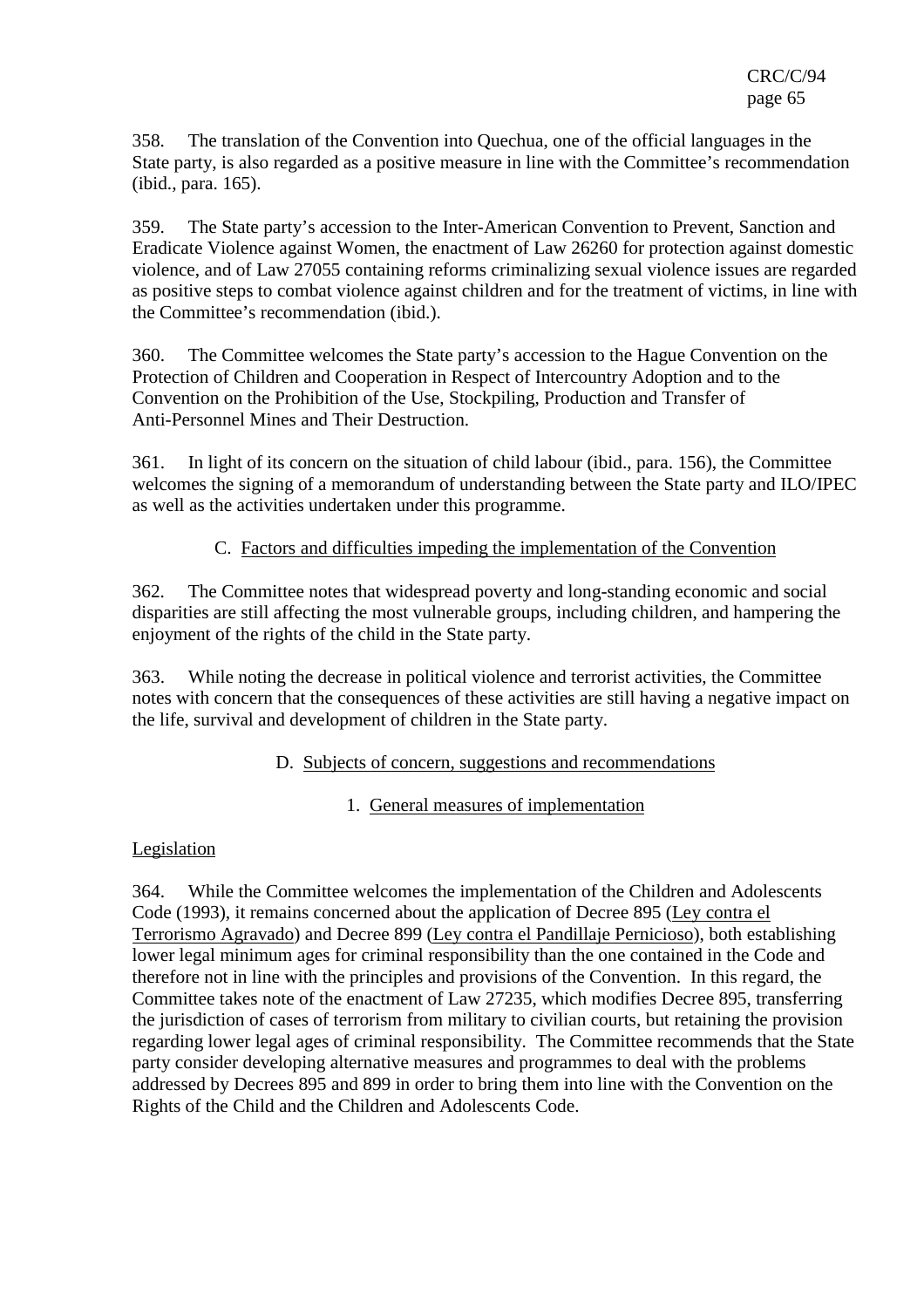#### Coordination and monitoring

365. While welcoming the follow-up measures taken to improve the coordination and monitoring of the implementation of the Convention, such as the establishment of the Ministry for the Enhancement of Women and Human Development (PROMUDEH) and the Commission for the Coordination of the National System for Comprehensive Care of Children and Adolescents (known as the Ente Rector), the Committee is of the opinion that further efforts are needed to strengthen the role of these mechanisms. The Committee recommends that the State party continue taking measures to strengthen the Ente Rector by providing it with adequate financial and human resources to carry out its mandate in an effective manner. The Committee encourages the State party to continue with its process of decentralization of the Ente Rector in order to ensure the monitoring of the implementation of the Convention throughout all the provinces of the State party's territory. In this regard, the Committee recommends that the State party take effective measures to guarantee broader representation in the Ente Rector including at the municipal level, in order to strengthen its role.

### Local structures for the defence of children's rights

366. The Committee welcomes the establishment of Children and Adolescents Defence Centres, but it remains concerned about the limited capacity of these new entities, their limited presence in the highland provinces, the poor qualifications of the staff and the inadequate level of their financial resources. The Committee recommends that the State party continue with its efforts to strengthen the mandate of the Children and Adolescents Defence Centres. The Committee also recommends that the State party provide the centres with adequate levels of financial and human resources to carry out their mandate in an effective manner.

#### Data collection system

367. While taking note of the statistics on the situation of children contained in the annexes to the State party's report and the efforts undertaken for the monitoring of the National Plan of Action for Children, the Committee remains concerned about the lack of disaggregated data for all areas covered by the Convention.. The Committee recommends that the State party continue reviewing and updating its data-collection system, with a view to including all areas covered by the Convention. In this regard, the Committee encourages the State party to use the information provided by its next population census as a basis for the development of disaggregated data on children's rights. Such a system should include all children under 18 years of age, specifically emphasizing the situation of vulnerable groups of children, as a basis for assessing progress achieved in the realization of children's rights and to help design policies for better implementation of the provisions of the Convention. Furthermore, the Committee encourages the State party to seek technical assistance from, inter alia, UNICEF.

#### Allocation of budgetary resources

368. While acknowledging the measures taken in the areas of health and education, the Committee remains concerned about the limitations imposed, owing to budgetary restrictions, on the full implementation of social programmes for children, in particular the National Plan of Action for Children. The Committee reiterates its recommendation (ibid., para. 163) that such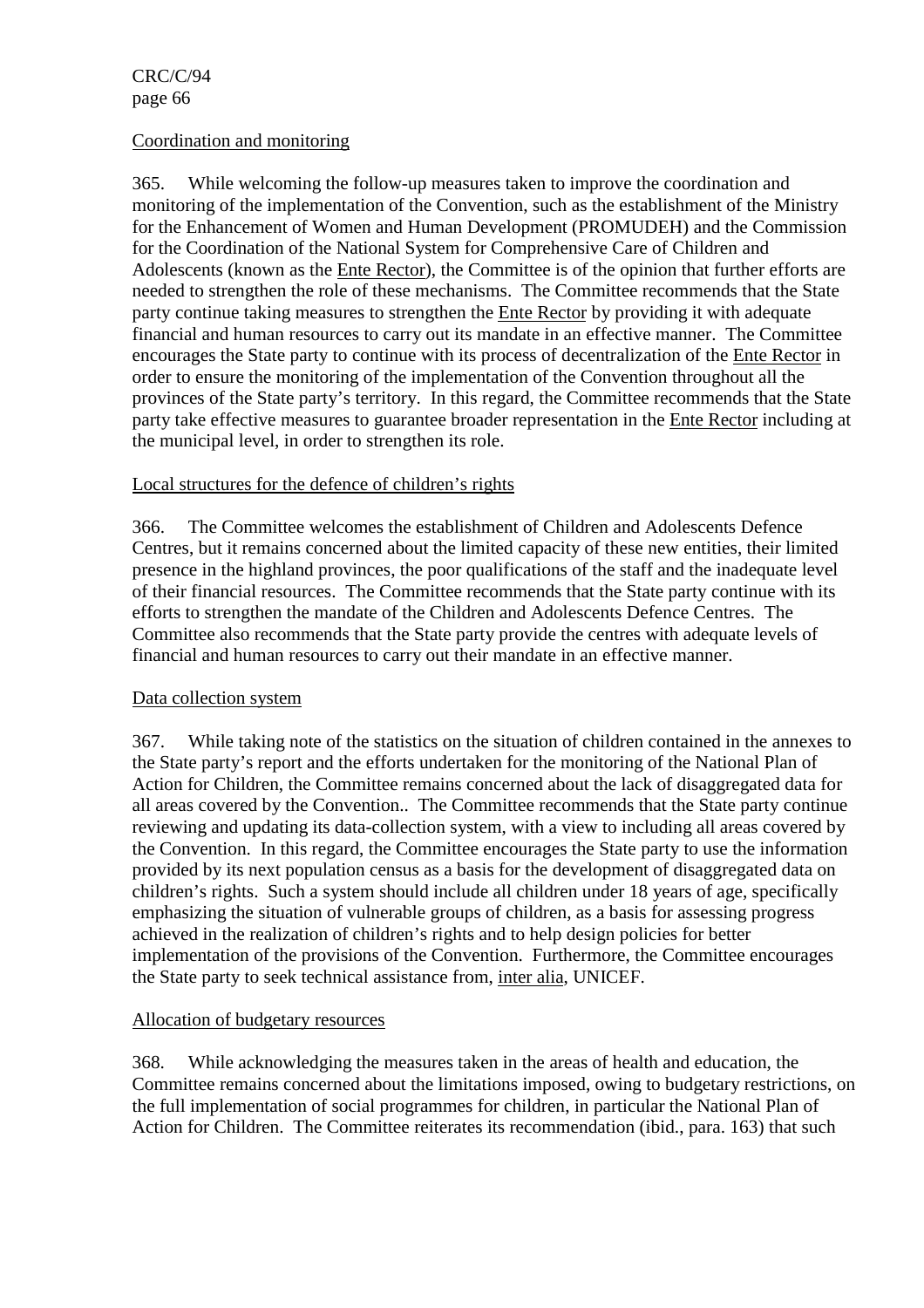measures should be undertaken "to the maximum extent of [...] available resources" in light of articles 2, 3 and 4 of the Convention and that particular attention be paid to the protection of children belonging to vulnerable and marginalized groups. The Committee further recommends that the State party develop a locally based system to monitor and evaluate the situation of children living in areas of extreme poverty in order to give priority to budget allocations for these groups of children. In this regard, the Committee encourages the State party to seek technical assistance from, inter alia, UNICEF.

### 2. General principles

### Non-discrimination

369. While welcoming the adoption of special programmes, within the National Plan of Action for Children, for the protection of the rights of the most vulnerable children, the Committee is of the opinion that these measures need to be reinforced. Concern is expressed at the existing patterns of gender and racial discrimination; at the marginalization of children belonging to indigenous populations; and at the precarious situation of children from the rural highlands and the Amazonia region, especially regarding their limited access to education and health services. In light of its recommendation (ibid., para. 154) the Committee further recommends that the State party increase measures to reduce economic and social disparities, including between urban and rural areas, to prevent discrimination against the most disadvantaged groups of children, such as girls, children with disabilities, children belonging to indigenous and ethnic groups, children living in and/or working on the streets and children living in rural areas, and to guarantee their full enjoyment of all the rights recognized in the Convention.

## Best interests of the child

370. The Committee takes note of the efforts made by the State party for the implementation of the principle of "best interests of the child" (art. 3) in the judicial and other administrative procedures. The Committee is of the opinion that these measures need to be strengthened. The Committee recommends that further efforts be made to ensure the implementation of the principle of "best interests of the child". This principle should also be reflected in all policies and programmes relating to children. Awareness-raising among the public at large, including community leaders, as well as educational programmes on the implementation of these principles should be reinforced in order to change traditional perceptions of children who are too often regarded as objects (Doctrina de la Situación Irregular) rather than subjects of rights.

#### Right to life, survival and development

371. While the Committee notes with appreciation the establishment of special programmes for children belonging to families who have been displaced as a result of political violence and terrorism, the Committee remains concerned about the short- and long-term consequences of the decreasing but still prevailing climate of violence in several regions of the State party's territory (emergency zones), which threatens the development and right to life of children. The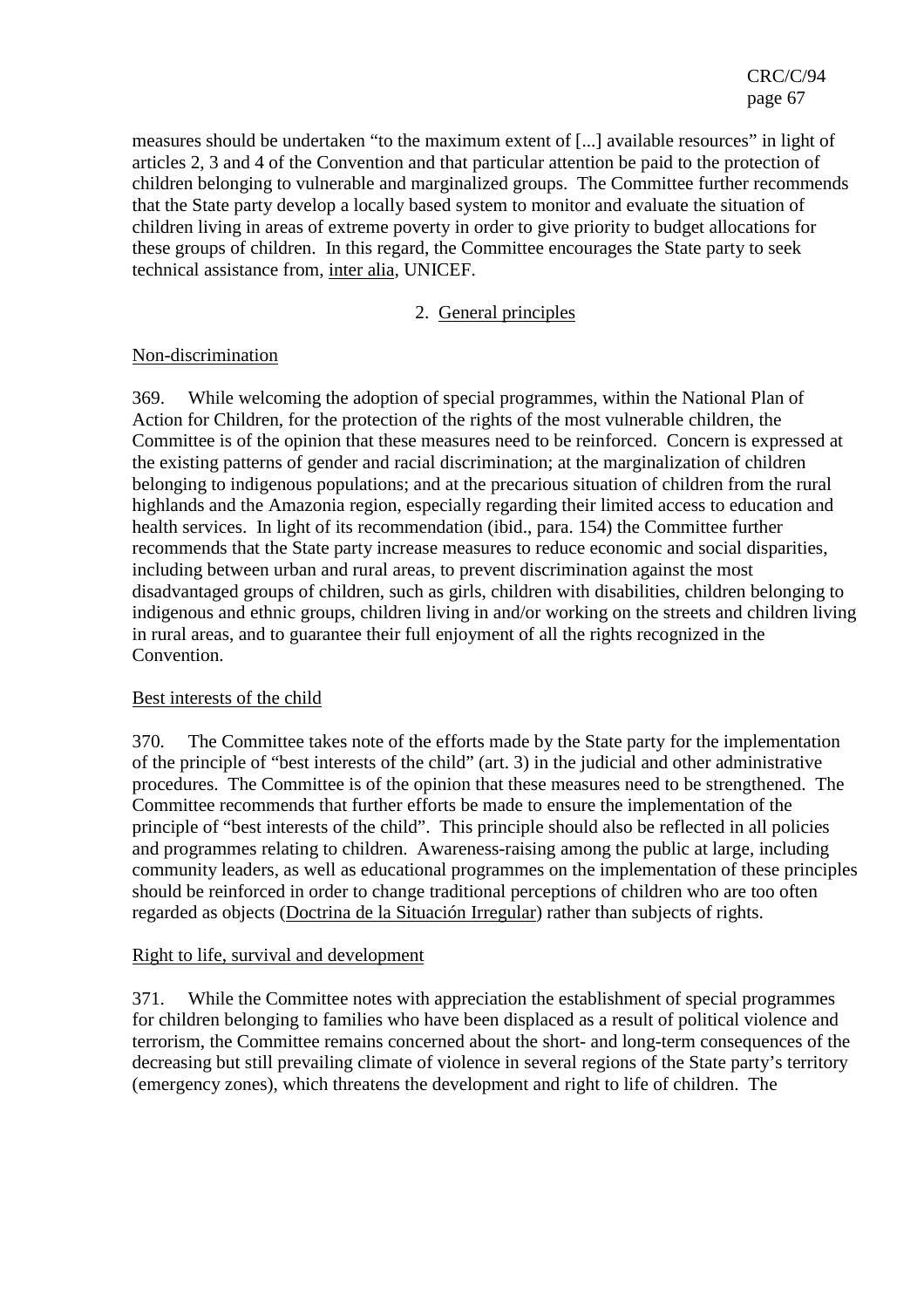Committee reiterates its recommendation (ibid., para. 160) that the State party continue taking effective measures to protect children against the negative impact of internal violence, including the establishment of rehabilitation measures for child victims of this violence.

# 3. Civil rights and freedoms

## Birth registration

372. With regard to the Committee's recommendation (ibid., para. 161) to ensure birth registration in areas affected by internal violence, the Committee welcomes the State party's efforts in this area but is of the opinion that greater efforts are needed to ensure that all children are registered, especially those belonging to the most vulnerable groups. In light of article 7 of the Convention, the Committee recommends that the State party continue with its measures to ensure the immediate registration of the birth of all children, especially of those living in rural and remote areas and belonging to indigenous groups.

## Respect for the views of the child and other participatory rights of children

373. Although the Committee welcomes the establishment of initiatives to promote children's participatory rights, such as PROMUDEH's Network of Adolescent Leaders, it is of the opinion that these efforts need to be improved and strengthened. In light of articles 12 to 17 of the Convention, the Committee recommends that further measures be undertaken to promote the participation of children in the family, at school and in other social institutions, as well as to guarantee the effective enjoyment of their fundamental freedoms, including those of opinion, expression and association.

## 4. Family environment and alternative care

## Children deprived of a family environment

374. While the Committee welcomes the measures taken to comply with the Committee's recommendation (ibid., paras. 154 and 163) it is still concerned about the insufficient alternative care available for children deprived of a family environment. The Committee recommends that the State party continue developing alternative measures to institutional care of children, in particular by promoting foster care. The Committee further recommends that the State party reinforce its monitoring and evaluation system to ensure the adequate development of children living in institutions and to continue taking measures to review periodically the placement and treatment of children as enshrined in article 25 of the Convention.

## Abuse, neglect and violence

375. The Committee welcomes the legislative reforms aiming at preventing and combating domestic violence, but it remains concerned that physical and sexual abuse of children - within and outside the family - is a widespread phenomenon in the State party. In light of, inter alia, articles 3, 6, 19, 28 (2) and 39 of the Convention, the Committee recommends that the State party continue taking effective measures to prevent and combat abuse and ill-treatment of children within the family, at school and in society at large, including through setting up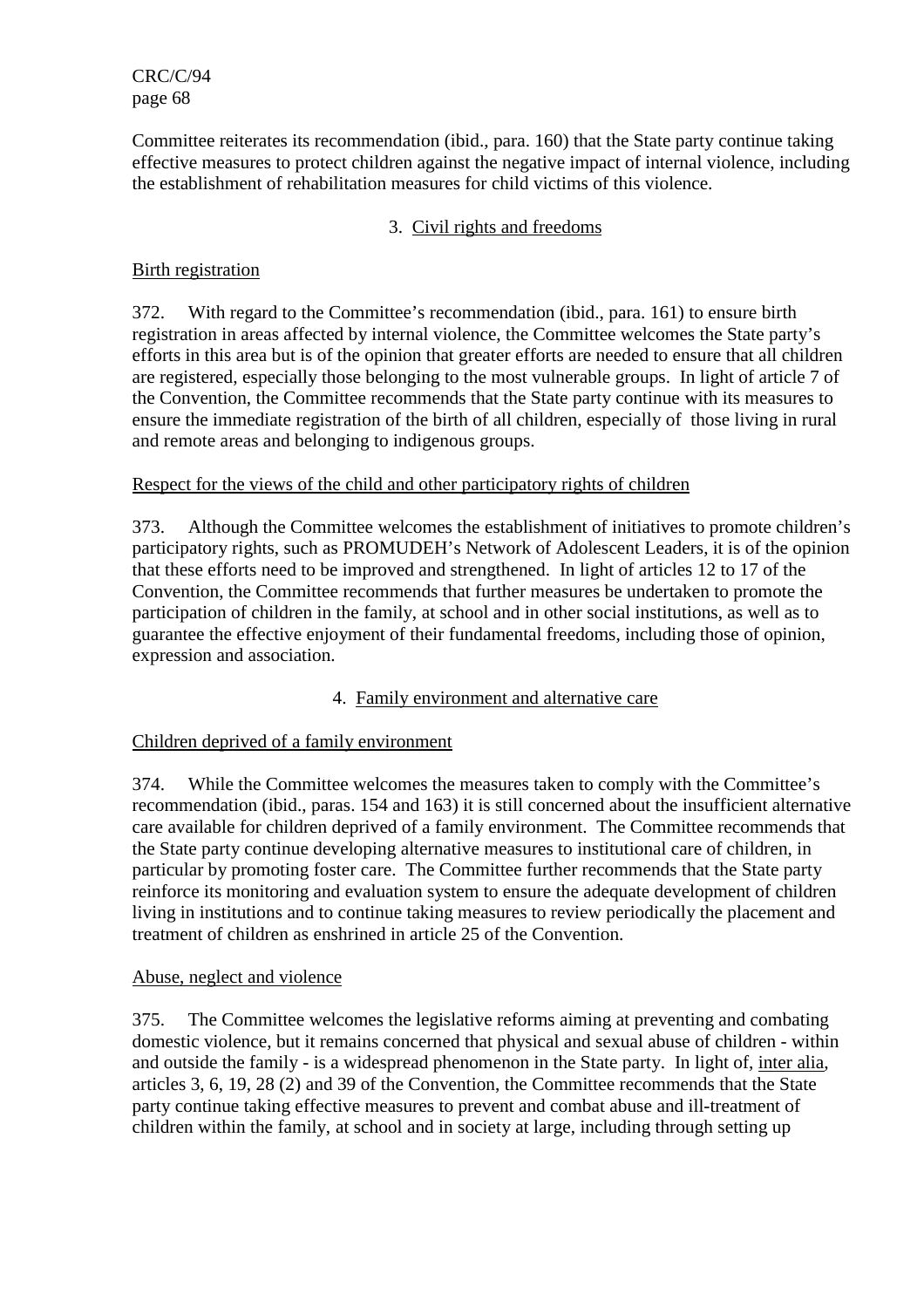multidisciplinary treatment and rehabilitation programmes. It suggests, inter alia, that law enforcement should be strengthened with respect to such crimes; that adequate procedures and mechanisms to deal effectively with complaints of child abuse should be reinforced in order to provide children with prompt access to justice; and that the use of corporal punishment at home, in schools and other institutions be explicitly prohibited by law. Furthermore, educational programmes should be established to combat traditional attitudes within society regarding this issue. The Committee encourages the State party to consider seeking to this effect international cooperation from, inter alia, UNICEF and international non-governmental organizations.

### 5. Basic health and welfare

### Children with disabilities

376. With regard to the situation of children with disabilities, the Committee remains concerned at the inadequate infrastructure, limited number of qualified staff, specialized institutions for these children, and the inadequate resources, both financial and human. In addition, the Committee is particularly concerned at the insufficient implementation of the existing governmental policies and programmes for children with disabilities and at the insufficient monitoring of private institutions for these children. In light of the Standard Rules on the Equalization of Opportunities for Persons with Disabilities (General Assembly resolution 48/96) and of the Committee's recommendations adopted on its day of general discussion on "Children with Disabilities" (see CRC/C/69), the Committee recommends that the State party develop early identification programmes to prevent disabilities, implement alternative measures to the institutionalization of children with disabilities, envisage awareness-raising campaigns aiming at the elimination of discrimination against them, establish special education programmes and centres and encourage their inclusion in the educational system and in society, and establish adequate monitoring of private institutions for children with disabilities. The Committee further recommends to the State party to seek technical cooperation from WHO and specialized non-governmental organizations for the training of professional staff working with and for children with disabilities.

#### Right to health and access to health services

377. While acknowledging the measures taken to improve the health of children, in particular initiatives related to the reduction of infant mortality, the Committee remains concerned about the persistence of regional disparities in access to health care and of high rates of malnutrition of children, especially in rural and remote areas and in particular among children belonging to indigenous groups. The Committee is also concerned about the high maternal mortality and teenage pregnancies rates as well as about the insufficient access by teenagers to reproductive health education and counselling services. The increasing rates of substance abuse and of HIV/AIDS among children and adolescents and the constant discrimination they are exposed to are also matters of concern. The Committee recommends that the State party continue taking effective measures to ensure access to basic health care and services for all children. More concerted efforts need to be taken to guarantee equal access to health care and to combat malnutrition, with special emphasis on children belonging to indigenous groups and children living in rural and remote areas. The Committee recommends to the State party to continue with its efforts to prevent HIV/AIDS and to take into consideration the Committee's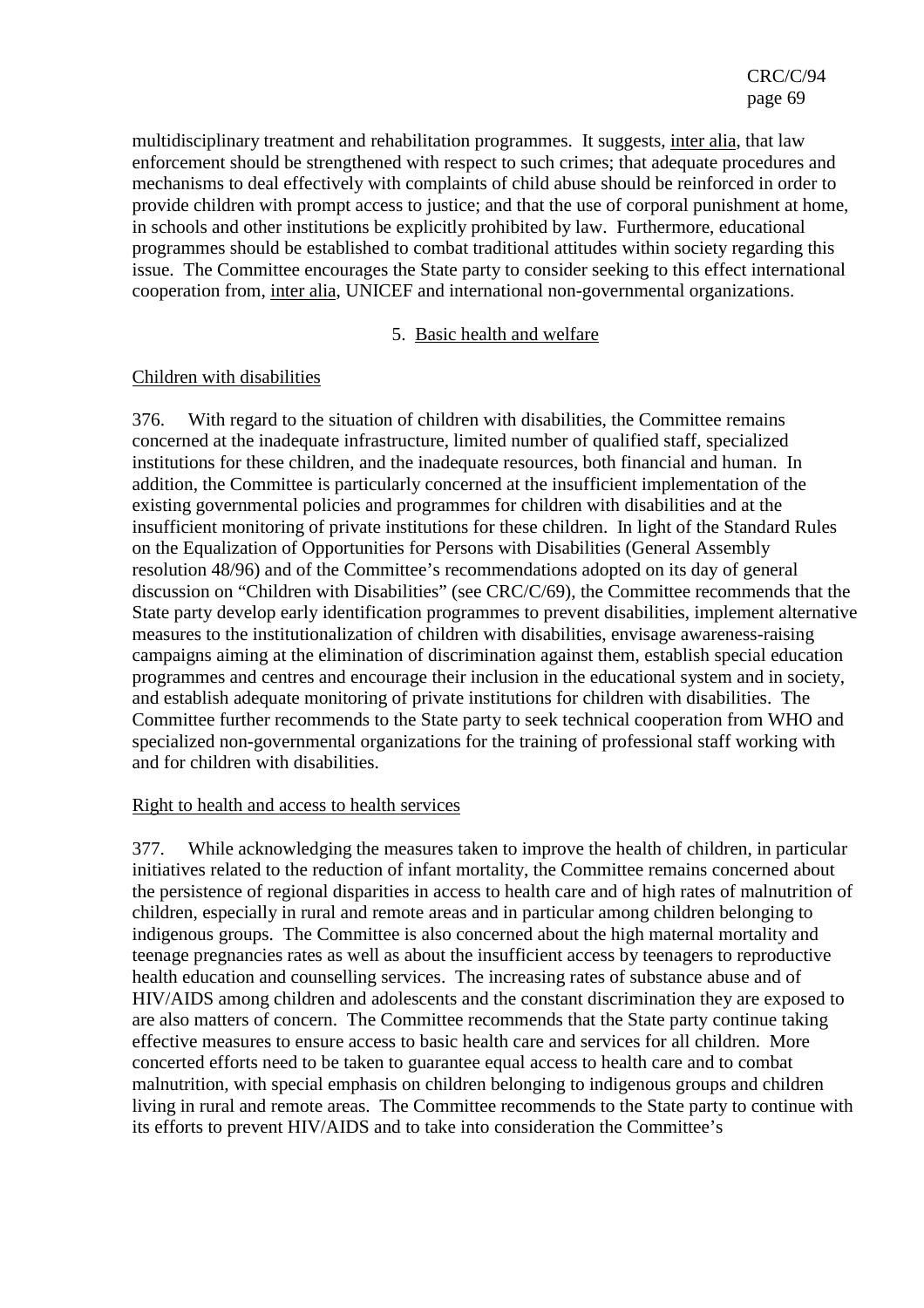recommendations adopted on its day of general discussion on "Children Living in a World with HIV/AIDS" (see CRC/C/80). The Committee also recommends that further efforts be undertaken for the development of child-friendly counselling services as well as care and rehabilitation facilities for adolescents. In this regard, the Committee encourages the State party to continue working in this field in cooperation with, inter alia, WHO, UNICEF and UNAIDS.

## 6. Education, leisure and cultural activities

378. While the Committee notes with appreciation the State party's achievements in the field of education, it remains concerned about the high drop-out and repetition rates in primary and secondary school, and about the disparities in the access to education between rural and urban areas. The Committee is particularly concerned about the limited access to education for children belonging to indigenous groups and the low relevance of the current bilingual educational programmes available for them. In light of articles 28, 29 and other related articles of the Convention, the Committee recommends that the State party continue with its efforts to strengthen its educational policies and system in order to improve ongoing retention programmes and vocational training for drop-outs; to extend school coverage and to improve school quality, making schools more responsive to geographical and cultural diversity; and to improve the relevance of bilingual education programmes for children belonging to indigenous groups. The Committee encourages the State party to consider seeking technical assistance in this area, inter alia, from UNICEF and UNESCO.

### 7. Special protection measures

### Economic exploitation

379. With regard to the Committee's recommendation (A/49/41, para. 164), the Committee takes note that the State party has submitted a proposal to Congress to raise the minimum legal age for admission to employment from 12 to 14 years. Nevertheless, the Committee is still concerned that economic exploitation of children remains one of the major social problems in the State party (e.g. in the indigenous communities in the highlands) and that law enforcement is insufficient to address this problem effectively. The Committee encourages the State party to complete as soon as possible its legislative reform to raise the minimum legal age for admission to employment to at least 14 years. The Committee also encourages the State party to consider ratifying the Minimum Age Convention, 1973 (No. 138) the new Worst Forms of Child Labour Convention 1999 (No. 182) of the ILO. The Committee further recommends that the State party take effective measures to address the situation of children involved in hazardous labour, especially in the informal sector. Furthermore, the Committee recommends that child labour laws should be enforced, the labour inspectorates strengthened and penalties imposed in cases of violation. The Committee recommends that the State party continue working in cooperation with ILO/IPEC.

## Sexual exploitation and abuse

380. With regard to the sexual exploitation of children, while noting with appreciation the reforms to the State party's Children and Adolescents Code, Penal Code and Penal Procedures Code, as well as other measures in this area, the Committee remains concerned at the absence of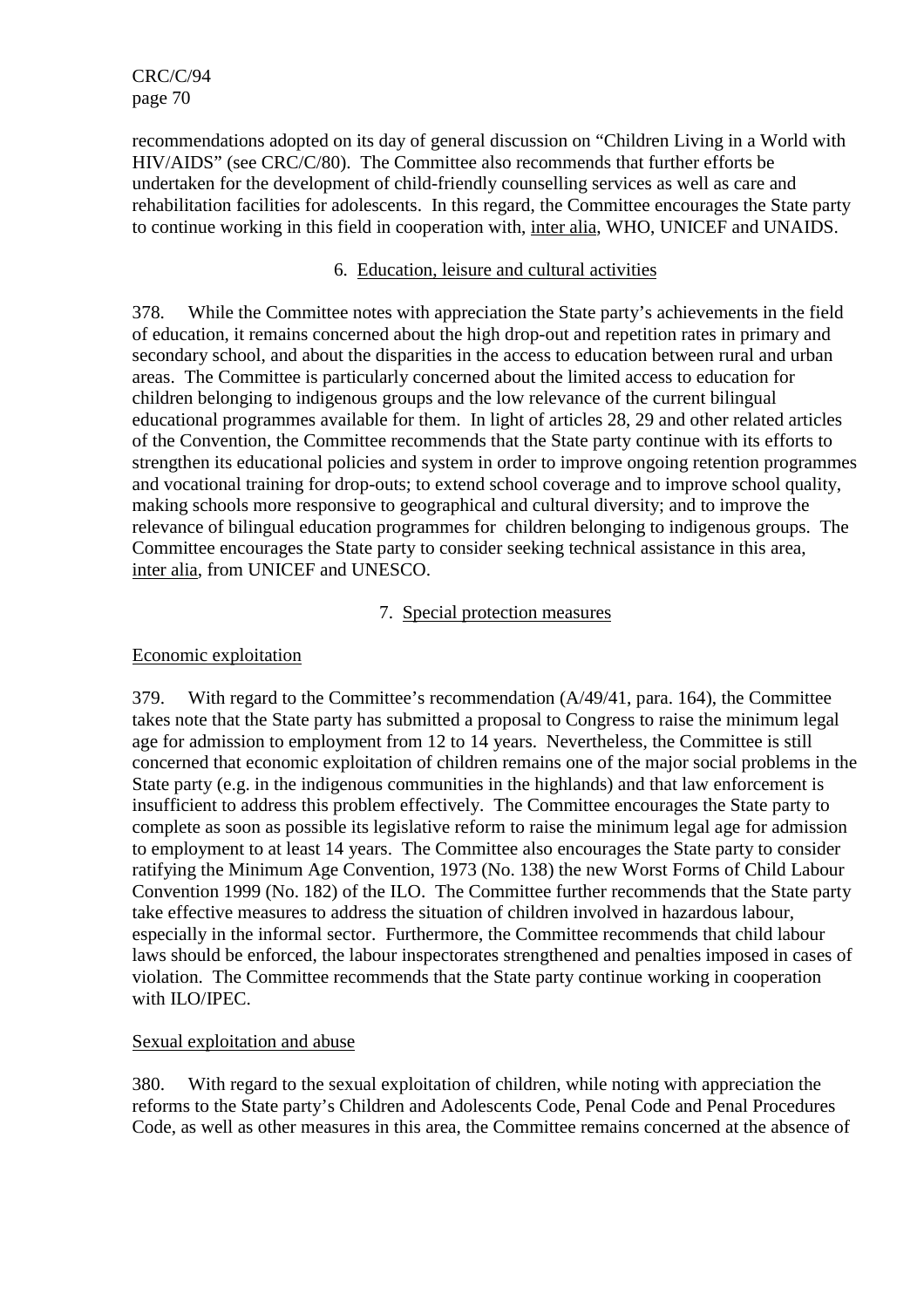a national plan of action to combat and prevent sexual exploitation of children. The limited awareness among the population on sexual exploitation and abuse and on the available measures to identify and report cases of abuse is also a matter of concern. In light of article 34 and other related articles of the Convention, the Committee recommends that the State party conduct a national study on the issue of commercial sexual exploitation of children as a basis to design and implement a comprehensive national plan of action to prevent and combat this phenomenon, and continue conducting awareness-raising campaigns on this issue. The Committee recommends to the State party to take into account the recommendations formulated in the Agenda for Action adopted at the World Congress against Commercial Sexual Exploitation of Children held in Stockholm in 1996.

## Administration of juvenile justice

381. With regard to the administration of the juvenile justice system, the Committee welcomes the creation of Family Courts and of specialized prosecutors to deal with children's cases. But the Committee remains concerned that the provisions of the Children and Adolescents Code regarding the administration of juvenile justice are not fully implemented, inter alia, that the various services in this area are not adequately staffed and trained; that conditions in detention centres are poor and not adequately monitored; that alternative measures to detention are not sufficiently developed. In light of articles 37, 40 and 39 and other relevant United Nations standards in this field, such as the United Nations Standard Minimum Rules for the Administration of Juvenile Justice (the Beijing Rules), the United Nations Guidelines for the Prevention of Juvenile Delinquency (the Riyadh Guidelines) and the United Nations Rules for the Protection of Juveniles Deprived of their Liberty, the Committee recommends that the State party:

- (a) Ensure that deprivation of liberty is used only as a measure of last resort;
- (b) Improve the living conditions of children in prisons and other detention centres;

(c) Strengthen and increase its efforts to develop alternative measures to the deprivation of liberty;

(d) Develop effective probation services for juveniles, in particular those who are released from detention centres, in order to support their reintegration in society;

(e) Develop alternative measures to deprivation of liberty; and

(f) Strengthen its training programmes on the relevant international standards for judges, professionals and staff working in the field of juvenile justice.

382. Furthermore, the Committee recommends to the State party to take into consideration the Committee's recommendations adopted on its day of general discussion on "The Administration of Juvenile Justice" (see CRC/C/46) and to consider seeking technical assistance from, inter alia, OHCHR, the Centre for International Crime Prevention, UNICEF and the International Network on Juvenile Justice through the Coordination Panel on Juvenile Justice.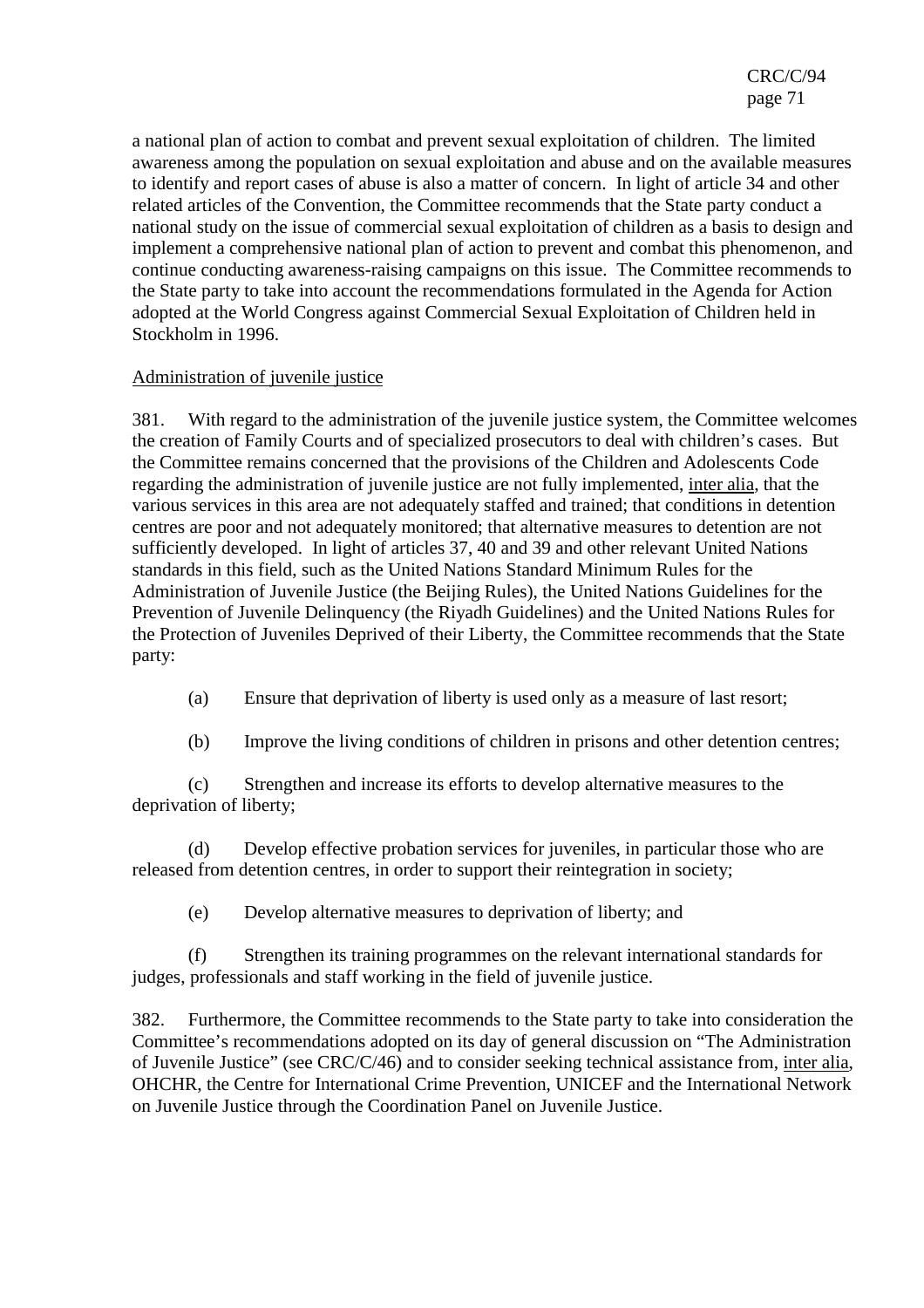# 8. Dissemination of the reports, written answers and concluding observations

383. Finally, in light of article 44, paragraph 6, of the Convention, the Committee recommends that its periodic report and the written replies submitted by the State party be made widely available to the public at large and that the publication of the report be considered, along with the relevant summary records and concluding observations adopted thereon by the Committee. Such a document should be widely distributed in order to generate debate and awareness of the Convention, its implementation and monitoring within the Government, the parliament and the general public, including concerned non-governmental organizations.

## 7. Concluding observations of the Committee on the Rights of the Child: Grenada

384. At its 607th to 608th meetings (see CRC/C/SR.607-608), held on 24 January 2000, the Committee on the Rights of the Child considered the initial report of Grenada (CRC/C/3/Add.55), which was submitted on 24 September 1997, and adopted\* the following concluding observations.

# A. Introduction

385. The Committee welcomes the submission of the State party's initial report which followed the established guidelines and provided a critical assessment of the situation of children. The Committee regrets that the written replies to its list of issues (CRC/C/Q/GREN/1) were not received in advance of the dialogue. The Committee is encouraged by the constructive and open dialogue it had with the State party and welcomes the positive reactions to the suggestions and recommendations made during the discussion. The Committee acknowledges that the presence of a high-ranking delegation directly involved in the implementation of the Convention allowed for a fuller assessment of the situation of the rights of children in the State party.

# B. Positive aspects

386. The Committee welcomes the National Coalition on the Rights of the Child established to coordinate, monitor and evaluate the implementation of the principles and provisions of the Convention. The Committee notes with appreciation that the National Coalition has been instrumental in initiating a number of programmes to improve the situation of children and raise public awareness about the Convention, including the establishment of the Grenada Adoption Board in 1994, and the initiation and drafting of the Child Protection Act.

387. The Committee notes the efforts of the State party in the area of primary health-care services. In particular, it notes the high immunization and low malnutrition rates. In this regard, the Committee also welcomes the enactment of the School Children Immunization Act, which facilitates the immunization of all children at the pre-school and primary school levels.

 $\overline{a}$ 

<sup>\*</sup> At the 615th meeting, held on 28 January 2000.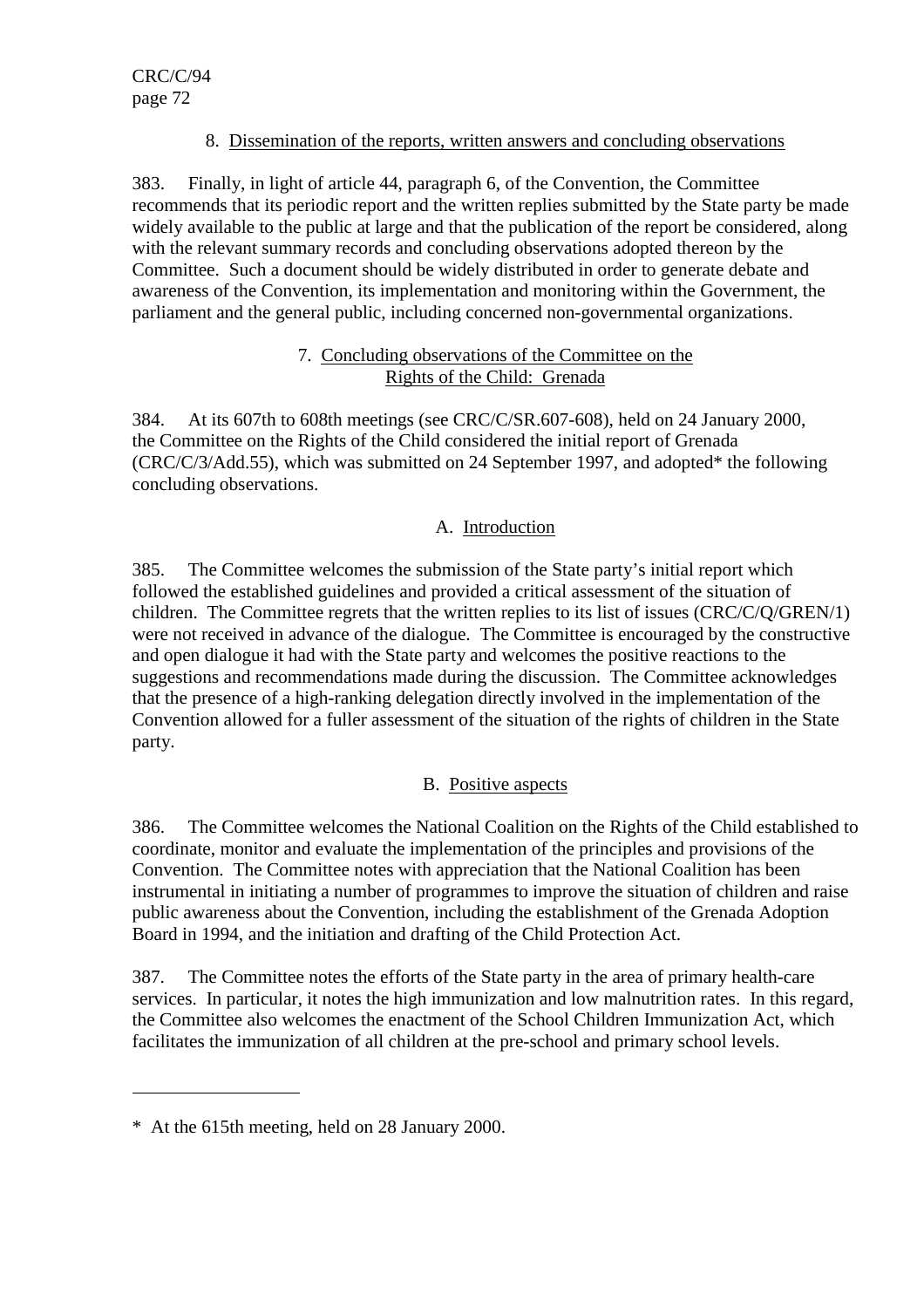388. The Committee appreciates the State party's initiatives in the school environment. In this regard, it welcomes the establishment of a school nutrition programme for children enrolled at the pre-school and primary school levels, and the textbook programme established to help children from economically disadvantaged families to acquire books and other relevant learning materials needed to enhance their educational opportunities. The Committee also notes with appreciation the establishment of the Programme for Adolescent Mothers, which offers educational programmes, skills-training and child-care services to pregnant teenagers and teenage mothers who are no longer in the school system. The Committee welcomes the introduction of Health and Family Life Education as a core subject in the primary school curriculum.

## C. Factors and difficulties impeding the implementation of the Convention

389. The Committee acknowledges that the economic and social difficulties facing the State party have had a negative impact on the situation of children and have impeded the full implementation of the Convention. In particular, it notes the impact of the structural adjustment programme and the increasing level of unemployment and poverty. The Committee also notes the vulnerability of the State party to natural disasters, particularly hurricanes, which has impeded the full implementation of the Convention. The Committee further notes that the limited availability of skilled human resources, compounded by the high rate of emigration, also adversely affects the full implementation of the Convention.

#### D. Subjects of concern, suggestions and recommendations

## 1. General measures of implementation

## Legislation

390. The Committee notes the recent efforts by the State party to enact additional legislation to ensure greater consistency with the Convention. In this regard, it notes the enactment of the Status of the Child Act (1991), the Maintenance Amendment Act No. 54 (1991), the Drug Abuse (Prevention and Control) Act No. 7 (1992), the Criminal Code (Amendment) Act No. 16 (1993), the Adoption (Amendment) Act No. 17 (1994) and the Child Protection Act (1998). The Committee also notes the intention of the State party to commission a review of all legislation relevant to children, with a view to introducing a comprehensive children's code. The Committee is concerned, however, that domestic legislation still does not fully reflect the principles and provisions of the Convention. The Committee notes with concern that the Family Court Act has been rescinded and that insufficient efforts have been made to introduce adequate alternative measures to protect and strengthen family relations. The Committee recommends that the State party proceed, at the earliest possible opportunity, with its plan to undertake legislative review to ensure greater consistency with the principles and provisions of the Convention and facilitate the adoption of a comprehensive children's rights code. The Committee further recommends that the State party take all necessary measures to re-enact the Family Court Act or introduce adequate alternative legal measures to protect and strengthen family relations. In this regard, the Committee further recommends that the State party seek technical assistance from, inter alia, OHCHR and UNICEF.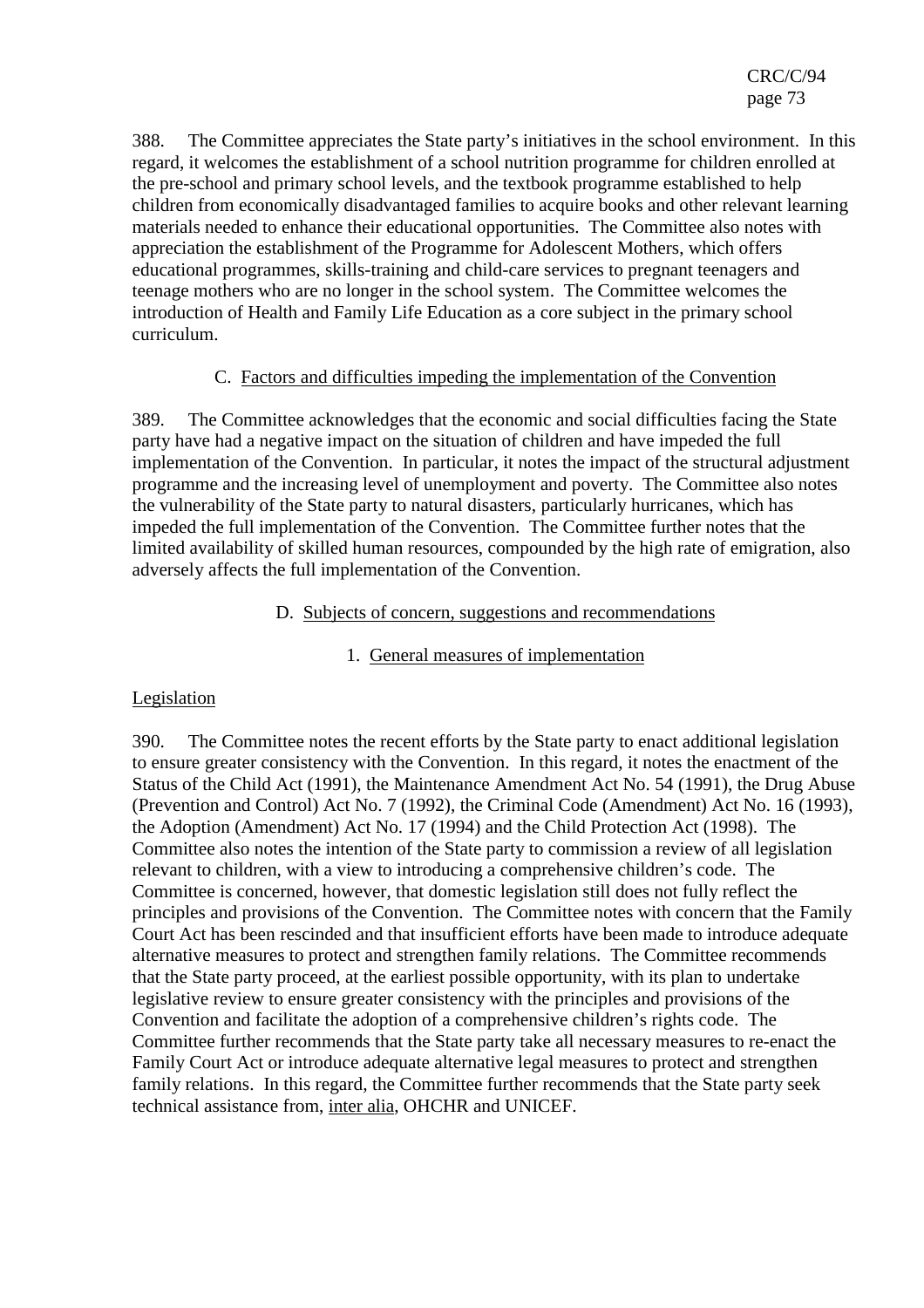### Data collection

391. The Committee notes the State Party's participation in a regional initiative funded by the Caribbean Development Bank for the collection, collation and publication of data, based on social development indicators, among the member countries of the Organisation of Eastern Caribbean States. The Committee also notes the intention of the State party to establish a central registry for data collection within the Ministry of Finance. The Committee remains concerned, however, at the lack of a data collection mechanism in the State party to afford the systematic and comprehensive collection of disaggregated quantitative and qualitative data for all areas covered by the Convention in relation to all groups of children, in order to monitor and evaluate progress achieved and assess the impact of policies adopted with respect to children. The Committee recommends that the State party intensify its efforts to establish a central registry for data collection and introduce a comprehensive system of data collection incorporating all the areas covered by the Convention. Such a system should cover all children up to the age of 18 years, with specific emphasis on those who are particularly vulnerable, including children with disabilities; children living in poverty; children in the juvenile justice system; children of single-parent families; sexually abused children; and institutionalized children.

### Independent monitoring structures

392. The Committee notes the State party's intention to establish an Ombudsperson. The Committee recommends that the State party reinforce its efforts to establish an independent Ombudsperson, to deal with complaints of violations of the rights of children and to provide remedies for such violations. The Committee further suggests that the State party introduce an awareness-raising campaign to facilitate the effective use by children of such a mechanism.

#### Allocation of budgetary resources

393. The Committee notes the intention of the State party to provide financial and other assistance to the National Coalition on the Rights of the Child and to increase budgetary allocations with regard to some children's programmes, within the context of economic growth. However, the Committee remains concerned that, in the light of article 4 of the Convention, not enough attention has been paid to allocating budgetary resources in favour of children "to the maximum extent of … available resources". In the light of articles 2, 3, and 6 of the Convention, the Committee encourages the State party to pay particular attention to the full implementation of article 4 of the Convention by prioritizing budgetary allocations to ensure implementation of the economic, social and cultural rights of children, to the maximum extent of available resources and, where needed, within the framework of international cooperation.

#### Dissemination of the Convention

394. While recognizing the efforts of the State party to promote awareness of the principles and provisions of the Convention, through the training of teachers and magistrates, the production of programmes such as "Olivia's Plight", the publication of the handbook "Child Abuse - What Can I Do?", the printing and distribution of posters and flyers, as well as the production and broadcasting of radio and television programmes for and about children, the Committee remains concerned that professional groups, children, parents and the public at large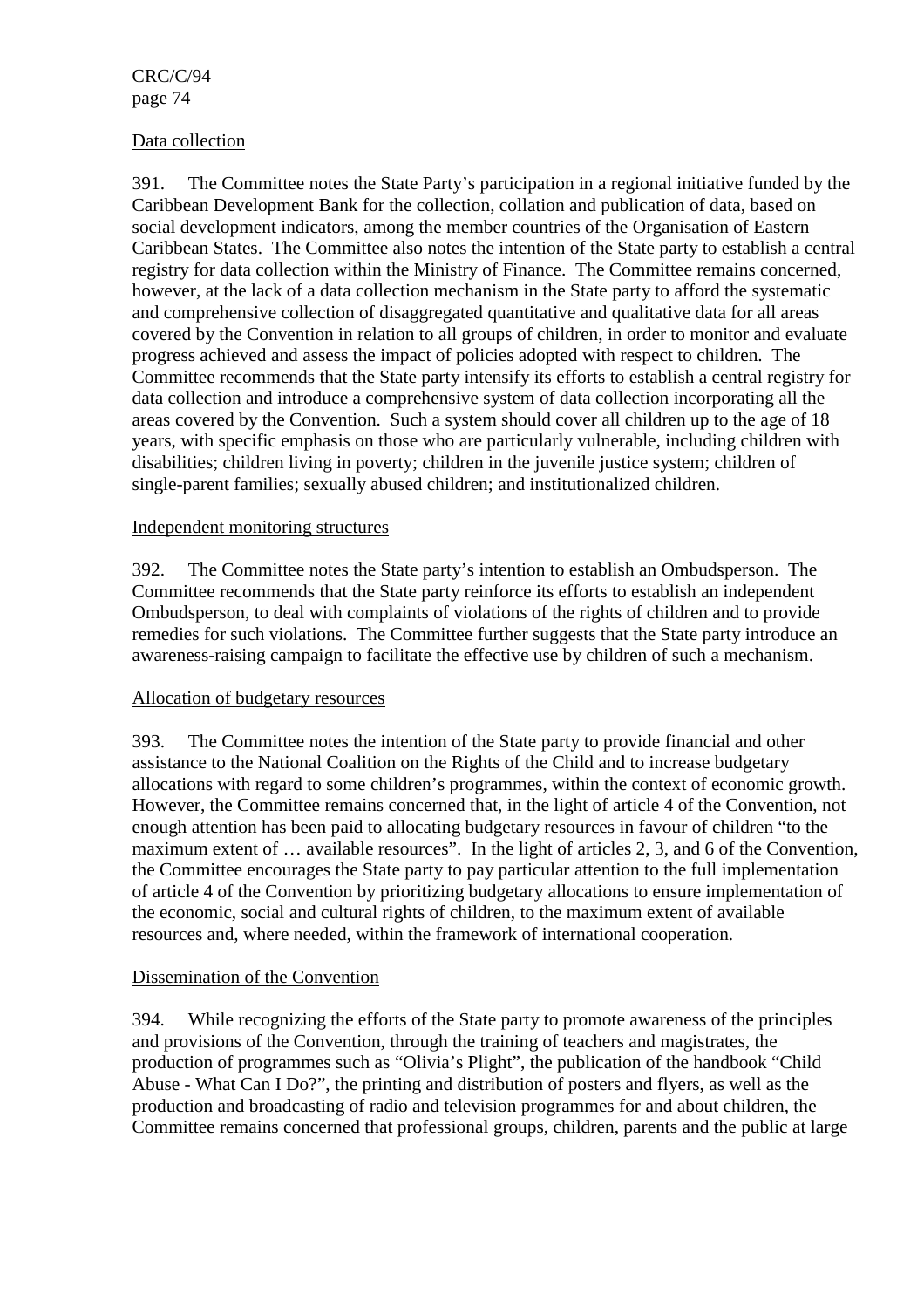are generally not sufficiently aware of the Convention and the rights based approach enshrined therein. The Committee recommends that greater effort be made to ensure that the provisions of the Convention are widely known and understood by adults and children alike. The Committee further recommends the reinforcement of adequate and systematic training and/or sensitization of professional groups working with and for children, such as judges, lawyers, law enforcement personnel, teachers, school administrators, health personnel, including psychologists and social workers, and personnel of child-care institutions. The Committee encourages the State party to reinforce its efforts to raise the awareness of the media on the rights of the child. It further suggests that the State party seek to ensure that the Convention is fully integrated into the curricula at all levels of the educational system. In this regard, the Committee suggests that the State party seek technical assistance from, inter alia, OHCHR, UNICEF and UNESCO.

## 2. Definition of the child

## Criminal responsibility

395. The Committee expresses concern regarding the low legal age for criminal responsibility (7 years). The Committee recommends that the State party raise the legal age for criminal responsibility to a more internationally acceptable age, by reviewing its legislation in this regard.

## 3. General principles

## Non-discrimination

396. While acknowledging the difficulties that girls continue to face in many areas, the Committee is also concerned about the situation of boys, particularly as regards their generally "low self-esteem" and academic under-achievement in comparison to that of girls. The Committee recommends that the State party undertake a study on child rearing practices and how they affect boys and girls. The Committee further recommends that the State party implement programmes to address the self-esteem of boys and address discrimination arising from the socialization of boys and girls into rigid gender roles and the resulting determination of family and social attitudes concerning children based on gender.

397. The Committee is concerned that the Criminal Code does not provide boys the same legal protection against sexual abuse and exploitation as girls. In this regard, the Committee notes that the Code refers to the protection of the "female child" only. The Committee recommends that the State party amend its legislation to ensure that boys are provided equal and adequate protection against sexual abuse and exploitation.

## Respect for the views of the child

398. The Committee notes the intention of the State party to reintroduce student councils in schools as a first step in encouraging greater acceptance of the participatory rights of children. However, it is concerned that the full implementation of article 12 of the Convention continues to be limited by traditional practices, culture and attitudes which promote the philosophy that "children should be seen and not heard" and that "children are the property of their parents". The Committee recommends that the State party seek to reinforce the necessary infrastructure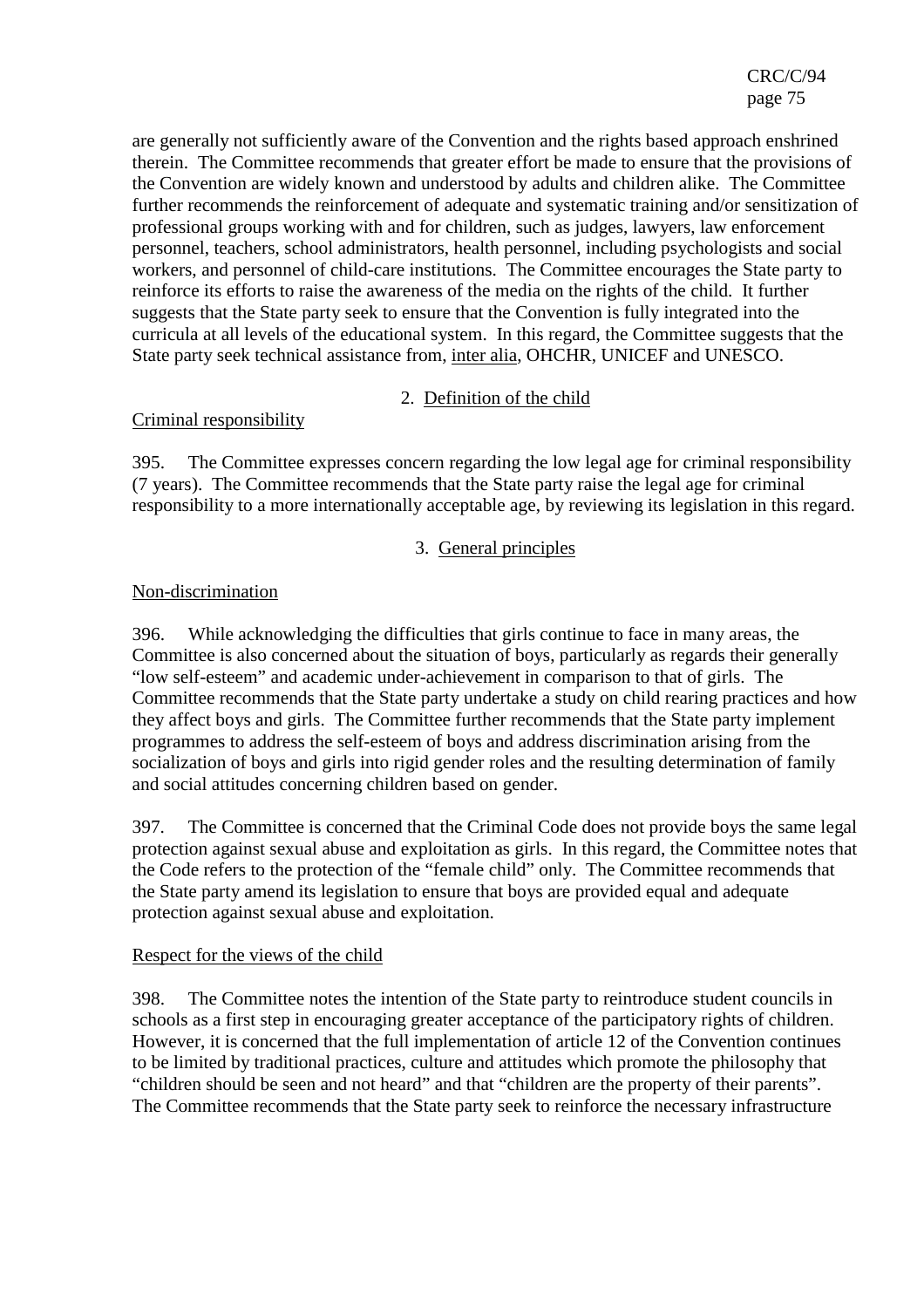and develop a systematic approach to increasing public awareness of the participatory rights of children and encourage respect for the views of the child within the family, communities, schools, and care, administrative and judicial systems.

## 4. Civil rights and freedoms

## Birth registration

399. The Committee notes that the State party has enacted domestic legislation to guarantee registration at birth (the Registration of Births and Deaths Act), but is concerned that some children are still not registered at birth and are not given a name until their baptism, which could be three or four months after their birth. In the light of articles 7 and 8 of the Convention, the Committee recommends that the State party undertake all necessary measures, including awareness raising among government officers, community and religious leaders, and parents themselves, to ensure that all children are registered and given a name at birth.

### 5. Family environment and alternative care

### Parental responsibilities

400. The Committee shares the concern of the State party over the challenges faced by children as a result of changes in social and family structures which lead to high numbers of single-parent households and reduced support from extended families. The Committee also expresses concern at the apparent lack of legal protection with respect to the rights, including maintenance and inheritance rights, of children born out of wedlock in "visiting" or "common law" relationships. The Committee expresses further concern regarding the financial and psychological impact of these types of relationships on children. The lack of sufficient support and counsel in the areas of parental guidance and responsibilities are also matters of concern. The State party is encouraged to increase its efforts to develop family education and awareness through, inter alia, providing support, including training for parents, especially those in "visiting" and "common law" relationships, in parental guidance and joint parental responsibilities, in the light of article 18 of the Convention. The Committee also recommends that the State party undertake a study on the impact (both financial and psychological) of "visiting relationships" on children. The Committee further recommends that the State party take all necessary measures, including those of a legal nature, to ensure that the rights of children born of "visiting" and "common law" relationships are protected.

#### Protection of children deprived of a family environment

401. The Committee is concerned that the State party has not established and implemented a code of standards for alternative care institutions for children. The Committee also expresses concern regarding the absence of an independent complaint mechanism for children in alternative care institutions, the inadequate review of their placement in institutions, as well as the lack of available trained personnel in this field. It is recommended that the State party establish a code of standards to ensure adequate care and protection of children deprived of a family environment. The Committee recommends that the State party provide additional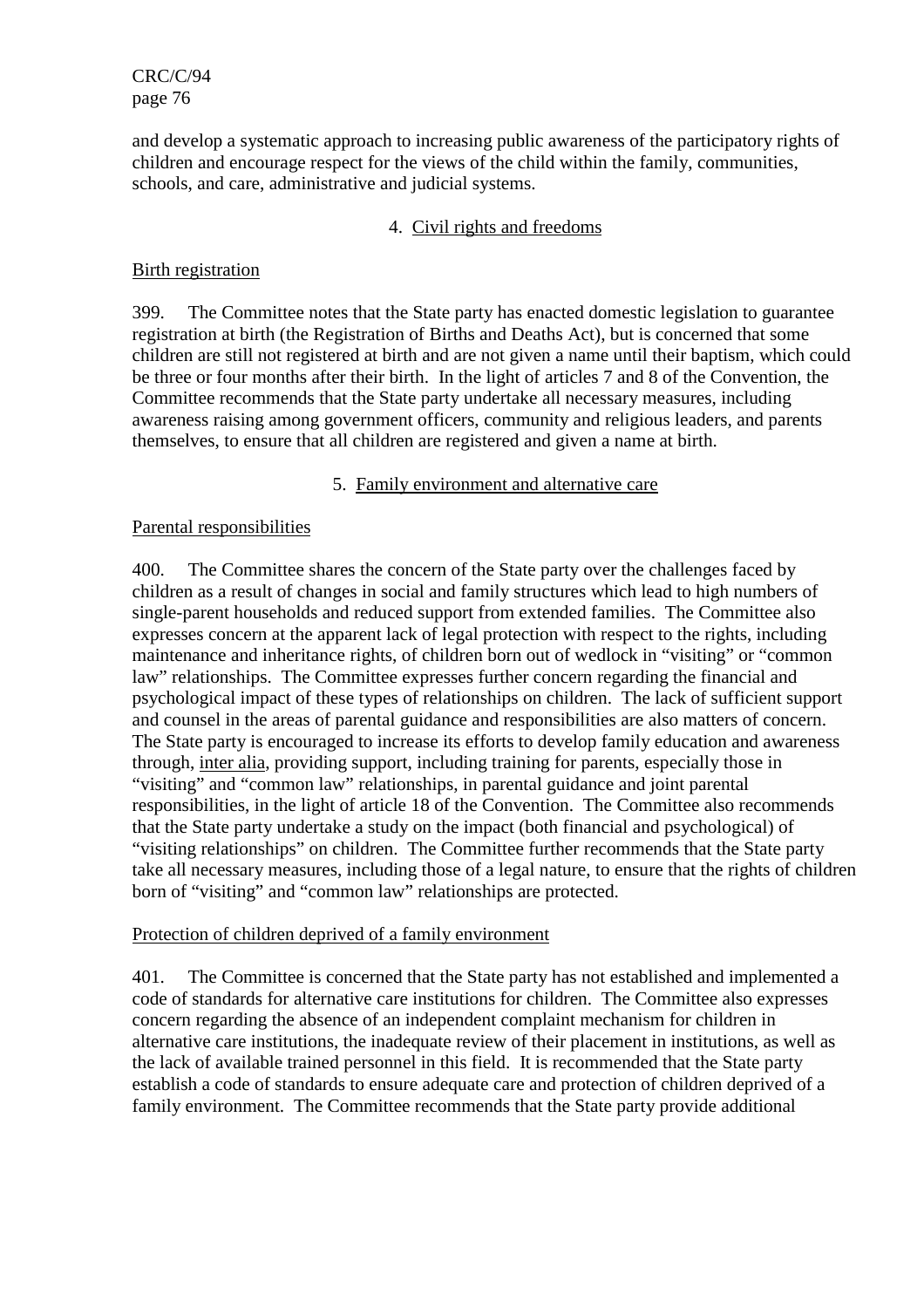training, including in children's rights, for social and welfare workers, ensure the periodic review of placements in institutions and establish an independent complaints mechanism for children in alternative care institutions.

### Domestic and intercountry adoptions

402. While the Committee notes the recent enactment of the Adoption (Amendment) Act and the appointment of the Adoption Board, it remains concerned at the lack of monitoring with respect to both domestic and intercountry adoptions. The Committee also expresses its concern at the high number of intercountry adoptions, particularly in the light of the small size of the State party. The Committee is also concerned about the apparent gender bias in favour of girls in the adoption process. In the light of article 21 of the Convention, the Committee recommends that the State party introduce proper monitoring procedures with respect to both domestic and intercountry adoptions. The Committee recommends that the State party undertake a study to assess the situation and determine the impact of intercountry adoptions and determine why girls are favoured over boys in the adoption process. Additionally, the Committee encourages the State party to consider the possibility of acceding to the 1993 Hague Convention on the Protection of Children and Cooperation in Respect of Intercountry Adoption.

#### Abuse/neglect/maltreatment/violence

403. The Committee welcomes the recent initiatives of the State party to address the issues of child abuse and domestic violence, including the establishment of a crisis hotline for domestic violence and child abuse as well as the opening of an emergency shelter for battered women and their children. Additionally, the Committee notes the efforts of the State party to train teachers and police officers and to sensitize the media and the general public on child abuse. The Committee further notes the intention of the State party to include a child abuse register as a part of the social and economic survey which is scheduled to commence January 2000. The Committee remains concerned at the lack of awareness and information on domestic violence, ill-treatment and abuse of children, including sexual abuse; and the insufficient financial and human resources allocated, as well as the inadequate programmes established to prevent and combat these abuses. The Committee is also concerned that insufficient efforts have been made to protect the right to privacy of child victims of abuse. In the light of article 19, the Committee recommends that the State party undertake studies on domestic violence, ill-treatment and sexual abuse in order to adopt adequate policy measures and contribute to changing traditional attitudes. It also recommends that cases of domestic violence, ill-treatment and sexual abuse of children be properly investigated within a child-friendly judicial procedure, and sanctions applied to perpetrators, including treatment, with due regard given to protecting the right to privacy of the child. Measures should also be taken to ensure the physical and psychological recovery and social reintegration of victims, in accordance with article 39 of the Convention, and the prevention of criminalization and stigmatization of victims. The Committee recommends that the State party seek technical assistance from, inter alia, UNICEF.

## Corporal punishment

404. The Committee expresses grave concern that corporal punishment is still widely practised in the State party and that domestic legislation does not prohibit its use. In this regard, the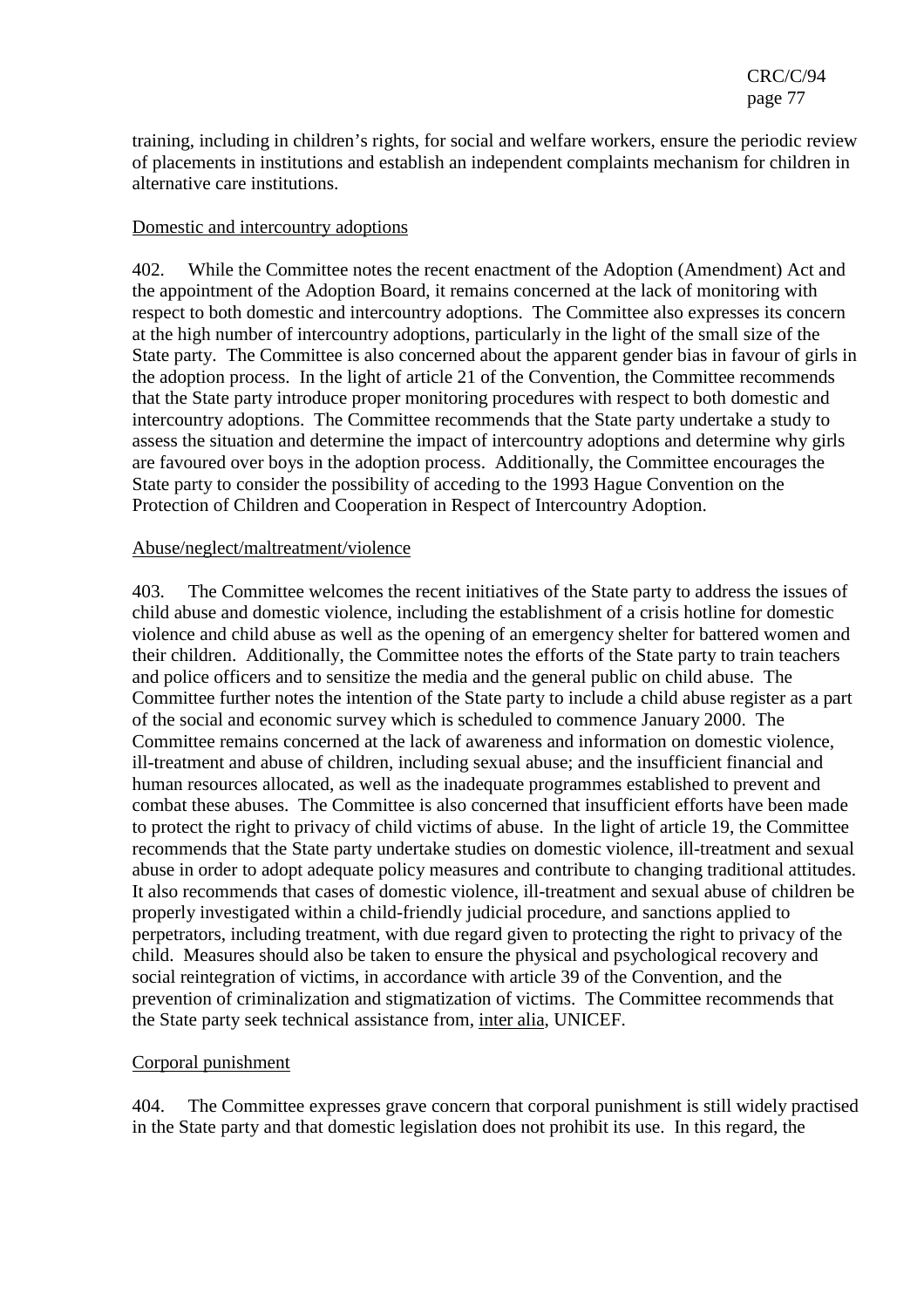Committee recommends that the State party take all appropriate measures, including of a legislative nature, to prohibit corporal punishment within the family, schools, the juvenile justice and alternative care systems and generally within the society. It further suggests that awareness raising campaigns be conducted to ensure that alternative forms of discipline are administered in a manner consistent with the child's human dignity and in conformity with the Convention, especially article 28.2.

### 6. Basic health and welfare

### Right to health and access to health services

405. The Committee expresses its concern with respect to the limited availability of programmes and services and the lack of adequate data in the area of adolescent health, including accidents, violence, suicide, mental health, abortion, HIV/AIDS and STDs. The Committee is particularly concerned at the high incidence of teenage pregnancy and the situation of teenaged mothers, especially in relation to their late attendance at antenatal clinics, as well as their generally poor breast-feeding practices. The Committee is concerned that most of the current cases of infant and maternal mortality are related to teenaged mothers. The Committee recommends that the State party increase its efforts in promoting adolescent health policies and counselling services, as well as strengthening reproductive health education, including the promotion of male acceptance of the use of contraceptives. The Committee further suggests that a comprehensive and multi-disciplinary study be undertaken to understand the scope of adolescent health problems, including the special situation of children infected with, affected by or vulnerable to HIV/AIDS and STDs. Additionally, it is recommended that the State party undertake further measures, including the allocation of adequate human and financial resources, and making efforts to increase the number of social workers and psychologists, to develop youthfriendly care, counselling and rehabilitation facilities for adolescents. The Committee also encourages the State party to develop comprehensive policies and programmes to reduce the incidence of infant and maternal mortality and promote proper breast-feeding and weaning practices among teenaged mothers. In this connection, it is also recommended that the State party consider seeking technical assistance for the integrated management of childhood illnesses and other measures for child health improvement from, inter alia, UNICEF and WHO.

#### Children with disabilities

406. While noting the recent appointment in the State party of a clinical psychologist to deal with the mental health of children, the Committee remains concerned about the situation of mental health of children. The Committee expresses its concern at the absence of legal protection and the lack of adequate facilities and services for children with disabilities. The Committee is also concerned that insufficient efforts have been made by the State party to facilitate the inclusion of children with disabilities in the educational system and generally within society. The Committee notes with concern that the effectiveness of the Early Intervention Programme for Children with Disabilities has been impeded by a lack of human and financial resources. In the light of the Standard Rules on the Equalization of Opportunities for Persons with Disabilities (General Assembly resolution 48/96) and the Committee's recommendations adopted at its day of general Discussion on the Rights of Children with Disabilities (see CRC/C/69), it is recommended that the State party develop early identification programmes to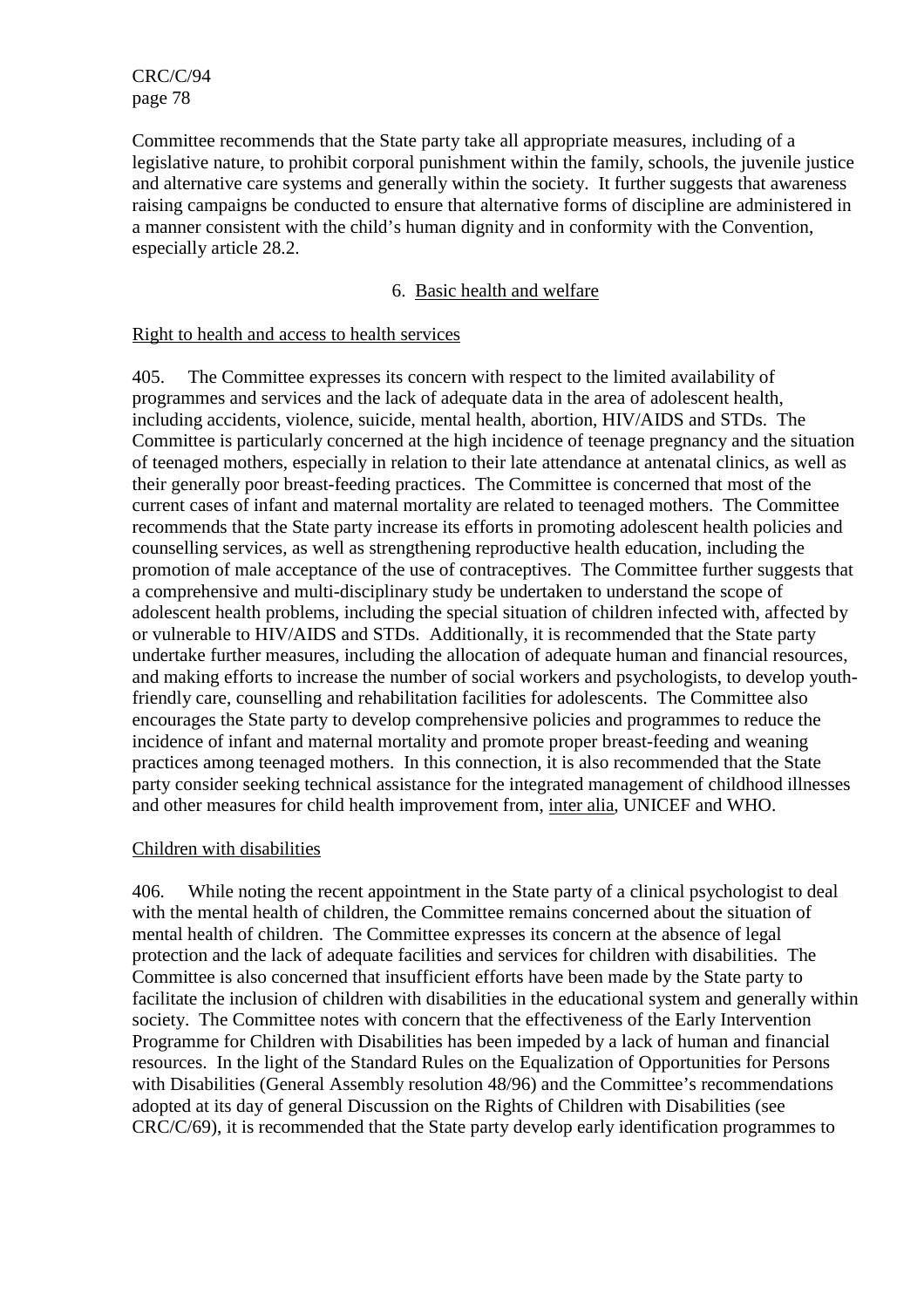prevent disabilities, increase its efforts to implement alternatives to the institutionalization of children with disabilities, establish special education programmes for children with disabilities and further encourage their inclusion in society. The Committee recommends that the State party take all appropriate measures to ensure that adequate resources are allocated for the effective implementation of the Early Intervention Programme for Children with Disabilities. The Committee recommends that the State party undertake a study on the situation of mental health with a view to addressing this increasing concern. Further, the Committee recommends that the State party undertake an awareness raising campaign to sensitize the public to the rights and special needs of children with disabilities as well as children with mental health concerns. The Committee further recommends that the State party seek technical cooperation for the training of professional staff working with and for children with disabilities from, inter alia, WHO.

## Environmental health

407. While noting the State party's intention to improve the situation of environmental health services through, inter alia, the establishment of a Solid Waste Management Authority and the expansion of the collection areas from 55 per cent to approximately 95 per cent, the Committee remains concerned at the poor environmental health conditions. In this connection, the Committee notes the continued widespread use of pit-latrines, increasing sea pollution, and the inadequate solid waste disposal programme. The Committee recommends that the State party intensify its efforts to address environmental health concerns, particularly as regards solid waste management.

## 7. Education, leisure and cultural activities

## Right to and aims of education

408. While recognizing the efforts made by the State party in the area of education, the Committee remains concerned with the high incidence of truancy (in particular for boys), limited access to secondary education, lack of relevant learning material, insufficient numbers of trained qualified teachers, and the tendency towards the use of teaching methods that are almost exclusively examination oriented. Concern is also expressed at the increasing incidence of violence among students. The Committee notes with concern that insufficient resources have been allocated to ensure the sustainability of the school nutrition programme. The Committee is also concerned about the lack of health and counselling services in schools. The Committee recommends that the State party review its educational programme with a view to improving its quality and relevance and ensuring that students are taught an adequate mix of academic subjects and life skills, including communication, decision-making and conflict resolution skills. The Committee recommends that the State party take all appropriate measures to increase access to secondary education. The Committee further recommends that the State party seek to implement additional measures to encourage children, especially boys, to stay in school, particularly during the period of compulsory education. In this regard, the Committee urges the State party to take all necessary measures to ensure that adequate resources are allocated to the school nutrition programme and that adequate health and counselling services be made available in schools. It is also recommended that the State party seek to strengthen its educational system through closer cooperation with UNICEF and UNESCO.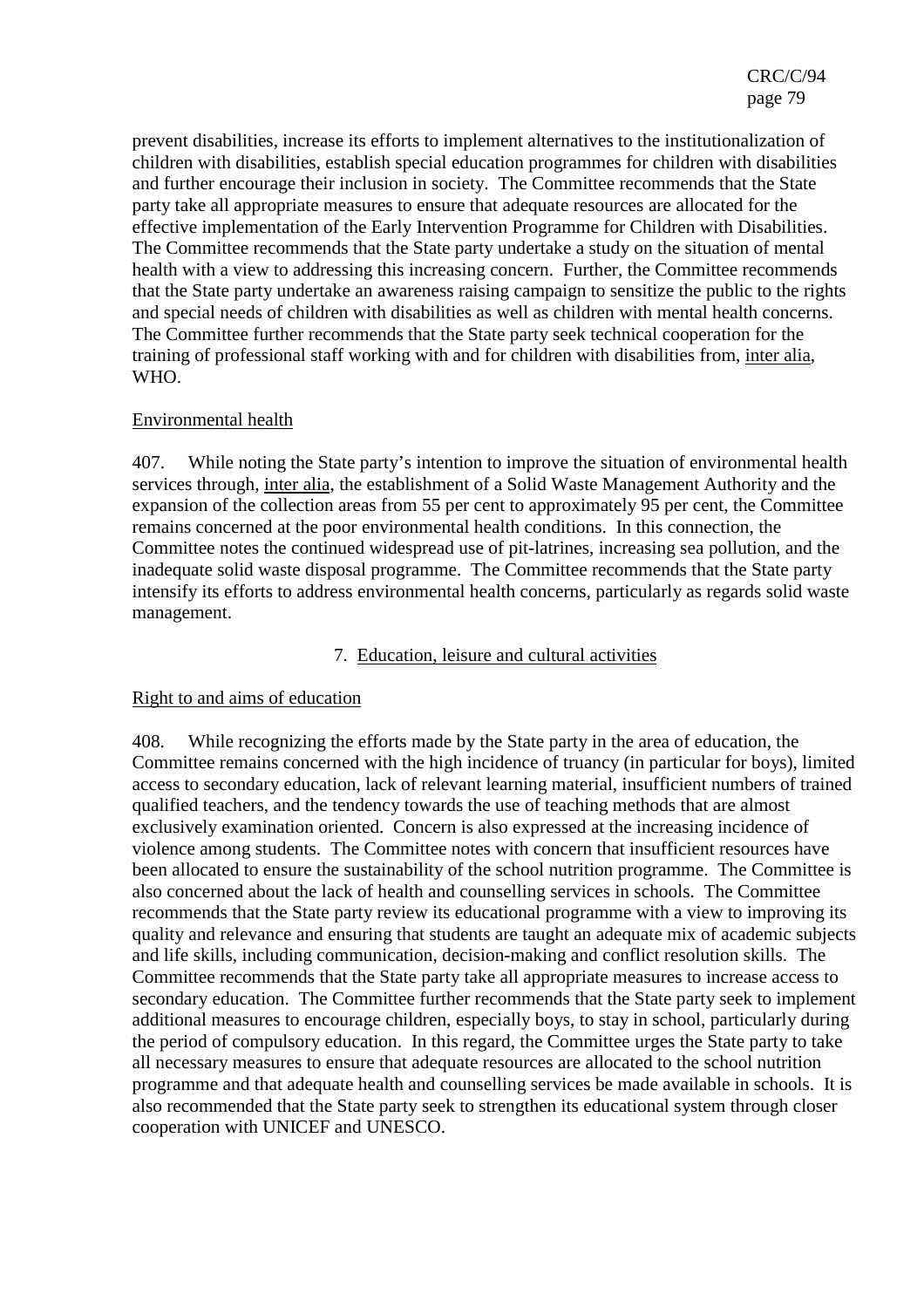### 8. Special protection measures

### Economic exploitation

409. The Committee welcomes the State party's willingness to consider the ratification of ILO Convention No. 138 concerning Minimum Age for Admission to Employment and to increase the legal minimum age for employment from 14 to 15 years. In the light of the current economic situation in the State party and the high truancy and drop-out rates, particularly among males, the Committee is concerned about the lack of information and adequate data on the situation of child labour and economic exploitation in the State party. The Committee encourages the State party to introduce monitoring mechanisms to ensure the enforcement of labour laws and protect children from economic exploitation, particularly in the informal sector. It is further recommended that the State party undertake a comprehensive study to assess the situation of child labour. The Committee encourages the State party to consider ratifying ILO Convention No. 138 concerning Minimum Age for Admission to Employment and Convention No. 182 concerning the Prohibition and Immediate Action for the Elimination of the Worst Forms of Child Labour.

### Drug Abuse

410. The Committees notes the efforts of the State party at both the national and regional levels regarding drug demand reduction and narcotics control. However, the Committee remains concerned at the high incidence of alcohol and substance abuse among youth and the limited psychological, social and medical programmes and services available in this regard. In the light of article 33 of the Convention, the Committee recommends that the State party take all appropriate measures, including administrative, social and educational measures, to protect children from the illicit use of alcohol, narcotic drugs and psychotropic substances and to prevent the use of children in the illicit production and trafficking of such substances. It encourages the State party to support rehabilitation programmes for child victims of alcohol, drug and substance abuse. In this regard, the Committee encourages the State party to consider seeking technical assistance from, inter alia, UNICEF and WHO.

#### Administration of juvenile justice

411. While the Committee notes the State party's intention to establish a juvenile justice system, it is concerned about:

(a) The lack of efficient and effective administration of juvenile justice and in particular its lack of compatibility with the Convention, as well as other relevant United Nations standards;

(b) The length of time before the hearing of juvenile cases and the apparent lack of confidentiality accorded to such cases;

(c) The holding of minors in adult detention facilities, the lack of adequate facilities for children in conflict with the law and the limited numbers of trained personnel to work with children in this regard.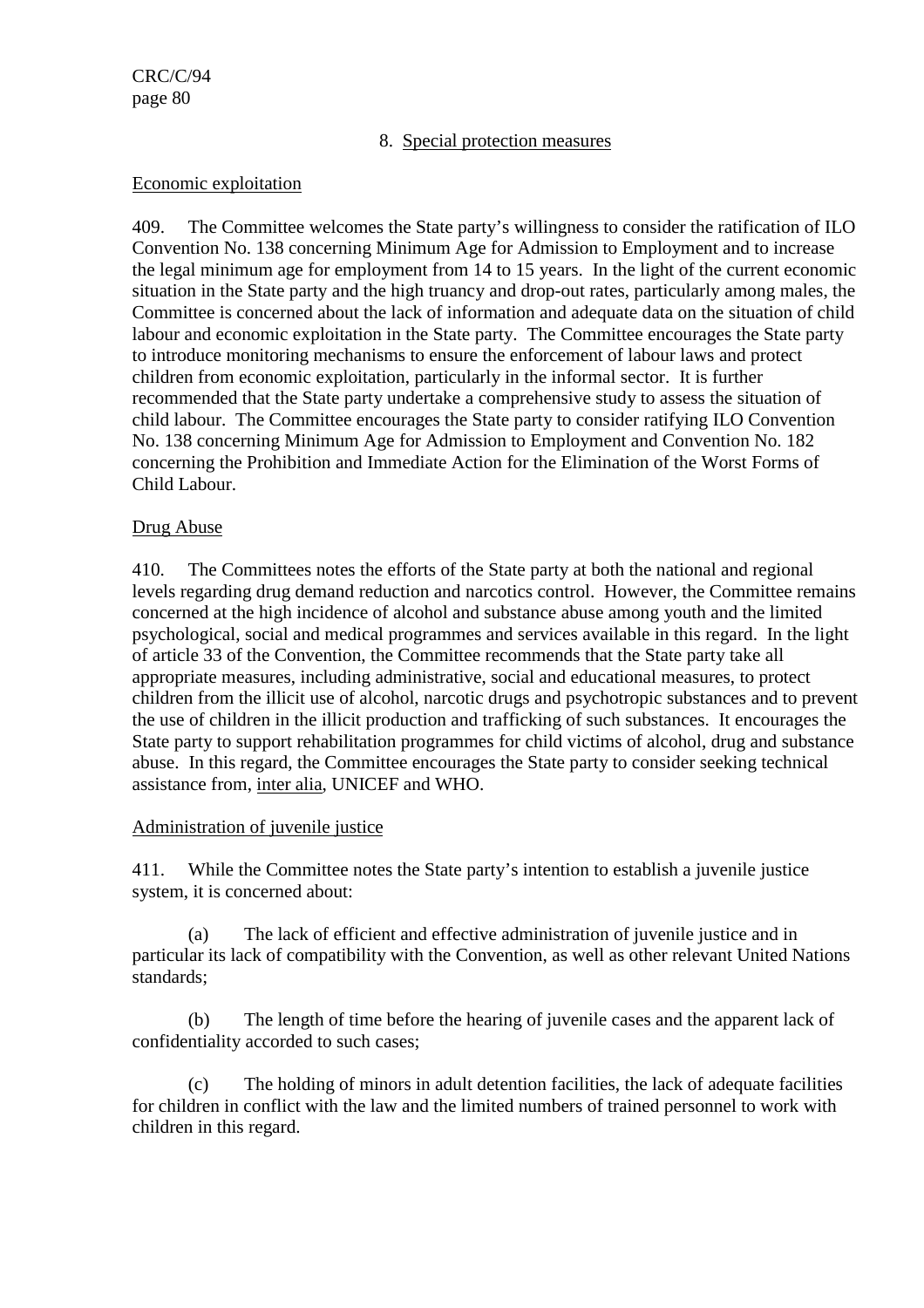412. The Committee recommends that the State party:

(a) Take additional steps to implement a juvenile justice system in conformity with the Convention, in particular articles 37, 40 and 39, and of other United Nations standards in this field, such as the United Nations Standard Minimum Rules for the Administration of Juvenile Justice (the Beijing Rules), the United Nations Guidelines for the Prevention of Juvenile Delinquency (the Riyadh Guidelines) and the United Nations Rules for the Protection of Juveniles Deprived of their Liberty;

(b) Use deprivation of liberty only as a measure of last resort and for the shortest possible period of time; protect the rights of children deprived of their liberty, including the right to privacy; ensure that children remain in contact with their families while in the juvenile justice system; and prohibit and eradicate the use of corporal punishment (whipping) in the juvenile justice system;

(c) Introduce training programmes on relevant international standards for all professionals involved with the system of juvenile justice;

(d) Consider seeking technical assistance from, inter alia, the OHCHR, the Centre for International Crime Prevention, the International Network on Juvenile Justice and UNICEF, through the Coordination Panel on Technical Advice in Juvenile Justice.

## 9. Dissemination of the report, written answers and concluding observations

413. Finally, the Committee recommends that, In the light of article 44, paragraph 6, of the Convention, the initial report and written replies submitted by the State party be made widely available to the public at large and that the publication of the report be considered, along with the relevant summary records and the concluding observations adopted thereon by the Committee. Such a document should be widely distributed in order to generate debate and awareness of the Convention and its implementation and monitoring within the Government and the general public, including NGOs.

#### 8. Concluding observations of the Committee on the rights of the Child: South Africa

414. At its 609th, 610th and 611th meetings (see CRC/C/SR.609, 610 and 611), held on 25 and 26 January 2000, the Committee on the Rights of the Child considered the initial report of South Africa (CRC/C/51/Add.2), which was submitted on 4 December 1997, and adopted\* the following concluding observations.

 $\overline{a}$ 

<sup>\*</sup> At the 615th meeting, held on 28 January 2000.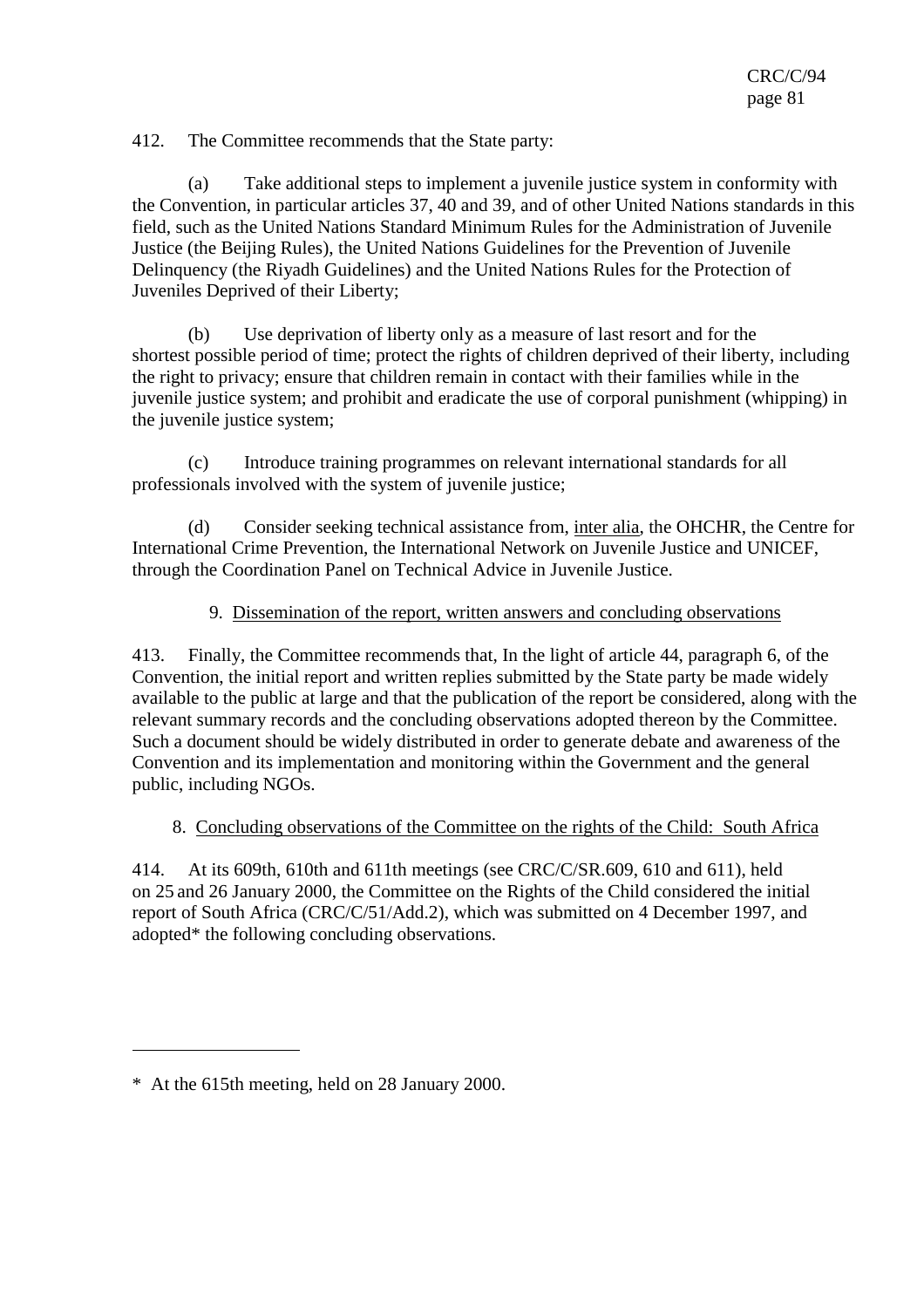## A. Introduction

415. The Committee welcomes the submission of the State party's initial report which followed the established guidelines and provided a critical assessment of the situation of children. The Committee also welcomes the efforts of the State party to ensure that its initial report was submitted on time. The Committee takes note of the written replies to its list of issues (CRC/C/Q/SAFR/1). The Committee is encouraged by the constructive, open and frank dialogue it had with the State party and welcomes the positive reactions to the suggestions and recommendations made during the discussion. The Committee acknowledges that the presence of a high-ranking delegation directly involved in the implementation of the Convention allowed for a fuller assessment of the situation of the rights of children in the State party.

## B. Positive aspects

416. The Committee expresses appreciation for the efforts made by the State party in the area of legal reform. In this regard, the Committee welcomes the new Constitution (1996), in particular article 28, which guarantees children a number of specific rights and freedoms also provided for under the Convention. Further, the Committee notes with appreciation the additional legislation enacted to bring about greater harmonization between domestic legislation and the Convention, including: the National Youth Amendment Act (1996); the Legal Aid Amendment Act (1996); the Criminal Procedure Amendment Act (1996); the Film and Publications Act (1996); the National Education Policy Act (1996); the Child Care Amendment Act (1996); the Abolition of Corporal Punishment Act (1997); the Divorce Courts Amendment Act (1997); the Establishment of Family Court Act (1997); the Maintenance Amendment Act (1997); the Natural Fathers of Children Born out of Wedlock Act (1997); and the Criminal Procedure Second Amendment Act (1997).

417. The Committee welcomes the implementation of a National Programme of Action (NPA) within the State party. In this regard, it welcomes the establishment of the National Programme of Action Steering Committee (NPASC) which is responsible for the identification of plans the coordination and evaluation of programmes and the periodic submission of progress reports to Cabinet on the implementation of the NPA as well as compliance obligations under the Convention. The Committee notes that the membership of the NPASC comprises representatives from various ministries and agencies involved in the promotion of the rights of children as well as representatives of civil society, including NGOs and the National Children's Rights Committee (NCRC) and UNICEF South Africa.

418. The Committee welcomes the establishment of the South African Human Rights Commission and the appointment of a director with responsibility for children's rights.

419. The Committee also welcomes the implementation of the "Human Rights Institutional Strengthening Project" with the support of OHCHR. The Committee notes that the project includes provision of advisory services to finalize the human rights training package developed by the South African Police Service (SAPS); publication of a pocket guide for police on human rights standards and practice; advice and assistance to the South African Human Rights Commission (SAHRC); advice and assistance to the Justice College of the Ministry of Justice in integrating human rights in the training curriculum for magistrates, prosecutors and other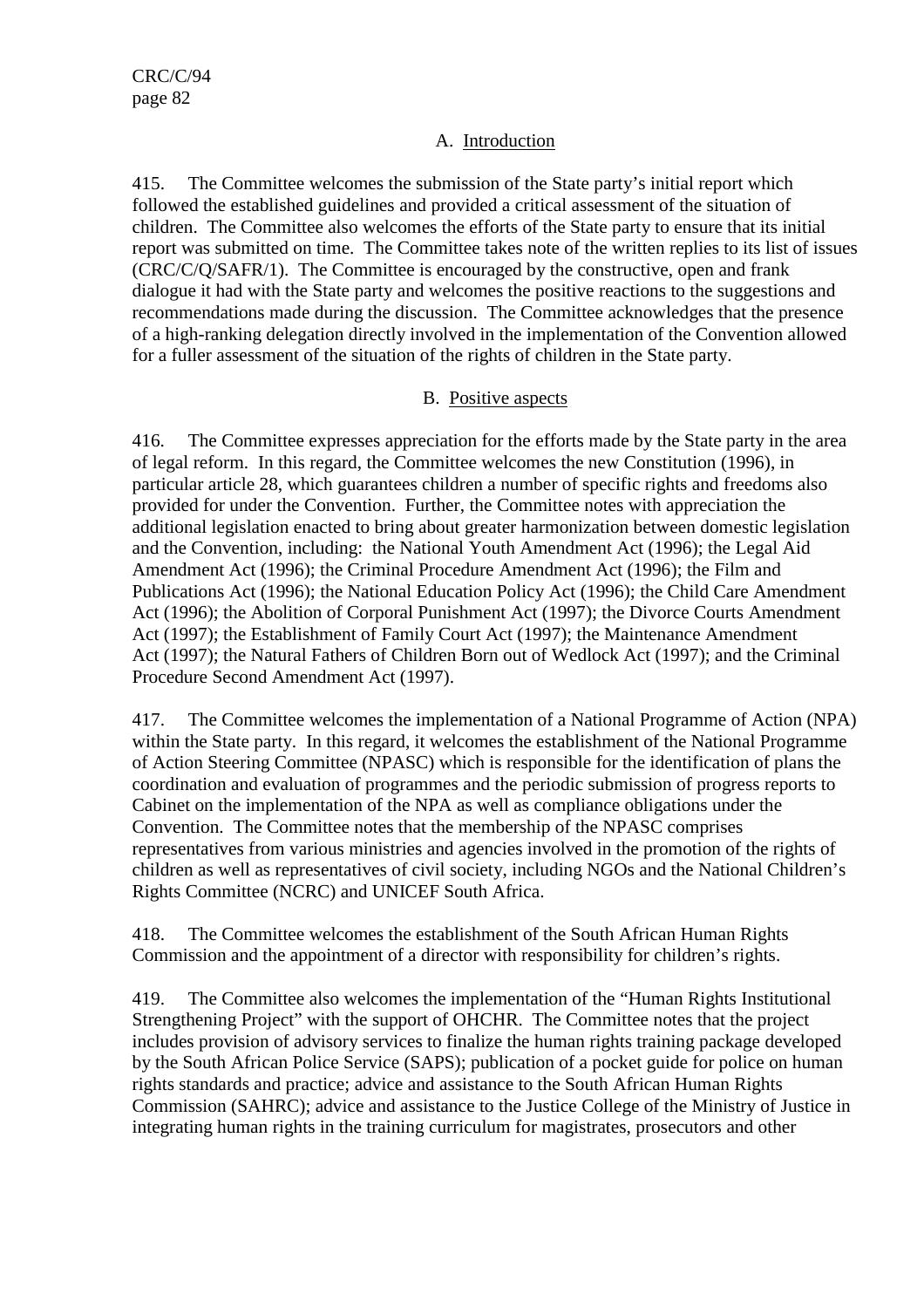officials concerned with the administration of justice; and support to Fort Hare University in developing a series of human rights training workshops and establishing a documentation centre.

420. The Committee welcomes the State party's efforts in establishing a Children's Budget Project launched with the aim of developing an overall perspective on the Government's expenditure with respect to children's programmes and examining the impact of this expenditure on the lives of children.

421. The Committee appreciates the State party's initiatives within the school environment. In this regard, it welcomes the enactment of the South African Schools Act (1996) which has led to enhanced participatory rights for children within the educational system; the right of children to choose their own language of learning (multilingualism); and the abolition of corporal punishment in schools. The Committee also notes with appreciation the establishment of an integrated National Primary School Nutrition Programme intended to encourage enrolment and facilitate attendance of all children, especially those from economically disadvantaged families. The Committee also notes that under "Curriculum 2005", additional initiatives are envisaged within the school environment, including programmes to encourage non-discrimination and facilitate inclusion, especially of children with disabilities and those with HIV/AIDS. "Curriculum 2005" also aims to address the inequalities within the educational system established during apartheid.

# C. Factors and difficulties impeding the implementation of the Convention

422. The Committee acknowledges the challenges faced by the State party in overcoming the legacy of apartheid which continues to have a negative impact on the situation of children and to impede the full implementation of the Convention. In particular, the Committee notes the vast economic and social disparities that continue to exist between various segments of society as well as the relatively high levels of unemployment and poverty which adversely affect the full implementation of the Convention and remain challenges for the State party.

## D. Subjects of concern, suggestions and recommendations of the Committee

## 1. General measures of implementation

## Legislation

423. The Committee notes the efforts of the State party to bring about legal reform and to introduce measures to ensure greater conformity between domestic legislation and the Convention. The Committee also notes that the South African Law Commission is currently reviewing legislation as well as customary law with a view to introducing additional legal reform concerning, inter alia, the prevention of family violence, HIV/AIDS policies in school, the establishment of a new juvenile justice system, the expansion of the child care system and the protection of sexually abused children. However, the Committee remains concerned that the law, and in particular customary law, still does not fully reflect the principles and provisions of the Convention. The Committee encourages the State party to continue its efforts in the area of legal reform and to ensure that its domestic legislation conforms fully with the principles and provisions of the Convention.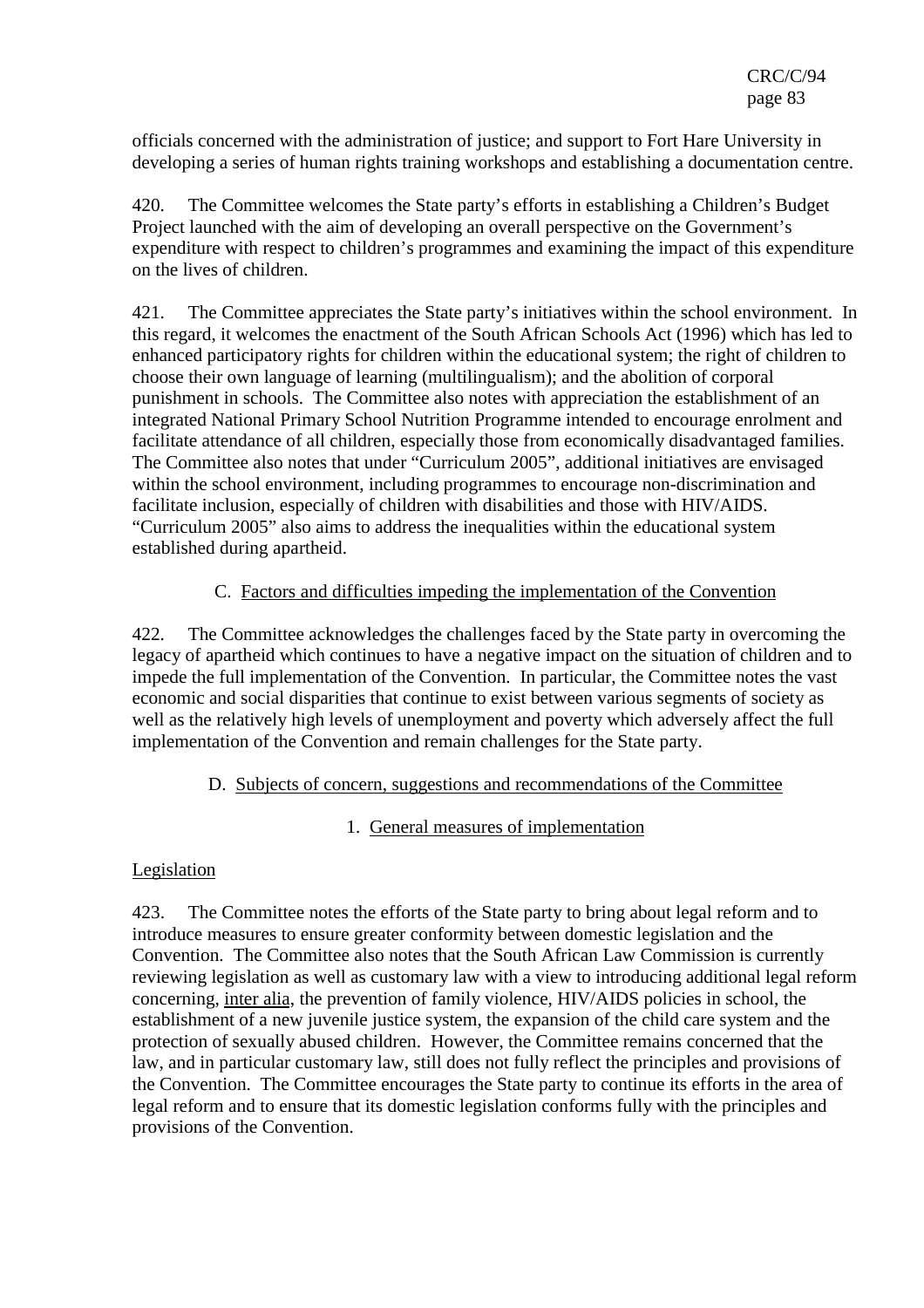### Ratification of international human rights instruments

424. The Committee notes that the State party has not yet ratified the International Covenant on Economic, Social and Cultural Rights. The Committee is of the opinion that the ratification of this international human rights instrument would strengthen the efforts of the State party to meet its obligations in guaranteeing the rights of all children under its jurisdiction. The Committee encourages the State party to reinforce its efforts to finalize the ratification of this instrument.

## Coordination

425. While the Committee notes the establishment of the National Programme of Action Steering Committee (NPASC) to coordinate the implementation of programmes relevant to the protection and care of children, it is concerned that insufficient effort has been made to ensure that adequate programmes are introduced at the community level. In this context, the Committee further expresses concern at the insufficient efforts made to involve community-based organizations in the promotion and implementation of the Convention. The Committee is also concerned about the lack of coordination between those ministries responsible for the implementation of the Convention. The Committee recommends that the State party take effective measures to ensure that the programmes and activities of the NPASC are established in rural areas as well as at the community level. The State party is encouraged to take all effective measures to promote capacity-building among community-based organizations and to further facilitate their inclusion in the coordination, promotion and implementation of the Convention. The Committee recommends that the State party strengthen it efforts to ensure greater coordination between those ministries and departments responsible for the implementation of the **Convention** 

#### Independent monitoring mechanism

426. The Committee welcomes with appreciation the State party's establishment of the South African Human Rights Commission which is mandated to promote the observance of fundamental human rights at all levels of society. The Committee notes that the Commission also has powers to conduct investigations, issue subpoenas and hear testimony under oath. The Committee is concerned, however, that insufficient resources have been allocated to allow the Commission to carry out its mandate effectively. Additionally, the Committee notes with concern that the work of the Commission continues to be hampered by, inter alia, red tape and the need for additional legislative reform. The Committee is also concerned at the absence of a clear procedure to register and address complaints from children concerning violations of their rights under the Convention. The Committee encourages the State party to take effective measures to ensure that adequate resources (both human and financial) are allocated to ensure the effective functioning of the South African Human Rights Commission. The Committee recommends that the State party establish clear child-friendly procedures to register and address complaints from children regarding violations of their rights and to guarantee adequate remedies for such violations. The Committee further suggests that the State party introduce an awareness-raising campaign to facilitate the effective use by children of such a procedure.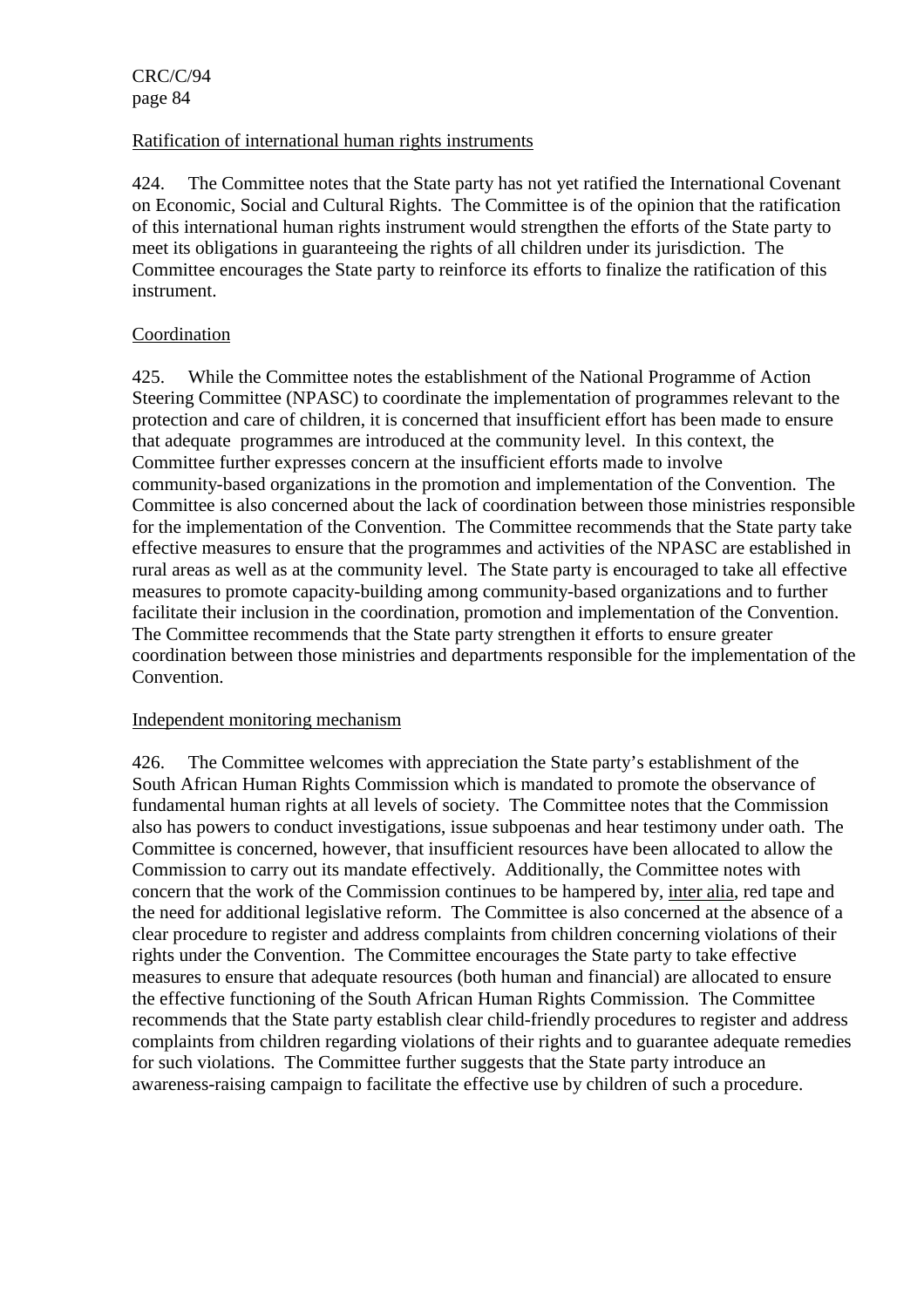## Data collection

427. The Committee is concerned that the current data collection mechanism is insufficient to afford the systematic and comprehensive collection of disaggregated quantitative and qualitative data for all areas covered by the Convention in relation to all groups of children in order to monitor and evaluate progress achieved and assess the impact of policies adopted with respect to children. The Committee recommends that the system of data collection be reviewed with a view to incorporating all the areas covered by the Convention. Such a system should cover all children up to the age of 18 years, with specific emphasis on those who are particularly vulnerable, including girls; children with disabilities; child labourers; children living in remote rural areas, including Eastern Cape, Kwa Zulu-Natal and the Northern region, as well as other disadvantaged Black communities; children belonging to the Khoi-Khoi and San communities; children working and/or living on the streets; children living in institutions; children of economically disadvantaged families; and refugee children. Technical assistance in this area from, inter alia, UNICEF is encouraged.

### Budgetary allocations

428. The Committees welcomes the initiative of the State party to introduce the practice of "costing" new legislation to ensure its sustainability in terms of, inter alia, financing. The Committee notes that the State party is currently "costing" the draft juvenile justice bill to determine its financial sustainability. The Committee notes the challenges faced by the State party in addressing the social and economic legacy of apartheid, particularly among previously disadvantaged communities. The Committees also notes the efforts of the State party in establishing a Children's Budget Project to monitor government expenditure with respect to children's programmes with a view to improving the impact of expenditure on the lives of children. In light of article 4 of the Convention, the Committee remains concerned about the insufficient efforts made to ensure the adequate distribution of resources allocated for children's programmes and activities. In light of articles 2, 3 and 6 of the Convention, the Committee encourages the State party to pay particular attention to the full implementation of article 4 of the Convention by prioritizing budgetary allocations and distributions to ensure implementation of the economic, social and cultural rights of children, to the maximum extent of available resources and, where needed, within the framework of international cooperation.

#### Dissemination and awareness raising

429. While recognizing the efforts of the State party to promote awareness of the principles and provisions of the Convention, the Committee remains concerned that professional groups, children, parents, and the public at large are generally not sufficiently aware of the Convention and the rights-based approach enshrined therein. The Committee recommends that greater effort be made to ensure that the provisions of the Convention are widely known and understood by adults and children alike, in both rural and urban areas. In this regard, it encourages the State party to reinforce its efforts to make the Convention available in local languages and to promote and disseminate its principles and provisions through the use of, inter alia, traditional methods of communication. The Committee further recommends the reinforcement of adequate and systematic training and/or sensitization of traditional community leaders as well as professional groups working with and for children, such as health personnel, including psychologists, social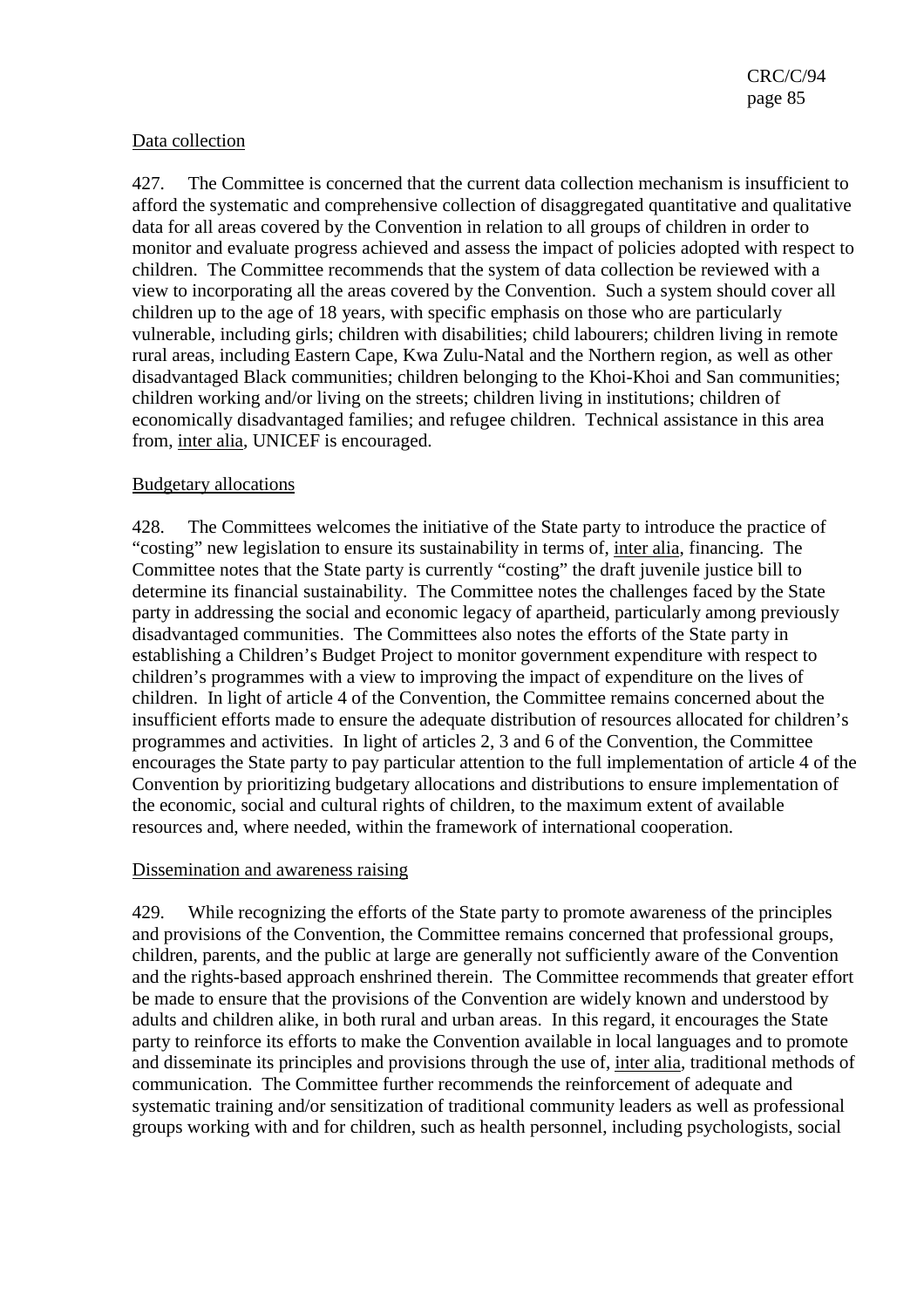workers, officials of central or local administration, and personnel of child-care institutions. In this regard, the Committee suggests that the State party seek technical assistance from, inter alia, OHCHR and UNICEF

## 2. Definition of the child

### Criminal responsibility and sexual consent

430. While the Committee notes that the State party has drafted legislation to increase the legal minimum age for criminal responsibility from 7 to 10 years, it remains concerned that a legal minimum age of 10 years is still a relatively low age for criminal responsibility. The Committee is also concerned that the legal minimum ages for sexual consent of both boys (14) and girls (12) are low and that legislation concerning this issue is discriminatory against girls. The Committee recommends that the State party reassess its draft legislation on criminal responsibility with a view to increasing the proposed legal minimum age (10 years) in this regard. The Committee also recommends that the State party increase the legal minimum ages for sexual consent for both boys and girls and ensure non-discrimination against girls in this regard.

## 3. General principles

### Non-discrimination

431. While the Committee notes that the principle of non-discrimination (article 2) is reflected in the new Constitution as well as in domestic legislation, it is still concerned that insufficient measures have been adopted to ensure that all children are guaranteed access to education, health and other social services. Of particular concern are certain vulnerable groups of children, including Black children; girls; children with disabilities, especially those with learning disabilities; child labourers; children living in rural areas; children working and/or living on the streets; children in the juvenile justice system; and refugee children. The Committee recommends that the State party increase its efforts to ensure implementation of the principle of non-discrimination and full compliance with article 2 of the Convention, particularly as it relates to the vulnerable groups.

#### Respect for the views of the child

432. While the Committee recognizes the efforts of the State party in promoting respect for the views of the child and encouraging child participation, it is concerned that traditional practices and attitudes still limit the full implementation of article 12 of the Convention, particularly in the provinces and at the local level. The Committee encourages the State party to continue promoting public awareness of the participatory rights of children and encouraging respect for the views of the child within schools, families, social institutions, and the care and judicial systems. The Committee recommends that the State party train teachers to enable students to express their views, particularly in the provinces and at the local level.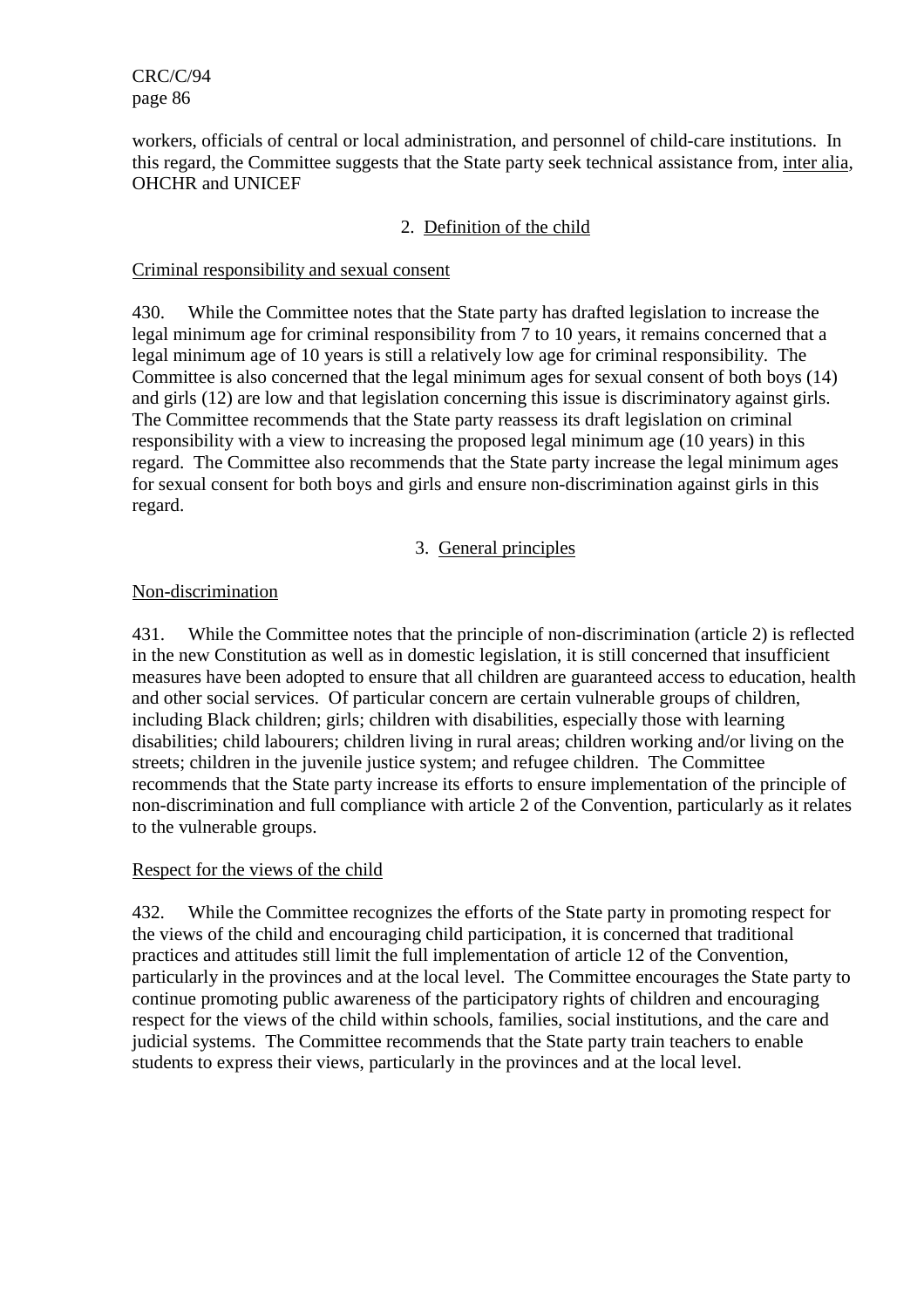## 4. Civil rights and freedoms

### Birth registration

433. The Committee notes that the Births and Deaths Act provides for the registration of all children at birth and that recent initiatives have been undertaken to improve and facilitate the process of birth registration, particularly in rural areas. However, the Committee is concerned that many children are still not registered. In light of articles 7 and 8 of the Convention, the Committee encourages the State party to continue its efforts through, inter alia, mobile clinics and hospitals, to ensure that birth registration is made accessible to all parents within the State party. The Committee also recommends that efforts be made to raise awareness among government officers, community leaders and parents to ensure that all children are registered at birth.

### Torture, or other cruel, inhuman or degrading treatment or punishment

434. While recognizing the efforts of the State party to train the police on the treatment of detainees and the non-use of unnecessary force, the Committee is concerned about the high incidence of police brutality and the inadequate enforcement of existing legislation to ensure that children are treated with respect for their physical and mental integrity and their inherent dignity. The Committee recommends that all appropriate measures be taken to fully implement the provisions of articles 37 (a) and 39 of the Convention. In this regard, the Committee further recommends that greater efforts be made to prevent police brutality and ensure that child victims are provided adequate treatment to facilitate their physical and psychological recovery and social reintegration and that perpetrators are sanctioned.

## 5. Family environment and alternative care

## Parental guidance

435. The Committee notes with concern the increasing number of single-parent and child-headed families and the impact (both financial and psychological) on children. The insufficient support and counsel in the areas of parental guidance and responsibilities are also matters of concern. The State party is encouraged to increase its efforts in developing family education and awareness through, inter alia, providing support, including training for parents, especially single parents, in parental guidance and joint parental responsibilities, in light of article 18 of the Convention. The Committee recommends that the State party take all necessary measures to reduce and prevent the increasing number of child-headed households and to introduce adequate support mechanisms for existing child-headed families. The Committee further recommends that the State party undertake a study on the situation of single parent, polygamous and child-headed families with a view to assessing the impact on children.

## Maintenance

436. While the Committee notes that legislation has been enacted to provide for the recovery of maintenance for the child, it is concerned that insufficient measures have been taken to ensure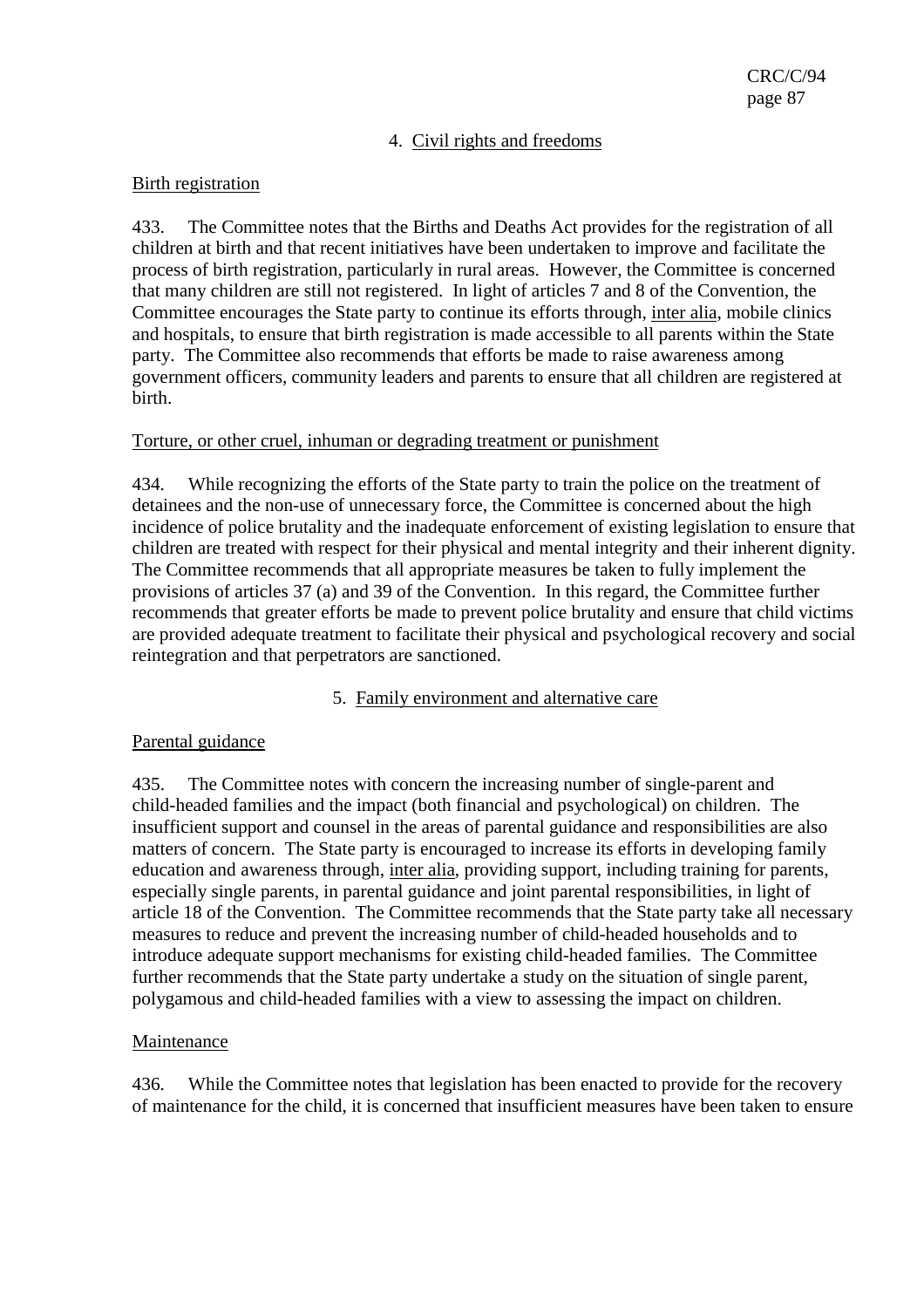the enforcement of maintenance orders. In light of article 27 of the Convention, the Committee recommends that the State party take effective measures to ensure compliance with maintenance orders and the recovery of maintenance for the child.

### Welfare services

437. The Committee notes the recent initiative of the State party to institute a Child Support Grant which aims to provide greater financial support to children from the most economically disadvantaged families. The Committee remains concerned about the phasing-out of the Maintenance Grants and the potential impact for economically disadvantaged women and children who currently benefit from the programme. The Committee recommends that the State party expand its Child Support Grant programme or develop alternative programmes to include support to children up to the age of 18 years, who are still in school. The Committee encourages the State party to take effective measures to ensure the continuation of support programmes for economically disadvantaged families.

### Alternative care

438. With respect to the situation of children deprived of a family environment, the Committee expresses its concern about the insufficient number of alternative care facilities in previously disadvantaged communities. Concern is also expressed about the insufficient monitoring of placements and the limited number of qualified personnel in this field. The Committee further notes with concern the inadequate monitoring and evaluation of placements in the foster care programme. The Committee recommends that the State party develop additional programmes to facilitate alternative care, provide additional training for social and welfare workers and establish independent complaint and monitoring mechanisms for alternative care institutions. It is also recommended that the State party increase its efforts in providing support, including training for parents, to discourage the abandonment of children. The Committee further recommends that the State party ensure adequate periodic review of placements in the foster care programme.

#### Domestic and intercountry adoptions

439. While the Committee notes that the Child Care Act (1996) provides for the regulation of adoptions, it is concerned at the lack of monitoring with respect to both domestic and intercountry adoptions as well as the widespread practice of informal adoptions within the State party. The Committee is also concerned at the inadequate legislation, policies and institutions to regulate intercountry adoptions. In light of article 21 of the Convention, the Committee recommends that the State party establish proper monitoring procedures with respect to both domestic and intercountry adoptions and introduce adequate measures to prevent the abuse of the practice of traditional informal adoptions. Additionally, it is recommended that the State party take all necessary measures, including legal and administrative ones, to ensure the effective regulation of intercountry adoptions. The Committee further encourages the State party to reinforce its efforts to finalize its ratification of the 1993 Hague Convention on the Protection of Children and Cooperation in Respect of Intercountry Adoption.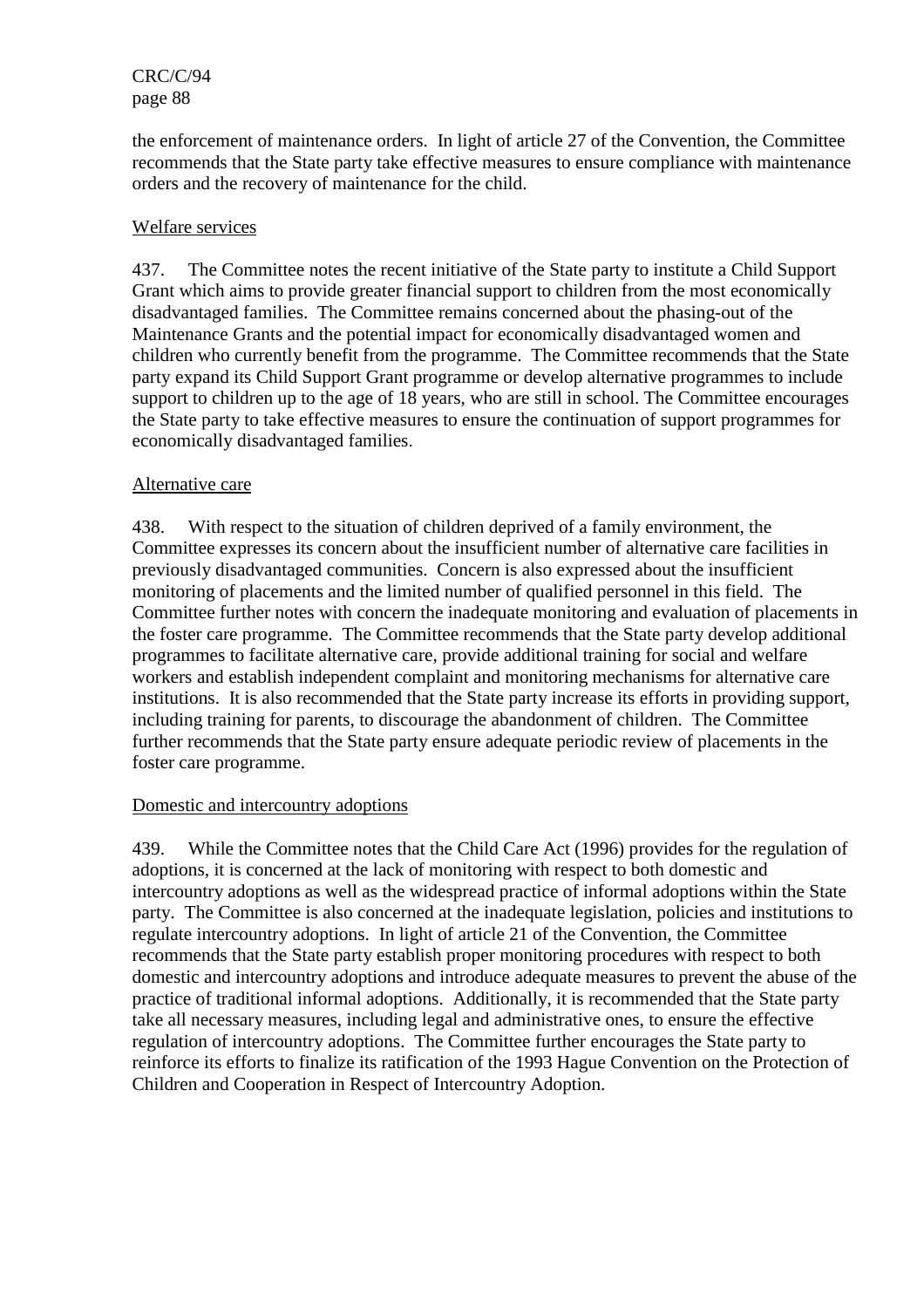### Domestic violence, ill-treatment and abuse

440. The Committee notes the enactment of the Child Care Act and the Prevention of Family Violence Act to provide greater protection for children. The Committee also notes the recent introduction of the National Crime Prevention Strategy which focuses on crimes against women and children as well as the Victim Empowerment Programme which promotes the empowerment of victims of abuse, especially women and children. However, the Committee remains gravely concerned about the high incidence of domestic violence, ill-treatment and abuse of children, including sexual abuse within the family. In light of article 19, the Committee recommends that the State party undertake studies on domestic violence, ill-treatment and abuse to understand the scope and nature of these practices. The Committee also recommends that the State party reinforce its efforts to formalize a comprehensive strategy to prevent and combat domestic violence, ill-treatment and abuse and further adopt adequate measures and policies to contribute to changing attitudes. The Committee also recommends that cases of domestic violence and illtreatment and abuse of children, including sexual abuse within the family, be properly investigated within a child-friendly judicial procedure and sanctions applied to perpetrators, with due regard given to protecting the right to privacy of the child. Measures should also be taken to ensure the provision of support services to children in legal proceedings; the physical and psychological recovery and social reintegration of the victims of rape, abuse, neglect, illtreatment, violence or exploitation, in accordance with article 39 of the Convention; and the prevention of criminalization and stigmatization of victims. The Committee recommends that the State party seek technical assistance from, inter alia, UNICEF.

### Corporal punishment

441. While the Committee is aware that corporal punishment is prohibited by law in schools, care institutions and the juvenile justice system, it remains concerned that corporal punishment is still permissible within families and that it is still regularly used in some schools and care institutions as well as generally within society. The Committee recommends that the State party take effective measures to prohibit by law corporal punishment in care institutions. The Committee further recommends that the State party reinforce measures to raise awareness on the negative effects of corporal punishment and change cultural attitudes to ensure that discipline is administered in a manner consistent with the child's dignity and in conformity with the Convention. It is also recommended that the State party take effective measures to prohibit by law the use of corporal punishment in the family and, in this context, examine the experience of other countries that have already enacted similar legislation.

## 6. Basic health and welfare

#### Primary health care

442. The Committee notes the State party's recent initiatives to improve the general situation of health and health services for children, including the introduction of the Integrated Management of Childhood Illnesses (IMCI) initiative and the provision of free health care to children under the age of six years and to pregnant and lactating women. However, the Committee remains concerned that health services in the districts and local areas continue to lack adequate resources (both financial and human). The Committee is also concerned that the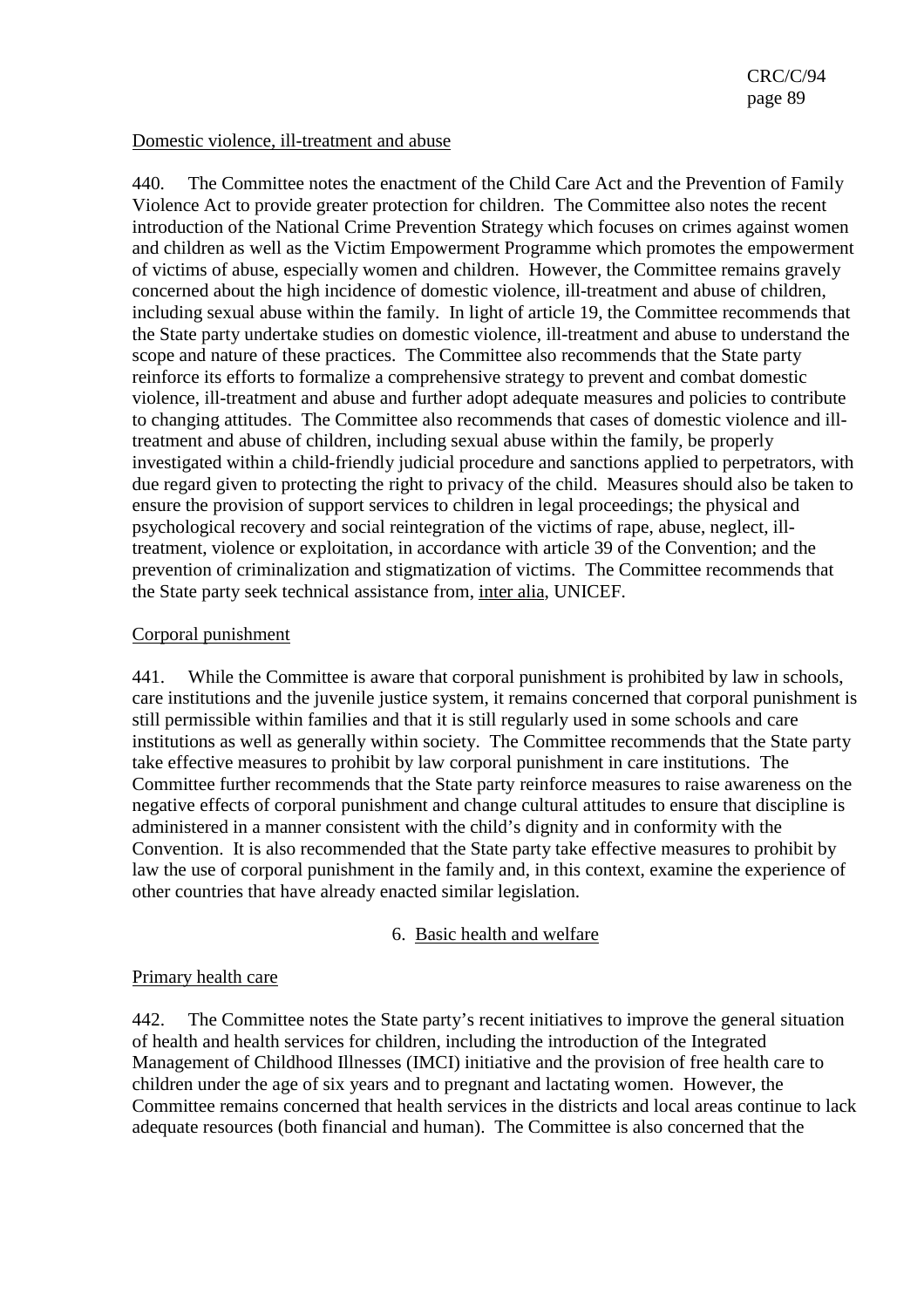survival and development of children within the State party continue to be threatened by early childhood diseases such as acute respiratory infections and diarrhoea. The Committee is also concerned about the high incidence of child and infant mortality as well as maternal mortality, the high rate of malnutrition, vitamin A deficiency and stunting; the poor situation of sanitation; and insufficient access to safe drinking water, especially in rural communities. The Committee recommends that the State party reinforce its efforts to allocate appropriate resources and develop comprehensive policies and programmes to improve the health situation of children, particularly in rural areas. In this context, the Committee recommends that the State party facilitate greater access to primary health services; reduce the incidence of maternal, child and infant mortality; prevent and combat malnutrition, especially in vulnerable and disadvantaged groups of children; and increase access to safe drinking water and sanitation. Additionally, the Committee encourages the State party to continue its technical cooperation with respect to the IMIC initiative and, where necessary, to pursue additional avenues for cooperation and assistance for child health improvement with, inter alia, WHO and UNICEF.

### Environmental health

443. Concern is expressed at the increase in environmental degradation, especially as regards air pollution. The Committee recommends that the State party increase its efforts to facilitate the implementation of sustainable development programmes to prevent environmental degradation, especially as regards air pollution.

### Adolescent health

444. The Committee expresses concern regarding the limited availability of programmes and services and the lack of adequate data in the area of adolescent health, including teenage pregnancies; abortions; drugs and substance abuse, including alcohol and tobacco use; accidents; violence; and suicide. The Committee expresses its concern at the lack of statistical data on the situation of children with mental health concerns as well as the insufficient policies and programmes for these children. The Committee notes that while the State party has taken a tough anti-smoking stance with the introduction of strong legislation in 1991 and amendments in 1999 to control the supply of tobacco, many under-age smokers are still able to buy tobacco products. While the Committee notes that the State party has launched a Partnership Against HIV/AIDS Programme (1998) which aims, inter alia, to establish counselling and treatment centres for people living with HIV/AIDS and STDs, it remains concerned about the high and increasing incidence of HIV/AIDS and STDs. The Committee recommends that the State party take effective measures to ensure that legislation is fully implemented and enforced, particularly as regards the use of tobacco products. The Committee recommends that the State party reinforce adolescent health policies, particularly with respect to accidents, suicide, violence and substance abuse. It is also recommended that the State party undertake a study to assess the situation of children with mental health concerns and introduce programmes to guarantee adequate care and protection for them. Additionally, it is recommended that the State party undertake further measures, including the allocation of adequate human and financial resources, to develop youth-friendly counselling, care and rehabilitation facilities for adolescents that would be accessible, without parental consent where this is in the best interests of the child. The Committee recommends the reinforcement of training programmes for youth on reproductive health, HIV/AIDS and STDs. These programmes should be based not only on gaining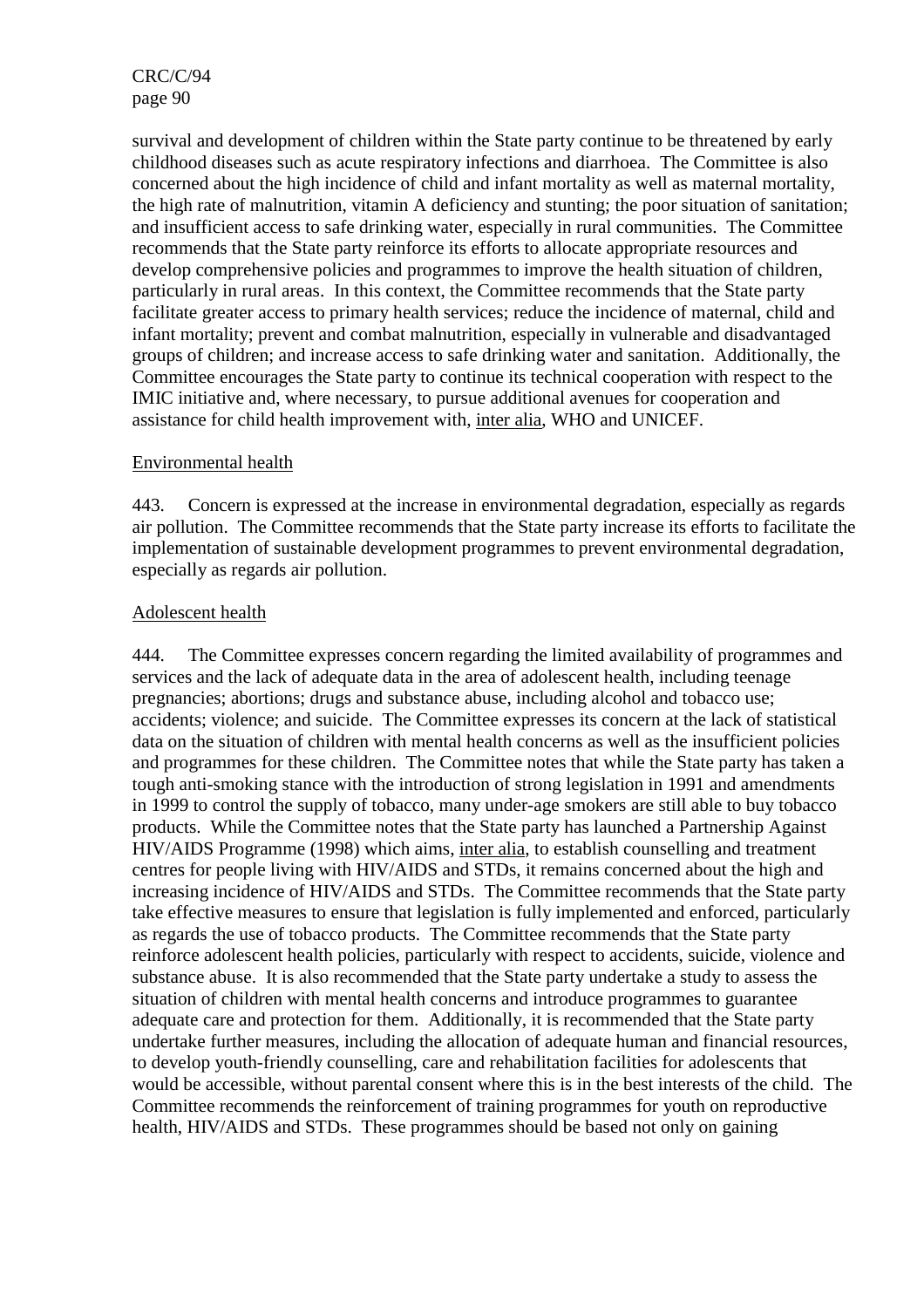knowledge, but also on the acquisition of competencies and life skills that are essential to the development of youth. The Committee further recommends the full participation of youth in the development of strategies to respond to HIV/AIDS at the national, regional and local levels. Particular emphasis should be placed on changing public attitudes toward HIV/AIDS and identifying strategies to address the continued discrimination experienced by children and adolescents infected with HIV.

### Children with disabilities

445. The Committee expresses concern regarding the inadequate legal protection, programmes, facilities and services for children with disabilities, particularly mental disabilities. In light of the Standard Rules on the Equalization of Opportunities for Persons with Disabilities (General Assembly resolution 48/96) and the Committee's recommendations adopted at its day of general discussion on children with disabilities (see CRC/C/69), it is recommended that the State party reinforce its early identification programmes to prevent disabilities, establish special education programmes for children with disabilities and further encourage their inclusion in society. The Committee recommends that the State party seek technical cooperation for the training of professional staff working with and for children with disabilities from, inter alia, UNICEF and WHO.

### Traditional practices

446. The Committee is concerned that male circumcision is carried out, in some instances, in unsafe medical conditions. The Committee is also concerned about the traditional practice of virginity testing which threatens the health, affects the self-esteem, and violates the privacy of girls. The practice of female genital mutilation (FGM) and its harmful effects on the health of girls is also an issue of concern for the Committee. The Committee recommends that the State party take effective measures, including training for practitioners and awareness raising, to ensure the health of boys and protect against unsafe medical conditions during the practice of male circumcision. The Committee also recommends that the State party undertake a study on virginity testing to assess its physical and psychological impact on girls. In this connection, the Committee further recommends that the State party introduce sensitization and awareness-raising programmes for practitioners and the general public to change traditional attitudes and discourage the practice of virginity testing in light of articles 16 and 24 (3) of the Convention. The Committee recommends that the State party strengthen its efforts to combat and eradicate the practice of FGM and to carry out sensitization programmes for practitioners and the general public to change traditional attitudes and discourage harmful practices.

## 7. Education, leisure and cultural activities

447. The Committee notes the recent efforts of the State party to improve the situation of education, including the enactment of the Schools Act (1996), the introduction of an integrated National Primary School Nutrition Programme and the launching of "Curriculum 2005" which is intended, inter alia, to correct the disparities in access to education. While noting that the law provides for compulsory education between the ages of 7 and 15 years, the Committee is concerned that primary education is not free. Concern is also expressed that inequality in access to education remains in some areas, particularly among Black children, girls and children from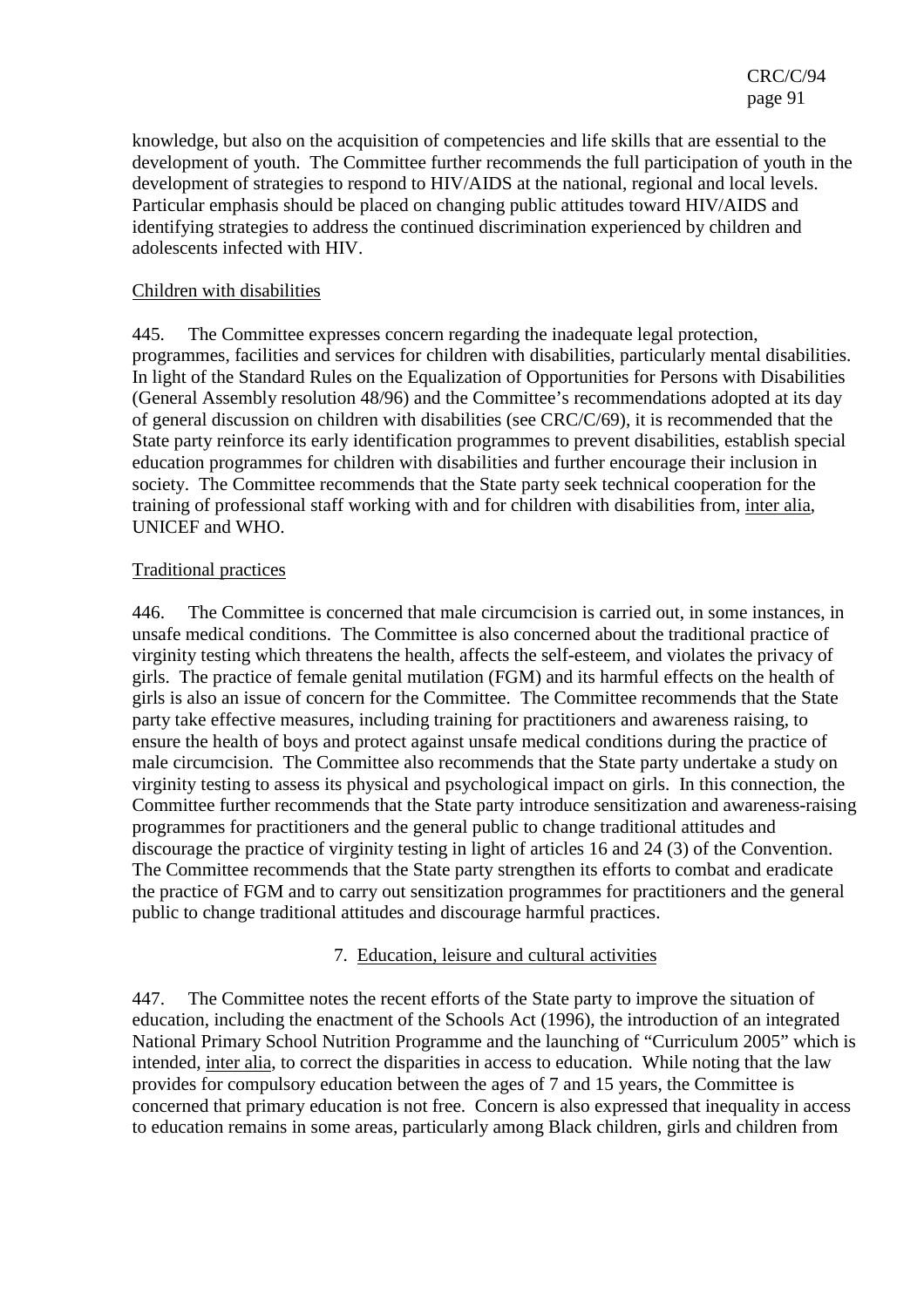economically disadvantaged families, many of whom still do not attend school. The Committee is concerned about the continued practice of discrimination in some schools, particularly against Black children in racially mixed schools. With respect to the general situation of education, the Committee notes with concern the extent of overcrowding in some areas; high drop-out, illiteracy and repetition rates; lack of basic training materials; poorly maintained infrastructure and equipment; shortages of textbooks and other materials; insufficient number of trained teachers, particularly in traditionally Black communities; and low morale of teachers. The Committee notes with concern that many children, especially in Black communities, do not enjoy the right to leisure, recreation and cultural activities. The State party is encouraged to continue its efforts to promote and facilitate school attendance, particularly among previously disadvantaged children, girls and children from economically disadvantaged families. In light of article 28 of the Convention, the Committee recommends that the State party take effective measures to ensure that primary education is available free to all. The Committee recommends that the State party take additional measures to ensure non-discrimination within the school environment. The Committee further recommends that effective measures be taken to improve the quality of education and to provide access for all children within the State party. In this connection, it is recommended that the State party seek to strengthen its educational system through closer cooperation with UNICEF and UNESCO. The State party is further urged to implement additional measures to encourage children to stay in school, at least during the period of compulsory education. In light of article 31, the Committee recommends that the State party take effective measures to ensure that children, especially those in Black communities, enjoy the right to leisure, recreation and cultural activities.

#### 8. Special protection measures

## Asylum-seeking and refugee children

448. While the Committee notes recent legislative reform to guarantee greater protection of the rights of refugee and asylum-seeking children, it remains concerned about the absence of formal legislative and administrative measures to ensure family reunification and to guarantee the right of access to education and health for refugee children. The Committee recommends that the State party develop a legislative and administrative framework to guarantee and facilitate family reunification. Additionally, it is recommended that the State party implement policies and programmes to guarantee adequate access to all social services for refugee and asylumseeking children. The Committee further recommends that the State party reinforce its efforts to finalize its adoption of the 1951 Convention relating to the Status of Refugees and the 1967 Protocol.

## Children in armed conflict

449. The Committee is concerned that insufficient efforts have been made to introduce adequate programmes to facilitate the rehabilitation of children affected by armed conflict during the apartheid era, whose situation is reflected in the current high levels of violence and crime within the State party. The Committee recommends that the State party take all appropriate measures to introduce new and reinforce existing programmes to facilitate the rehabilitation and reintegration of children affected by armed conflict.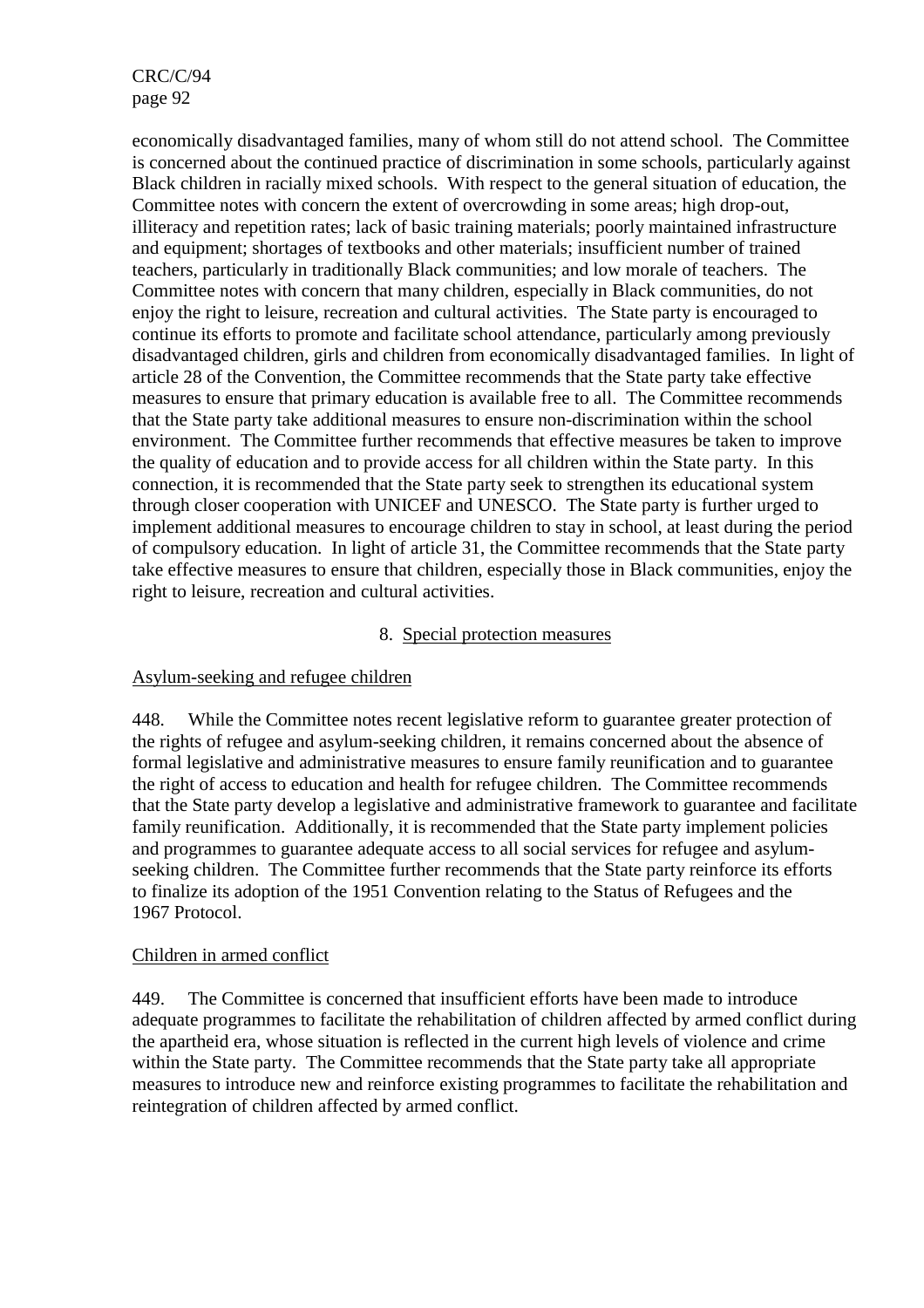## Child labour

450. The Committee notes that the State party has signed a memorandum of understanding with ILO/IPEC to undertake a national survey with a view to compiling comprehensive national child labour statistics. While the Committee notes the State party's efforts to bring domestic legislation into conformity with international labour standards, it is concerned that over 200,000 children between the ages of 10 and 14 years are currently engaged in work, mainly commercial agriculture and domestic service. The Committee encourages the State party to improve its monitoring mechanisms to ensure the enforcement of labour laws and protect children from economic exploitation. The Committee also recommends that the State party reinforce its efforts to ratify the Worst Forms of Child Labour Convention, 1999 (No. 182), of the ILO.

### Drug and substance abuse

451. The Committee is concerned with the high and increasing incidence of drug and substance abuse among youth and the limited psycho-social and medical programmes and services available in this regard. In light of article 33 of the Convention, the Committee recommends that the State party take all appropriate measures, including educational measures, to protect children from the illicit use of narcotic drugs and psychotropic substances and to prevent the use of children in the illicit production and trafficking of such substances. In this context, it is further recommended that programmes be reinforced within the school environment to educate children about the harmful effects of narcotic drugs and psychotropic substances. The Committee also recommends that the State party develop a national drug control plan with the guidance of United Nations Drug Control Programme. The Committee also encourages the State party to support rehabilitation programmes dealing with child victims of drug and substance abuse. The Committee encourages the State party to seek technical assistance from, inter alia, UNICEF and WHO.

#### Sexual exploitation

452. While noting the efforts of the State party to implement legislation, policies, and programmes to prevent and combat the sexual exploitation of children, the Committee remains concerned at the high incidence of commercial sexual exploitation. In the light of article 34 and other related articles of the Convention, the Committee recommends that the State party undertake studies with a view to designing and implementing appropriate policies and measures, including care and rehabilitation, to prevent and combat the sexual exploitation of children.

#### Sale, trafficking and abduction of children

453. The Committee notes the efforts of the State party to address the situation of the sale, trafficking and abduction of children, including the adoption of the Hague Convention on Civil Aspects of International Child Abduction, into domestic legislation. However, the Committee is concerned about the increasing incidence of sale and trafficking of children, particularly girls, and the lack of adequate measures to enforce legislative guarantees and to prevent and combat this phenomenon. In the light of article 35 and other related provisions of the Convention, the Committee recommends that the State party take effective measures to strengthen law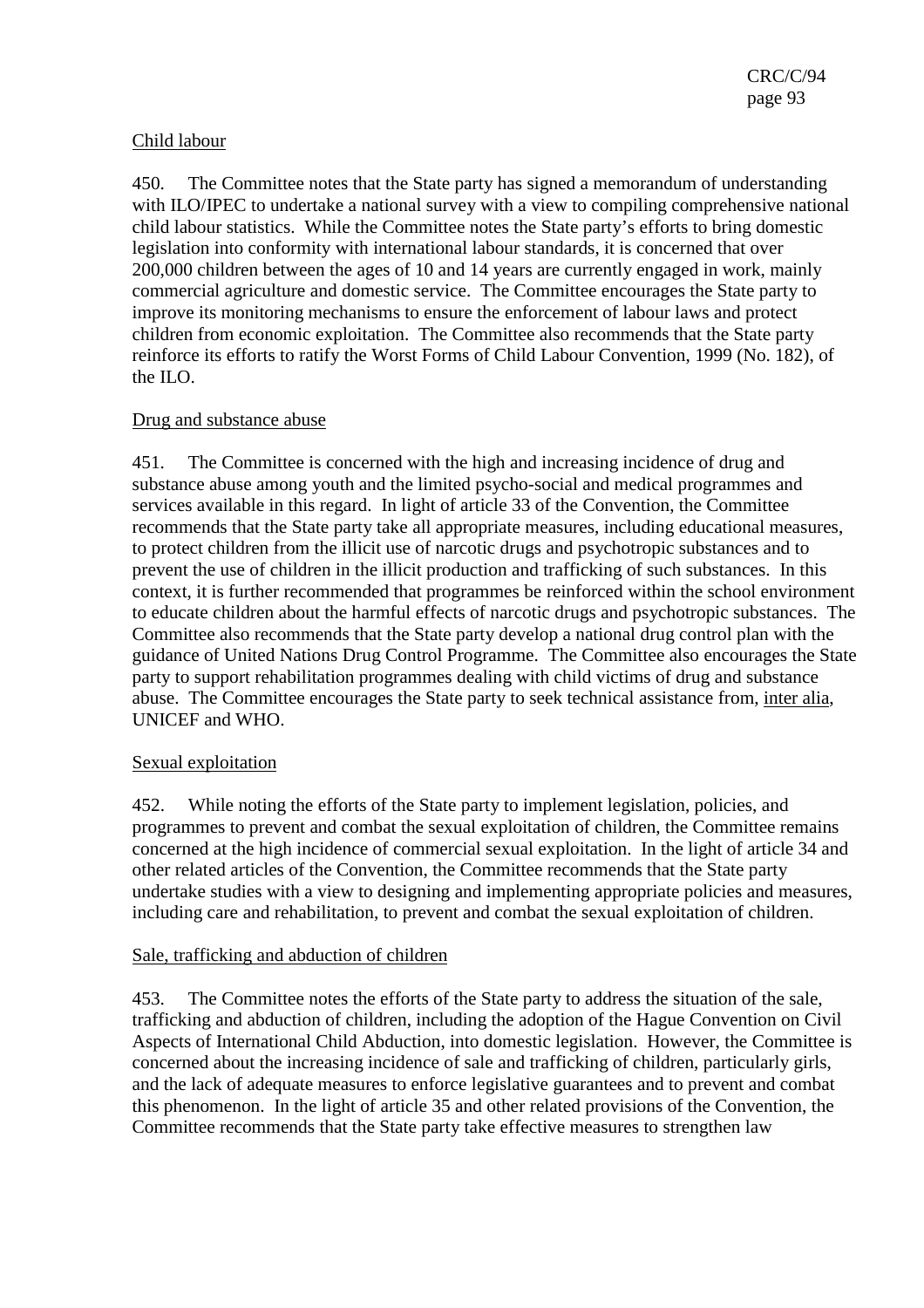enforcement, and intensify efforts to raise awareness in communities about the sale, trafficking and abduction of children. The Committee further recommends that the State party seek to establish bilateral agreements with neighbouring countries to prevent the sale, trafficking and abduction of children and to facilitate their protection and safe return to their families.

## Minority groups

454. The Committee notes that domestic legislation guarantees the cultural, religious and linguistic rights of children, particularly as regards education and adoption procedures. The Committee further notes the State party's intention to establish a Commission for the Protection and Promotion of the Rights of Cultural, Religious and Linguistic Communities as a first step in guaranteeing greater protection to minorities. However, the Committee is concerned that customary law and traditional practice continue to threaten the full realization of the rights guaranteed to children belonging to minority groups. The Committee recommends that the State party undertake all appropriate measures to ensure that the rights of children belonging to minority groups, including the Khoi-Khoi and San, are guaranteed, particularly those rights concerning culture, religion, language and access to information.

### Juvenile justice

455. While the Committee welcomes the recent efforts to improve juvenile justice, it is concerned that the juvenile justice system does not cover all regions of the State party. The Committee is further concerned about:

(a) The lack of an efficient and effective administration of juvenile justice and in particular its lack of compatibility with the Convention, as well as other relevant United Nations standards;

(b) The length of time taken before juvenile cases can be heard and the apparent lack of confidentiality accorded to such cases;

(c) The use of detention other than as a last resort;

(d) The overcrowding in detention facilities;

(e) The holding of minors in adult detention and prison facilities, the lack of adequate facilities for children in conflict with the law, and the limited numbers of trained personnel to work with children in this regard;

(f) The lack of reliable statistical data on the number of children in the juvenile justice system;

(g) The inadequacy of regulations to ensure that children remain in contact with their families while in the juvenile justice system; and

(h) The insufficiency of facilities and programmes for the physical and psychological recovery and social reintegration of juveniles.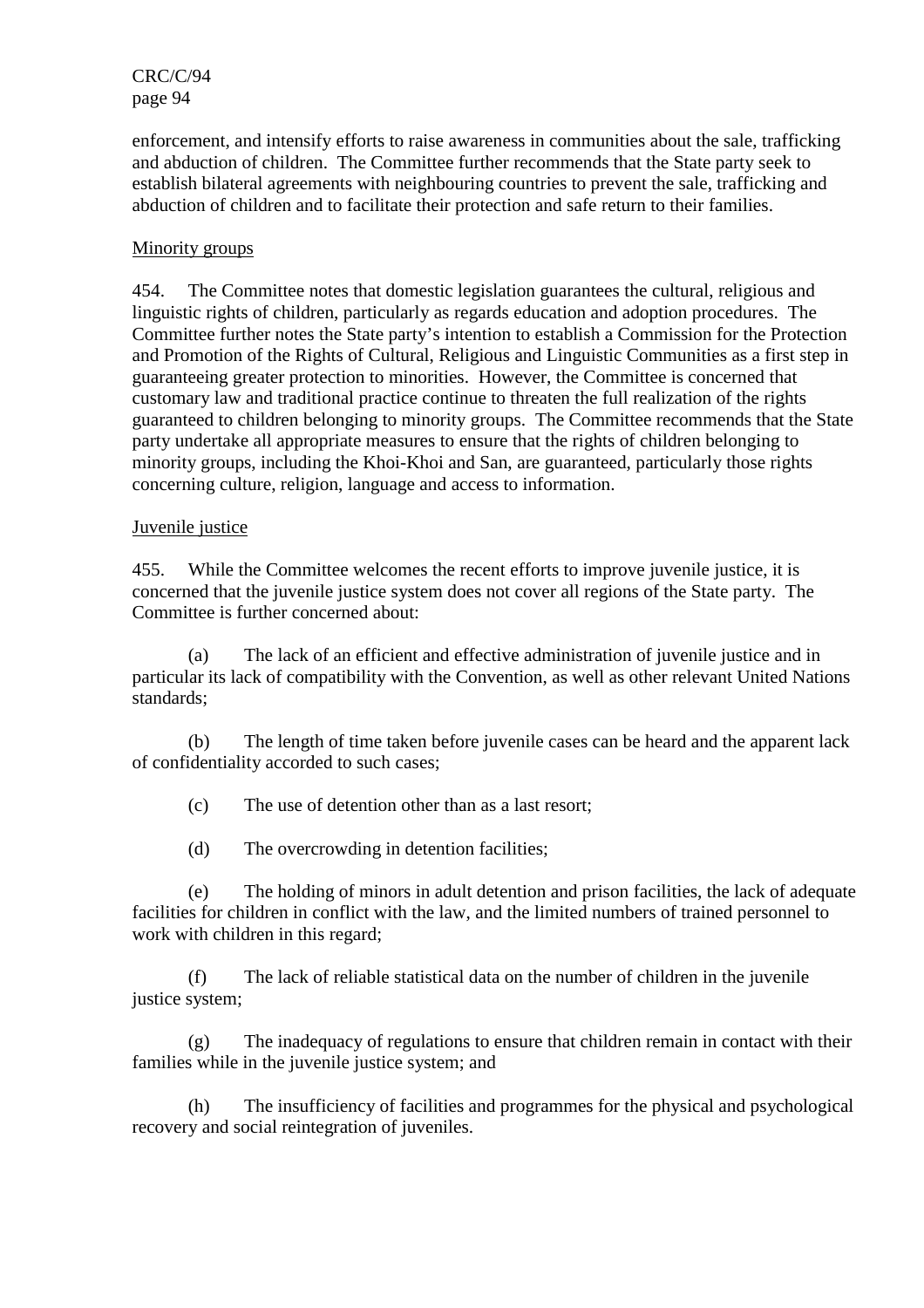The Committee recommends that the State party:

(a) Take additional steps to implement a juvenile justice system in conformity with the Convention, in particular articles 37, 40 and 39, and of other United Nations standards in this field, such as the United Nations Standard Minimum Rules for the Administration of Juvenile Justice (the Beijing Rules), the United Nations Guidelines for the Prevention of Juvenile Delinquency (the Riyadh Guidelines) and the United Nations Rules for the Protection of Juveniles Deprived of their Liberty;

(b) Use deprivation of liberty only as a measure of last resort and for the shortest possible period of time; protect the rights of children deprived of their liberty, including the right to privacy; ensure that children remain in contact with their families while in the juvenile justice system;

(c) Introduce training programmes on relevant international standards for all professionals involved with the system of juvenile justice;

(d) Consider seeking technical assistance from, inter alia, OHCHR, the Centre for International Crime Prevention, the International Network on Juvenile Justice and UNICEF, through the Coordination Panel on Technical Advice in Juvenile Justice.

## 9. Dissemination of the report, written answers and concluding observations

456. Finally, the Committee recommends that, in light of article 44, paragraph 6, of the Convention, the initial report and written replies presented by the State party be made widely available to the public at large and that the publication of the report be considered, along with the relevant summary records and the concluding observations adopted thereon by the Committee. Such a document should be widely distributed in order to generate debate and awareness of the Convention and its implementation and monitoring within the Government and the general public, including NGOs.

# III. OVERVIEW OF OTHER ACTIVITIES OF THE COMMITTEE

## A. Review of developments relevant to the work of the Committee

457. During the session, the Committee was informed by members about various meetings in which they had participated.

458. As Acting Chairperson of the Committee, Mrs. Sardenberg had delivered a statement on behalf of the Committee on 11 November 1999 at the General Assembly's commemoration of the tenth anniversary of the adoption of the Convention. She also participated in the UNICEF "Food for Thought" initiative. Mrs. Sardenberg also represented the Committee at the Conference on Children's Rights and Religion at a Crossroads, held in Nazareth, Israel, from 21 to 24 November 1999 and organized by the Israeli Section of Defence for Children International (DCI). The meeting was the first international conference on children's rights to be held within the framework of the Declaration on the Elimination of All Forms of Intolerance and of Discrimination Based on Religion or Belief of 1981. It brought together NGOs, experts,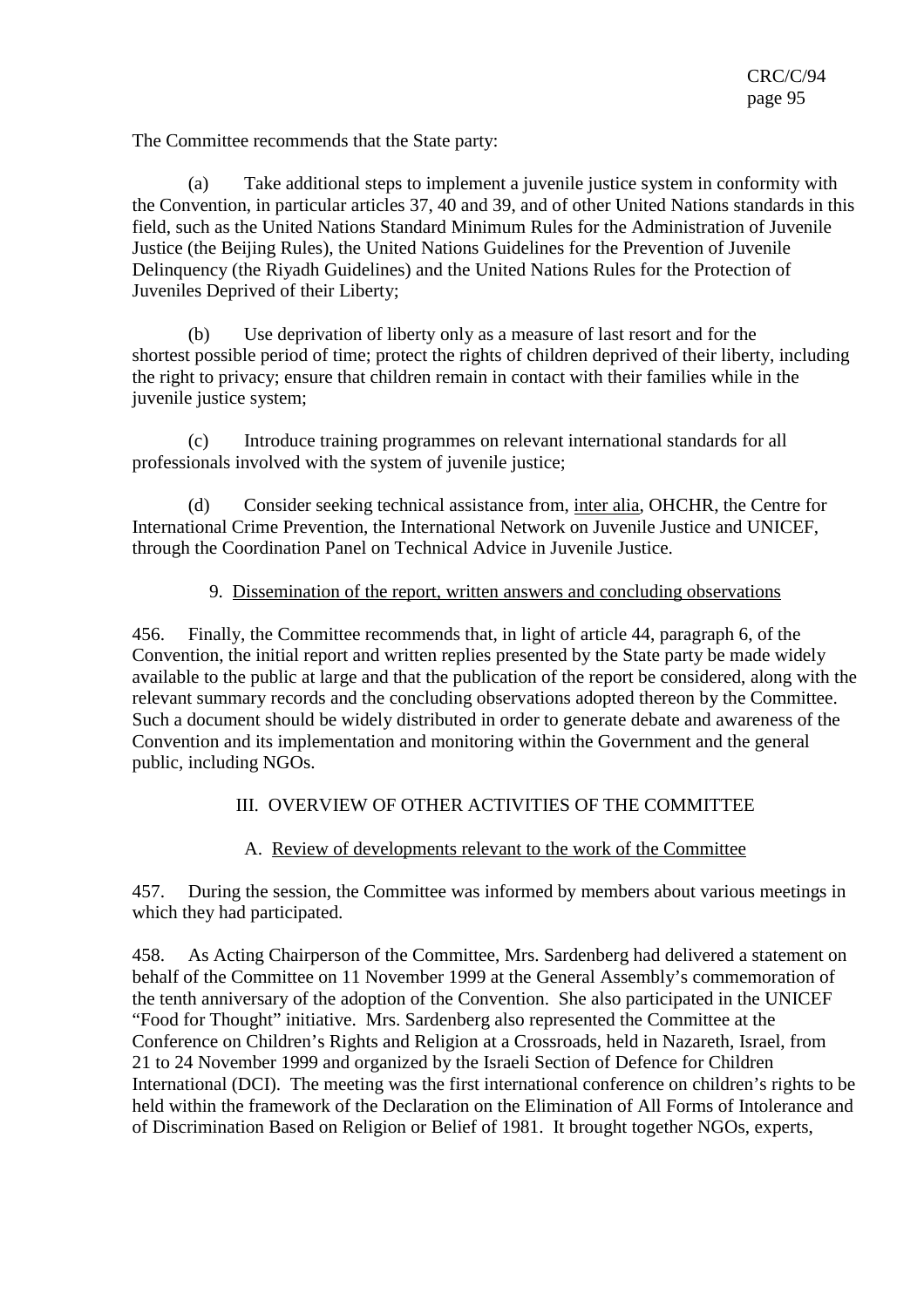scholars and representatives from different religions and backgrounds to examine the impact of religion and related issues on the lives of children from the rights perspective incorporated into the Convention. Mrs. Karp also submitted a paper on child rights and religions to the conference, but did not attend.

459. From 18 to 19 November 1999, Mrs. Karp participated in a workshop on the child and the media, entitled "The Oslo Challenge", organized by the Government of Norway, the Norwegian Ombudsman for children and UNICEF, where she talked about the role of the media in protecting the dignity of the child. She also submitted a paper on the best interests of the child to the Conference on Child Rights held in Tokyo (26-28 November 1999).

460. As Rapporteur of the Committee, Mr. Doek participated in a number of regional and international conferences on children's rights. On 13 and 14 October 1999 he participated in a conference on "Global Movements for a Moratorium on Death Penalties", held in New York, where he spoke on "The death penalty and the Convention on the Rights of the Child". Mr. Doek also took part in the second meeting of European Lawyers Working for Children's Rights, held in Budapest on 29 and 30 October 1999; in a conference in London organized by the United Kingdom NGO AIDS Consortium on "HIV/AIDS and Girls", on 15 and 16 November 1999, where he presented a paper entitled "The Convention on the Rights of the Child: A tool for advocacy on the rights of girls and children affected by HIV/AIDS"; in a national conference held on 19 November 1999 in The Hague to celebrate the tenth anniversary of the Convention where he spoke on "The role of the Convention in the Third Millennium"; in the Italian celebration of the tenth anniversary held on 20 November 1999 in Rome, where he addressed the issue "How to translate the Convention on the Rights of the Child into law and law into reality". At the invitation of the Secretary-General of the National Council on Childhood and Motherhood of Egypt, Ms. El Guindi and Mr. Doek participated in a national conference, "Beginning of the Second Decade of the Egyptian Child 2000-2001", held in Cairo, on 21 and 22 November 1999. The theme of the conference was "Securing the Present for Children and the Future for Humanity". On 24 November 1999, Mr. Doek participated in a meeting of members of Parliament in The Hague organized by the Dutch NGO Coalition to Stop Child Soldiers, intended to gather support for the approval of an additional protocol to the Convention which would set the age for recruitment and participation in the armed forces at 18. From 26 to 28 November 1999, Mr. Doek gave a presentation on "The Historical Meaning of the Convention, Why Rights of the Child?", at a child rights conference in Tokyo. While in Japan, Mr. Doek attended a meeting of members of the Japanese Parliament, where the importance of closer collaboration between NGOs and the Government was discussed. On 10 December 1999 he participated in a round table discussion in Florence, Italy, organized by UNICEF on "Children of Minorities, Indigenous People and Immigrants". Additionally, he attended a seminar organized by the International Commission of Jurists on "State Reporting Under the United Nations Human Rights Treaty Bodies" held in Colombo, on 15 December 1999, where he gave a presentation on "The Convention on the Rights of the Child and the Committee's monitoring role".

461. Ms. Mokhuane participated in a conference on "Children Living and/or Working on the Streets", held in London on 15 and 16 November 1999, where she gave a presentation on "The Phenomenon of Children Who Run Away From Home". The conference was organized by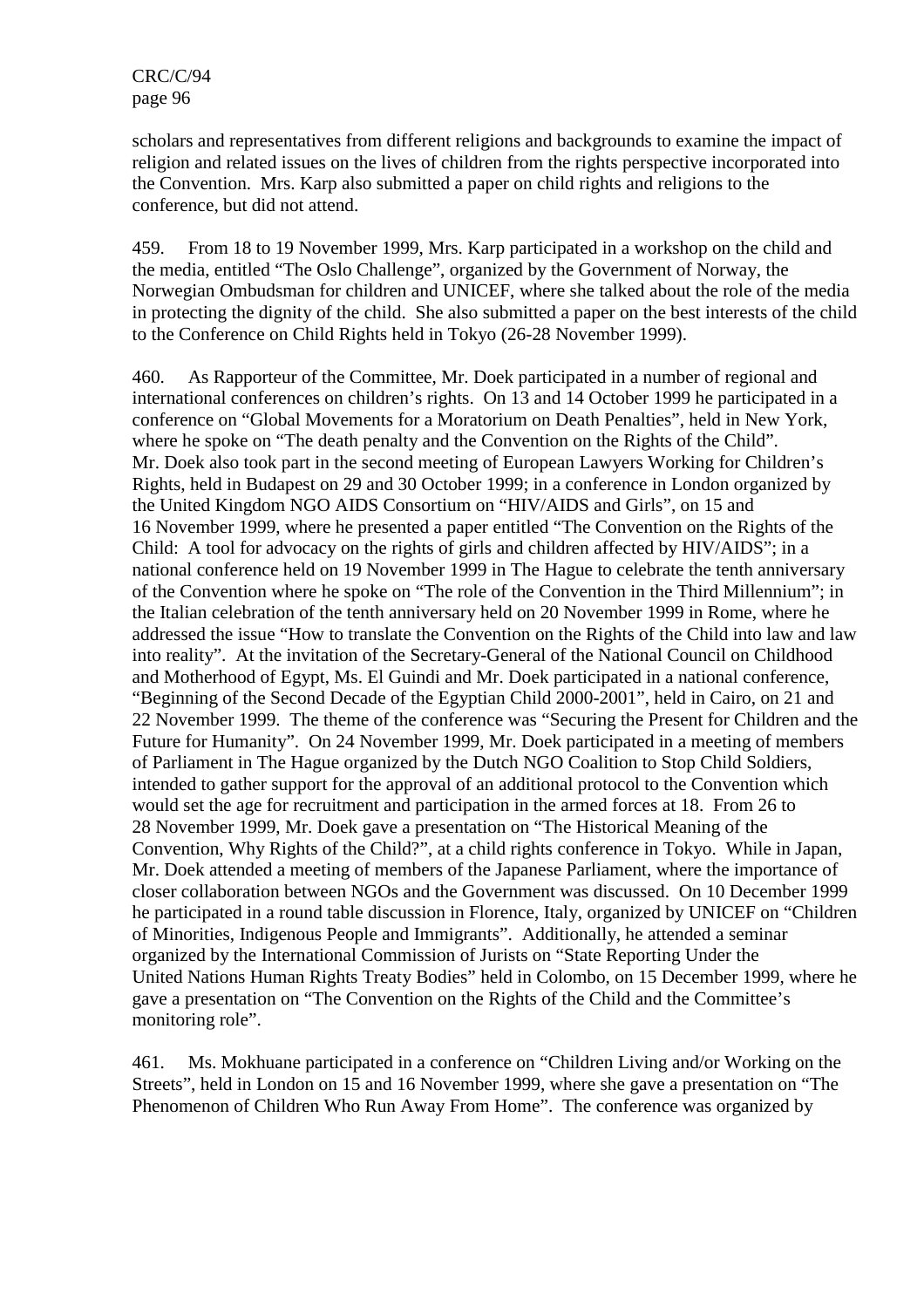the Children's Society of the United Kingdom. Mrs. Mokhuane also participated in a conference held in Bern, from 9 to 11 October 1999 on "Adolescent and Reproductive Health" organized by the Commonwealth Medical Association.

462. Ms. Ouedraogo participated in the annual meeting of Le Salon du Livre et de la Jeunesse in Paris (24 to 29 November 1999). This event promotes books for children written in French and is attended by publishers as well as parents and children. In 1999, 1,000 children from 25 countries were invited to the Salon to celebrate the tenth anniversary of the Convention. Ms. Ouedraogo was able to meet with the children, some of whom worked and lived in the street, and also participated in a round table to discuss the universality of rights and cultural identity. Additionally, Ms. Ouedraogo conducted a training session on the Convention, coordinated by the Government of Mali in Bamako from 22 to 25 November 1999 in response to the recommendations and concluding observations of the Committee on the report of Mali and focusing on the training of trainers. The 30 participants included social workers and teachers from 10 regions of the country. Additional training is envisaged for the remaining regions in the near future.

463. Mrs. Ouedraogo also participated in the training on report preparation conducted in Haiti from 12 to 17 December under the auspices of the OHCHR Plan of Action to strengthen the implementation of the Convention on the Rights of the Child. During the mission, she had meetings with the Ministers of Social Affairs, Education and Health and served as facilitator for a three-day training workshop organized by the Ministry of Social Affairs with the support of UNICEF and the International Civilian Mission in Haiti.

464. From 22 to 27 November 1999, Mr. Rabat participated in the Cairo conference held to celebrate the tenth anniversary of the Convention where he gave a presentation on the history and the methods of work of the Committee and the implementation of the Convention. Between October and December 1999, Mr. Rabat also took part in several other activities including a seminar on child labour held in Jordan, where he gave a presentation on the Committee's position on this issue. He attended a workshop on the problem of children living and/or working on the streets held in Lebanon.

## B. Cooperation with United Nations and other competent bodies

465. During the session, the Committee held various meetings with United Nations bodies and specialized agencies, as well as other competent bodies, in the framework of its ongoing dialogue and interaction with these bodies in the light of article 45 of the Convention.

466. At its 592nd meeting, held on 12 January, the Committee held a meeting with the United Nations and other partners to discuss their cooperation in the promotion and implementation of the Convention. At that meeting, a representative of UNAIDS provided an overview of the current global situation of HIV/AIDS, highlighting the extent to which children had been infected with, affected by and were vulnerable to HIV/AIDS. Recognizing the impact of the pandemic on the lives of children, UNAIDS had sought to raise awareness at the national level through the introduction of its World AIDS Campaign which since 1997 has featured children and young people as its major theme. As a result of the Campaign, many Governments and the civil and private sectors had increased their efforts to promote children and young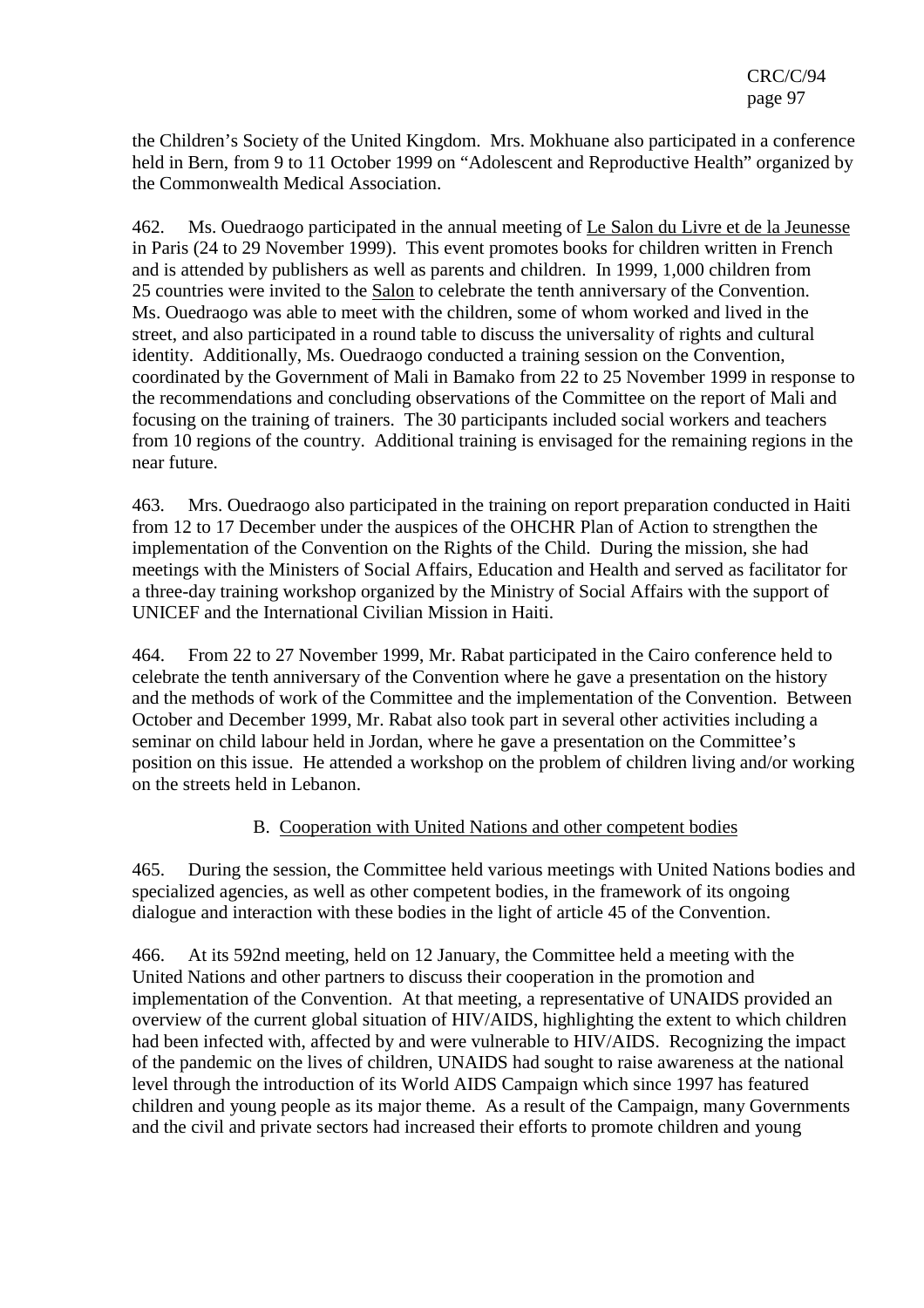peoples' right to information, education, recreation, safe spaces and employment. Additionally, a number of countries had introduced specific programmes to ensure the provision of adequate health services to children infected with HIV/AIDS and had committed themselves to identifying and implementing more child/youth-friendly laws and policies regarding HIV/AIDS.

467. As a follow-up to the Committee's day of general discussion on "Children Living in a World with HIV/AIDS", held in October 1998, UNAIDS had collaborated with the Harvard School of Public Health to develop a publication entitled "Human Rights and the Prevention and Care of HIV/AIDS in Children and Young People", containing background papers submitted for the discussion as well as the recommendations adopted by the Committee. The representative of UNAIDS also expressed appreciation for the appointment of a focal point on HIV/AIDS and Human Rights in the Office of the High Commissioner for Human Rights and noted that the focus of work with the new focal point would be children's rights and HIV/AIDS.

468. In response to a question from a committee member concerning the Security Council meeting on HIV/AIDS in Africa, held on 10 January 2000, the representative of UNAIDS recalled that this was the first time that a health and development issue had been considered by the Security Council.

469. The Director of the International Programme on the Elimination of Child Labour (IPEC), of ILO, provided an overview of the Programme, noting that it had gone through a process of considerable change over the past two years, including an expansion of the volume of operations, the number of participating countries and the size of donor contributions. The Director reiterated the ILO's commitment to the issue of eliminating child labour, noting that there had been a restructuring of IPEC to improve the way in which child labour issues were addressed and ensure a more multidisciplinary approach. The Director further highlighted a number of programmes undertaken in collaboration with other United Nations agencies, and noted that many other programmes were also being planned, envisaged or were already under way with the participation of employers' and workers' organizations at the national and international levels as well as NGOs. The Director emphasized the ILO's strategies to facilitate universal ratification of the Worst Forms Of Child Labour Convention (No. 182), and requested the continued cooperation of the Committee in this regard.

470. The representative of Save the Children (Sweden) provided the Committee with an overview of "The Convention on the Rights of the Child Impact Study" undertaken to assess whether Governments and NGOs had actually changed their actions as a result of the Convention. The six countries included in the study were Ghana, Nicaragua, Peru, the Philippines, Sweden and Yemen. The study revealed that while all of the study countries had made some efforts to address the issue of child rights, these efforts were generally insufficient. There continued to be a lack of knowledge and understanding of the Convention and of child rights in general which indicated inadequate dissemination and promotion of the Convention at both the national and the local level. The notion of children as subjects of rights had still not been widely accepted in the study countries. Moreover, the study indicated that the Convention and the reporting process had not always led to public review and policy changes at the national level. There was generally no overall plan for advancing children's rights in any of the study countries. Where coordination bodies had been created, their action remained limited owing to a lack of stature and funding to coerce implementation bodies to apply the Convention. It was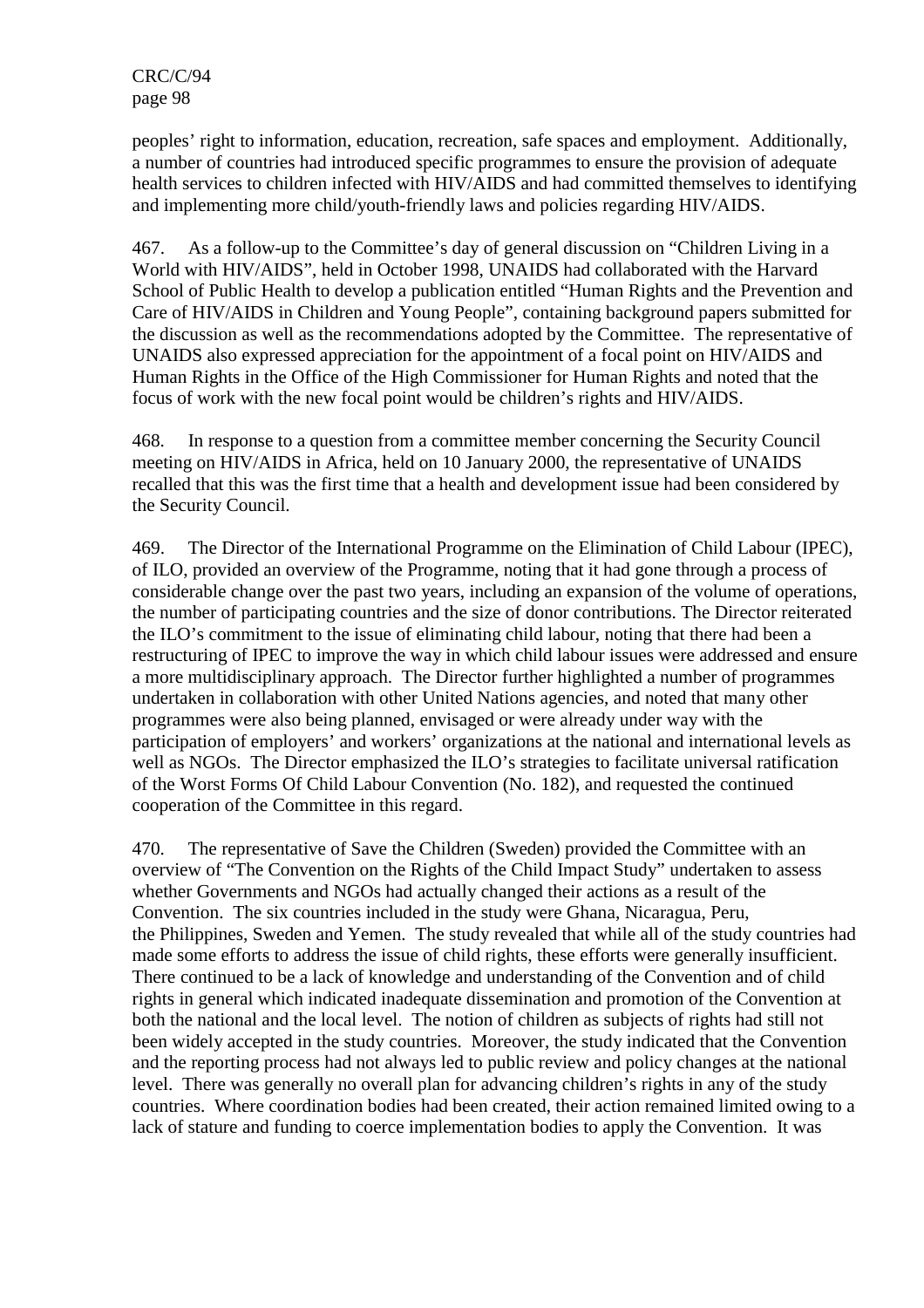revealed that NGOs in the study countries had taken seriously their role in advancing the rights of children and the Convention, but they were generally faced with significant organizational and financial limitations in their operations. It was noted that civil society, including professional groups, the media and academia, had not engaged themselves in promoting or advancing the Convention.

471. The UNICEF representative provided the Committee with a number of documents on the recent activities of UNICEF in promoting the Convention. Among the documents distributed was an information kit outlining the activities undertaken by UNICEF in regard to the Convention. Background information was provided on the special session of the General Assembly to be held in 2001 in follow-up to the World Summit for Children, as well as on the draft proposal for the preparatory process for the special session.

472. The WHO representative noted that WHO was in the process of completing two documents that should facilitate the incorporation of the Convention and child rights into its work. One of the documents, soon to be finalized, was a study on the involvement of WHO staff, particularly at the field level, in the Committee's reporting processing. The other document was a kit on children's rights and adolescent health, information which should prove useful to the work of the Committee. The representative informed the Committee about a recent initiative to provide training for WHO staff on the Convention, particularly as regards the child's right to basic health and welfare. Regional offices in Africa, Asia and Europe had expressed interest in including child rights in their work. In this context, he noted that efforts have been made to adopt a more rights-based approach to WHO's work and to encourage awareness-raising among colleagues.

473. The representative of the Office of the Special Representative of the Secretary-General on Children in Armed Conflict provided the Committee with a brief overview of recent activities undertaken, including the Special Representative's mission to Sierra Leone and his subsequent report to the General Assembly. The representative recalled that in August 1999, the Security Council had adopted resolution 1261, concerning children in armed conflict. She noted that this represented an important advocacy tool in promoting the protection of children and preventing their involvement in armed conflicts. In the resolution the Council called on all parties to conflicts to stop the use of child soldiers and to provide adequate access to vulnerable populations. It also encouraged the training of national and regional troops on the issue of child rights and the Convention. In this context, it was noted that the Department of Peacekeeping Operation had been mandated to include child rights in its work. The Secretary-General is expected to report to the Security Council on the implementation of resolution 1261 (1999), by July 2000.

474. On 18 January, the Committee met with representatives of UNAIDS to discuss the reference handbook on the Convention on the Rights of the Child and HIV/AIDS. The handbook, currently being finalized by UNAIDS, was intended to assist the Committee in its review of the situation of children and HIV/AIDS. The Committee welcomed the initiative and encouraged UNAIDS to ensure that the Handbook can be regularly and easily updated. It was suggested that consideration be given to the inclusion of a chapter on the recommendations and concluding observations made by the Committee concerning HIV/AIDS as well as the recommendations emanating from the day of general discussion on "Children Living in a World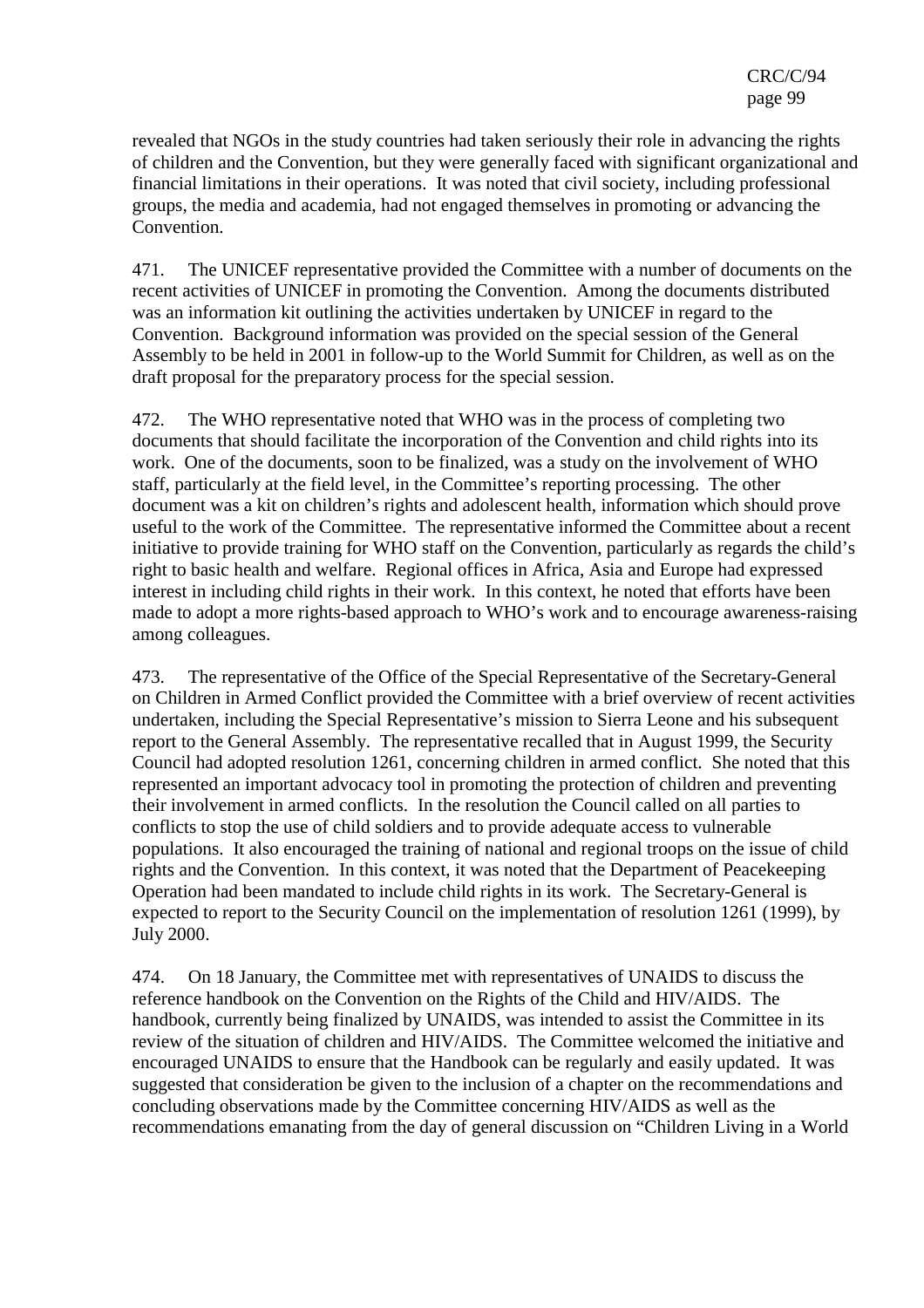with HIV/AIDS". Consideration should also be given to the inclusion of recommendations of other treaty bodies concerning HIV/AIDS. It was further suggested that examples of good practices at the national level be included in the handbook.

475. On 21 January, the Committee held a meeting with UNICEF to discuss the project "The Children Write a Book at School", a joint project of UNICEF and the NGO P.A.U. Education. An overview of the project was provided. It involved a collection of 99 books written by students from 99 primary schools in various countries around the world. Each school was required to choose one or several articles from the Convention and create a story based on it/them. Each story was published in a 24-page booklet using the exact words of the children themselves. The objectives of the project were to put the Convention into practice from the perspective of children; to generate community thinking on the provisions and principles of the Convention; to encourage a global sensitization process; and to promote greater awareness about the Convention. The schools participating in the project reflected the diversity and wide range of educational possibilities that exist in the world, including schools that are public, private, urban, rural, informal, and set up in jails and in refugee camps. All countries were invited to participate in the project but the late response of many prevented their involvement. It is expected that the project will be expanded to include all countries in the second round of publications.

### Question of a draft optional protocol to the Convention on the Rights of the Child on the involvement of children in armed conflicts

476. On 19 January 2000 the Rapporteur of the Committee addressed the working group on a draft optional protocol to the Convention on the Rights of the Child on the involvement of children in armed conflicts. He made the following statement on behalf of the Committee:

"On behalf of the Committee on the Rights of the Child, I would like to thank the Chairperson of the working group, Ambassador Catherine von Heidenstam, for the opportunity to address the working group at its sixth session and wish to express the Committee's appreciation of her strong and determined efforts to achieve a positive result at the conclusion of this session. The Committee also wishes to thank the participants in this session of the working group for their determination to approve a text for an optional protocol which provides for the most effective measures to put an end to the use of children as soldiers. From its regular examination of States parties' reports on the implementation of the Convention on the Rights of the Child - including that of Sierra Leone, just last Thursday - the Committee is repeatedly alarmed and saddened by the often horrifying and always tragic consequences for children arising from their involvement in armed conflicts. In practice, this involvement frequently results in serious and multiple violations of the fundamental rights of children. Not only are a child's rights to life and development at risk, but also the rights to health, education and leisure, to a family life, to protection from violence and abuse, to an adequate standard of living and many others. The rights violations suffered by children, through trauma or in other ways, from involvement in armed conflict cannot be overstated.

"The Committee therefore restates and endorses calls for an optional protocol to the Convention on the Rights of the Child - including, notably, the joint statement made last Wednesday by the United Nations High Commissioner for Human Rights, the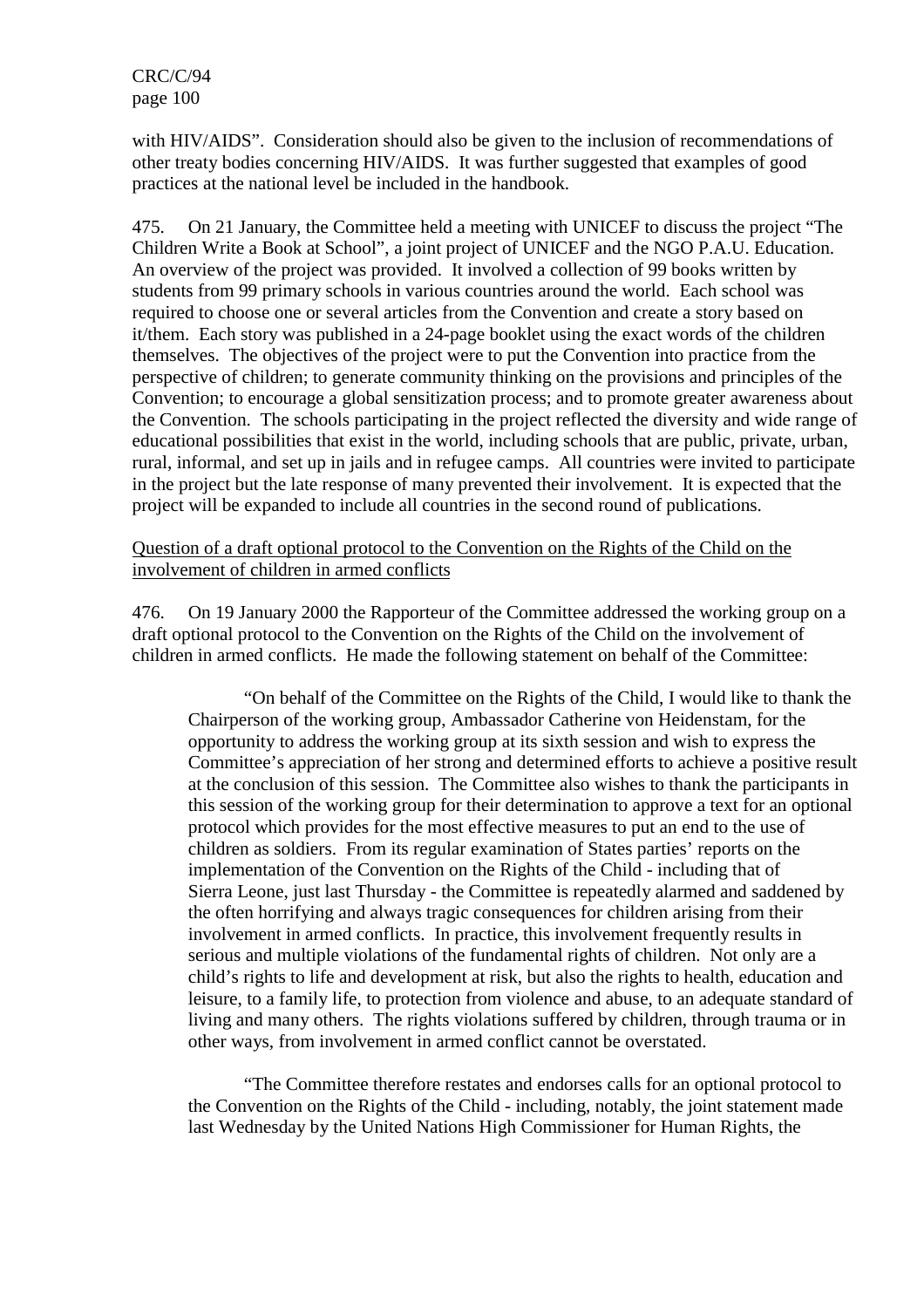United Nations High Commissioner for Refugees, the Office of the Special Representative of the Secretary-General for Children in Armed Conflict and UNICEF. Specifically, the Committee calls for an instrument which would make it possible for States parties to the Convention who wish to do so, by ratifying the optional protocol, to raise the minimum age for mandatory recruitment or voluntary enlistment of children into the armed forces, and for direct or indirect involvement of children in hostilities, to 18 years. As the function of optional protocols is to promote the progressive development of international law by enabling States to adopt a higher standard, the Committee reaffirms its hope that States which are not yet in a position to accept an 18-year age-limit will not prevent the adoption of an optional protocol by others. The Committee is pleased that the working group is apparently in agreement that the Committee should have a role in monitoring implementation of an optional protocol and in assuring compliance. In the context of such a monitoring role, the Committee has been following the working group's discussions of the past week and, with a view to facilitating the ongoing deliberations, wishes to make several comments. With regard to a monitoring role for the Committee: the Committee is very much willing to undertake this role. The Committee's heavy workload is undeniable. The Committee expects, however, that the proposed expansion of its size to 18 members will make it possible to cope better with its existing monitoring responsibilities and to take on the additional ones that may be required by a future optional protocol. The Committee takes this opportunity to urge States parties to the Convention that have not yet done so, to submit a declaration of acceptance of the amendment to article 43.2 allowing the Committee's membership to be increased. With regard to monitoring of an optional protocol by the Committee: the Committee supports the proposal that States parties to the optional protocol should submit an initial report separately and that subsequent reporting on the implementation of the optional protocol should be part of each State's regular reporting on implementation of the Convention.

"The Committee assures States parties that its monitoring activities will be executed in compliance with the rules of the Convention on the Rights of the Child. The Committee notes, further, that it would wish to request further information from States parties at any time, as is currently the case with consideration of the Convention - as provided for in article 44.4 of the Convention. Based on its experience, the Committee is confident that States parties, even those in difficult circumstances, will be able to cope with the reporting obligations that may be required by a future optional protocol. Finally, as the body confronted, on a daily basis during our sessions, with the issue of compliance, the Committee wishes to emphasize the need for an optional protocol which is clear and firm. The Committee takes this opportunity to reiterate that the standards set by the Convention on the Rights of the Child are increasingly becoming the basis upon which new regional, national and local authorities develop their own new legislative and administrative standards. Bearing this in mind, we urge the working group to ensure that the Convention, and any future optional protocol, retains the highest of standards in the protection of children's rights. On behalf of the Committee, I know that I have no need to remind us all that the reason for our presence here today is our common concern with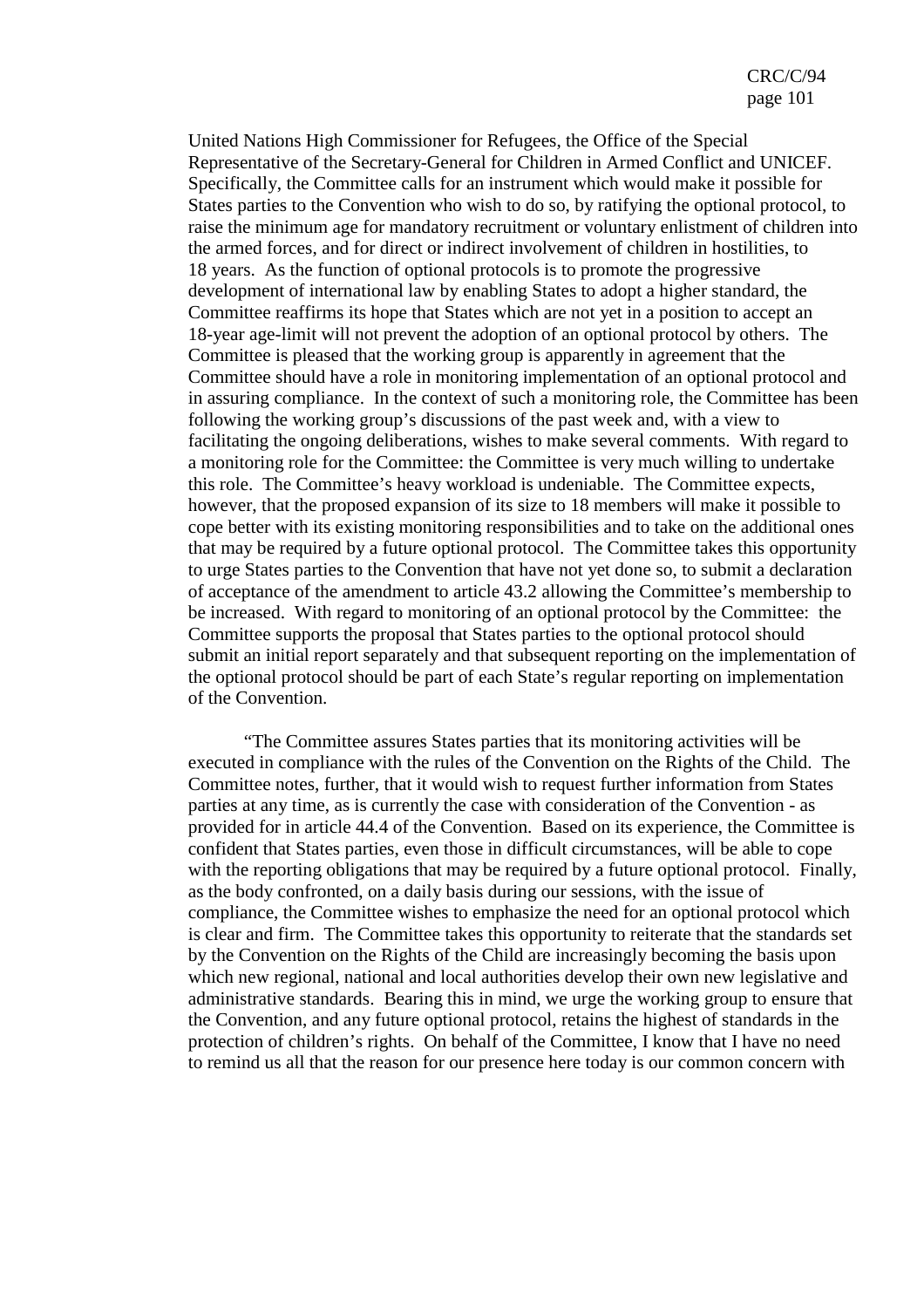the well-being of children. That is, our concern for young people who, as recognized by States around the world, are particularly vulnerable physically, psychologically, emotionally, morally and intellectually; young people to whom, for these very same reasons, many States refuse the right to purchase cigarettes, to purchase alcohol, to drive cars, to vote, to enter into certain types of legal contract and who, because of their continuing mental development, are considered to bear a lower level of responsibility for criminal acts than adults. We know also that children are not always able to recover from the effects of participation in armed conflict. The physical and mental development of a child who is exposed to the violence and stress common to armed conflicts may be damaged permanently. We should not allow children to be recruited for or involved in war. On behalf of the Committee, I thank you warmly for your efforts and concern and express the Committee's full support for the remainder of your deliberations."

## C. Informal meeting

477. The Committee held an informal meeting on 10 January 2000 with Permanent Missions of States parties to the Convention represented in Geneva which have not yet notified their acceptance of the amendment to article 43.3 of the Convention increasing membership from 10 to 18. The purpose of the meeting was to encourage those States parties to do so. Noting that an additional 51 notifications by States parties would be required in order for the amendment to enter into force, the Committee encouraged the delegations to take all appropriate measures to facilitate the early submission of notification of acceptance of the amendment to article 43.3 of the Convention.

478. A number of the delegations indicated that the amendment had been accepted in principle but that procedural delays had prevented formal submission of notification to date. In this context, the Committee reiterated the procedure for formal submission of notification and invited delegations to liaise with the Secretariat for further clarification on this matter. The States parties participating in the meeting were Bahrain, Barbados, Belarus, Belgium, Burundi, Cyprus, the Democratic People's Republic of Korea, Estonia, India and Singapore.

## D. Future thematic debate

479. At its 613th meeting, held on 27 January 2000, the Committee decided to devote its next thematic discussion to the consideration of "State violence and children". The discussion will cover:

(a) Children living and working in the streets;

(b) Children in care (children's homes, orphanages, institutions for children with disabilities, etc.);

(c) Children in the juvenile justice system (police brutality, pressure, ill-treatment, torture; children living in institutions, detention centres, prisons, etc.).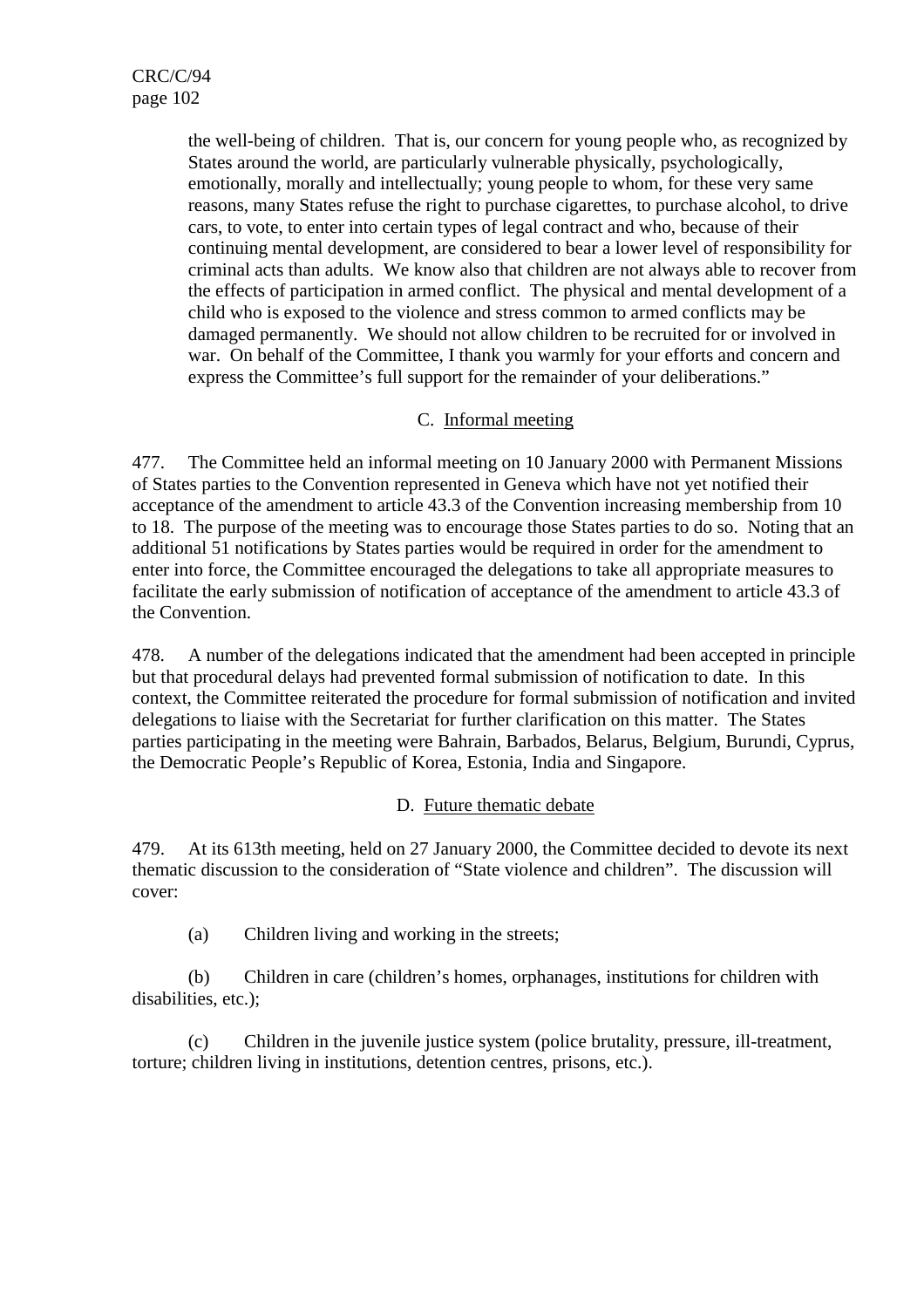The debate is scheduled to take place on 22 September 2000. A working group, composed of Mrs. Karp and Mr. Doek, was established to prepare an outline for the discussion. Additionally, the Committee decided, in principle, to devote its discussion day in 2001 to "Domestic violence and children".

### E. General Comments

480. At its 613th meeting, held on 27 January 2000, the Committee decided to engage in the drafting process of a general comment on article 29 of the Convention (aims of education), in view of the forthcoming World Conference against Racism, Racial Discrimination, Xenophobia and Related Intolerance.

### F. Follow-up to the day of general discussion on "The Child and the Media"

481. As noted above, on 18 and 19 November 1999 a workshop on the child and the media, entitled "The Oslo Challenge", was held. This international workshop resulted from a process launched at its thirteenth session in October 1996 by the Committee during its day of general discussion on this subject, at the end of which a set of recommendations was adopted and an informal working group on the child and the media was established (see CRC/C/57, paras. 242-257). This working group meet twice (see CRC/C/66, para. 327 and annex IV and CRC/C/79, paras. 295-299) and, inter alia, provided guidance to the organizers of "The Oslo Challenge". The outcome of the Oslo workshop was a document, also entitled "The Oslo Challenge", which identifies challenges for Governments, organizations and individuals, the private sector, including the media, parents, teachers, children and young people to improve the implementation of the right of the child to access appropriate information. "The Oslo Challenge" is an ongoing process which relies mainly on networking, awareness-raising, lobbying and advocacy. An information kit is to be prepared during 2000. Representatives of Governments, UNESCO, UNICEF, OHCHR, and national and international NGOs, including the International Federation of Journalists and Press-Wise International, young people involved in media projects and representatives of the commercial media sector participated in the meeting.

482. On 20 November 1999, a commemorative event celebrating the tenth anniversary of the Convention on the Rights of the Child was held in Oslo's Town Hall, organized by the Norwegian Ministry for International Development and Human Rights and the Ministry of Children and Family Affairs and UNICEF. During this celebration, "The Oslo Challenge" was formally launched by the Norwegian Minister of Children and Family Affairs. The celebration was attended by, inter alia, the Queens of Norway and Sweden, the Executive Director of UNICEF, the Norwegian Minister for International Development and Human Rights, the Minister of Children and Family Affairs, the Ministers for Family and Children of Bangladesh, Ireland, Mauritius, Niger, Panama, Sierra Leone, the United Republic of Tanzania, Uganda, Viet Nam, Zambia and Zimbabwe, the Mayor of Oslo, Harry Belafonte (UNICEF Goodwill Ambassador) and the Norwegian Ombudsperson for Children. A video message from the United Nations High Commissioner for Human Rights was also aired.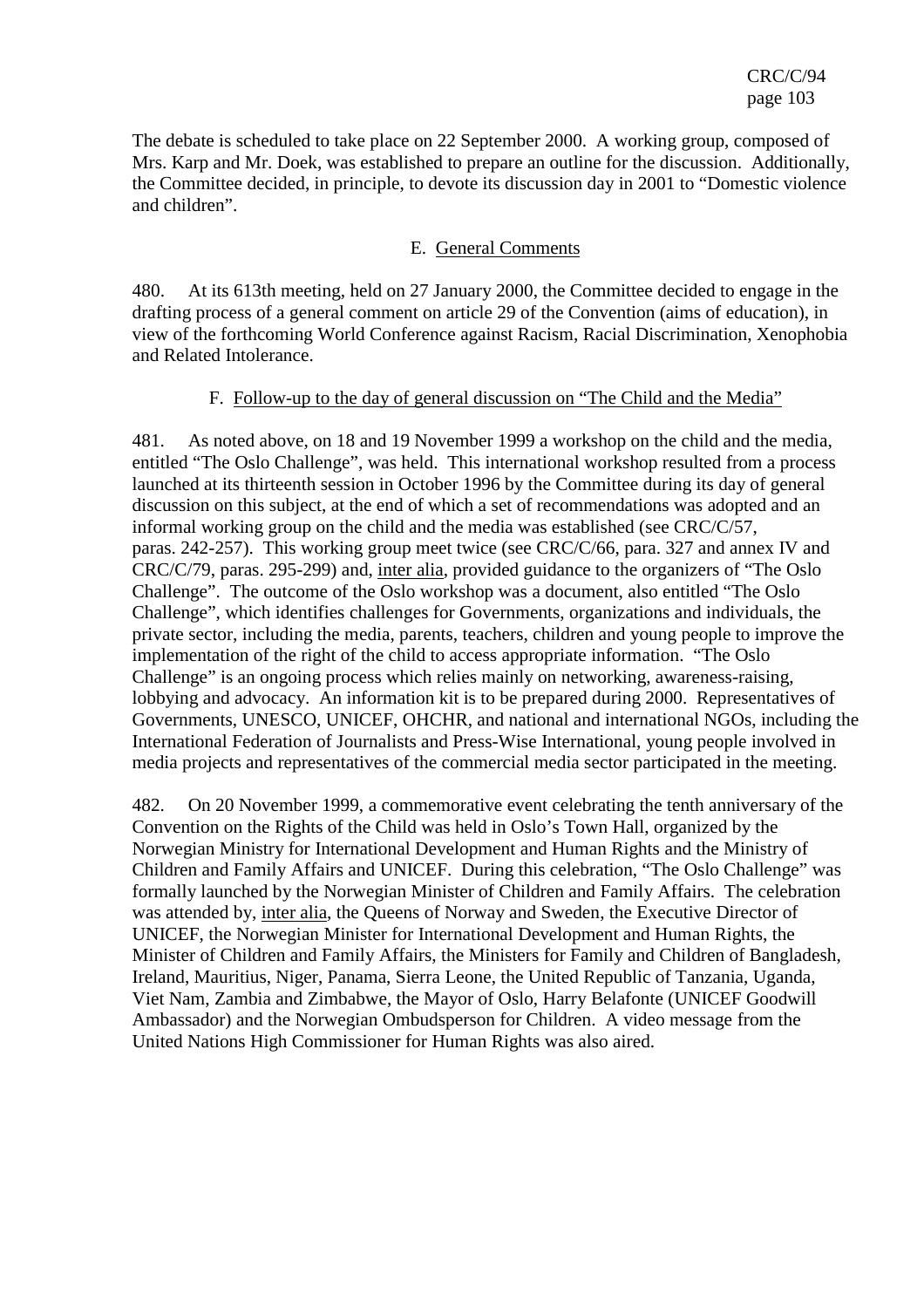### IV. DRAFT PROVISIONAL AGENDA FOR THE TWENTY-FOURTH SESSION

483. The following is the draft provisional agenda for the twenty-fourth session of the Committee:

- 1. Adoption of the agenda.
- 2. Organizational matters.
- 3. Submission of reports by States parties.
- 4. Consideration of reports by States parties.
- 5. Cooperation with other United Nations bodies, specialized agencies and other competent bodies.
- 6. Methods of work of the Committee.
- 7. General comments.
- 8. Future meetings.
- 9. Other matters.

# V. ADOPTION OF THE REPORT

484. At its 615th meeting, held on 28 January 2000, the Committee considered the draft report on its twenty-third session as well as the draft biennial report to the General Assembly. The reports were adopted unanimously by the Committee.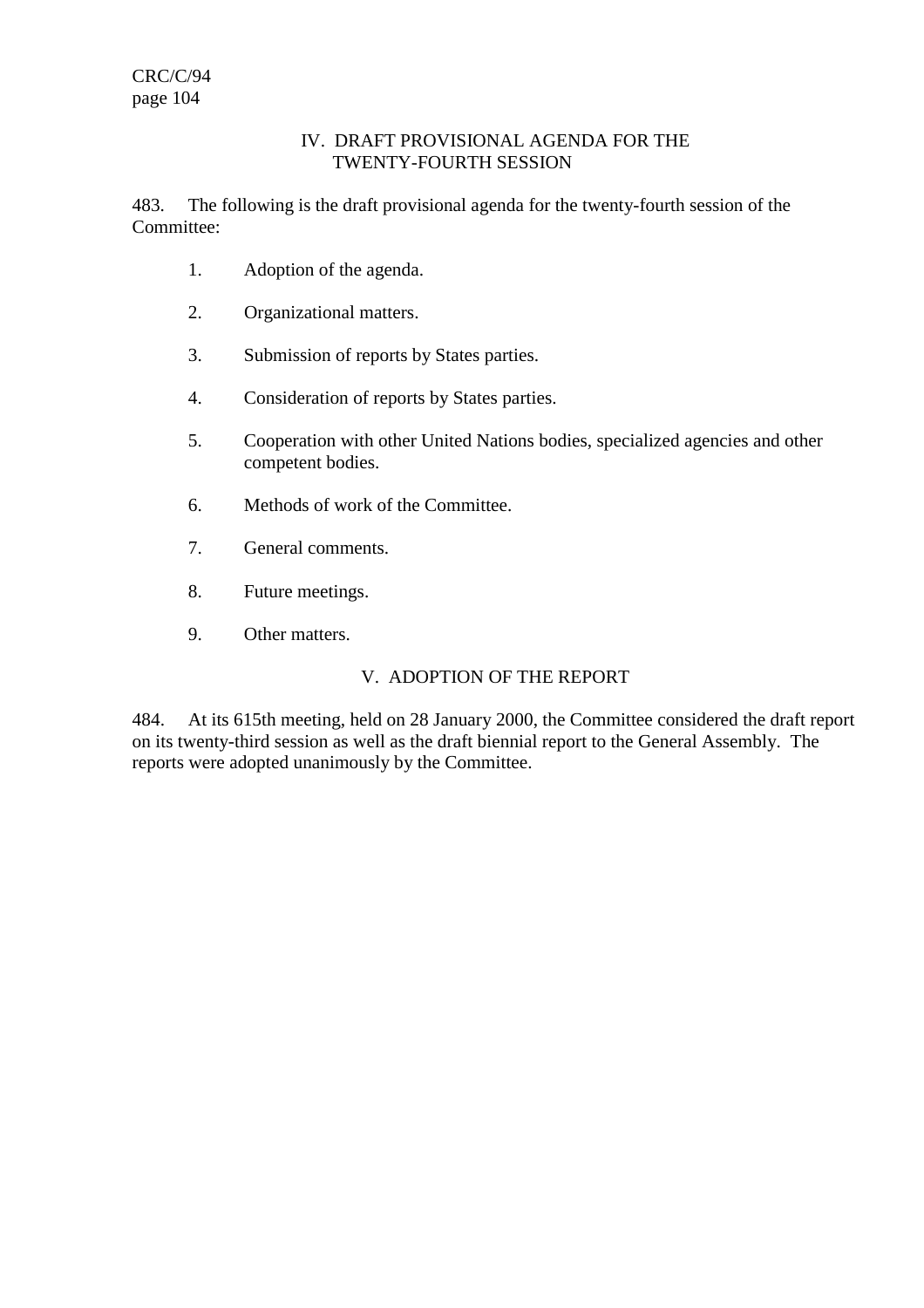## Annex I

#### STATES WHICH HAVE RATIFIED OR ACCEDED TO THE CONVENTION ON THE RIGHTS OF THE CHILD AS AT 4 FEBRUARY 2000 (191)

| <b>States</b>                                                                     | Date of signature                                                                             | Date of receipt of<br>instrument of<br>ratification/<br><u>accession</u> a                      | Date of entry<br>into force                                                                    |
|-----------------------------------------------------------------------------------|-----------------------------------------------------------------------------------------------|-------------------------------------------------------------------------------------------------|------------------------------------------------------------------------------------------------|
| Afghanistan<br>Albania<br>Algeria<br>Andorra<br>Angola                            | 27 September 1990<br>26 January 1990<br>26 January 1990<br>2 October 1995<br>14 February 1990 | 28 March 1994<br>27 February 1992<br>16 April 1993<br>2 January 1996<br>5 December 1990         | 27 April 1994<br>28 March 1992<br>16 May 1993<br>1 February 1996<br>4 January 1991             |
| Antigua and<br><b>Barbuda</b><br>Argentina<br>Armenia<br>Australia<br>Austria     | 12 March 1991<br>29 June 1990<br>22 August 1990<br>26 January 1990                            | 5 October 1993<br>4 December 1990<br>23 June 1993 a/<br>17 December 1990<br>6 August 1992       | 4 November 1993<br>3 January 1991<br>22 July 1993<br>16 January 1991<br>5 September 1992       |
| Azerbaijan<br><b>Bahamas</b><br><b>Bahrain</b><br>Bangladesh<br><b>Barbados</b>   | 30 October 1990<br>26 January 1990<br>19 April 1990                                           | 13 August 1992 a/<br>20 February 1991<br>13 February 1992 a/<br>3 August 1990<br>9 October 1990 | 12 September 1992<br>22 March 1991<br>14 March 1992<br>2 September 1990<br>8 November 1990     |
| <b>Belarus</b><br>Belgium<br><b>Belize</b><br>Benin<br><b>Bhutan</b>              | 26 January 1990<br>26 January 1990<br>2 March 1990<br>25 April 1990<br>4 June 1990            | 1 October 1990<br>16 December 1991<br>2 May 1990<br>3 August 1990<br>1 August 1990              | 31 October 1990<br>15 January 1992<br>2 September 1990<br>2 September 1990<br>2 September 1990 |
| <b>Bolivia</b>                                                                    | 8 March 1990                                                                                  | 26 June 1990                                                                                    | 2 September 1990                                                                               |
| Bosnia and<br>Herzegovina b/<br><b>Botswana</b><br><b>Brazil</b><br><b>Brunei</b> | 26 January 1990                                                                               | 14 March 1995 a/<br>24 September 1990                                                           | 6 March 1992<br>13 April 1995<br>24 October 1990                                               |
| Darussalam                                                                        |                                                                                               | 27 December 1995 $a/$                                                                           | 26 January 1996                                                                                |

a/ Accession.

 $\overline{\phantom{a}}$  , where  $\overline{\phantom{a}}$ 

b/ Succession.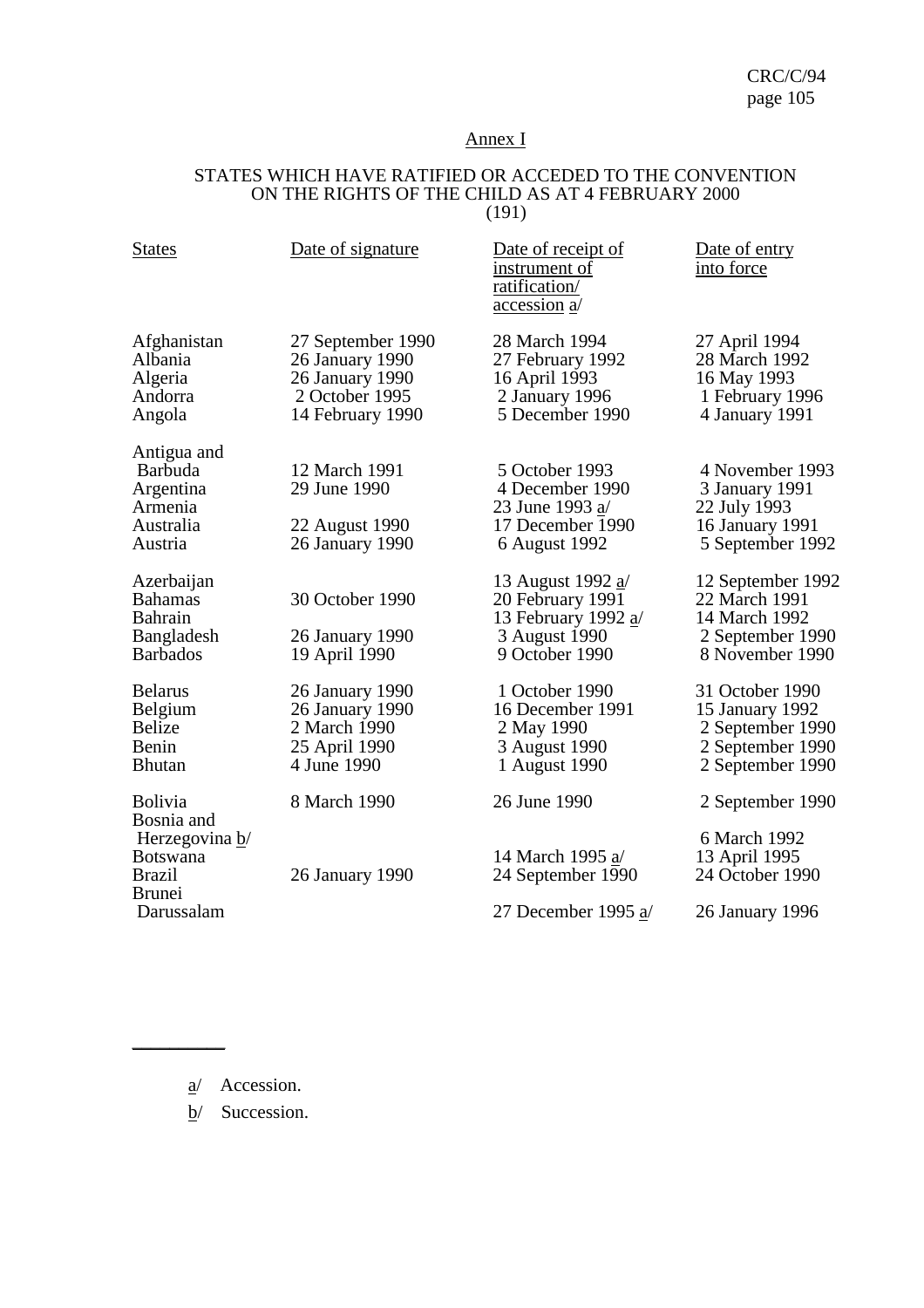| <b>States</b>                                                             | Date of signature                                                                      | Date of receipt of<br><u>instrument of</u><br>ratification/<br>accession                  | Date of entry<br>into force                                                                  |
|---------------------------------------------------------------------------|----------------------------------------------------------------------------------------|-------------------------------------------------------------------------------------------|----------------------------------------------------------------------------------------------|
| <b>Bulgaria</b><br>Burkina Faso<br><b>Burundi</b><br>Cambodia<br>Cameroon | 31 May 1990<br>26 January 1990<br>8 May 1990<br>22 September 1992<br>25 September 1990 | 3 June 1991<br>31 August 1990<br>19 October 1990<br>15 October 1992<br>11 January 1993    | 3 July 1991<br>30 September 1990<br>18 November 1990<br>14 November 1992<br>10 February 1993 |
| Canada<br>Cape Verde<br>Central African<br>Republic<br>Chad<br>Chile      | 28 May 1990                                                                            | 13 December 1991<br>4 June 1992 $a/$                                                      | 12 January 1992<br>4 July 1992                                                               |
|                                                                           | 30 July 1990<br>30 September 1990<br>26 January 1990                                   | 23 April 1992<br>2 October 1990<br>13 August 1990                                         | 23 May 1992<br>1 November 1990<br>12 September 1990                                          |
| China<br>Colombia<br>Comoros<br>Congo<br>Cook Islands                     | 29 August 1990<br>26 January 1990<br>30 September 1990                                 | 2 March 1992<br>28 January 1991<br>22 June 1993<br>14 October 1993 a/<br>6 June 1997 $a/$ | 1 April 1992<br>27 February 1991<br>21 July 1993<br>13 November 1993<br>6 July 1997          |
| Costa Rica<br>Côte d'Ivoire<br>Croatia $\underline{b}$<br>Cuba<br>Cyprus  | 26 January 1990<br>26 January 1990<br>26 January 1990<br>5 October 1990                | 21 August 1990<br>4 February 1991<br>21 August 1991<br>7 February 1991                    | 20 September 1990<br>6 March 1991<br>8 October 1991<br>20 September 1991<br>9 March 1991     |
| Czech<br>Republic $\underline{b}$<br>Democratic<br>People's               |                                                                                        |                                                                                           | 1 January 1993                                                                               |
| Republic of<br>Korea<br>Democratic<br>Republic of                         | 23 August 1990                                                                         | 21 September 1990                                                                         | 21 October 1990                                                                              |
| Congo<br>Denmark<br>Djibouti                                              | 20 March 1990<br>26 January 1990<br>30 September 1990                                  | 27 September 1990<br>19 July 1991<br>6 December 1990                                      | 27 October 1990<br>18 August 1991<br>5 January 1991                                          |
| Dominica                                                                  | 26 January 1990                                                                        | 13 March 1991                                                                             | 12 April 1991                                                                                |
| Dominican<br>Republic<br>Ecuador<br>Egypt<br>El Salvador                  | 8 August 1990<br>26 January 1990<br>5 February 1990<br>26 January 1990                 | 11 June 1991<br>23 March 1990<br>6 July 1990<br>10 July 1990                              | 11 July 1991<br>2 September 1990<br>2 September 1990<br>2 September 1990                     |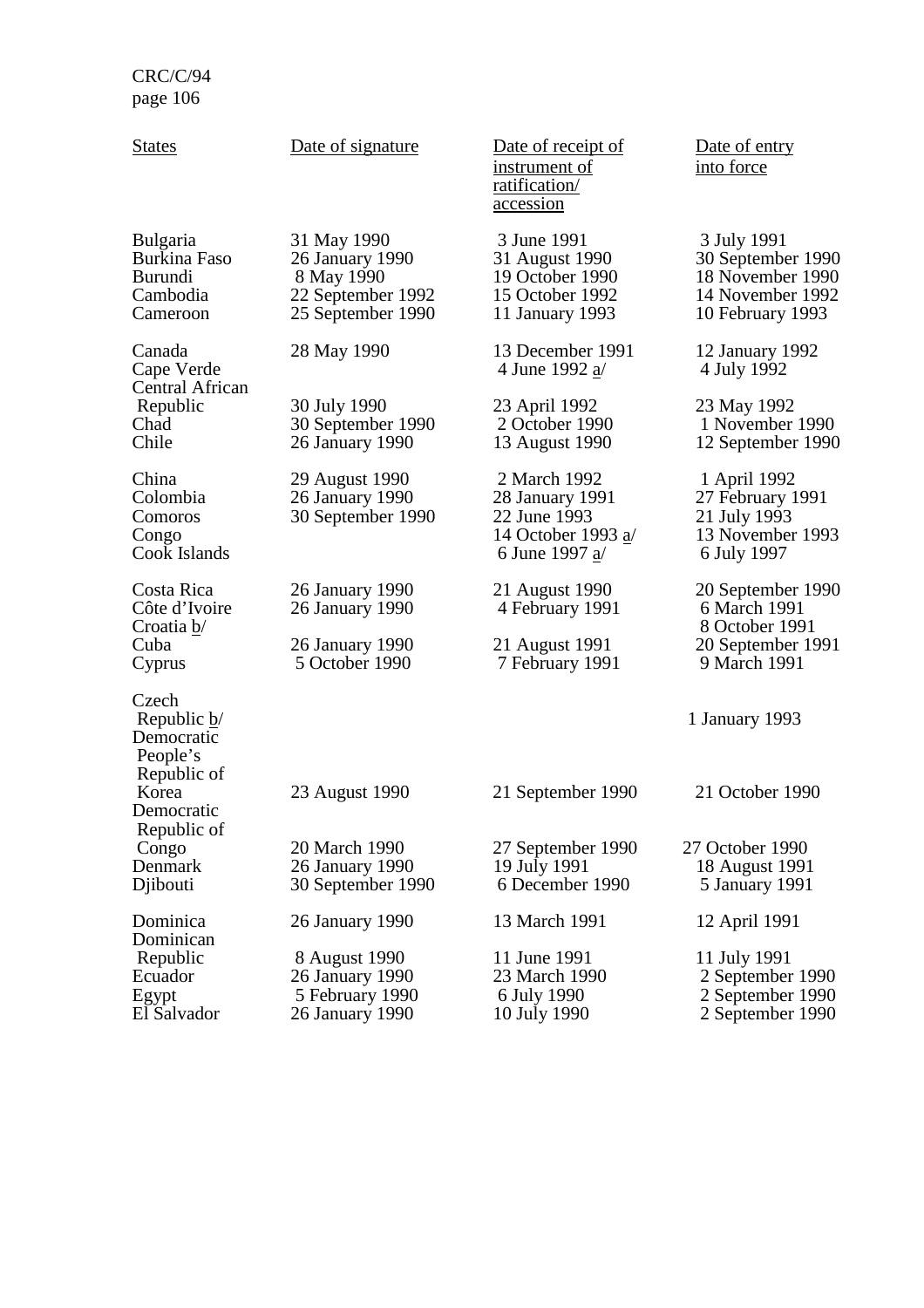| <b>States</b>                                                              | Date of signature                                                                             | Date of receipt of<br>instrument of<br>ratification/<br><u>accession</u>                                  | Date of entry<br>into force                                                                  |
|----------------------------------------------------------------------------|-----------------------------------------------------------------------------------------------|-----------------------------------------------------------------------------------------------------------|----------------------------------------------------------------------------------------------|
| Equatorial<br>Guinea<br>Eritrea<br>Estonia<br>Ethiopia<br>Fiji             | 20 December 1993<br>2 July 1993                                                               | 15 June 1992 $a/$<br>3 August 1994<br>21 October 1991 $a/$<br>14 May 1991 a/<br>13 August 1993            | 15 July 1992<br>2 September 1994<br>20 November 1991<br>13 June 1991<br>12 September 1993    |
| Finland<br>France<br>Gabon<br>Gambia<br>Georgia                            | 26 January 1990<br>26 January 1990<br>26 January 1990<br>5 February 1990                      | 20 June 1991<br>7 August 1990<br>9 February 1994<br>8 August 1990<br>2 June 1994 a/                       | 20 July 1991<br>6 September 1990<br>11 March 1994<br>7 September 1990<br>2 July 1994         |
| Germany<br>Ghana<br>Greece<br>Grenada<br>Guatemala                         | 26 January 1990<br>29 January 1990<br>26 January 1990<br>21 February 1990<br>26 January 1990  | 6 March 1992<br>5 February 1990<br>11 May 1993<br>5 November 1990<br>6 June 1990                          | 5 April 1992<br>2 September 1990<br>10 June 1993<br>5 December 1990<br>2 September 1990      |
| Guinea<br>Guinea-Bissau<br>Guyana<br>Haiti<br><b>Holy See</b>              | 26 January 1990<br>30 September 1990<br>20 January 1990<br>20 April 1990                      | 13 July 1990 <u>a</u> /<br>20 August 1990<br>14 January 1991<br>8 June 1995<br>20 April 1990              | 2 September 1990<br>19 September 1990<br>13 February 1991<br>8 July 1995<br>2 September 1990 |
| Honduras<br>Hungary<br>Iceland<br>India<br>Indonesia                       | 31 May 1990<br>14 March 1990<br>26 January 1990<br>26 January 1990                            | 10 August 1990<br>7 October 1991<br>28 October 1992<br>11 December 1992 $a/$<br>5 September 1990          | 9 September 1990<br>6 November 1991<br>27 November 1992<br>11 January 1993<br>5 October 1990 |
| Iran (Islamic<br>Republic of)<br>Iraq<br>Ireland<br><b>Israel</b><br>Italy | 5 September 1991<br>30 September 1990<br>3 July 1990<br>26 January 1990                       | 13 July 1994<br>15 June 1994 $\underline{a}$ /<br>28 September 1992<br>3 October 1991<br>5 September 1991 | 12 August 1994<br>15 July 1994<br>28 October 1992<br>2 November 1991<br>5 October 1991       |
| Jamaica<br>Japan<br>Jordan<br>Kazakhstan<br>Kenya                          | 26 January 1990<br>21 September 1990<br>29 August 1990<br>16 February 1994<br>26 January 1990 | 14 May 1991<br>22 April 1994<br>24 May 1991<br>12 August 1994<br>30 July 1990                             | 13 June 1991<br>22 May 1994<br>23 June 1991<br>11 September 1994<br>2 September 1990         |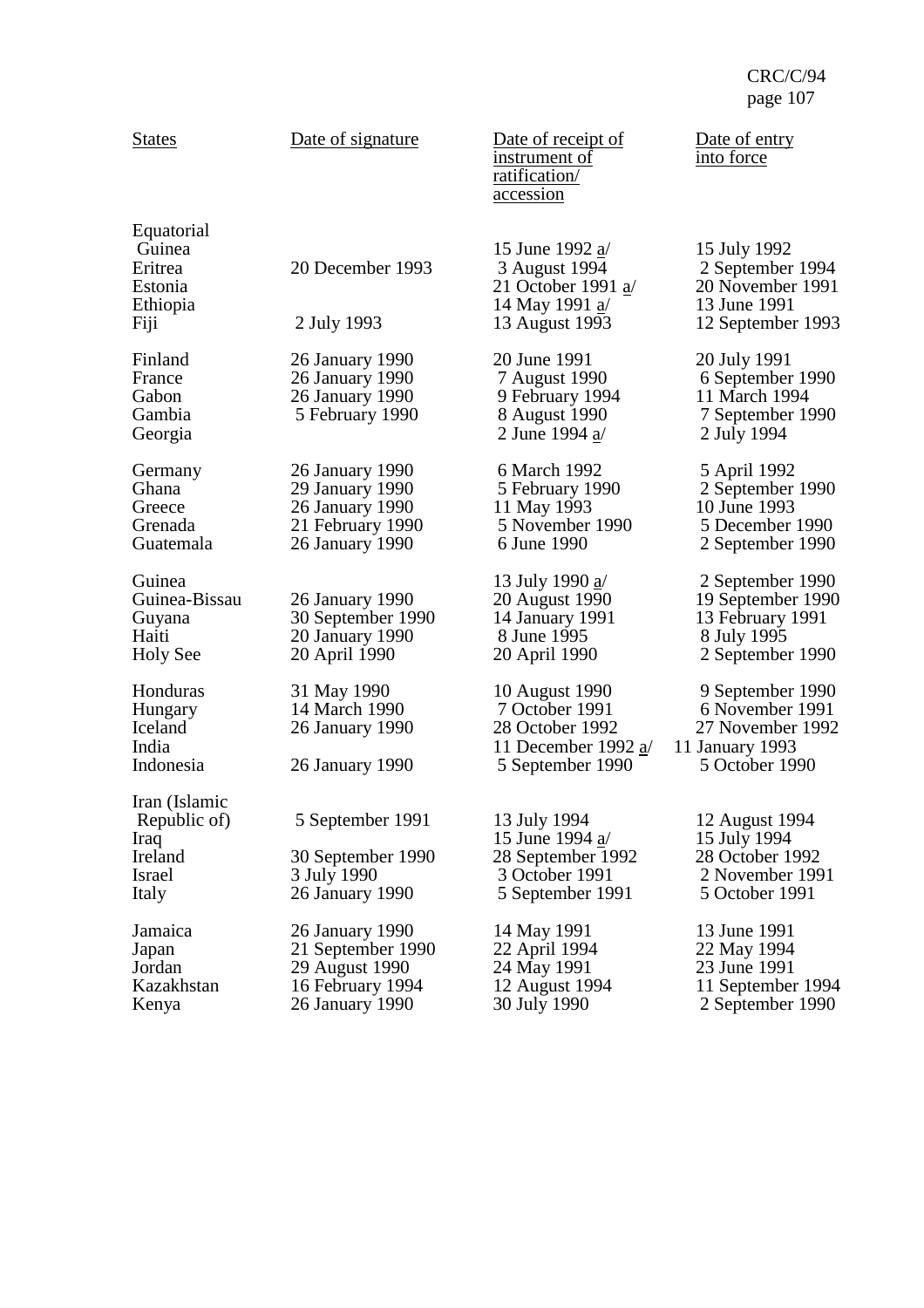| <b>States</b>                                                  | Date of signature                                                                          | Date of receipt of<br><u>instrument</u> of<br>ratification/<br>accession                                       | Date of entry<br>into force                                                         |
|----------------------------------------------------------------|--------------------------------------------------------------------------------------------|----------------------------------------------------------------------------------------------------------------|-------------------------------------------------------------------------------------|
| Kiribati<br>Kuwait<br>Kyrgyzstan<br>Lao People's<br>Democratic | 7 June 1990                                                                                | 11 December 1995 $a/$<br>21 October 1991<br>7 October 1994                                                     | 10 January 1996<br>20 November 1991<br>6 November 1994                              |
| Republic<br>Latvia                                             |                                                                                            | 8 May 1991 <u>a</u><br>14 April 1992 a/                                                                        | 7 June 1991<br>14 May 1992                                                          |
| Lebanon<br>Lesotho<br>Liberia<br>Libyan Arab                   | 26 January 1990<br>21 August 1990<br>26 April 1990                                         | 14 May 1991<br>10 March 1992<br>4 June 1993                                                                    | 13 June 1991<br>9 April 1992<br>4 July 1993                                         |
| Jamahiriya<br>Liechtenstein                                    | 30 September 1990                                                                          | 15 April 1993 <u>a</u> /<br>22 December 1995                                                                   | 15 May 1993<br>21 January 1996                                                      |
| Lithuania<br>Luxembourg<br>Madagascar<br>Malawi<br>Malaysia    | 21 March 1990<br>19 April 1990                                                             | 31 January 1992 a/<br>7 March 1994<br>19 March 1991<br>2 January 1991 $\underline{a}$<br>17 February 1995 $a/$ | 1 March 1992<br>6 April 1994<br>18 April 1991<br>1 February 1991<br>19 March 1995   |
| Maldives<br>Mali<br>Malta                                      | 21 August 1990<br>26 January 1990<br>26 January 1990                                       | 11 February 1991<br>20 September 1990<br>30 September 1990                                                     | 13 March 1991<br>20 October 1990<br>30 October 1990                                 |
| Marshall<br><b>Islands</b><br>Mauritania                       | 14 April 1993<br>26 January 1990                                                           | 4 October 1993<br>16 May 1991                                                                                  | 3 November 1993<br>15 June 1991                                                     |
| Mauritius<br>Mexico<br>Micronesia<br>(Federated                | 26 January 1990                                                                            | 26 July 1990 a/<br>21 September 1990                                                                           | 2 September 1990<br>21 October 1990                                                 |
| States of)<br>Monaco<br>Mongolia                               | 26 January 1990                                                                            | 5 May 1993 <u>a</u> /<br>21 June 1993 $a/$<br>5 July 1990                                                      | 4 June 1993<br>21 July 1993<br>2 September 1990                                     |
| Morocco<br>Mozambique<br>Myanmar                               | 26 January 1990<br>30 September 1990                                                       | 21 June 1993<br>26 April 1994<br>15 July 1991 $\underline{a}$                                                  | 21 July 1993<br>26 May 1994<br>14 August 1991                                       |
| Namibia<br>Nauru                                               | 26 September 1990                                                                          | 30 September 1990<br>27 July 1994 <u>a</u>                                                                     | 30 October 1990<br>26 August 1994                                                   |
| Nepal<br>Netherlands<br>New Zealand<br>Nicaragua<br>Niger      | 26 January 1990<br>26 January 1990<br>1 October 1990<br>6 February 1990<br>26 January 1990 | 14 September 1990<br>6 February 1995<br>6 April 1993<br>5 October 1990<br>30 September 1990                    | 14 October 1990<br>7 March 1995<br>6 May 1993<br>4 November 1990<br>30 October 1990 |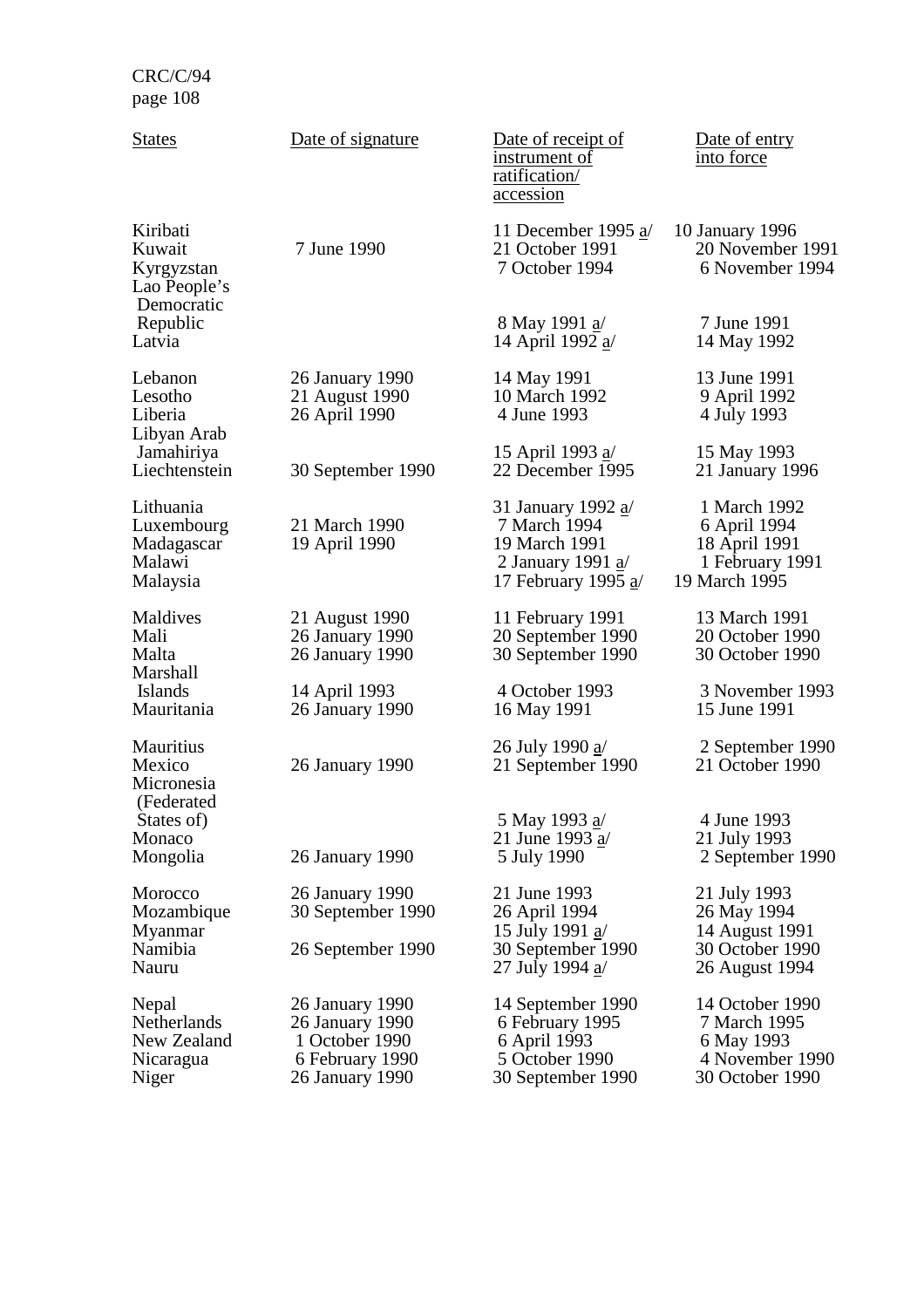| <b>States</b>                                                      | Date of signature                                                        | Date of receipt of<br><u>instrument of</u><br>ratification/<br><u>accession</u>                                     | Date of entry<br>into force                                                                   |
|--------------------------------------------------------------------|--------------------------------------------------------------------------|---------------------------------------------------------------------------------------------------------------------|-----------------------------------------------------------------------------------------------|
| Nigeria<br>Niue<br>Norway<br>Oman<br>Pakistan                      | 26 January 1990<br>26 January 1990<br>20 September 1990                  | 19 April 1991<br>20 December 1995 $a/$<br>8 January 1991<br>9 December 1996 a/<br>12 November 1990                  | 19 May 1991<br>19 January 1996<br>7 February 1991<br>8 January 1997<br>12 December 1990       |
| Palau<br>Panama                                                    | 26 January 1990                                                          | 4 August 1995 a/<br>12 December 1990                                                                                | 3 September 1995<br>11 January 1991                                                           |
| Papua<br>New Guinea<br>Paraguay<br>Peru                            | 30 September 1990<br>4 April 1990<br>26 January 1990                     | 1 March 1993<br>25 September 1990<br>4 September 1990                                                               | 31 March 1993<br>25 October 1990<br>4 October 1990                                            |
| Philippines<br>Poland<br>Portugal<br>Qatar<br>Republic of          | 26 January 1990<br>26 January 1990<br>26 January 1990<br>8 December 1992 | 21 August 1990<br>7 June 1991<br>21 September 1990<br>3 April 1995                                                  | 20 September 1990<br>7 July 1991<br>21 October 1990<br>3 May 1995                             |
| Korea                                                              | 25 September 1990                                                        | 20 November 1991                                                                                                    | 20 December 1991                                                                              |
| Republic of<br>Moldova<br>Romania<br>Russian<br>Federation         | 26 January 1990<br>26 January 1990                                       | 26 January 1993 a/<br>28 September 1990<br>16 August 1990                                                           | 25 February 1993<br>28 October 1990<br>15 September 1990                                      |
| Rwanda<br><b>Saint Kitts</b>                                       | 26 January 1990                                                          | 24 January 1991                                                                                                     | 23 February 1991                                                                              |
| and Nevis                                                          | 26 January 1990                                                          | 24 July 1990                                                                                                        | 2 September 1990                                                                              |
| Saint Lucia<br><b>Saint Vincent</b><br>and the                     |                                                                          | 16 June 1993 $a/$                                                                                                   | 16 July 1993                                                                                  |
| Grenadines<br>Samoa<br>San Marino                                  | 20 September 1993<br>30 September 1990                                   | 26 October 1993<br>29 November 1994<br>25 November 1991 a/                                                          | 25 November 1993<br>29 December 1994<br>25 December 1991                                      |
| Sao Tome<br>and Principe                                           |                                                                          | 14 May 1991 a/                                                                                                      | 13 June 1991                                                                                  |
| Saudi Arabia<br>Senegal<br>Seychelles<br>Sierra Leone<br>Singapore | 26 January 1990<br>13 February 1990                                      | 26 January 1996 a/<br>31 July 1990<br>7 September 1990 $\underline{a}$<br>18 June 1990<br>5 October 1995 <u>a</u> / | 25 February 1996<br>2 September 1990<br>7 October 1990<br>2 September 1990<br>4 November 1995 |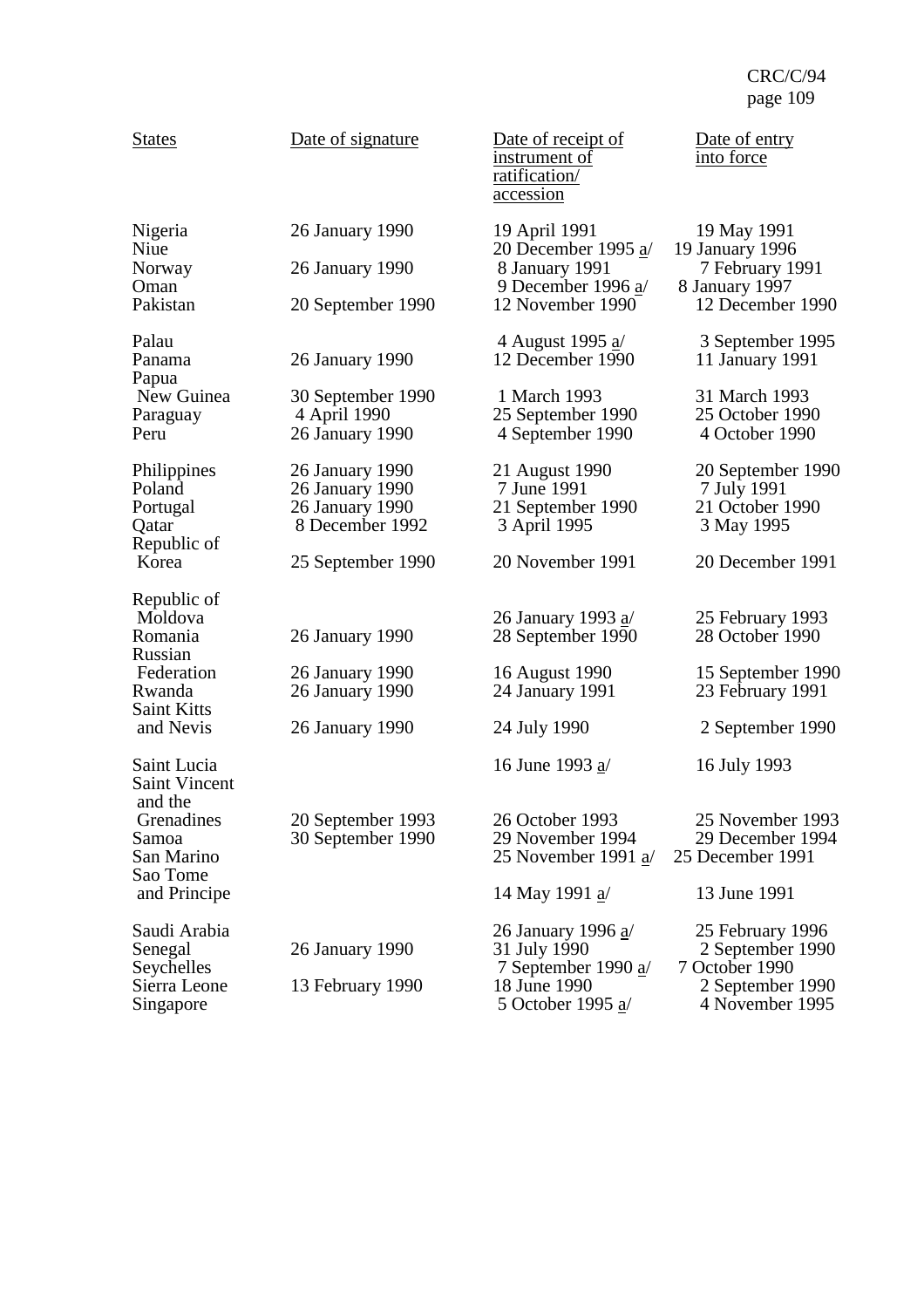| <b>States</b>                                                               | Date of signature                                                                       | Date of receipt of<br><u>instrument of</u><br>ratification/<br><u>accession</u>      | Date of entry<br>into force                                                               |
|-----------------------------------------------------------------------------|-----------------------------------------------------------------------------------------|--------------------------------------------------------------------------------------|-------------------------------------------------------------------------------------------|
| Slovakia b/<br>Slovenia b/<br>Solomon                                       |                                                                                         |                                                                                      | 1 January 1993<br>25 June 1991                                                            |
| <b>Islands</b><br>South Africa<br>Spain                                     | 29 January 1993<br>26 January 1990                                                      | 10 April 1995 a/<br>16 June 1995<br>6 December 1990                                  | 10 May 1995<br>16 July 1995<br>5 January 1991                                             |
| Sri Lanka<br>Sudan<br>Suriname<br>Swaziland<br>Sweden                       | 26 January 1990<br>24 July 1990<br>26 January 1990<br>22 August 1990<br>26 January 1990 | 12 July 1991<br>3 August 1990<br>1 March 1993<br>7 September 1995<br>29 June 1990    | 11 August 1991<br>2 September 1990<br>31 March 1993<br>6 October 1995<br>2 September 1990 |
| Switzerland                                                                 | 1 May 1991                                                                              | 24 February 1997                                                                     | 26 March 1997                                                                             |
| Syrian Arab<br>Republic<br>Tajikistan<br>Thailand<br>The former<br>Yugoslav | 18 September 1990                                                                       | 15 July 1993<br>26 October 1993 a/<br>27 March 1992 <u>a</u> /                       | 14 August 1993<br>25 November 1993<br>26 April 1992                                       |
| Republic of<br>Macedonia b/                                                 |                                                                                         |                                                                                      | 17 September 1991                                                                         |
| Togo<br>Tonga                                                               | 26 January 1990                                                                         | 1 August 1990<br>6 November 1995 $a/$                                                | 2 September 1990<br>6 December 1995                                                       |
| Trinidad and<br>Tobago<br>Tunisia<br>Turkey                                 | 30 September 1990<br>26 February 1990<br>14 September 1990                              | 5 December 1991<br>30 January 1992<br>4 April 1995                                   | 4 January 1992<br>29 February 1992<br>4 May 1995                                          |
| Turkmenistan<br>Tuvalu<br>Uganda<br>Ukraine<br><b>United Arab</b>           | 17 August 1990<br>21 February 1991                                                      | 20 September 1993 $a/$<br>22 September 1995 $a/$<br>17 August 1990<br>28 August 1991 | 19 October 1993<br>22 October 1995<br>16 September 1990<br>27 September 1991              |
| Emirates                                                                    |                                                                                         | 3 January 1997 <u>a</u> /                                                            | 2 February 1997                                                                           |
| United Kingdom<br>of Great Britain<br>and Northern                          |                                                                                         |                                                                                      |                                                                                           |
| Ireland<br>United                                                           | 19 April 1990                                                                           | 16 December 1991                                                                     | 15 January 1992                                                                           |
| Republic<br>of Tanzania<br>Uruguay<br>Uzbekistan<br>Vanuatu                 | 1 June 1990<br>26 January 1990<br>30 September 1990                                     | 10 June 1991<br>20 November 1990<br>29 June 1994 <u>a</u> /<br>7 July 1993           | 10 July 1991<br>20 December 1990<br>29 July 1994<br>6 August 1993                         |
|                                                                             |                                                                                         |                                                                                      |                                                                                           |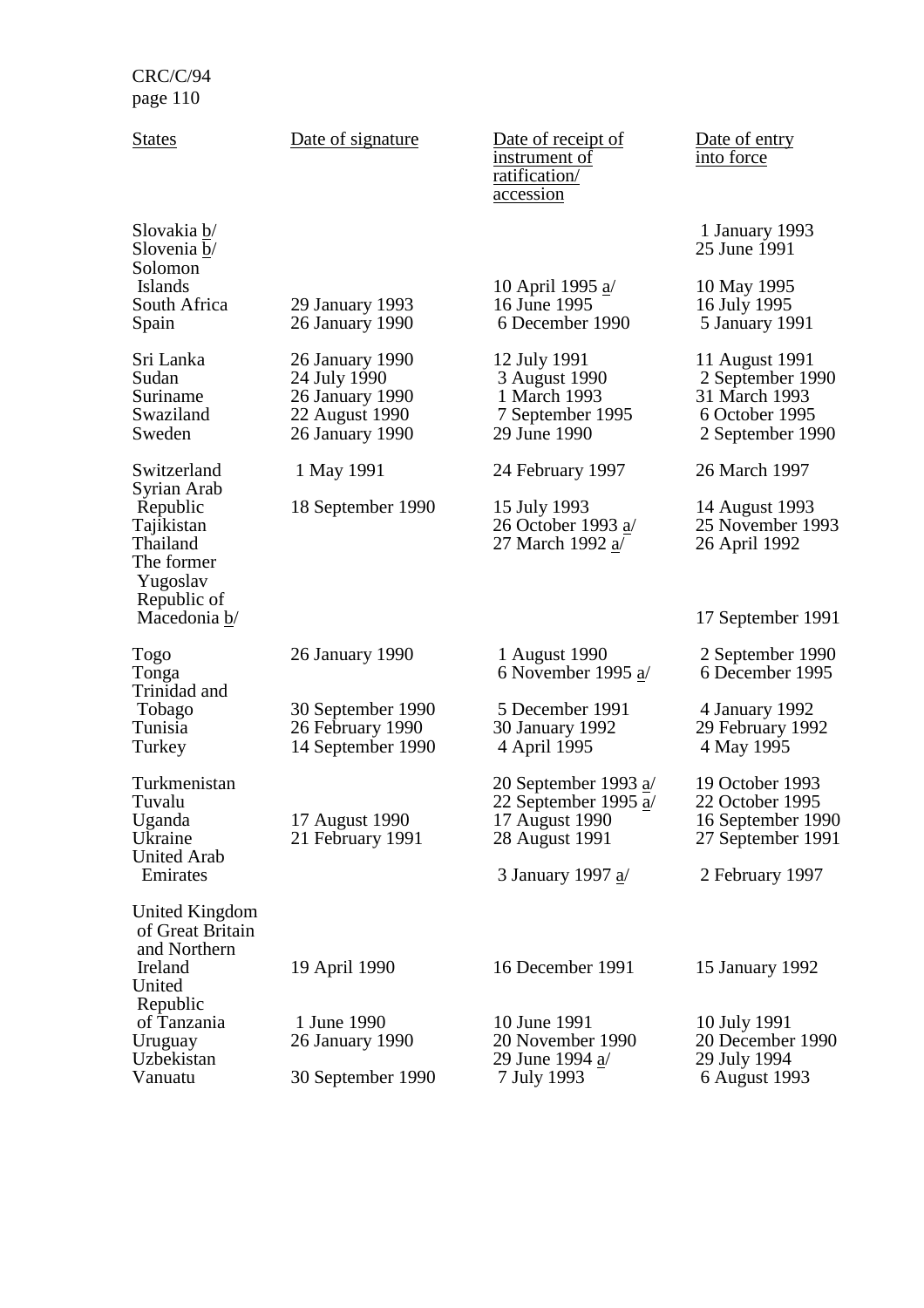| <b>States</b>                                          | Date of signature                                                                              | Date of receipt of<br>instrument of<br>ratification/<br>accession                        | Date of entry<br>into force                                                             |
|--------------------------------------------------------|------------------------------------------------------------------------------------------------|------------------------------------------------------------------------------------------|-----------------------------------------------------------------------------------------|
| Venezuela<br>Viet Nam<br>Yemen<br>Yugoslavia<br>Zambia | 26 January 1990<br>26 January 1990<br>13 February 1990<br>26 January 1990<br>30 September 1990 | 13 September 1990<br>28 February 1990<br>1 May 1991<br>3 January 1991<br>5 December 1991 | 13 October 1990<br>2 September 1990<br>31 May 1991<br>2 February 1991<br>5 January 1992 |
| Zimbabwe                                               | 8 March 1990                                                                                   | 11 September 1990                                                                        | 11 October 1990                                                                         |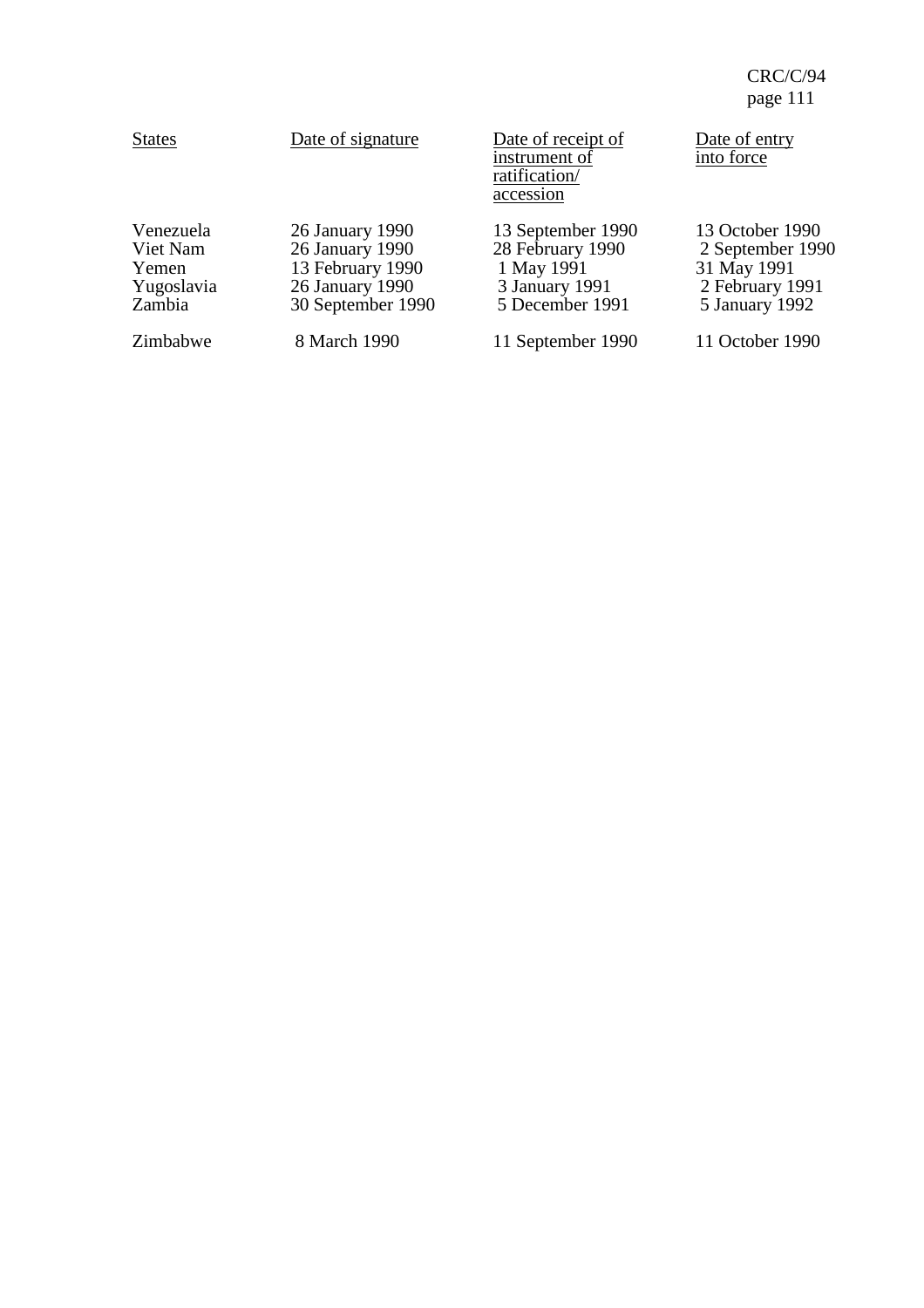# Annex II

# MEMBERSHIP OF THE COMMITTEE ON THE RIGHTS OF THE CHILD

| Name of member                         | Country of nationality |
|----------------------------------------|------------------------|
| Mr. Jacob Egbert DOEK**                | Netherlands            |
| Mrs. Amina Hamza EL GUINDI**           | Egypt                  |
| Mr. Francesco Paolo FULCI <sup>*</sup> | Italy                  |
| Mrs. Judith $KARP**$                   | <b>Israel</b>          |
| Mrs. Lily I. RILANTONO*                | Indonesia              |
| Mrs. Esther Margaret Queen MOKHUANE*   | South Africa           |
| Mrs. Awa N'Deye OUEDRAOGO**            | <b>Burkina Faso</b>    |
| Mr. Ghassan Salim RABAH*               | Lebanon                |
| Mrs. Marilia SARDENBERG*               | <b>Brazil</b>          |
| Mrs. Elisabeth TIGERSTEDT-TÄHTELÄ**    | Finland                |

 $\overline{\phantom{a}}$  , where  $\overline{\phantom{a}}$ 

 <sup>\*</sup> Term expires on 28 February 2001.

<sup>\*\*</sup> Term expires on 28 February 2003.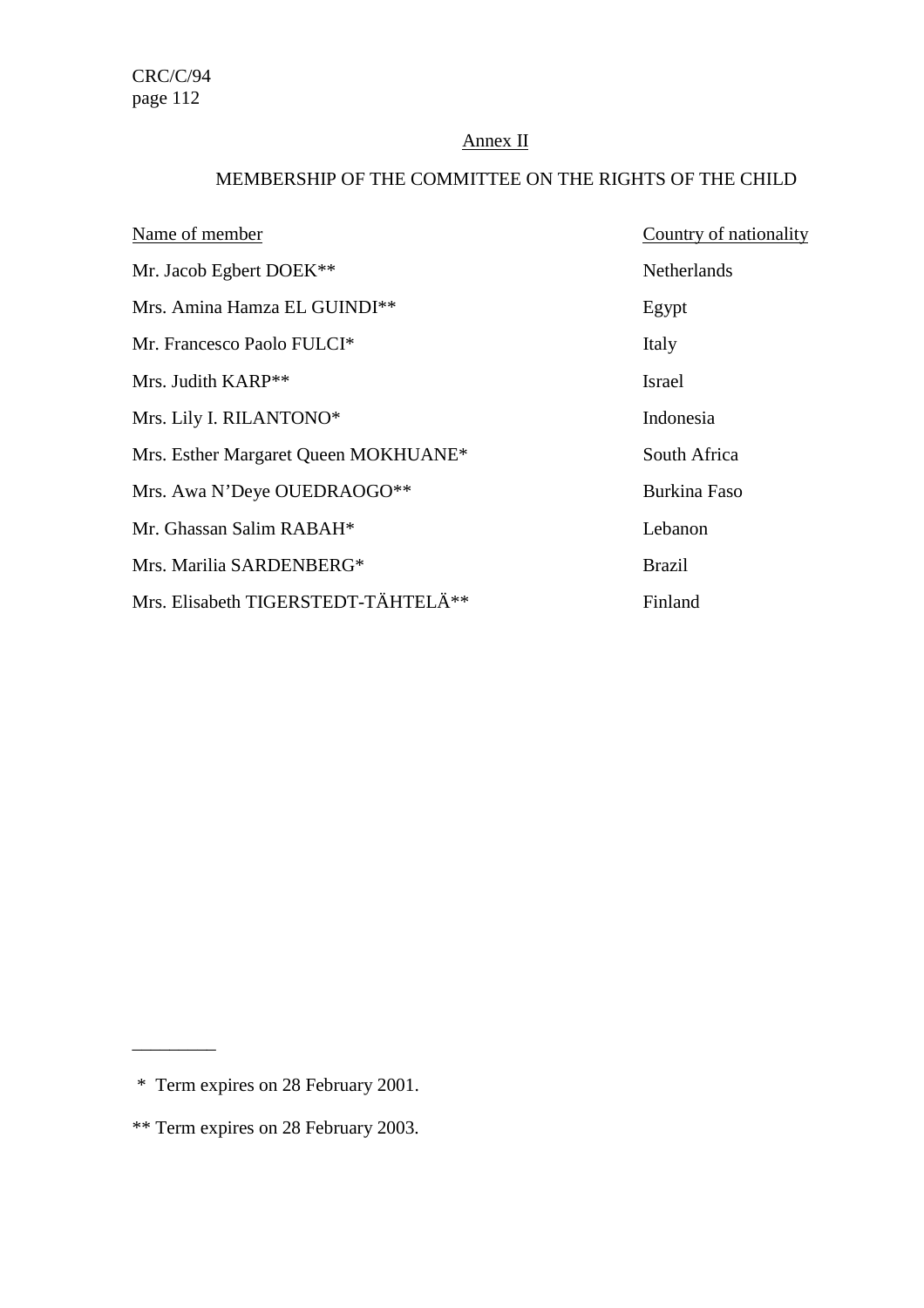#### Annex III

### STATUS OF SUBMISSION OF REPORTS BY STATES PARTIES UNDER ARTICLE 44 OF THE CONVENTION ON THE RIGHTS OF THE CHILD AS AT 4 FEBRUARY 2000

# Initial reports due in 1992

| State party                                                               | Date of entry into force                                                                       | Date due                                                                                       | Date of submission                                                                              | Symbol                                                                                            |
|---------------------------------------------------------------------------|------------------------------------------------------------------------------------------------|------------------------------------------------------------------------------------------------|-------------------------------------------------------------------------------------------------|---------------------------------------------------------------------------------------------------|
| Bangladesh<br><b>Barbados</b><br><b>Belarus</b><br><b>Belize</b><br>Benin | 2 September 1990<br>8 November 1990<br>31 October 1990<br>2 September 1990<br>2 September 1990 | 1 September 1992<br>7 November 1992<br>30 October 1992<br>1 September 1992<br>1 September 1992 | 15 November 1995<br>12 September 1996<br>12 February 1993<br>1 November 1996<br>22 January 1997 | CRC/C/3/Add.38 and Add.49<br>CRC/C/3/Add.45<br>CRC/C/3/Add.14<br>CRC/C/3/Add.46<br>CRC/C/3/Add.52 |
| <b>Bhutan</b><br><b>Bolivia</b><br><b>Brazil</b>                          | 2 September 1990<br>2 September 1990<br>24 October 1990                                        | 1 September 1992<br>1 September 1992<br>23 October 1992                                        | 20 April 1999<br>14 September 1992                                                              | CRC/C/3/Add.59<br>CRC/C/3/Add.2                                                                   |
| Burkina Faso<br>Burundi                                                   | 30 September 1990<br>18 November 1990                                                          | 29 September 1992<br>17 November 1992                                                          | 7 July 1993<br>19 March 1998                                                                    | CRC/C/3/Add.19<br>CRC/C/3/Add.58                                                                  |
| Chad<br>Chile<br>Costa Rica<br>Democratic<br>People's Republic            | 1 November 1990<br>12 September 1990<br>20 September 1990                                      | 31 October 1992<br>11 September 1992<br>20 September 1992                                      | 14 January 1997<br>22 June 1993<br>28 October 1992                                              | CRC/C/3/Add.50<br>CRC/C/3/Add.18<br>CRC/C/3/Add.8                                                 |
| of Korea<br>Democratic<br>Republic of the                                 | 21 October 1990                                                                                | 20 October 1992                                                                                | 13 February 1996                                                                                | CRC/C/3/Add.41                                                                                    |
| Congo                                                                     | 27 October 1990                                                                                | 26 October 1992                                                                                | 16 February 1998                                                                                | CRC/C/3/Add.57                                                                                    |
| Ecuador<br>Egypt<br>El Salvador                                           | 2 September 1990<br>2 September 1990<br>2 September 1990                                       | 1 September 1992<br>1 September 1992<br>1 September 1992                                       | 11 June 1996<br>23 October 1992<br>3 November 1992                                              | CRC/C/3/Add.44<br>CRC/C/3/Add.6<br>CRC/C/3/Add.9 and Add.28                                       |
| France<br>Gambia                                                          | 6 September 1990<br>7 September 1990                                                           | 5 September 1992<br>6 September 1992                                                           | 8 April 1993<br>20 November 1999                                                                | CRC/C/3/Add.15<br>CRC/C/3/Add.61                                                                  |

page 113 CRC/C/94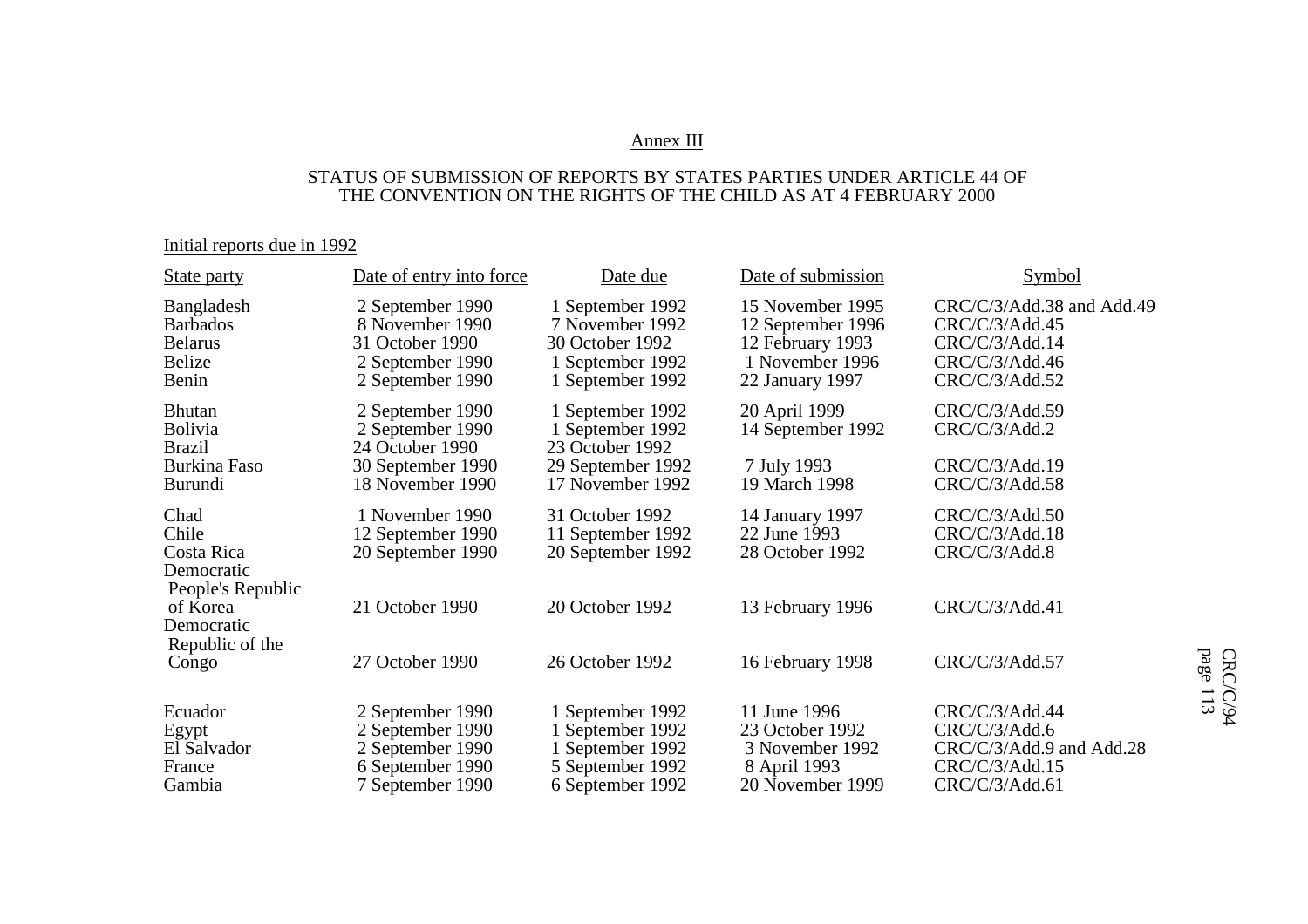|                                                                         |                                                                                                  |                                                                                                  |                                                                                             |                                                                                                   | page<br>CRC |
|-------------------------------------------------------------------------|--------------------------------------------------------------------------------------------------|--------------------------------------------------------------------------------------------------|---------------------------------------------------------------------------------------------|---------------------------------------------------------------------------------------------------|-------------|
|                                                                         |                                                                                                  | Initial reports due in 1992 (continued)                                                          |                                                                                             |                                                                                                   | 114         |
| <b>State party</b>                                                      | Date of entry into force                                                                         | Date due                                                                                         | Date of submission                                                                          | Symbol                                                                                            | <b>C/94</b> |
| Ghana<br>Grenada<br>Guatemala<br>Guinea<br>Guinea-Bissau                | 2 September 1990<br>5 December 1990<br>2 September 1990<br>2 September 1990<br>19 September 1990 | 1 September 1992<br>4 December 1992<br>1 September 1992<br>1 September 1992<br>18 September 1992 | 20 November 1995<br>24 September 1997<br>5 January 1995<br>20 November 1996                 | CRC/C/3/Add.39<br>CRC/C/3/Add.55<br>CRC/C/3/Add.33<br>CRC/C/3/Add.48                              |             |
| <b>Holy See</b><br>Honduras<br>Indonesia<br>Kenya<br>Mali               | 2 September 1990<br>9 September 1990<br>5 October 1990<br>2 September 1990<br>20 October 1990    | 1 September 1992<br>8 September 1992<br>4 October 1992<br>1 September 1992<br>19 October 1992    | 2 March 1994<br>11 May 1993<br>17 November 1992<br>13 January 2000<br>2 April 1997          | CRC/C/3/Add.27<br>CRC/C/3/Add.17<br>CRC/C/3/Add.10 and Add.26<br>CRC/C/3/Add.62<br>CRC/C/3/Add.53 |             |
| Malta<br><b>Mauritius</b><br>Mexico<br>Mongolia<br>Namibia              | 30 October 1990<br>2 September 1990<br>21 October 1990<br>2 September 1990<br>30 October 1990    | 29 October 1992<br>1 September 1992<br>20 October 1992<br>1 September 1992<br>29 October 1992    | 26 December 1997<br>25 July 1995<br>15 December 1992<br>20 October 1994<br>21 December 1992 | CRC/C/3/Add.56<br>CRC/C/3/Add.36<br>CRC/C/3/Add.11<br>CRC/C/3/Add.32<br>CRC/C/3/Add.12            |             |
| Nepal<br>Nicaragua                                                      | 14 October 1990<br>4 November 1990<br>30 October 1990                                            | 13 October 1992<br>3 November 1992<br>29 October 1992                                            | 10 April 1995<br>12 January 1994                                                            | CRC/C/3/Add.34<br>CRC/C/3/Add.25                                                                  |             |
| Niger<br>Pakistan<br>Paraguay                                           | 12 December 1990<br>25 October 1990                                                              | 11 December 1992<br>24 October 1992                                                              | 25 January 1993<br>30 August 1993 and 13<br>November 1996                                   | CRC/C/3/Add.13<br>CRC/C/3/Add.22 and Add.47                                                       |             |
| Peru<br>Philippines<br>Portugal<br>Romania<br><b>Russian Federation</b> | 4 October 1990<br>20 September 1990<br>21 October 1990<br>28 October 1990<br>15 September 1990   | 3 October 1992<br>19 September 1992<br>20 October 1992<br>27 October 1992<br>14 September 1992   | 28 October 1992<br>21 September 1993<br>17 August 1994<br>14 April 1993<br>16 October 1992  | CRC/C/3/Add.7 and Add.24<br>CRC/C/3/Add.23<br>CRC/C/3/Add.30<br>CRC/C/3/Add.16<br>CRC/C/3/Add.5   |             |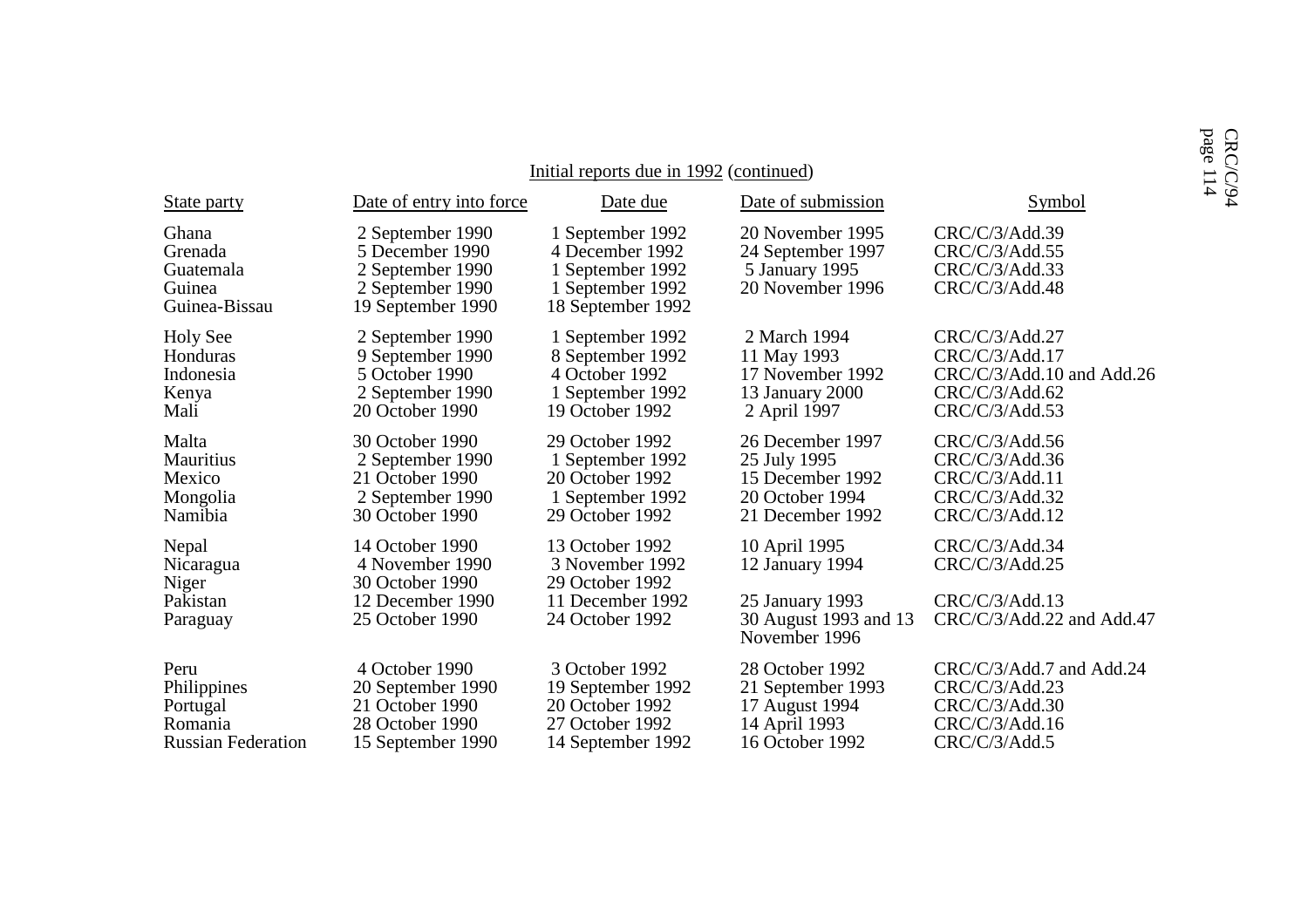| State party                                                                       | Date of entry into<br>force                                                                      | Date due                                                                                         | Date of submission                                                                         | Symbol                                                                                |
|-----------------------------------------------------------------------------------|--------------------------------------------------------------------------------------------------|--------------------------------------------------------------------------------------------------|--------------------------------------------------------------------------------------------|---------------------------------------------------------------------------------------|
| Saint Kitts and<br><b>Nevis</b><br>Senegal<br>Seychelles<br>Sierra Leone<br>Sudan | 2 September 1990<br>2 September 1990<br>7 October 1990<br>2 September 1990<br>2 September 1990   | 1 September 1992<br>1 September 1992<br>6 October 1992<br>1 September 1992<br>1 September 1992   | 21 January 1997<br>12 September 1994<br>10 April 1996<br>29 September 1992                 | CRC/C/3/Add.51<br>CRC/C/3/Add.31<br>CRC/C/3/Add.43<br>CRC/C/3/Add.3 and Add.20        |
| Sweden<br>Togo<br>Uganda<br>Uruguay<br>Venezuela                                  | 2 September 1990<br>2 September 1990<br>16 September 1990<br>20 December 1990<br>13 October 1990 | 1 September 1992<br>1 September 1992<br>15 September 1992<br>19 December 1992<br>12 October 1992 | 7 September 1992<br>27 February 1996<br>1 February 1996<br>2 August 1995<br>9 July 1997    | CRC/C/3/Add.1<br>CRC/C/3/Add.42<br>CRC/C/3/Add.40<br>CRC/C/3/Add.37<br>CRC/C/3/Add.54 |
| Viet Nam<br>Zimbabwe                                                              | 2 September 1990<br>11 October 1990                                                              | 1 September 1992<br>10 October 1992                                                              | 30 September 1992<br>23 May 1995                                                           | CRC/C/3/Add.4 and Add.21<br>CRC/C/3/Add.35                                            |
|                                                                                   |                                                                                                  | Initial reports due in 1993                                                                      |                                                                                            |                                                                                       |
| Angola<br>Argentina<br>Australia<br><b>Bahamas</b><br><b>Bulgaria</b>             | 4 January 1991<br>3 January 1991<br>16 January 1991<br>22 March 1991<br>3 July 1991              | 3 January 1993<br>2 January 1993<br>15 January 1993<br>21 March 1993<br>2 July 1993              | 17 March 1993<br>8 January 1996<br>29 September 1995                                       | CRC/C/8/Add.2 and Add.17<br>CRC/C/8/Add.31<br>CRC/C/8/Add.29                          |
| Colombia<br>Côte d'Ivoire<br>Croatia<br>Cuba<br>Cyprus                            | 27 February 1991<br>6 March 1991<br>7 November 1991<br>20 September 1991<br>9 March 1991         | 26 February 1993<br>5 March 1993<br>6 November 1993<br>19 September 1993<br>8 March 1993         | 14 April 1993<br>22 January 1998<br>8 November 1994<br>27 October 1995<br>22 December 1994 | CRC/C/8/Add.3<br>CRC/C/8/Add.41<br>CRC/C/8/Add.19<br>CRC/C/8/Add.30<br>CRC/C/8/Add.24 |

# Initial reports due in 1992 (continued)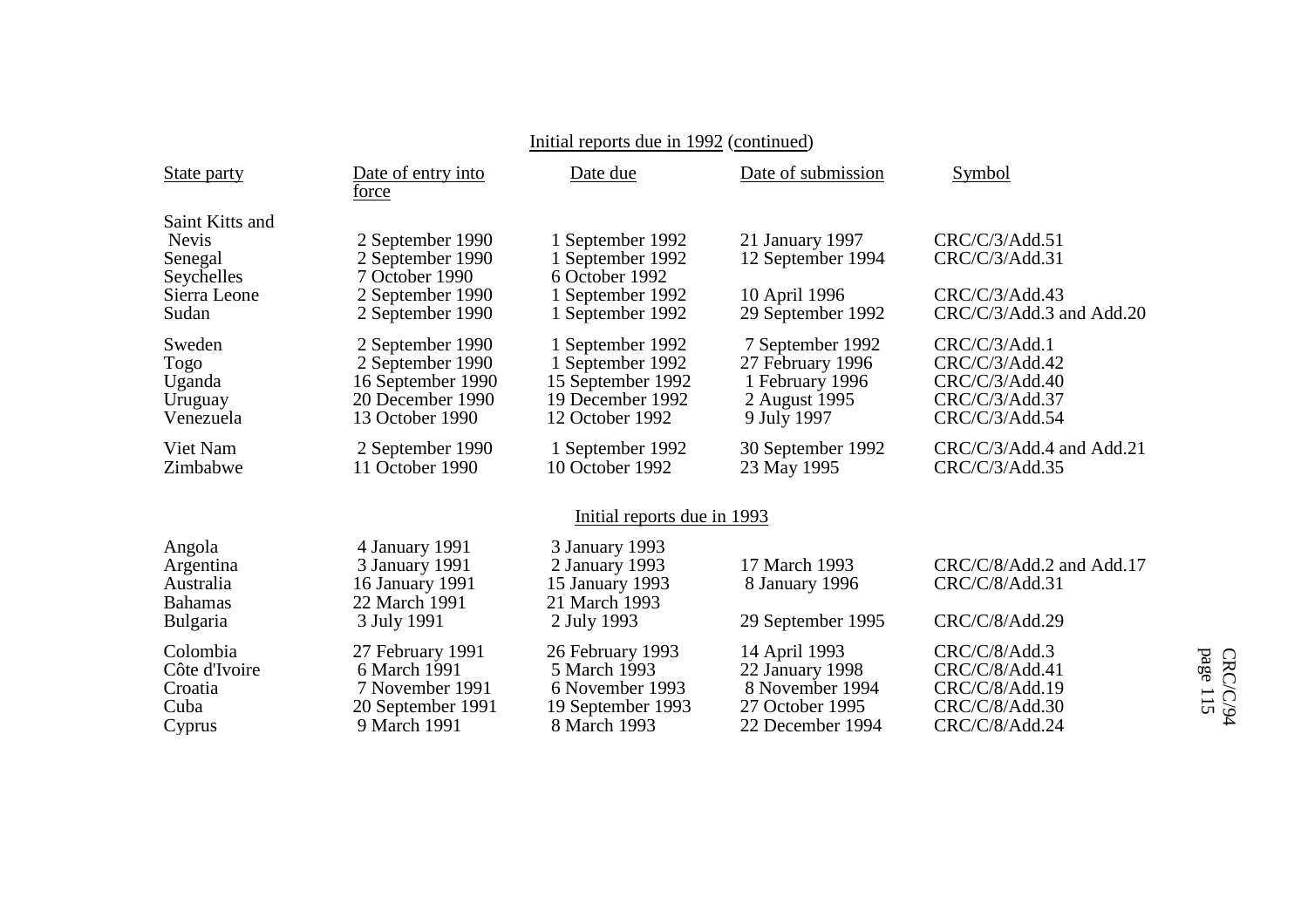|                                                                    |                                                                                    | Initial reports due in 1993 (continued)                                            |                                                                                             |                                                                                      | page 116<br>CRC/C/94 |
|--------------------------------------------------------------------|------------------------------------------------------------------------------------|------------------------------------------------------------------------------------|---------------------------------------------------------------------------------------------|--------------------------------------------------------------------------------------|----------------------|
| State party                                                        | Date of entry into<br>force                                                        | Date due                                                                           | Date of submission                                                                          | Symbol                                                                               |                      |
| Denmark<br>Djibouti<br>Dominica                                    | 18 August 1991<br>5 January 1991<br>12 April 1991                                  | 17 August 1993<br>4 January 1993<br>11 April 1993                                  | 14 September 1993<br>17 February 1998<br>1 December 1999                                    | CRC/C/8/Add.8<br>CRC/C/8/Add.39<br>CRC/C/8/Add.40                                    |                      |
| Dominican Republic<br>Estonia                                      | 11 July 1991<br>20 November 1991                                                   | 10 July 1993<br>19 November 1993                                                   |                                                                                             |                                                                                      |                      |
| Ethiopia<br>Finland<br>Guyana                                      | 13 June 1991<br>20 July 1991<br>13 February 1991                                   | 12 June 1993<br>19 July 1993<br>12 February 1993                                   | 10 August 1995<br>12 December 1994                                                          | CRC/C/8/Add.27<br>CRC/C/8/Add.22                                                     |                      |
| Hungary<br>Israel                                                  | 6 November 1991<br>2 November 1991                                                 | 5 November 1993<br>1 November 1993                                                 | 28 June 1996                                                                                | CRC/C/8/Add.34                                                                       |                      |
| Italy<br>Jamaica<br>Jordan<br>Kuwait<br>Lao People's<br>Democratic | 5 October 1991<br>13 June 1991<br>23 June 1991<br>20 November 1991                 | 4 October 1993<br>12 June 1993<br>22 June 1993<br>19 November 1993                 | 11 October 1994<br>25 January 1994<br>25 May 1993<br>23 August 1996                         | CRC/C/8/Add.18<br>CRC/C/8/Add.12<br>CRC/C/8/Add.4<br>CRC/C/8/Add.35                  |                      |
| Republic                                                           | 7 June 1991                                                                        | 6 June 1993                                                                        | 18 January 1996                                                                             | CRC/C/8/Add.32                                                                       |                      |
| Lebanon<br>Madagascar<br>Malawi                                    | 13 June 1991<br>18 April 1991<br>1 February 1991                                   | 12 June 1993<br>17 May 1993<br>31 January 1993                                     | 21 December 1994<br>20 July 1993                                                            | CRC/C/8/Add.23<br>CRC/C/8/Add.5                                                      |                      |
| Maldives<br>Mauritania                                             | 13 March 1991<br>15 June 1991                                                      | 12 March 1993<br>14 June 1993                                                      | 6 July 1994<br>18 January 2000                                                              | CRC/C/8/Add.33 and Add.37<br>CRC/C/8/Add.42                                          |                      |
| Myanmar<br>Nigeria<br>Norway<br>Panama<br>Poland                   | 14 August 1991<br>19 May 1991<br>7 February 1991<br>11 January 1991<br>7 July 1991 | 13 August 1993<br>18 May 1993<br>6 February 1993<br>10 January 1993<br>6 July 1993 | 14 September 1995<br>19 July 1995<br>30 August 1993<br>19 September 1995<br>11 January 1994 | CRC/C/8/Add.9<br>CRC/C/8/Add.26<br>CRC/C/8/Add.7<br>CRC/C/8/Add.28<br>CRC/C/8/Add.11 |                      |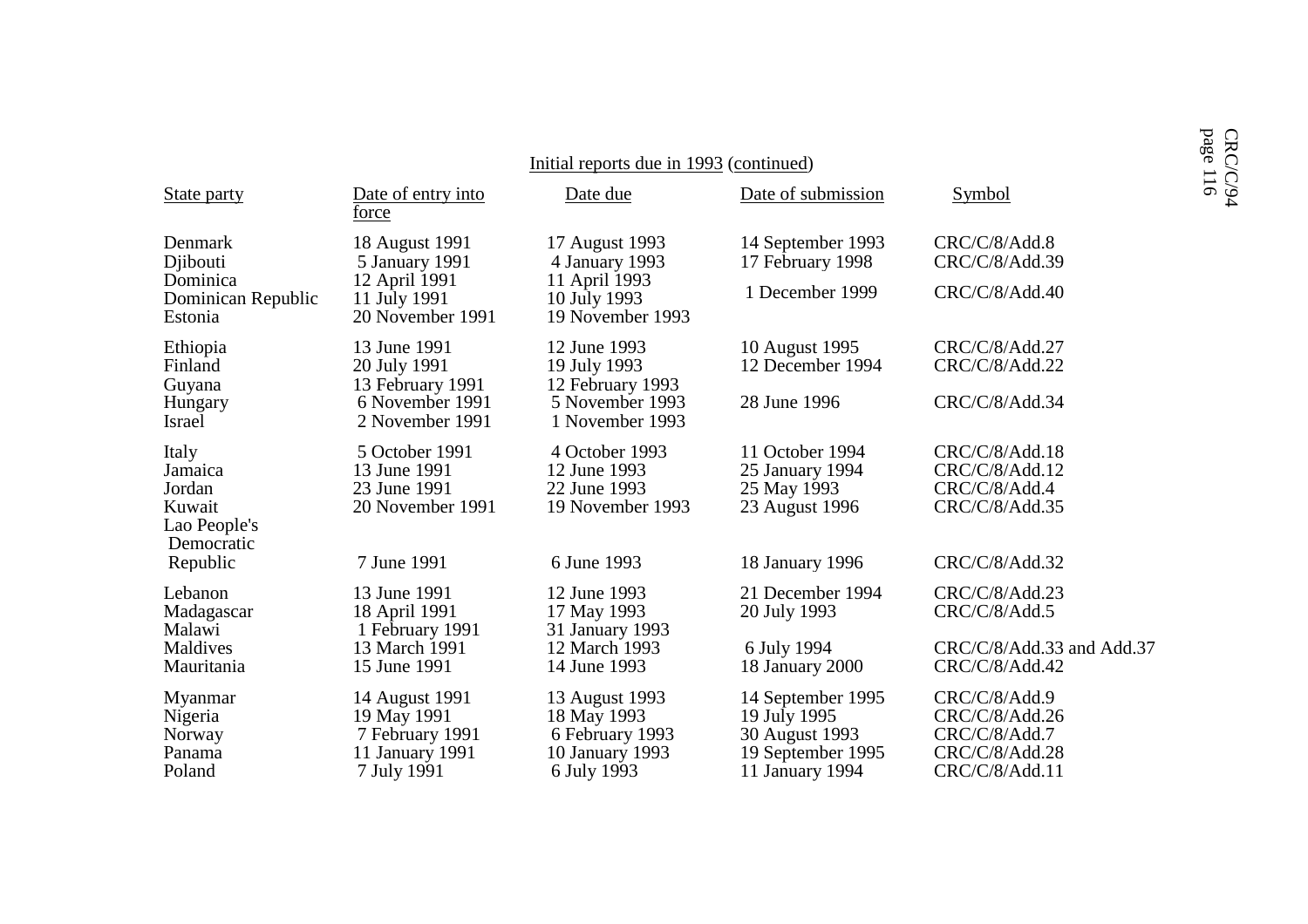# Initial reports due in 1993 (continued)

| State party                                                   | Date of entry into<br>force                                                                | Date due                                                                                   | Date of submission                                   | Symbol                                               |
|---------------------------------------------------------------|--------------------------------------------------------------------------------------------|--------------------------------------------------------------------------------------------|------------------------------------------------------|------------------------------------------------------|
| Republic of Korea<br>Rwanda<br>San Marino<br>Sao Tome and     | 20 December 1991<br>23 February 1991<br>25 December 1991                                   | 19 December 1993<br>22 February 1993<br>24 December 1993                                   | 17 November 1994<br>30 September 1992                | CRC/C/8/Add.21<br>CRC/C/8/Add.1                      |
| Principe<br>Slovenia                                          | 13 June 1991<br>25 June 1991                                                               | 12 June 1993<br>24 June 1993                                                               | 29 May 1995                                          | CRC/C/8/Add.25                                       |
| Spain<br>Sri Lanka<br>The former<br>Yugoslav Republic         | 5 January 1991<br>11 August 1991                                                           | 4 January 1993<br>10 August 1993                                                           | 10 August 1993<br>23 March 1994                      | CRC/C/8/Add.6<br>CRC/C/8/Add.13                      |
| of Macedonia<br>Ukraine<br>United Republic of                 | 17 September 1991<br>27 September 1991                                                     | 16 September 1993<br>26 September 1993                                                     | 4 March 1997<br>8 October 1993                       | CRC/C/8/Add.36<br>CRC/C/8/Add.10/Rev.1               |
| Tanzania                                                      | 10 July 1991                                                                               | 9 July 1993                                                                                | 20 October 1999                                      | CRC/C/8/Add.14/Rev.1                                 |
| Yemen<br>Yugoslavia                                           | 31 May 1991<br>2 February 1991                                                             | 30 May 1993<br>1 February 1993                                                             | 14 November 1994<br>21 September 1994                | CRC/C/8/Add.20 and Add.38<br>CRC/C/8/Add.16          |
|                                                               |                                                                                            | Initial reports due in 1994                                                                |                                                      |                                                      |
| Albania<br>Austria<br>Azerbaijan<br>Bahrain<br>Belgium        | 28 March 1992<br>5 September 1992<br>12 September 1992<br>14 March 1992<br>15 January 1992 | 27 March 1994<br>4 September 1994<br>11 September 1994<br>14 March 1994<br>14 January 1994 | 8 October 1996<br>9 November 1995<br>12 July 1994    | CRC/C/11/Add.14<br>CRC/C/11/Add.8<br>CRC/C/11/Add.4  |
| Bosnia and<br>Herzegovina<br>Cambodia<br>Canada<br>Cape Verde | 6 March 1992<br>14 November 1992<br>12 January 1992<br>4 July 1992                         | 5 March 1994<br>15 November 1994<br>11 January 1994<br>3 July 1994                         | 18 December 1997<br>17 June 1994<br>30 November 1999 | CRC/C/11/Add.16<br>CRC/C/11/Add.3<br>CRC/C/11/Add.23 |
| Central African<br>Republic                                   | 23 May 1992                                                                                | 23 May 1994                                                                                | 15 April 1998                                        | CRC/C/11/Add.18                                      |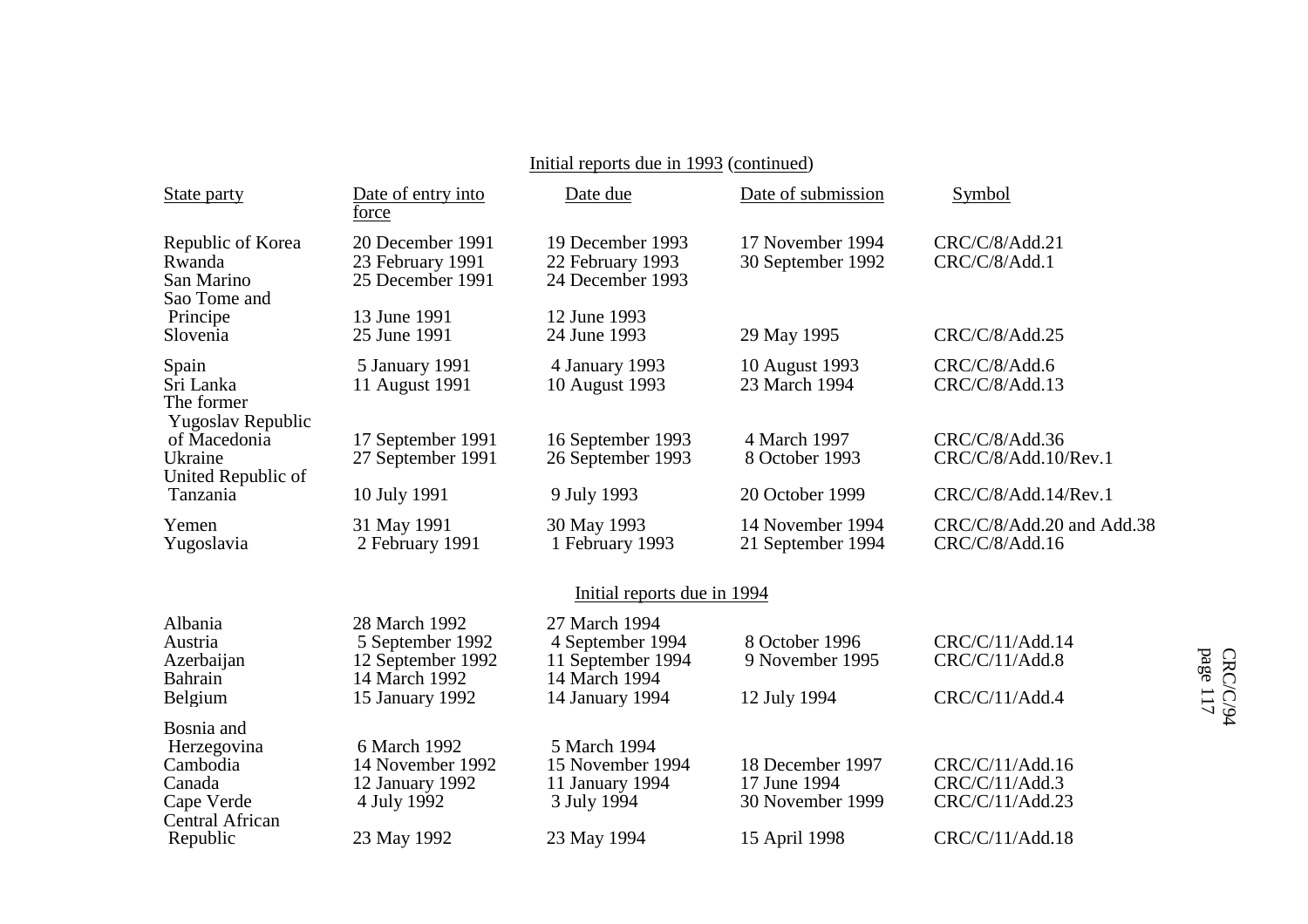| Initial reports due in 1994 (continued)                     |                                                                                  |                                                                                        |                                                                                    |                                                                                             |                      |
|-------------------------------------------------------------|----------------------------------------------------------------------------------|----------------------------------------------------------------------------------------|------------------------------------------------------------------------------------|---------------------------------------------------------------------------------------------|----------------------|
| State party                                                 | Date of entry into force                                                         | Date due                                                                               | Date of submission                                                                 | Symbol                                                                                      | page 118<br>CRC/C/94 |
| China<br>Czech Republic<br><b>Equatorial Guinea</b>         | 1 April 1992<br>1 January 1993<br>15 July 1992                                   | 31 March 1994<br>31 December 1994<br>14 July 1994                                      | 27 March 1995<br>4 March 1996                                                      | CRC/C/11/Add.7<br>CRC/C/11/Add.11                                                           |                      |
| Germany<br>Iceland                                          | 5 April 1992<br>27 November 1992                                                 | 4 May 1994<br>26 November 1994                                                         | 30 August 1994<br>30 November 1994                                                 | CRC/C/11/Add.5<br>CRC/C/11/Add.6                                                            |                      |
| Ireland<br>Latvia<br>Lesotho<br>Lithuania<br>Slovakia       | 28 October 1992<br>14 May 1992<br>9 April 1992<br>1 March 1992<br>1 January 1993 | 27 October 1994<br>13 May 1994<br>8 April 1994<br>28 February 1994<br>31 December 1994 | 4 April 1996<br>25 November 1998<br>27 April 1998<br>6 August 1998<br>6 April 1998 | CRC/C/11/Add.12<br>CRC/C/11/Add.22<br>CRC/C/11/Add.20<br>CRC/C/11/Add.21<br>CRC/C/11/Add.17 |                      |
| Thailand<br>Trinidad and                                    | 26 April 1992                                                                    | 25 April 1994                                                                          | 23 August 1996                                                                     | CRC/C/11/Add.13                                                                             |                      |
| Tobago<br>Tunisia<br>United Kingdom of<br>Great Britain and | 4 January 1992<br>29 February 1992                                               | 3 January 1994<br>28 February 1994                                                     | 16 February 1996<br>16 May 1994                                                    | CRC/C/11/Add.10<br>CRC/C/11/Add.2                                                           |                      |
| Northern Ireland                                            | 15 January 1992                                                                  | 14 January 1994                                                                        | 15 March 1994                                                                      | CRC/C/11/Add.1, Add.9,<br>Add.15 and Add.15/Corr.1,<br>Add.19                               |                      |
| Zambia                                                      | 5 January 1992                                                                   | 4 January 1994                                                                         |                                                                                    |                                                                                             |                      |
|                                                             |                                                                                  | Initial reports due in 1995                                                            |                                                                                    |                                                                                             |                      |
| Algeria<br>Antigua and                                      | 16 May 1993                                                                      | 15 May 1995                                                                            | 16 November 1995                                                                   | CRC/C/28/Add.4                                                                              |                      |
| Barbuda<br>Armenia<br>Cameroon                              | 4 November 1993<br>23 July 1993<br>10 February 1993                              | 3 November 1995<br>5 August 1995<br>9 February 1995                                    | 19 February 1997                                                                   | CRC/C/28/Add.9                                                                              |                      |
| Comoros                                                     | 22 July 1993                                                                     | 21 July 1995                                                                           | 24 March 1998                                                                      | CRC/C/28/Add.13                                                                             |                      |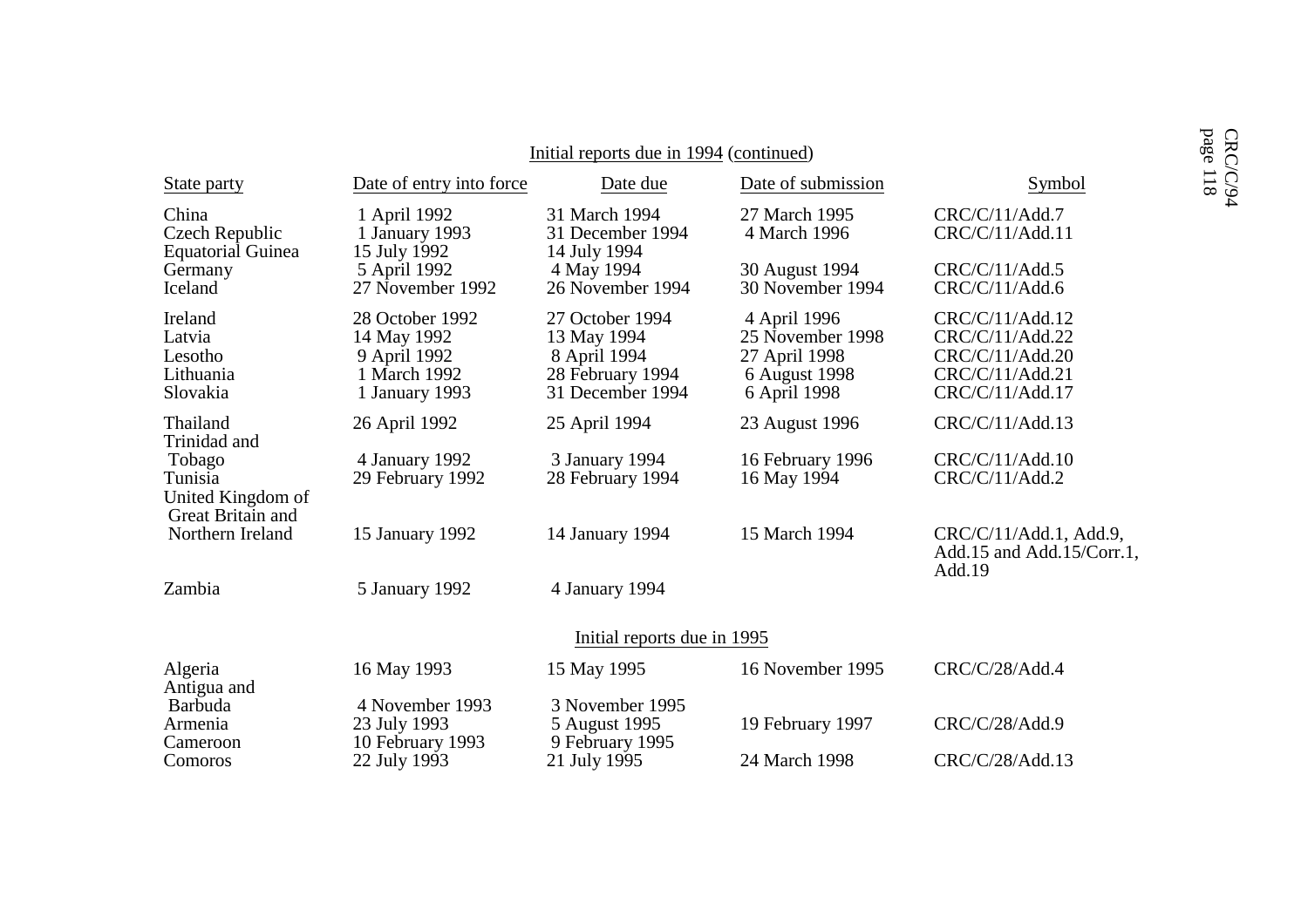# Initial reports due in 1995 (continued)

| State party                                                               | Date of entry into force                                                                | Date due                                                                               | Date of submission                           | Symbol                                              |
|---------------------------------------------------------------------------|-----------------------------------------------------------------------------------------|----------------------------------------------------------------------------------------|----------------------------------------------|-----------------------------------------------------|
| Congo<br>Fiji<br>Greece<br>India<br>Liberia                               | 13 November 1993<br>12 September 1993<br>10 June 1993<br>11 January 1993<br>4 July 1993 | 12 November 1995<br>11 September 1995<br>9 June 1995<br>10 January 1995<br>3 July 1995 | 12 June 1996<br>19 March 1997                | CRC/C/28/Add.7<br>CRC/C/28/Add.10                   |
| Libyan Arab<br>Jamahiriya<br>Marshall Islands<br>Micronesia<br>(Federated | 15 May 1993<br>3 November 1993                                                          | 14 May 1995<br>2 November 1995                                                         | 23 May 1996<br>18 March 1998                 | CRC/C/28/Add.6<br>CRC/C/28/Add.12                   |
| States of)<br>Monaco<br>Morocco                                           | 4 June 1993<br>21 July 1993<br>21 July 1993                                             | 3 June 1995<br>20 July 1995<br>20 July 1995                                            | 16 April 1996<br>9 June 1999<br>27 July 1995 | CRC/C/28/Add.5<br>CRC/C/28/Add.15<br>CRC/C/28/Add.1 |
| New Zealand<br>Papua New Guinea<br>Republic of                            | 6 May 1993<br>31 March 1993                                                             | 5 May 1995<br>31 March 1995                                                            | 29 September 1995                            | CRC/C/28/Add.3                                      |
| Moldova<br>Saint Lucia<br>Saint Vincent and                               | 25 February 1993<br>16 July 1993                                                        | 24 February 1995<br>15 July 1995                                                       |                                              |                                                     |
| the Grenadines                                                            | 25 November 1993                                                                        | 24 November 1995                                                                       |                                              |                                                     |
| Suriname<br>Syrian Arab                                                   | 31 March 1993                                                                           | 31 March 1995                                                                          | 13 February 1998                             | CRC/C/28/Add.11                                     |
| Republic<br>Tajikistan<br>Turkmenistan                                    | 14 August 1993<br>25 November 1993<br>20 October 1993                                   | 13 August 1995<br>24 November 1995<br>19 October 1995                                  | 22 September 1995<br>14 April 1998           | CRC/C/28/Add.2<br>CRC/C/28/Add.14                   |
| Vanuatu                                                                   | 6 August 1993                                                                           | 5 August 1995                                                                          | 27 January 1997                              | CRC/C/28/Add.8                                      |

page 119 CRC/C/94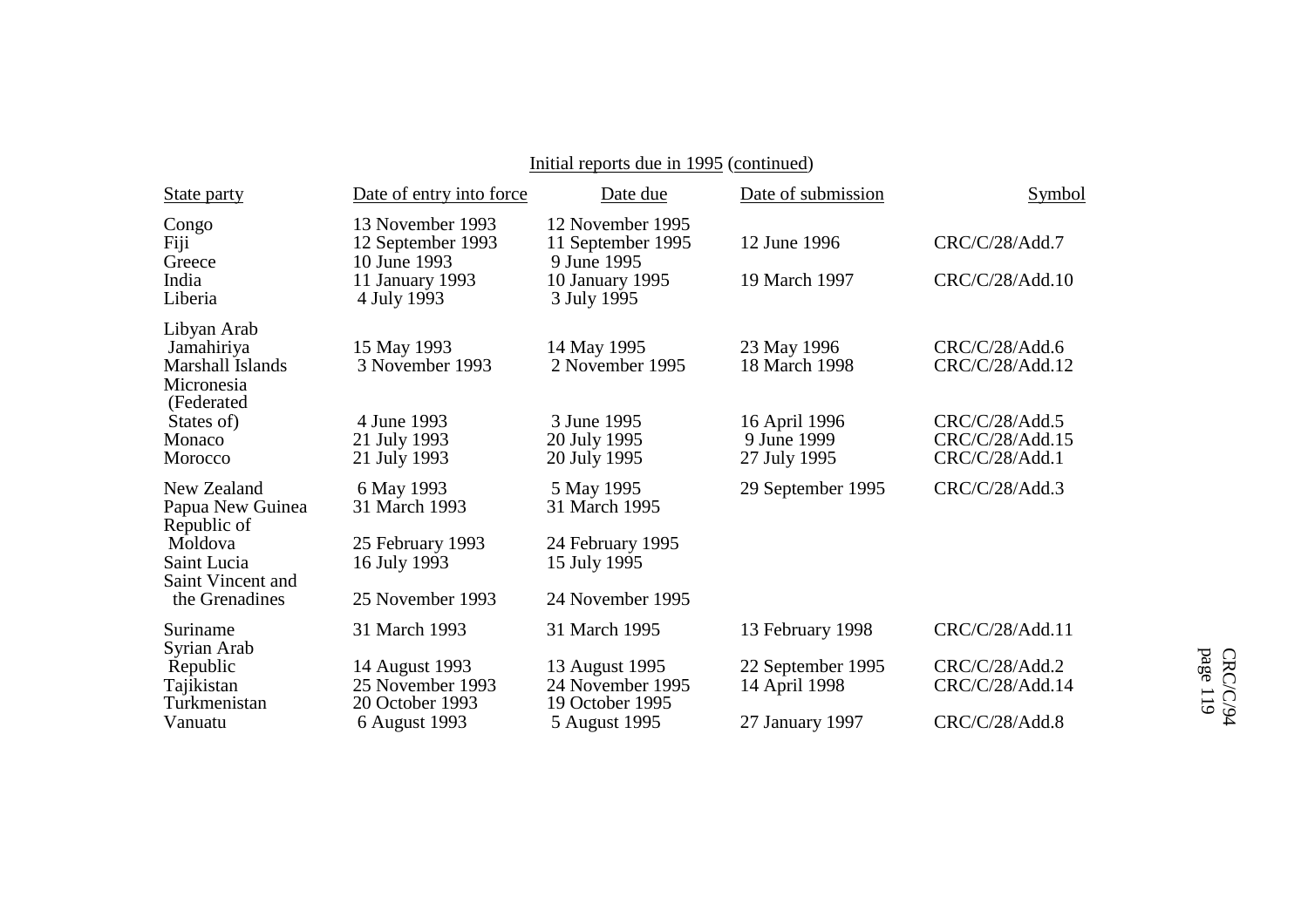|                                                                                             |                                                                                                | Initial reports due in 1996                                                                    |                                 |                                  | page 120<br>CRC/C/94 |
|---------------------------------------------------------------------------------------------|------------------------------------------------------------------------------------------------|------------------------------------------------------------------------------------------------|---------------------------------|----------------------------------|----------------------|
| <b>State party</b>                                                                          | Date of entry into force                                                                       | Date due                                                                                       | Date of submission              | Symbol                           |                      |
| Afghanistan<br>Gabon<br>Luxembourg<br>Japan<br>Mozambique                                   | 27 April 1994<br>11 March 1994<br>6 April 1994<br>22 May 1994<br>26 May 1994                   | 26 April 1996<br>10 March 1996<br>5 April 1996<br>21 May 1996<br>25 May 1996                   | 26 July 1996<br>30 May 1996     | CRC/C/41/Add.2<br>CRC/C/41/Add.1 |                      |
| Georgia<br>Iraq<br>United Kingdom of<br>Great Britain and<br>Northern Ireland<br>(Overseas) | 2 July 1994<br>15 July 1994                                                                    | 1 July 1996<br>14 July 1996                                                                    | 7 April 1997<br>6 August 1996   | CRC/C/41/Add.4<br>CRC/C/41/Add.3 |                      |
| Territories)<br>Uzbekistan                                                                  | 7 September 1994<br>29 July 1994                                                               | 6 September 1996<br>28 July 1996                                                               | 26 May 1999<br>27 December 1999 | CRC/C/41/Add.7<br>CRC/C/41/Add.8 |                      |
| Iran (Islamic<br>Republic of)                                                               | 12 August 1994                                                                                 | 11 August 1996                                                                                 | 9 December 1997                 | CRC/C/41/Add.5                   |                      |
| Nauru<br>Eritrea<br>Kazakstan<br>Kyrgyzstan<br>Samoa                                        | 26 August 1994<br>2 September 1994<br>11 September 1994<br>6 November 1994<br>29 December 1994 | 25 August 1996<br>1 September 1996<br>10 September 1996<br>5 November 1996<br>28 December 1996 | 16 February 1998                | CRC/C/41/Add.6                   |                      |
|                                                                                             |                                                                                                | Initial reports due in 1997                                                                    |                                 |                                  |                      |
| Netherlands<br>Malaysia<br><b>Botswana</b>                                                  | 7 March 1995<br>19 March 1995<br>13 April 1995                                                 | 6 March 1997<br>18 March 1997<br>12 April 1997                                                 | 15 May 1997                     | CRC/C/51/Add.1                   |                      |
| Qatar<br>Turkey                                                                             | 3 May 1995<br>4 May 1995                                                                       | 2 May 1997<br>3 May 1997                                                                       | 29 October 1999                 | CRC/C/51/Add.5                   |                      |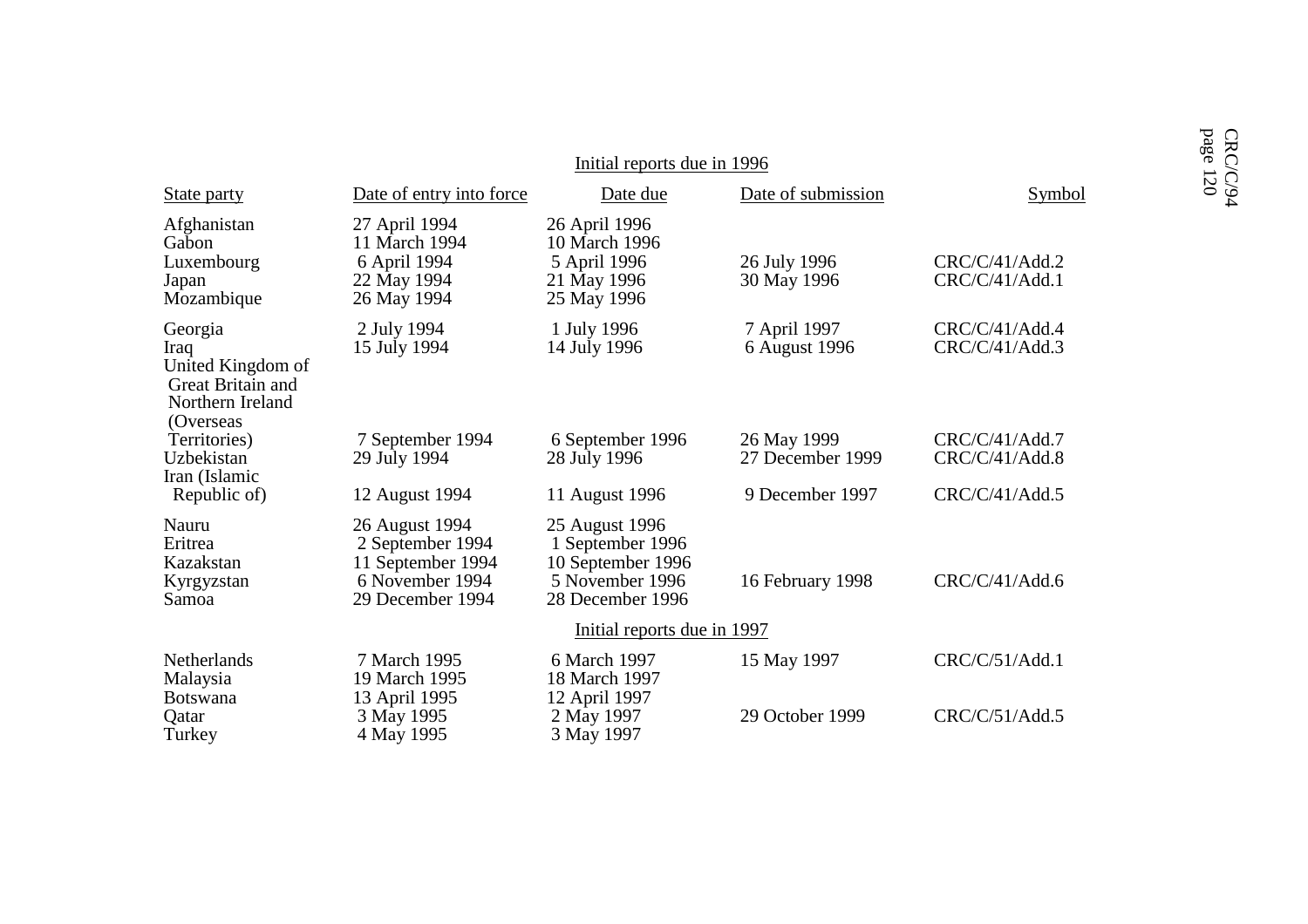# Initial reports due in 1997 (continued)

| <b>State party</b>                                                    | Date of entry into force                                                                    | Date due                                                                                   | Date of submission                 | Symbol                           |
|-----------------------------------------------------------------------|---------------------------------------------------------------------------------------------|--------------------------------------------------------------------------------------------|------------------------------------|----------------------------------|
| Solomon Islands<br>Haiti<br>South Africa<br>Palau<br>Swaziland        | 10 May 1995<br>8 July 1995<br>16 July 1995<br>3 September 1995<br>6 October 1995            | 9 May 1997<br>7 July 1997<br>15 July 1997<br>3 September 1997<br>5 October 1997            | 4 December 1997<br>21 October 1998 | CRC/C/51/Add.2<br>CRC/C/51/Add.3 |
| Tuvalu<br>Singapore<br>Tonga                                          | 22 October 1995<br>4 November 1995<br>6 December 1995                                       | 21 October 1997<br>3 November 1997<br>5 December 1997                                      |                                    |                                  |
|                                                                       |                                                                                             | Initial reports due in 1998                                                                |                                    |                                  |
| Kiribati<br>Niue<br>Liechtenstein<br>Brunei Darussalam<br>Andorra     | 10 January 1996<br>19 January 1996<br>21 January 1996<br>26 January 1996<br>1 February 1996 | 9 January 1998<br>18 January 1998<br>20 January 1998<br>25 January 1998<br>31 January 1998 | 22 September 1998                  | CRC/C/61/Add.1                   |
| Saudi Arabia                                                          | 25 February 1996                                                                            | 24 February 1998                                                                           | 21 October 1999                    | CRC/C/61/Add.2                   |
|                                                                       |                                                                                             | Initial reports due in 1999                                                                |                                    |                                  |
| Oman<br><b>United Arab</b><br>Emirates<br>Switzerland<br>Cook Islands | 8 January 1997<br>2 February 1997<br>26 March 1997<br>6 July 1997                           | 7 January 1999<br>1 February 1999<br>25 March 1999<br>5 July 1999                          | 5 July 1999                        | CRC/C/78/Add.1                   |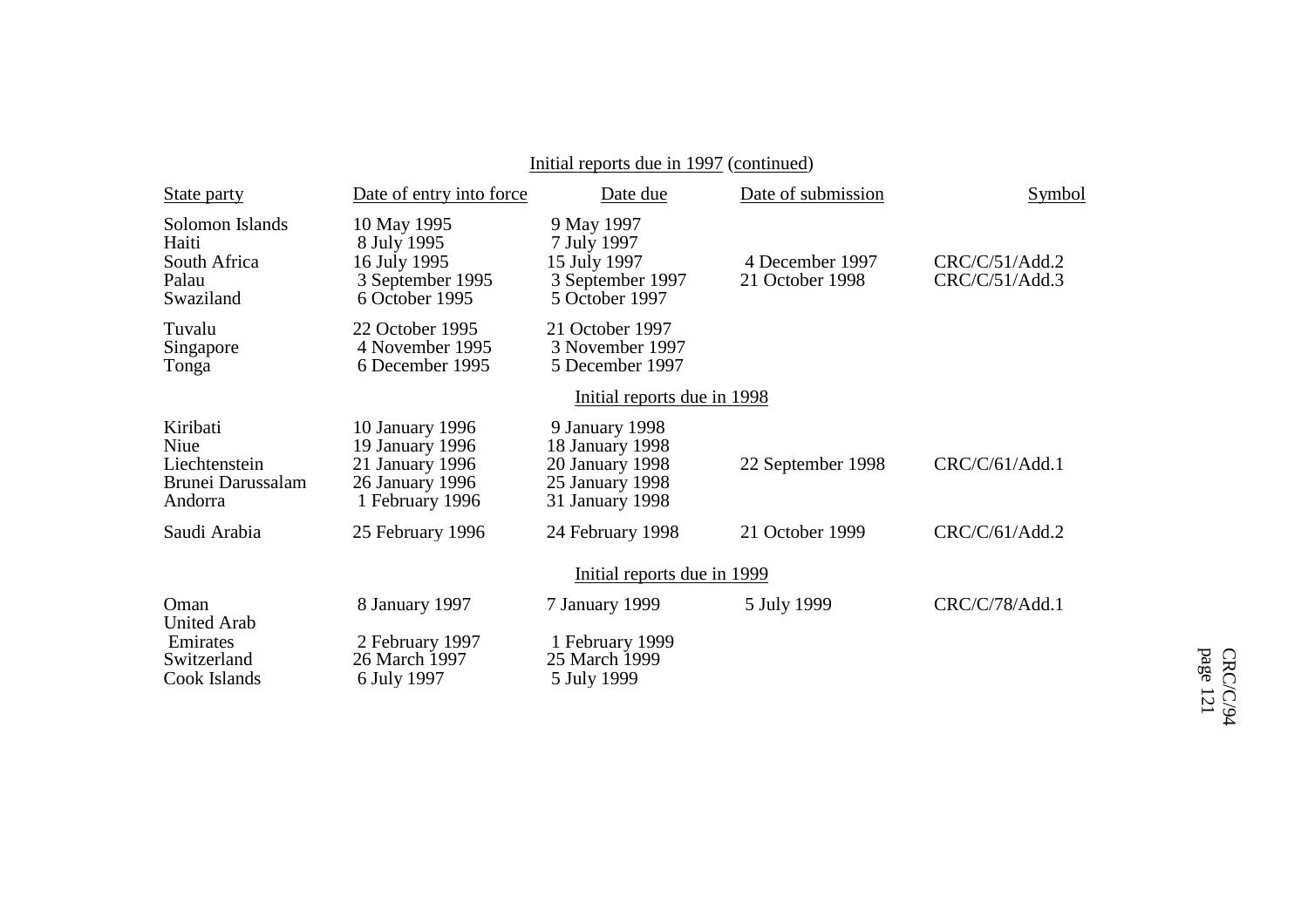# Second periodic reports due in 1997

| <b>State party</b>                                                                                             | Date due                                                                                         | Date of submission                  | Symbol                            |
|----------------------------------------------------------------------------------------------------------------|--------------------------------------------------------------------------------------------------|-------------------------------------|-----------------------------------|
| <b>Bangladesh</b><br><b>Barbados</b><br><b>Belarus</b><br><b>Belize</b><br>Benin                               | 1 September 1997<br>7 November 1997<br>30 October 1997<br>1 September 1997<br>1 September 1997   | 20 May 1999                         | CRC/C/65/Add.14                   |
| <b>Bhutan</b><br>Bolivia<br><b>Brazil</b><br><b>Burkina Faso</b><br><b>Burundi</b>                             | 1 September 1997<br>1 September 1997<br>23 October 1997<br>29 September 1997<br>17 November 1997 | 12 August 1997<br>11 October 1999   | CRC/C/65/Add.1<br>CRC/C/65/Add.18 |
| Chad<br>Chile<br>Costa Rica<br>Democratic People's<br>Republic of Korea<br>Democratic Republic<br>of the Congo | 31 October 1997<br>11 September 1997<br>20 September 1997<br>20 October 1997<br>26 October 1997  | 10 February 1999<br>20 January 1998 | CRC/C/65/Add.13<br>CRC/C/65/Add.7 |
| Ecuador<br>Egypt<br>El Salvador<br>France<br>Gambia                                                            | 1 September 1997<br>1 September 1997<br>1 September 1997<br>5 September 1997<br>6 September 1997 | 18 September 1998                   | CRC/C/65/Add.9                    |
| Ghana<br>Grenada<br>Guatemala<br>Guinea<br>Guinea-Bissau                                                       | 1 September 1997<br>4 December 1997<br>1 September 1997<br>1 September 1997<br>18 September 1997 | 7 October 1998                      | CRC/C/65/Add.10                   |
| <b>Holy See</b><br>Honduras<br>Indonesia<br>Kenya<br>Mali                                                      | 1 September 1997<br>8 September 1997<br>4 October 1997<br>1 September 1997<br>19 October 1997    | 18 September 1997                   | CRC/C/65/Add.2                    |
| Malta<br><b>Mauritius</b><br>Mexico<br>Mongolia<br>Namibia                                                     | 29 October 1997<br>1 September 1997<br>20 October 1997<br>1 September 1997<br>29 October 1997    | 14 January 1998                     | CRC/C/65/Add.6                    |
| Nepal<br>Nicaragua<br>Niger<br>Pakistan                                                                        | 13 October 1997<br>3 November 1997<br>29 October 1997<br>11 December 1997                        | 12 November 1997                    | CRC/C/65/Add.4                    |
| Paraguay                                                                                                       | 24 October 1997                                                                                  | 12 October 1998                     | CRC/C/65/Add.12                   |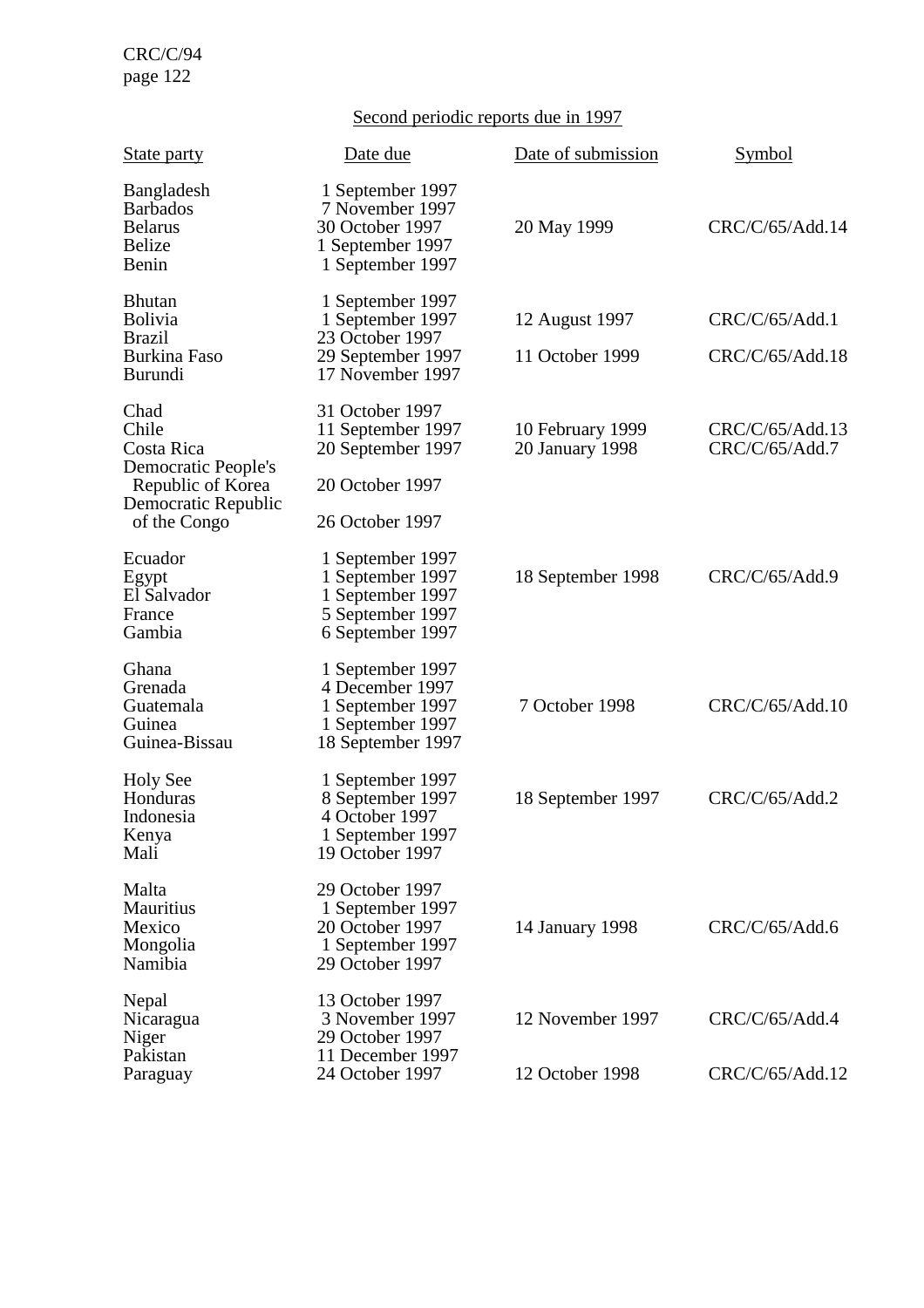# Second periodic reports due in 1997 (continued)

| <b>State party</b>                                                    | Date due                                                                                         | Date of submission                                   | Symbol                                               |
|-----------------------------------------------------------------------|--------------------------------------------------------------------------------------------------|------------------------------------------------------|------------------------------------------------------|
| Peru<br>Philippines                                                   | 3 October 1997<br>19 September 1997                                                              | 25 March 1998                                        | CRC/C/65/Add.8                                       |
| Portugal<br>Romania<br><b>Russian Federation</b>                      | 20 October 1997<br>27 October 1997<br>14 September 1997                                          | 8 October 1998<br>18 January 2000<br>12 January 1998 | CRC/C/65/Add.11<br>CRC/C/65/Add.19<br>CRC/C/65/Add.5 |
| <b>Saint Kitts</b><br>and Nevis                                       | 1 September 1997                                                                                 |                                                      |                                                      |
| Senegal<br>Seychelles<br>Sierra Leone<br>Sudan                        | 1 September 1997<br>6 October 1997<br>1 September 1997<br>1 September 1997                       | 7 July 1999                                          | CRC/C/65/Add.15                                      |
| Sweden<br><b>Togo</b><br>Uganda<br>Uruguay<br>Venezuela               | 1 September 1997<br>1 September 1997<br>15 September 1997<br>19 December 1997<br>12 October 1997 | 25 September 1997                                    | CRC/C/65/Add.3                                       |
| Viet Nam<br>Zimbabwe                                                  | 1 September 1997<br>10 October 1997                                                              |                                                      |                                                      |
|                                                                       | <u>Second periodic reports due in 1998</u>                                                       |                                                      |                                                      |
| Angola<br>Argentina<br>Australia<br><b>Bahamas</b><br><b>Bulgaria</b> | 3 January 1998<br>2 January 1998<br>15 January 1998<br>21 March 1998<br>2 July 1998              | 12 August 1999                                       | CRC/C/70/Add.16                                      |
| Colombia<br>Côte d'Ivoire<br>Croatia<br>Cuba<br>Cyprus                | 26 February 1998<br>5 March 1998<br>7 October 1998<br>19 September 1998<br>8 March 1998          | 9 September 1998                                     | CRC/C/70/Add.5                                       |
| Denmark<br>Djibouti<br>Dominica<br>Dominican Republic<br>Estonia      | 17 August 1998<br>4 January 1998<br>11 April 1998<br>10 July 1998<br>19 November 1998            | 15 September 1998                                    | CRC/C/70/Add.6                                       |
| Ethiopia<br>Finland<br>Guyana<br>Hungary<br>Israel                    | 12 June 1998<br>19 July 1998<br>12 February 1998<br>5 November 1998<br>1 November 1998           | 28 September 1998<br>3 August 1998                   | CRC/C/70/Add.7<br>CRC/C/70/Add.3                     |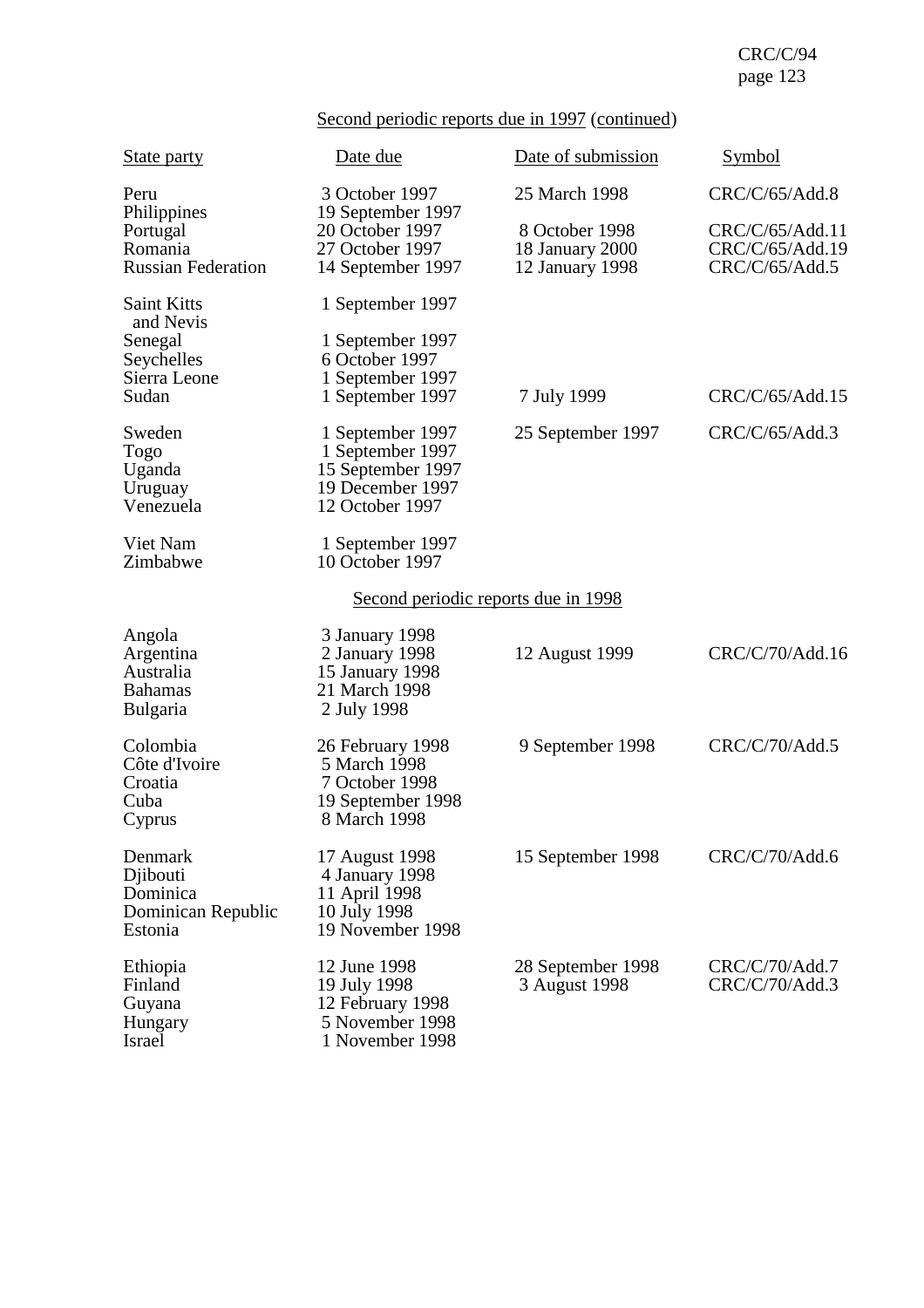Second periodic reports due in 1998 (continued)

| <b>State party</b>                                                 | Date due                                                                                   | Date of submission | Symbol          |
|--------------------------------------------------------------------|--------------------------------------------------------------------------------------------|--------------------|-----------------|
| Italy<br>Jamaica<br>Jordan<br>Kuwait<br>Lao People's<br>Democratic | 4 October 1998<br>12 June 1998<br>22 June 1998<br>19 November 1998                         | 5 August 1998      | CRC/C/70/Add.4  |
| Republic                                                           | 6 June 1998                                                                                |                    |                 |
| Lebanon<br>Madagascar<br>Malawi<br>Maldives<br>Mauritania          | 12 June 1998<br>17 April 1998<br>31 January 1998<br>12 March 1998<br>14 June 1998          | 4 December 1998    | CRC/C/70/Add.8  |
| Myanmar                                                            | 13 August 1998                                                                             |                    |                 |
| Nigeria<br>Norway                                                  | 18 May 1998<br>6 February 1998                                                             | 1 July 1998        | CRC/C/70/Add.2  |
| Panama<br>Poland                                                   | 10 January 1998<br>6 July 1998                                                             | 2 December 1999    | CRC/C/70/Add.12 |
| Republic of Korea<br>Rwanda<br>San Marino<br>Sao Tome and          | 19 December 1998<br>22 February 1998<br>24 December 1998                                   |                    |                 |
| Principe<br>Slovenia                                               | 12 June 1998<br>24 June 1998                                                               |                    |                 |
| Spain<br>Sri Lanka<br>The former Yugoslav                          | 4 January 1998<br>10 August 1998                                                           | 1 June 1999        | CRC/C/70/Add.9  |
| Republic of<br>Macedonia<br>Ukraine<br><b>United Republic</b>      | 16 September 1998<br>26 September 1998                                                     | 12 August 1999     | CRC/C/70/Add.11 |
| of Tanzania                                                        | 9 July 1998                                                                                |                    |                 |
| Yemen<br>Yugoslavia                                                | 30 May 1998<br>1 February 1998                                                             | 3 February 1998    | CRC/C/70/Add.1  |
|                                                                    | Second periodic reports due in 1999                                                        |                    |                 |
| Albania<br>Austria<br>Azerbaijan<br><b>Bahrain</b><br>Belgium      | 27 March 1999<br>4 September 1999<br>11 September 1999<br>14 March 1999<br>15 January 1999 | 7 May 1999         | CRC/C/83/Add.2  |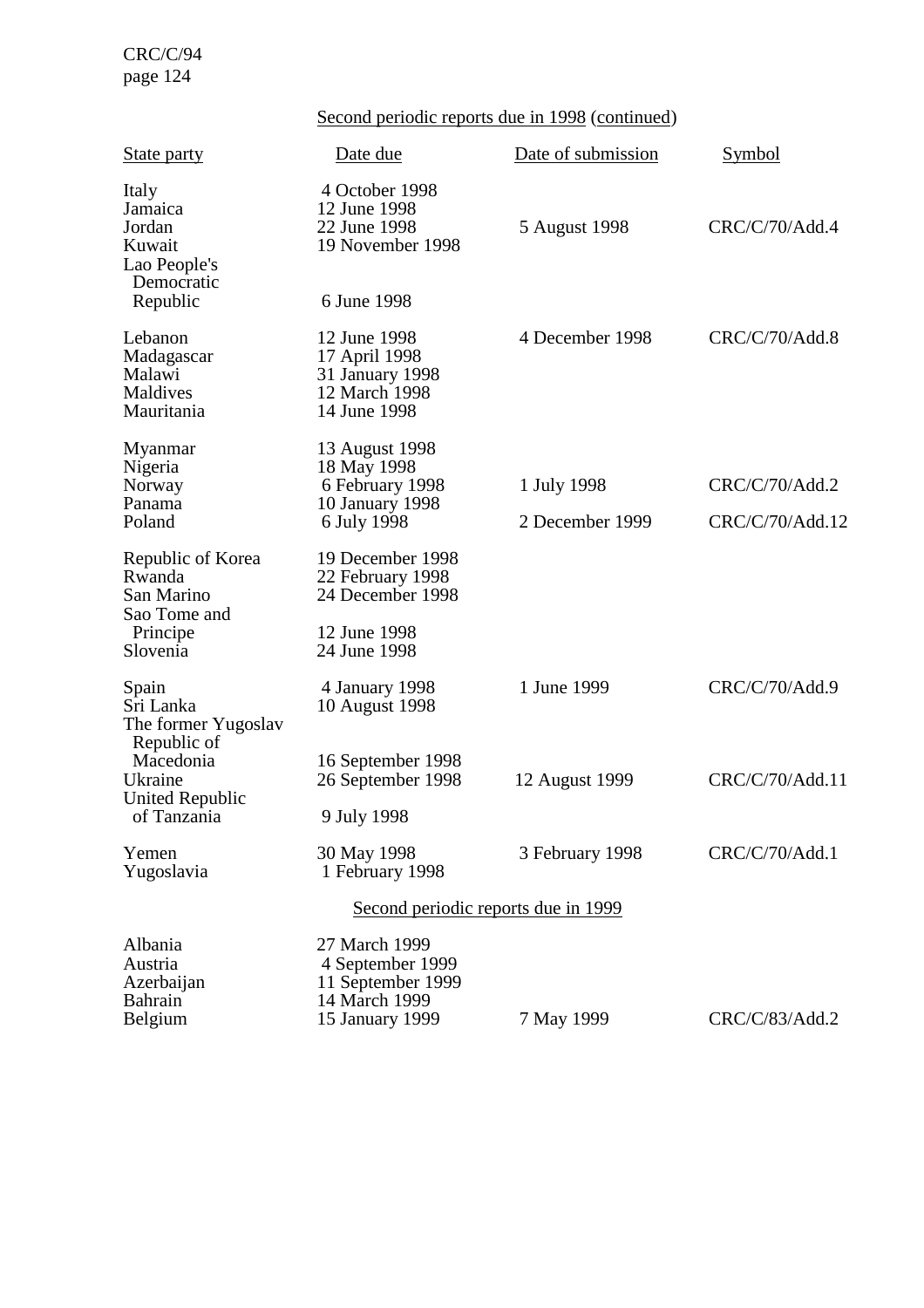|  |  | Second periodic reports due in 1999 (continued) |
|--|--|-------------------------------------------------|
|  |  |                                                 |

| <b>State party</b>                                                                           | Date due                                                                               | Date of submission | Symbol         |
|----------------------------------------------------------------------------------------------|----------------------------------------------------------------------------------------|--------------------|----------------|
| Bosnia and<br>Herzegovina<br>Cambodia<br>Canada<br>Cape Verde<br>Central African<br>Republic | 5 March 1999<br>15 November 1999<br>11 January 1999<br>3 July 1999<br>23 May 1999      |                    |                |
| China<br>Czech Republic<br><b>Equatorial Guinea</b><br>Germany<br>Iceland                    | 31 March 1999<br>31 December 1999<br>14 July 1999<br>4 May 1999<br>26 November 1999    |                    |                |
| Ireland<br>Latvia<br>Lesotho<br>Lithuania<br>Slovakia                                        | 27 October 1999<br>13 May 1999<br>8 April 1999<br>28 February 1999<br>31 December 1999 |                    |                |
| Thailand<br>Trinidad and Tobago<br>Tunisia<br>United Kingdom of<br>Great Britain and         | 25 April 1999<br>3 January 1999<br>28 February 1999                                    | 16 March 1999      | CRC/C/83/Add.1 |
| Northern Ireland<br>Zambia                                                                   | 14 January 1999<br>4 January 1999                                                      | 14 September 1999  | CRC/C/83/Add.3 |
|                                                                                              | <u>Second periodic reports due in 2000</u>                                             |                    |                |
| Algeria<br>Antigua and Barbuda<br>Armenia<br>Cameroon<br>Comoros                             | 15 May 2000<br>3 November 2000<br>5 August 2000<br>9 February 2000<br>21 July 2000     |                    |                |
| Congo<br><b>Federated States</b>                                                             | 12 November 2000                                                                       |                    |                |
| of Micronesia<br>Fiji<br>Greece<br>Liberia                                                   | 3 June 2000<br>11 September 2000<br>9 June 2000<br>3 July 2000                         |                    |                |
| India<br>Libyan Arab<br>Jamahiriya<br>Marshall Islands<br>Monaco<br>Morocco                  | 10 January 2000<br>14 May 2000<br>2 November 2000<br>20 July 2000<br>20 July 2000      |                    |                |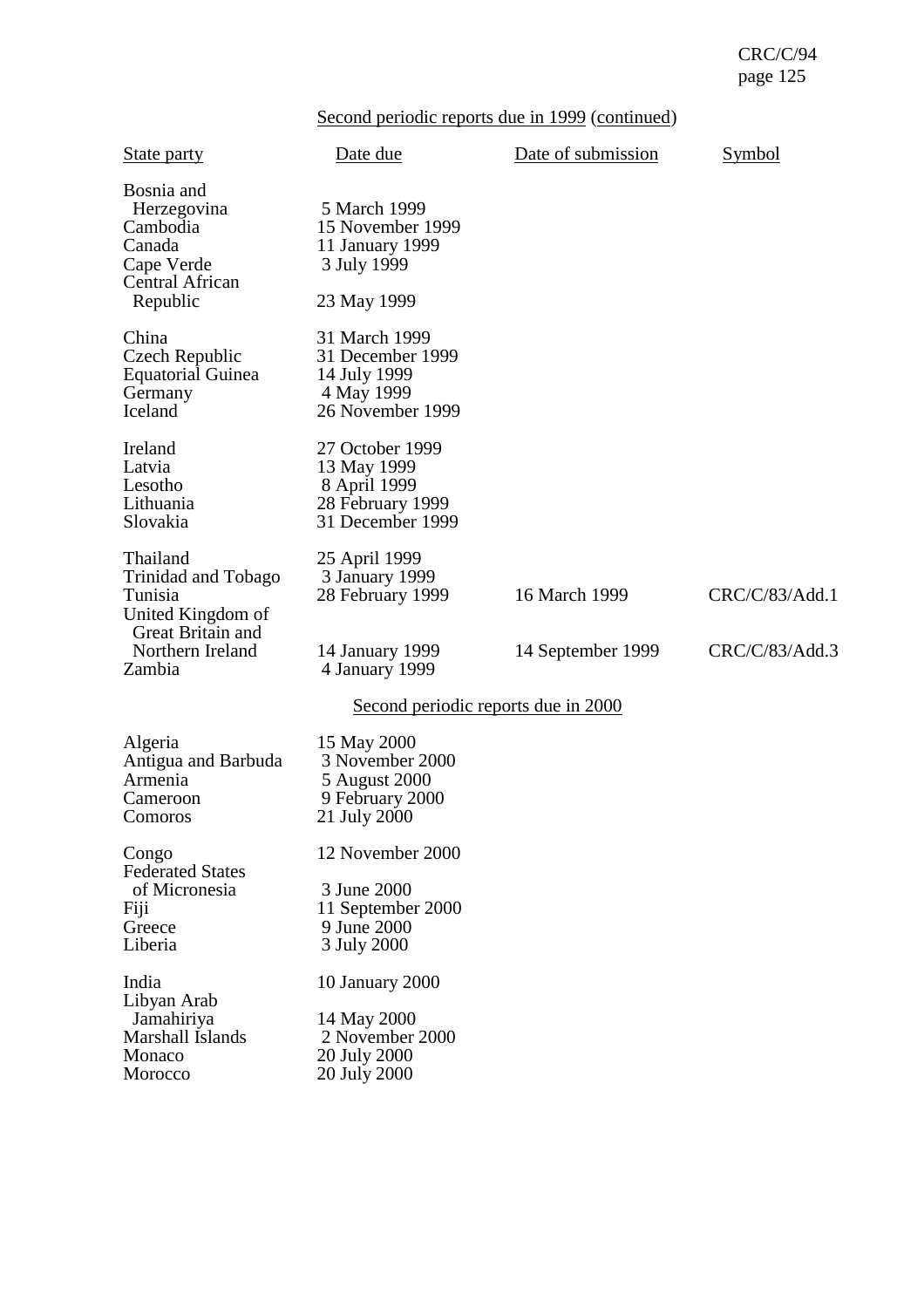# Second periodic reports due in 2000 (continued)

| New Zealand                                   | 5 May 2000       |
|-----------------------------------------------|------------------|
| Papua New Guinea                              | 31 March 2000    |
| Republic of Moldova                           | 24 February 2000 |
| Saint Lucia                                   | 15 July 2000     |
| <b>Saint Vincent</b><br>and the<br>Grenadines | 24 November 2000 |
| Suriname                                      | 31 March 2000    |
| Syrian Arab<br>Republic                       | 13 August 2000   |
| Tajikistan                                    | 24 November 2000 |
| Turkmenistan                                  | 19 October 2000  |
| Vanuatu                                       | 5 August 2000    |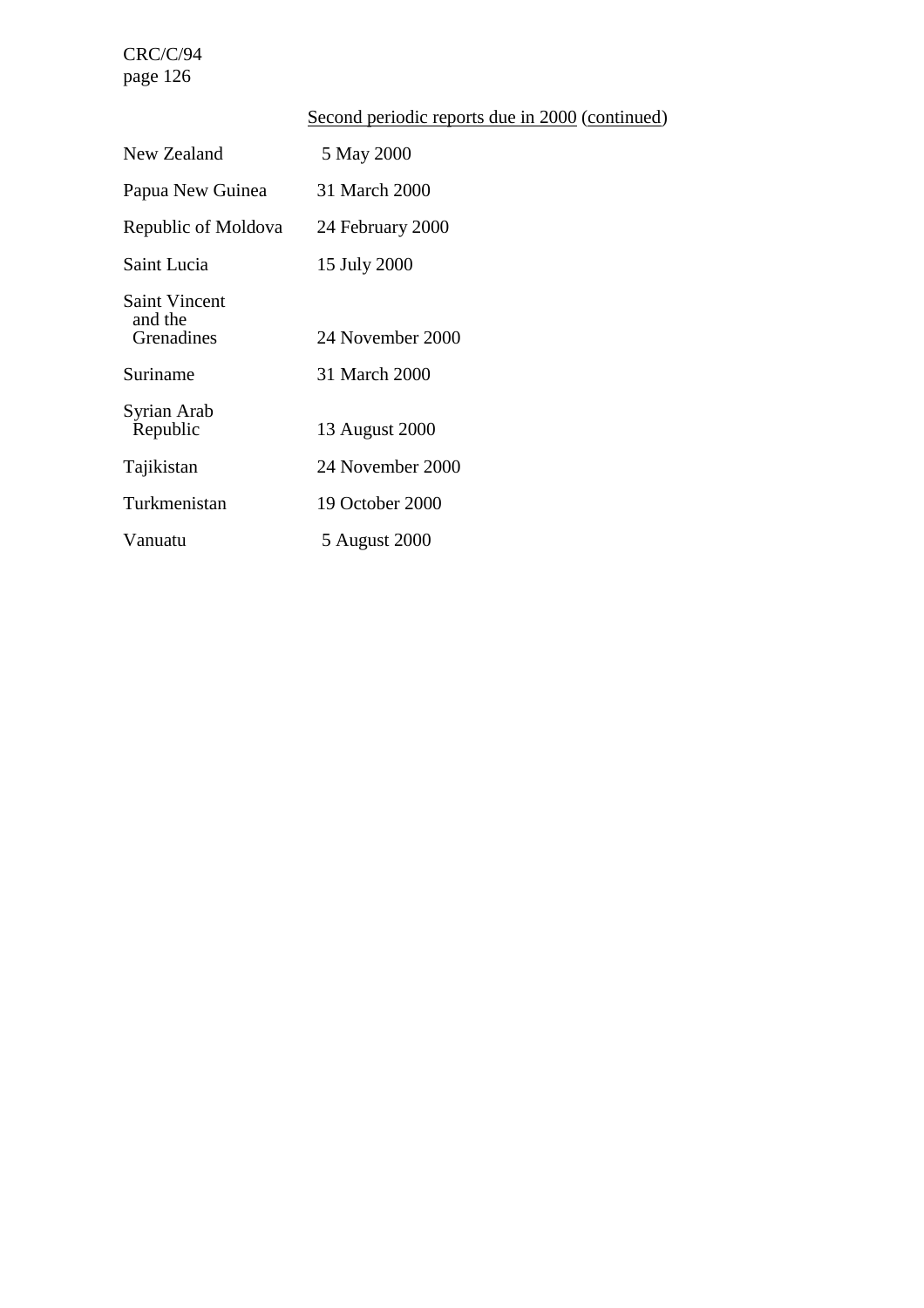### Annex IV

# LIST OF INITIAL AND SECOND PERIODIC REPORTS CONSIDERED BY THE COMMITTEE ON THE RIGHTS OF THE CHILD AS AT 4 FEBRUARY 2000

| State party reports |  |  |
|---------------------|--|--|
|                     |  |  |

s **State party Proports Observations adopted** by the Committee

Third session (January 1993)

| <b>Bolivia</b><br>Sweden<br>Viet Nam<br><b>Russian Federation</b><br>Egypt<br>Sudan | CRC/C/3/Add.2<br>CRC/C/3/Add.1<br>$CRC/C/3/Add.4$ and 21<br>CRC/C/3/Add.5<br>CRC/C/3/Add.6<br>CRC/C/3/Add.3 | CRC/C/15/Add.1<br>CRC/C/15/Add.2<br>CRC/C/15/Add.3<br>CRC/C/15/Add.4<br>CRC/C/15/Add.5<br>CRC/C/15/Add.6<br>(preliminary) |
|-------------------------------------------------------------------------------------|-------------------------------------------------------------------------------------------------------------|---------------------------------------------------------------------------------------------------------------------------|
|                                                                                     |                                                                                                             |                                                                                                                           |
|                                                                                     |                                                                                                             |                                                                                                                           |

Fourth session (September-October 1993)

Indonesia CRC/C/3/Add.10 CRC/C/15/Add.7

| Peru        | CRC/C/3/Add.7          | CRC/C/15/Add.8  |
|-------------|------------------------|-----------------|
| El Salvador | $CRC/C/3/Add.9$ and 28 | CRC/C/15/Add.9  |
| Sudan       | $CRC/C/3/Add.3$ and 20 | CRC/C/15/Add.10 |
| Costa Rica  | CRC/C/3/Add.8          | CRC/C/15/Add.11 |
| Rwanda      | CRC/C/8/Add.1          | CRC/C/15/Add.12 |
|             |                        | $(nr$ eliminary |

Fifth session (January 1994)

| Mexico   |
|----------|
| Namibia  |
| Colombia |

### Sixth session (April 1994)

| CRC/C/3/Add.13 | CRC/C/15/Add.18 |
|----------------|-----------------|
| CRC/C/3/Add.19 | CRC/C/15/Add.19 |
| CRC/C/3/Add.15 | CRC/C/15/Add.20 |
| CRC/C/8/Add.4  | CRC/C/15/Add.21 |
| CRC/C/3/Add.18 | CRC/C/15/Add.22 |
| CRC/C/8/Add.7  | CRC/C/15/Add.23 |
|                |                 |

(preliminary) CRC/C/15/Add.12 (preliminary)

CRC/C/3/Add.11 CRC/C/15/Add.13<br>CRC/C/3/Add.12 CRC/C/15/Add.14 CRC/C/3/Add.12 CRC/C/15/Add.14<br>CRC/C/8/Add.3 CRC/C/15/Add.15  $CRC/C/15/Add.15$ (preliminary) Romania CRC/C/3/Add.16 CRC/C/3/Add.16 CRC/C/15/Add.16 CRC/C/15/Add.16 CRC/C/15/Add.17

| CRC/C/15/Add.18 |
|-----------------|
| CRC/C/15/Add.19 |
| CRC/C/15/Add.20 |
| CRC/C/15/Add.21 |
| CRC/C/15/Add.22 |
| CRC/C/15/Add.23 |
|                 |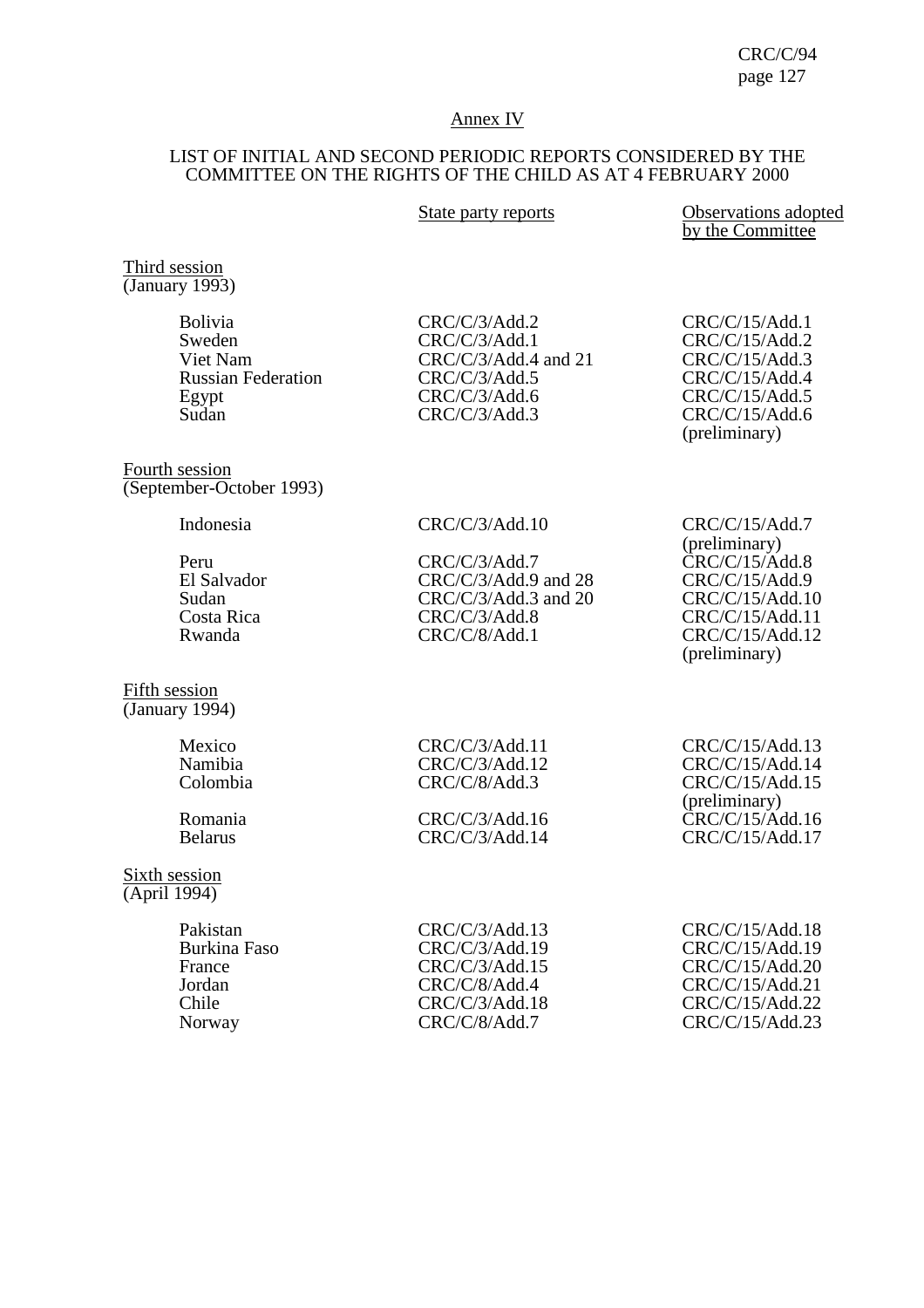### State party reports **Observations** adopted by the Committee

#### Seventh session (September-October 1994)

#### Eighth session (January 1995)

Honduras CRC/C/3/Add.17 CRC/C/15/Add.24<br>Indonesia CRC/C/3/Add.10 and 26 CRC/C/15/Add.25 Indonesia<br>
CRC/C/3/Add.10 and 26<br>
CRC/C/8/Add.5 CRC/C/8/Add.5 CRC/C/15/Add.26<br>CRC/C/3/Add.22 CRC/C/15/Add.27 Paraguay CRC/C/3/Add.22 CRC/C/15/Add.27

Spain CRC/C/8/Add.6 CRC/C/8/Add.7 CRC/C/15/Add.28<br>Argentina CRC/C/8/Add.2 and 17 CRC/C/15/Add.35  $CRC/C/8/Add.2$  and 17

# (preliminary) (adopted at the eighth session)

| CRC/C/15/Add.29 |
|-----------------|
| CRC/C/15/Add.30 |
| CRC/C/15/Add.31 |
| CRC/C/15/Add.32 |
| CRC/C/15/Add.33 |

Great Britain and<br>Northern Ireland

Philippines CRC/C/3/Add.23<br>Colombia CRC/C/8/Add.3 Colombia CRC/C/8/Add.3<br>Poland CRC/C/8/Add 11

Ninth session (May-June 1995)

> Canada CRC/C/11/Add.3 CRC/C/15/Add.37<br>Belgium CRC/C/11/Add.4 CRC/C/15/Add.38 Belgium CRC/C/11/Add.4 CRC/C/15/Add.38<br>Tunisia CRC/C/11/Add.2 CRC/C/15/Add.39 Tunisia CRC/C/11/Add.2 CRC/C/15/Add.39<br>
> CRC/C/8/Add.13 CRC/C/15/Add.40

Tenth session

(October-November 1995)

United Kingdom of

Italy CRC/C/8/Add.18 CRC/C/15/Add.41<br>Ukraine CRC/C/8/Add.10/Rev.1 CRC/C/15/Add.42 Ukraine CRC/C/8/Add.10/Rev.1 CRC/C/15/Add.42<br>Germany CRC/C/11/Add.5 CRC/C/15/Add.43 Germany CRC/C/11/Add.5 CRC/C/15/Add.43<br>Senegal CRC/C/3/Add.31 CRC/C/15/Add.44

Senegal CRC/C/3/Add.31 CRC/C/15/Add.44<br>Portugal CRC/C/3/Add.30 CRC/C/15/Add.45 Portugal CRC/C/3/Add.30 CRC/C/15/Add.45<br>
Holy See CRC/C/3/Add.27 CRC/C/15/Add.46  $CRC/C/15/Add.46$ 

CRC/C/15/Add.40

# CRC/C/11/Add.1 CRC/C/15/Add.34

Nicaragua CRC/C/3/Add.25 CRC/C/15/Add.36<br>Canada CRC/C/11/Add.3 CRC/C/15/Add.37

Poland CRC/C/8/Add.11<br>Jamaica CRC/C/8/Add.12  $CRC/C/8/Add.12$ Denmark CRC/C/8/Add.8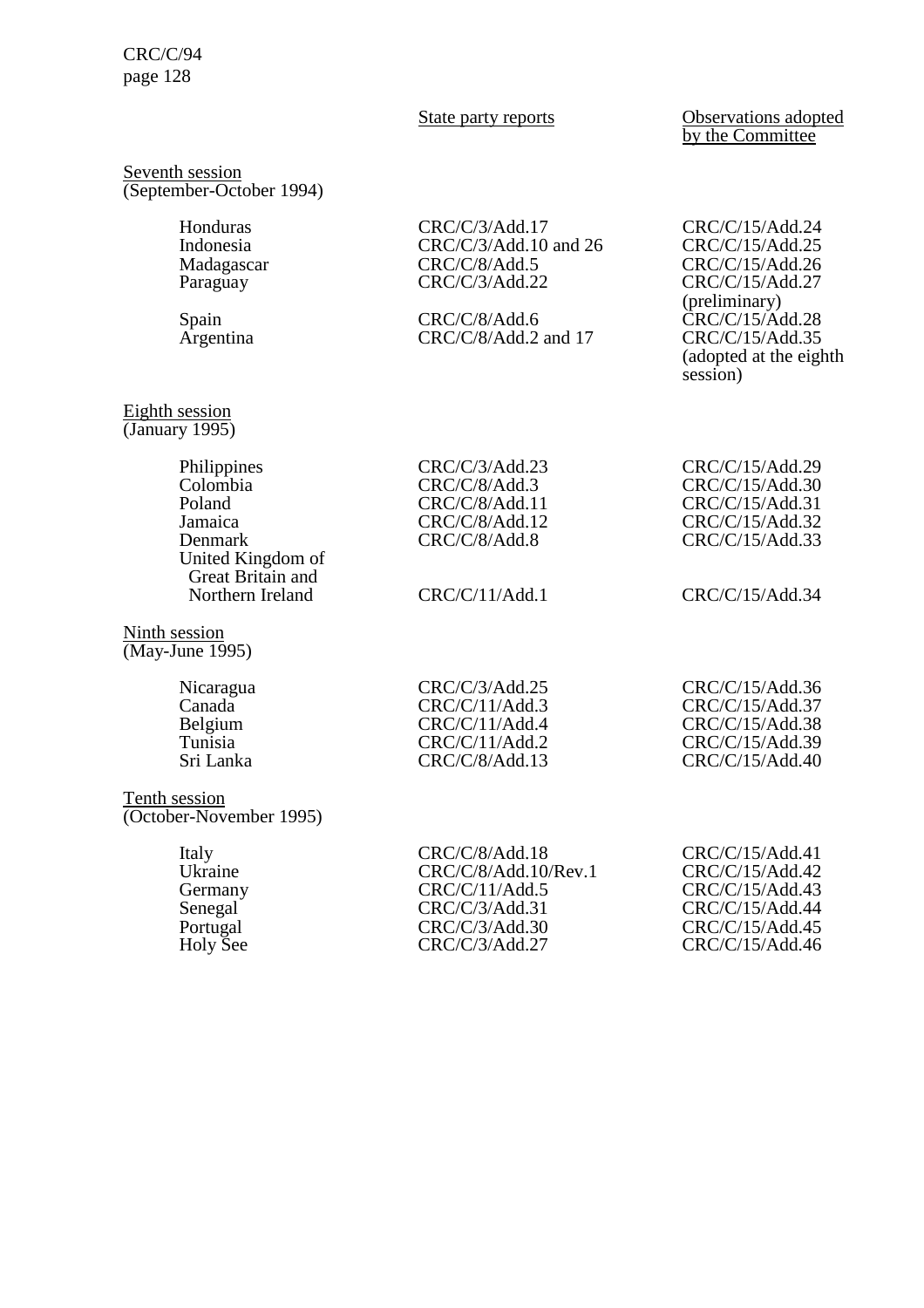### Eleventh session (January 1996)

| Yemen                                                  | CRC/C/8/Add.20                                     | CRC/C/15/Add.47                                       |
|--------------------------------------------------------|----------------------------------------------------|-------------------------------------------------------|
| Mongolia                                               | CRC/C/3/Add.32                                     | CRC/C/15/Add.48                                       |
| Yugoslavia                                             | CRC/C/8/Add.26                                     | CRC/C/15/Add.49                                       |
| Iceland                                                | CRC/C/11/Add.6                                     | CRC/C/15/Add.50                                       |
| Republic of Korea                                      | CRC/C/8/Add.21                                     | CRC/C/15/Add.51                                       |
| Croatia                                                | CRC/C/8/Add.19                                     | CRC/C/15/Add.52                                       |
| Finland                                                | CRC/C/8/Add.22                                     | CRC/C/15/Add.53                                       |
| Twelfth session<br>(May-June 1996)                     |                                                    |                                                       |
| Lebanon                                                | CRC/C/18/Add.23                                    | CRC/C/15/Add.54                                       |
| Zimbabwe                                               | CRC/C/3/Add.35                                     | CRC/C/15/Add.55                                       |
| China                                                  | CRC/C/11/Add.7                                     | CRC/C/15/Add.56                                       |
| Nepal                                                  | CRC/C/3/Add.34                                     | CRC/C/15/Add.57                                       |
| Guatemala                                              | CRC/C/3/Add.33                                     | CRC/C/15/Add.58                                       |
| Cyprus                                                 | CRC/C/8/Add.24                                     | CRC/C/15/Add.59                                       |
| Thirteenth session<br>(September-October 1996)         |                                                    |                                                       |
| Morocco<br>Nigeria<br>Uruguay<br><b>United Kingdom</b> | CRC/C/28/Add.1<br>CRC/C/8/Add.26<br>CRC/C/3/Add.37 | CRC/C/15/Add.60<br>CRC/C/15/Add.61<br>CRC/C/15/Add.62 |
| (Hong Kong)                                            | CRC/C/11/Add.9                                     | CRC/C/15/Add.63                                       |
| <b>Mauritius</b>                                       | CRC/C/3/Add.36                                     | CRC/C/15/Add.64                                       |
| Slovenia                                               | CRC/C/8/Add.25                                     | CRC/C/15/Add.65                                       |
| Fourteenth session<br>(January 1997)                   |                                                    |                                                       |
| Ethiopia                                               | CRC/C/8/Add.27                                     | CRC/C/15/Add.66                                       |
| Myanmar                                                | CRC/C/8/Add.9                                      | CRC/C/15/Add.67                                       |
| Panama                                                 | CRC/C/8/Add.28                                     | CRC/C/15/Add.68                                       |
| Syrian Arab Republic                                   | CRC/C/28/Add.2                                     | CRC/C/15/Add.69                                       |
| New Zealand                                            | CRC/C/28/Add.3                                     | CRC/C/15/Add.70                                       |
| Bulgaria                                               | CRC/C/8/Add.29                                     | CRC/C/15/Add.71                                       |
| Fifteenth session<br>$(May-June 1997)$                 |                                                    |                                                       |
| Cuba                                                   | CRC/C/8/Add.30                                     | CRC/C/15/Add.72                                       |
| Ghana                                                  | CRC/C/3/Add.39                                     | CRC/C/15/Add.73                                       |
| Bangladesh                                             | CRC/C/3/Add.38 and 49                              | CRC/C/15/Add.74                                       |
| Paraguay                                               | CRC/C/3/Add.22 and 47                              | CRC/C/15/Add.75                                       |
| Algeria                                                | CRC/C/28/Add.4                                     | CRC/C/15/Add.76                                       |
| Azerbaijan                                             | CRC/C/11/Add.8                                     | CRC/C/15/Add.77                                       |

### State party reports **Observations** adopted by the Committee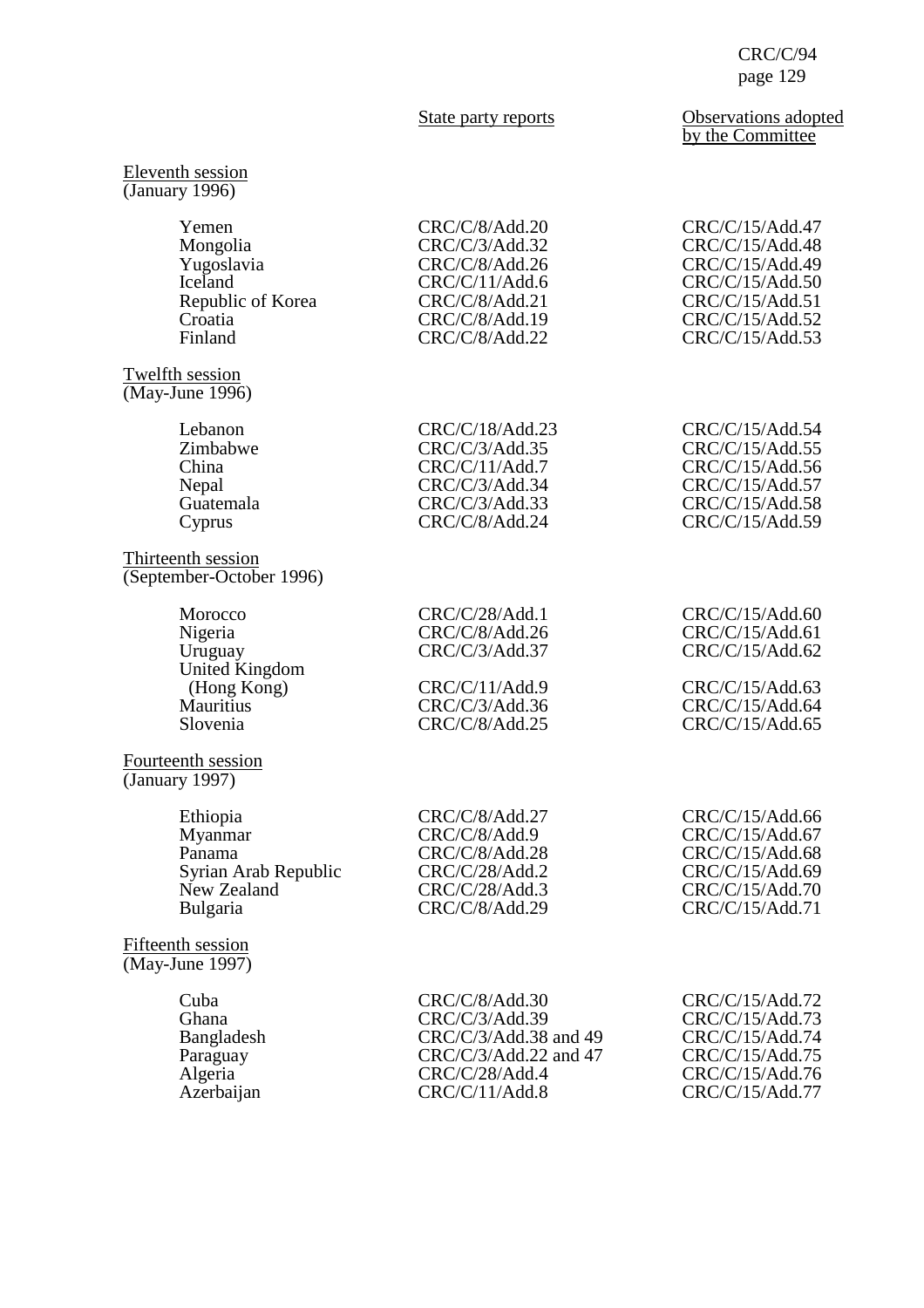State party reports **Observations** adopted by the Committee

| Sixteenth session<br>(September-October 1997)                                                               |                                                                                                            |                                                                                                                |
|-------------------------------------------------------------------------------------------------------------|------------------------------------------------------------------------------------------------------------|----------------------------------------------------------------------------------------------------------------|
| Lao People's<br>Democratic Republic<br>Australia<br>Uganda<br>Czech Republic<br>Trinidad and Tobago<br>Togo | CRC/C/8/Add.32<br>CRC/C/8/Add.31<br>CRC/C/3/Add.40<br>CRC/C/11/Add.11<br>CRC/C/11/Add.10<br>CRC/C/3/Add.42 | CRC/C/15/Add.78<br>CRC/C/15/Add.79<br>CRC/C/15/Add.80<br>CRC/C/15/Add.81<br>CRC/C/15/Add.82<br>CRC/C/15/Add.83 |
| Seventeenth session<br>(January $\overline{1998}$ )                                                         |                                                                                                            |                                                                                                                |
| Libyan Arab Jamahiriya<br>Ireland<br>Micronesia                                                             | CRC/C/28/Add.6<br>CRC/C/11/Add.12                                                                          | CRC/C/15/Add.84<br>CRC/C/15/Add.85                                                                             |
| (Federated States of)                                                                                       | CRC/C/28/Add.5                                                                                             | CRC/C/15/Add.86                                                                                                |
| Eighteenth session<br>(May-June 1998)                                                                       |                                                                                                            |                                                                                                                |
| Hungary                                                                                                     | CRC/C/8/Add.34                                                                                             | CRC/C/15/Add.87                                                                                                |
| Democratic People's<br>Republic of Korea<br>Fiji<br>Japan<br>Maldives<br>Luxembourg                         | CRC/C/3/Add.41<br>CRC/C/28/Add.7<br>CRC/C/41/Add.1<br>CRC/C/8/Add.33 and 37<br>CRC/C/41/Add.2              | CRC/C/15/Add.88<br>CRC/C/15/Add.89<br>CRC/C/15/Add.90<br>CRC/C/15/Add.91<br>CRC/C/15/Add.92                    |
| Nineteenth session<br>(September-October 1998)                                                              |                                                                                                            |                                                                                                                |
|                                                                                                             | Initial reports                                                                                            |                                                                                                                |
| Ecuador<br>Iraq<br>Thailand<br>Kuwait                                                                       | CRC/C/3/Add.44<br>CRC/C/41/Add.3<br>CRC/C/11/Add.13<br>CRC/C/8/Add.35                                      | CRC/C/15/Add.93<br>CRC/C/15/Add.94<br>CRC/C/15/Add.96<br>CRC/C/15/Add.97                                       |
|                                                                                                             | Second periodic reports                                                                                    |                                                                                                                |
|                                                                                                             |                                                                                                            |                                                                                                                |

Bolivia CRC/C/65/Add.1 CRC/C/15/Add.95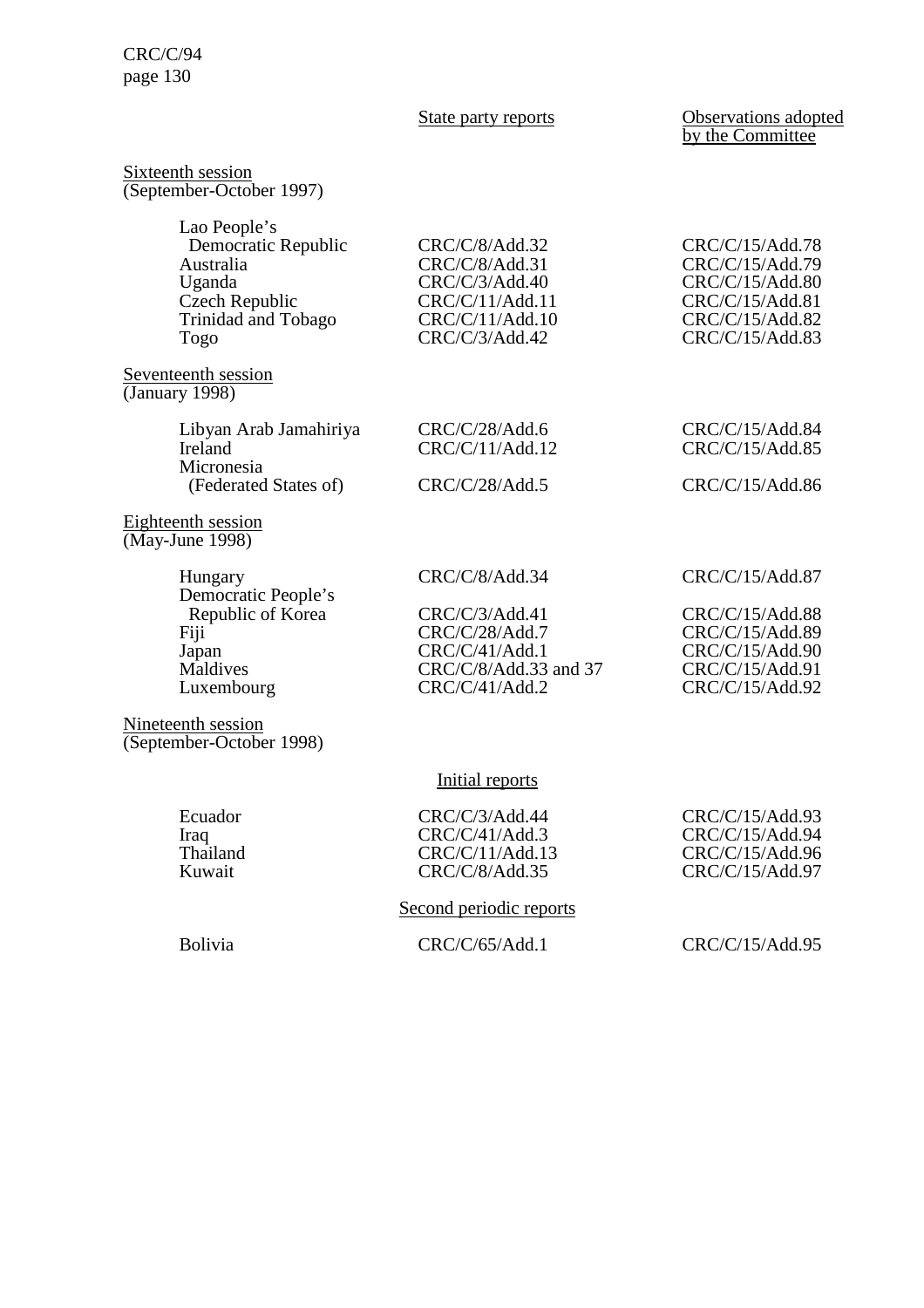State party reports **Observations** adopted by the Committee

Twentieth session (January 1999)

### Initial reports

| Austria | CRC/C/11/Add.14 | CRC/C/15/Add.98  |
|---------|-----------------|------------------|
| Belize  | CRC/C/3/Add.46  | CRC/C/15/Add.99  |
| Guinea  | CRC/C/3/Add.48  | CRC/C/15/Add.100 |
|         |                 |                  |

# Second periodic reports

Sweden CRC/C/65/Add.3 CRC/C/15/Add.101<br>
Yemen CRC/C/70/Add.1 CRC/C/15/Add.102

CRC/C/15/Add.102

Twenty-first session (17 May-4 June 1999)

# Initial reports

Barbados CRC/C/3/Add.45 CRC/C/15/Add.103<br>St. Kitts and Nevis CRC/C/3/Add.51 CRC/C/15/Add.104 St. Kitts and Nevis CRC/C/3/Add.51 CRC/C/15/Add.104<br>Benin CRC/C/3/Add.52 CRC/C/15/Add.106 Benin CRC/C/3/Add.52 CRC/C/15/Add.106<br>Chad CRC/C/3/Add.50 CRC/C/15/Add.107

Honduras CRC/C/65/Add.2 CRC/C/15/Add.105<br>Nicaragua CRC/C/65/Add.4 CRC/C/15/Add.108

Second periodic reports

CRC/C/15/Add.108

CRC/C/15/Add.107

Twenty-second session (20 September-8 October 1999)

### Initial reports

Venezuela CRC/C/3/Add.54 and 59 CRC/C/15/Add.109<br>Vanuatu CRC/C/28/Add.8 CRC/C/15/Add.111 Vanuatu CRC/C/28/Add.8 CRC/C/15/Add.111<br>Mali CRC/C/3/Add.53 CRC/C/15/Add.113 Mali CRC/C/3/Add.53 CRC/C/15/Add.113<br>
CRC/C/51/Add.1 CRC/C/15/Add.114

### Second periodic reports

Russian Federation<br>
CRC/C/65/Add.5 CRC/C/15/Add.110<br>
CRC/C/65/Add.6 CRC/C/15/Add.112  $CRC/C/15/Add.112$ 

CRC/C/15/Add.114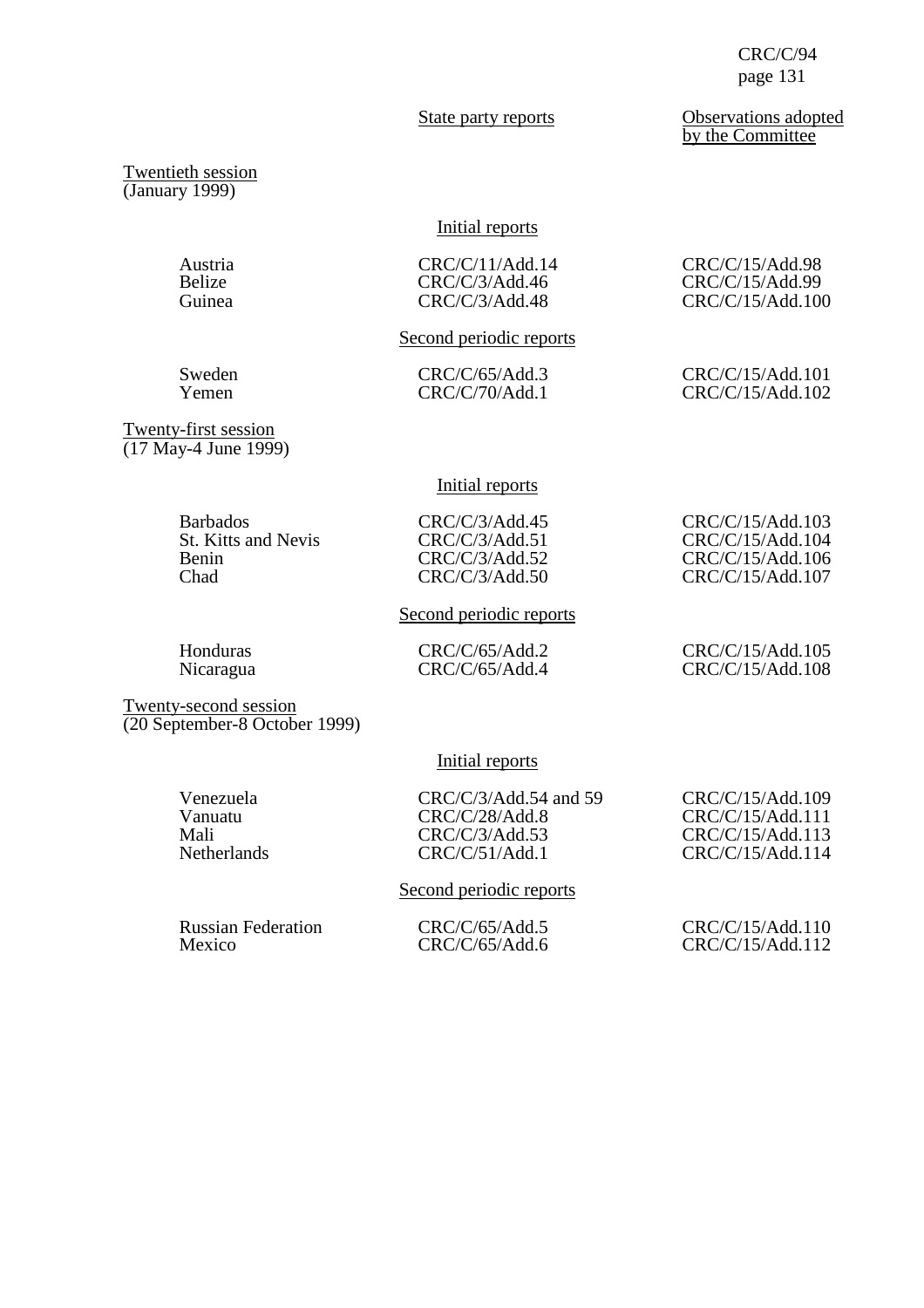State party reports **Observations** adopted by the Committee

Twenty-third session (10-28 January 2000)

# Initial reports

| India                 | CRC/C/28/Add.10 | CRC/C/15/Add.115 |
|-----------------------|-----------------|------------------|
| Sierra Leone          | CRC/C/3/Add.43  | CRC/C/15/Add.116 |
| The former Yugoslav   |                 |                  |
| Republic of Macedonia | CRC/C/8/Add.36  | CRC/C/15/Add.118 |
| South Africa          | CRC/C/51/Add.2  | CRC/C/15/Add.122 |
| Armenia               | CRC/C/28/Add.9  | CRC/C/15/Add.119 |
| Grenada               | CRC/C/3/Add.55  | CRC/C/15/Add.121 |
|                       |                 |                  |

# Second periodic reports

Peru CRC/C/65/Add.8 CRC/C/15/Add.120<br>Costa Rica CRC/C/65/Add.7 CRC/C/15/Add.117 CRC/C/15/Add.117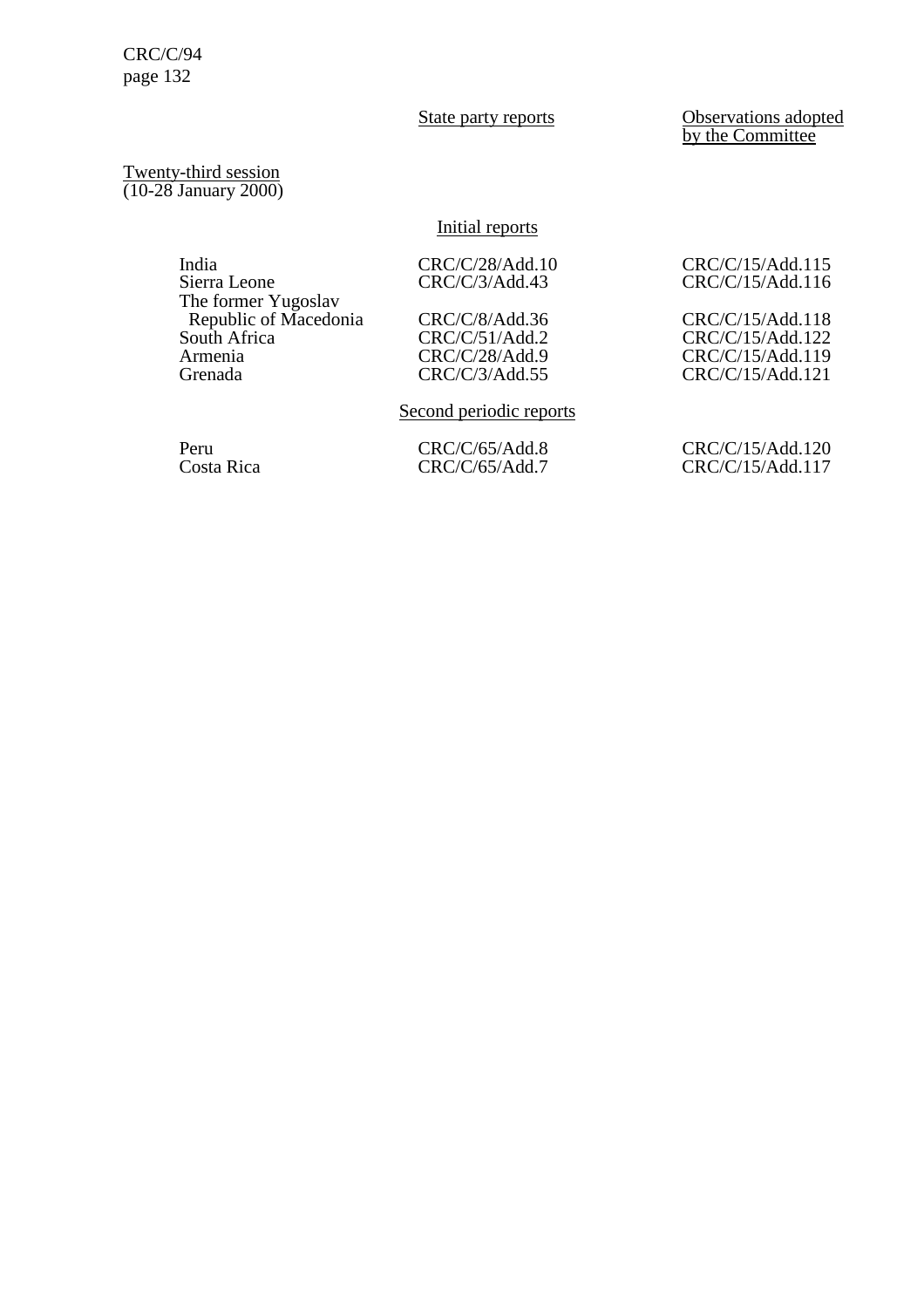# Annex V

# PROVISIONAL LIST OF REPORTS SCHEDULED FOR CONSIDERATION AT THE COMMITTEE'S TWENTY-FOURTH AND TWENTY-FIFTH SESSIONS

Twenty-fourth session (15 May-2 June 2000)

# Initial reports

Iran (Islamic<br>Republic of)

Republic of) CRC/C/41/Add.5<br>Cambodia CRC/C/11/Add.1 Cambodia CRC/C/11/Add.16<br>Malta CRC/C/3/Add.56 Malta<br>
Georgia CRC/C/3/Add.56<br>
CRC/C/41/Add.4/ Georgia CRC/C/41/Add.4/Rev.1<br>Suriname CRC/C/28/Add.11 Suriname CRC/C/28/Add.11<br>Kyrgyzstan CRC/C/41/Add.6<br>Djibouti CRC/C/8/Add.39  $CRC/C/41/Add.6$ CRC/C/8/Add.39

# Second periodic reports

Norway CRC/C/70/Add.2<br>Jordan CRC/C/70/Add.4 CRC/C/70/Add.4

Twenty-fifth session (18 September-6 October 2000)

### Initial reports

| Marshall Islands       | CRC/C/28/Add.12                                                |
|------------------------|----------------------------------------------------------------|
| <b>Burundi</b>         | CRC/C/3/Add.58                                                 |
| Comoros                | CRC/C/28/Add.13                                                |
| Slovakia               | CRC/C/11/Add.17                                                |
| Tajikistan             | CRC/C/28/Add.14                                                |
| <b>Central African</b> |                                                                |
| Republic               | CRC/C/11/Add.18                                                |
| United Kingdom         |                                                                |
| (Isle of Man)          | CRC/C/11/Add.19                                                |
| <b>United Kingdom</b>  |                                                                |
| (Overseas Territories) | CRC/C/41/Add.7                                                 |
|                        | $\begin{array}{ccccccccccccccccc}\n0 & 1 & 1 & 1\n\end{array}$ |
|                        |                                                                |

Second periodic reports

Finland CRC/C/70/Add.3<br>Colombia CRC/C/70/Add.5  $CRC/C/70/Add.5$